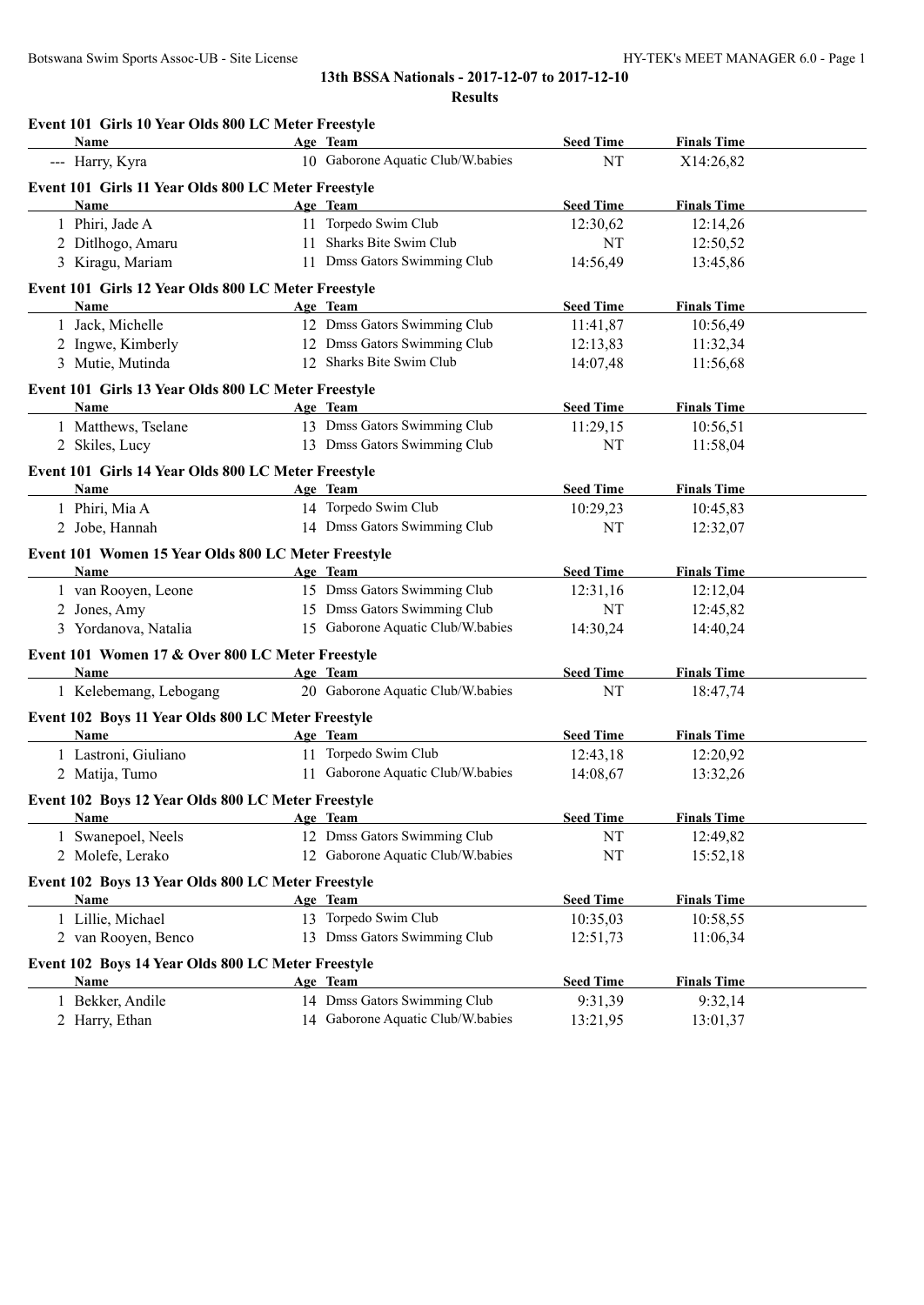| Event 102 Men 15 Year Olds 800 LC Meter Freestyle           |                                    |                                   |                    |                    |  |
|-------------------------------------------------------------|------------------------------------|-----------------------------------|--------------------|--------------------|--|
| Name                                                        | Age Team                           |                                   | <b>Seed Time</b>   | <b>Finals Time</b> |  |
| 1 Muinudeen, Abdul                                          |                                    | 15 Dmss Gators Swimming Club      | 10:27,86           | 10:26,53           |  |
| 2 Setswammung, Tumo                                         |                                    | 15 Dmss Gators Swimming Club      | NT                 | 11:11,97           |  |
| Event 102 Men 16 Year Olds 800 LC Meter Freestyle           |                                    |                                   |                    |                    |  |
| Name                                                        | Age Team                           |                                   | <b>Seed Time</b>   | <b>Finals Time</b> |  |
| 1 Van Vlaanderen, Andrea                                    |                                    | 16 Torpedo Swim Club              | 9:58,71            | 9:56,08            |  |
| 2 Makepe, Tokelo                                            |                                    | 16 Dmss Gators Swimming Club      | 12:11,79           | 11:09,16           |  |
| 3 Chand, Ayaan                                              |                                    | 16 Dmss Gators Swimming Club      | NT                 | 11:19,61           |  |
| 4 Dyumthi, Siyabonga                                        | 16 Bdf Dolphins                    |                                   | 18:19,33           | 17:40,93           |  |
| Event 102 Men 17 & Over 800 LC Meter Freestyle              |                                    |                                   |                    |                    |  |
| Name                                                        | Age Team                           |                                   | <b>Seed Time</b>   | <b>Finals Time</b> |  |
| 1 Sattarov, Asad                                            |                                    | 17 Dmss Gators Swimming Club      | 11:38,40           | 12:10,82           |  |
| 2 Moffat, Omphile                                           | 25 Bdf Dolphins                    |                                   | NT                 | 13:59,67           |  |
| 3 Motshwari, Karabo                                         | 17 Bdf Dolphins                    |                                   | 14:59,68           | 15:41,73           |  |
| 4 Gachala, Lawrence                                         | 47 Bdf Dolphins                    |                                   | 14:57,28           | 16:15,96           |  |
| 5 Motlhanke, Mompoloki                                      | 29 Bdf Dolphins                    |                                   | 16:25,59           | 16:42,58           |  |
| --- Kgwarana, Kgomotso                                      | 17 Bdf Dolphins                    |                                   | 17:06,57           | <b>DNF</b>         |  |
| Event 103 Girls 12 Year Olds 200 LC Meter Butterfly         |                                    |                                   |                    |                    |  |
| <b>Name</b>                                                 | Age Team                           |                                   | <b>Seed Time</b>   | <b>Finals Time</b> |  |
| 1 Jack, Michelle                                            |                                    | 12 Dmss Gators Swimming Club      | 3:28,77            | 3:18,21            |  |
| 2 Mutie, Mutinda                                            |                                    | 12 Sharks Bite Swim Club          | 4:05,13            | 3:25,66            |  |
| --- Ingwe, Kimberly                                         |                                    | 12 Dmss Gators Swimming Club      | 3:24,86            | <b>NS</b>          |  |
|                                                             |                                    |                                   |                    |                    |  |
| Event 103 Girls 13 Year Olds 200 LC Meter Butterfly<br>Name | Age Team                           |                                   | <b>Seed Time</b>   | <b>Finals Time</b> |  |
| 1 Gomez, Antonela                                           |                                    | 13 Kubu Swimming Club             | NT                 | 3:12,51            |  |
| 2 Matthews, Tselane                                         |                                    | 13 Dmss Gators Swimming Club      | 3:23,06            | 3:17,25            |  |
| --- Mokgatle, Yaone                                         |                                    | 13 Dmss Gators Swimming Club      | NT                 | <b>NS</b>          |  |
|                                                             |                                    |                                   |                    |                    |  |
| Event 103 Women 15 Year Olds 200 LC Meter Butterfly         |                                    |                                   | <b>Seed Time</b>   | <b>Finals Time</b> |  |
| <b>Name</b><br>1 van Rooyen, Leone                          | Age Team                           | 15 Dmss Gators Swimming Club      | 3:14,81            | 3:22,60            |  |
|                                                             |                                    |                                   |                    |                    |  |
| Event 104 Boys 14 Year Olds 200 LC Meter Butterfly          |                                    |                                   |                    |                    |  |
| Name                                                        | Age Team                           |                                   | <b>Seed Time</b>   | <b>Finals Time</b> |  |
| 1 Mwamba, Wina M                                            |                                    | 14 Torpedo Swim Club              | 3:51,69            | 2:58,17            |  |
| 2 Harry, Ethan                                              |                                    | 14 Gaborone Aquatic Club/W.babies | NT                 | 3:46,40            |  |
| Event 104 Men 15 Year Olds 200 LC Meter Butterfly           |                                    |                                   |                    |                    |  |
| Name                                                        | Age Team                           |                                   | <b>Seed Time</b>   | <b>Finals Time</b> |  |
| 1 Muinudeen, Abdul                                          |                                    | 15 Dmss Gators Swimming Club      | 2:27,19            | 2:29,61            |  |
| 2 Fischer, Ethan                                            |                                    | 15 Dmss Gators Swimming Club      | 2:50,14            | 2:44,28            |  |
| 3 Setswammung, Tumo                                         |                                    | 15 Dmss Gators Swimming Club      | 3:07,38            | 3:15,54            |  |
| Event 104 Men 16 Year Olds 200 LC Meter Butterfly           |                                    |                                   |                    |                    |  |
| Name                                                        | Age Team                           |                                   | <b>Seed Time</b>   | <b>Finals Time</b> |  |
|                                                             |                                    |                                   |                    |                    |  |
| 1 Freeman, James S                                          |                                    | 16 Dmss Gators Swimming Club      | 2:10,52            | 2:11,88            |  |
|                                                             |                                    |                                   |                    |                    |  |
| Event 104 Men 17 & Over 200 LC Meter Butterfly              |                                    |                                   |                    |                    |  |
| Name                                                        | Age Team                           |                                   | <b>Seed Time</b>   | <b>Finals Time</b> |  |
| 1 Keatshotse, Badiredi<br>2 Gachala, Lawrence               | 30 Bdf Dolphins<br>47 Bdf Dolphins |                                   | 3:59,09<br>3:59,42 | 3:54,20<br>4:24,95 |  |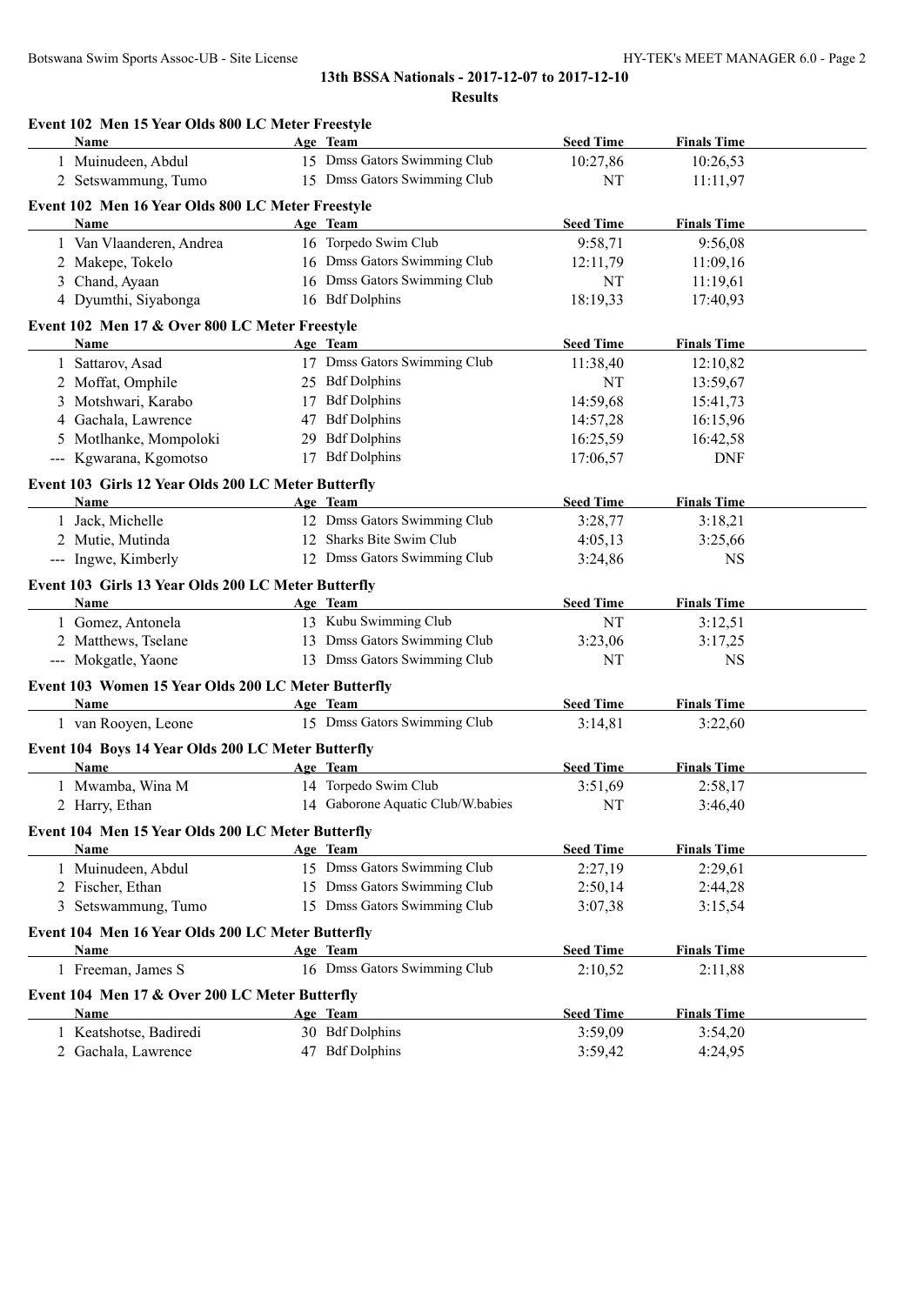#### **Event 105 Girls 10 & Under 50 LC Meter Backstroke**

|     | <b>Name</b>                 |    | Age Team                       | <b>Seed Time</b> | <b>Finals Time</b> |  |
|-----|-----------------------------|----|--------------------------------|------------------|--------------------|--|
|     | Jamu, Abigail               |    | 10 Dmss Gators Swimming Club   | 48,19            | 45,62              |  |
|     | 2 Whitson, Jacinda          |    | 10 Phoenix Swimming Club       | NT               | 46,89              |  |
| 3   | Wambiru, Angela             | 10 | The Learning Centre            | 55,76            | 47,52              |  |
| 4   | Tele, Phoebe                | 10 | Sharks Bite Swim Club          | 47,52            | 48,28              |  |
| 5   | Zambane, Aone               | 10 | The Learning Centre            | 59,73            | 48,69              |  |
| 6   | Van Tonder, Kathryn         | 9  | Phoenix Swimming Club          | 48,08            | 50,22              |  |
|     | Ndwapi, Shatho              | 8  | Dmss Gators Swimming Club      | NT               | 52,23              |  |
| 8   | Harry, Kyra                 | 10 | Gaborone Aquatic Club/W.babies | 41,85            | 52,64              |  |
| 9   | Chang, Ji-eun               |    | 10 Kubu Swimming Club          | 51,22            | 53,02              |  |
|     | 10 Wambura, Lillian         | 9. | Dmss Gators Swimming Club      | NT               | 53,03              |  |
| 11. | Williams, Ella              |    | 10 Dmss Gators Swimming Club   | 49,04            | 53,64              |  |
|     | 12 Radovic, Vesna           |    | 10 Dmss Gators Swimming Club   | 46,03            | 54,55              |  |
| 13  | Haskins, Camille            | 8  | Gaborone Aquatic Club/W.babies | 56,58            | 55,32              |  |
|     | 14 Makurira, Nenyasha       |    | 10 The Learning Centre         | 1:09,71          | 56,21              |  |
|     | 15 Motlhagodi, Abaleng      | 10 | Sharks Bite Swim Club          | 52,01            | 56,62              |  |
| 16  | Chang, Yun-suh              |    | 9 Kubu Swimming Club           | 50,95            | 56,69              |  |
| 17  | Raletsatsi, Letso           | 9  | Sharks Bite Swim Club          | 1:06,17          | 57,05              |  |
| 18  | Kurewa, Nikita              | 7  | Gaborone Aquatic Club/W.babies | 1:01,08          | 57,37              |  |
|     | 19 Modikana, Neelo          | 9  | The Learning Centre            | NT               | 57,42              |  |
| 20  | Saleshando, Melodi          | 8  | Propellers Swimming Club       | 1:04,33          | 58,66              |  |
| 21  | Kgopolelo, Michelle         | 10 | Gaborone Aquatic Club/W.babies | 50,31            | 59,04              |  |
|     | 22 Haitsma, Yande E         |    | 7 Dmss Gators Swimming Club    | 53,43            | 59,81              |  |
|     | 23 Mutie, Muela             | 7  | Sharks Bite Swim Club          | 1:04,38          | 1:00,66            |  |
|     | 24 Mokobi, Raha             |    | 10 Dmss Gators Swimming Club   | 1:05,34          | 1:02,06            |  |
|     | 25 Pie, Wanatsha            | 9  | Dmss Gators Swimming Club      | 1:06,10          | 1:02,40            |  |
|     | 26 Molelowatladi, Realeboga | 8  | Gaborone Aquatic Club/W.babies | 1:00,04          | 1:03,03            |  |
| 27  | Tsiane, Boago               | 9  | Gaborone Aquatic Club/W.babies | 1:00,58          | 1:03,56            |  |
|     | 28 Munyuki, Khudzi          |    | 10 Propellers Swimming Club    | NT               | 1:03,76            |  |
| 29  | Giddie, Resego              | 9  | Propellers Swimming Club       | 1:07,28          | 1:04,08            |  |
|     | 30 Moatshe, Sebaga          |    | 10 Propellers Swimming Club    | 1:04,17          | 1:04,58            |  |
| 31  | Thomba, Kuda                | 8  | Dmss Gators Swimming Club      | 1:04,56          | 1:04,95            |  |
| 32  | Mbwaba, Lakeysha            | 9  | Gaborone Aquatic Club/W.babies | NT               | 1:05,23            |  |
| 33  | Semele, Nthabeleng          | 9  | Propellers Swimming Club       | 1:19,01          | 1:05,68            |  |
|     | 34 Nkgau, Tanu              |    | 10 Dmss Gators Swimming Club   | 1:00,90          | 1:06,09            |  |
|     | 35 Kokabi, Leah             |    | Dmss Gators Swimming Club      | NT               | 1:07,12            |  |
|     | 36 Seipone, Jessica         | 9  | Propellers Swimming Club       | 57,01            | 1:09,56            |  |
|     | 37 Makuke, Karren           |    | Kubu Swimming Club             | 55,51            | 1:10,45            |  |
| 38  | Qame, Mbali                 | 8  | Swimrite Swimming              | 1:05,62          | 1:10,57            |  |
|     | 39 Marumo, Setho            | 9  | Sharks Bite Swim Club          | 1:06,53          | 1:11,43            |  |
| 40  | Ramakoloi, Thata            | 10 | Propellers Swimming Club       | 1:03,54          | 1:11,60            |  |
| 41  | Masie, Sesadi               | 6  | Propellers Swimming Club       | 1:09,98          | 1:11,76            |  |
| 42  | Raletsatsi, Setso           | 5  | Sharks Bite Swim Club          | 1:12,28          | 1:11,92            |  |
| 43  | Kadzrirange, Stephanie      | 6  | Gaborone Aquatic Club/W.babies | 1:13,21          | 1:12,23            |  |
| 44  | Ndzinge, Teto               | 10 | Sharks Bite Swim Club          | 1:09,09          | 1:14,11            |  |
| 45  | Sudharshan, Tharsha         | 7  | Propellers Swimming Club       | 1:19,28          | 1:14,34            |  |
| 46  | Morebodi, Maeva             | 6  | Propellers Swimming Club       | 1:09,37          | 1:14,90            |  |
| 47  | Abale, Lapologang           | 8  | Propellers Swimming Club       | NT               | 1:17,73            |  |
| 48  | Mongwaketse, Heather        | 8  | Propellers Swimming Club       | 1:22,00          | 1:18,22            |  |
| 49  | Magole, Larona              | 10 | Propellers Swimming Club       | 1:13,31          | 1:19,41            |  |
| 50  | Chalashika, Resego          | 8  | Propellers Swimming Club       | 1:20,81          | 1:19,90            |  |
|     | 51 Hove, Thandi             | 7  | Gaborone Aquatic Club/W.babies | 1:13,65          | 1:26,56            |  |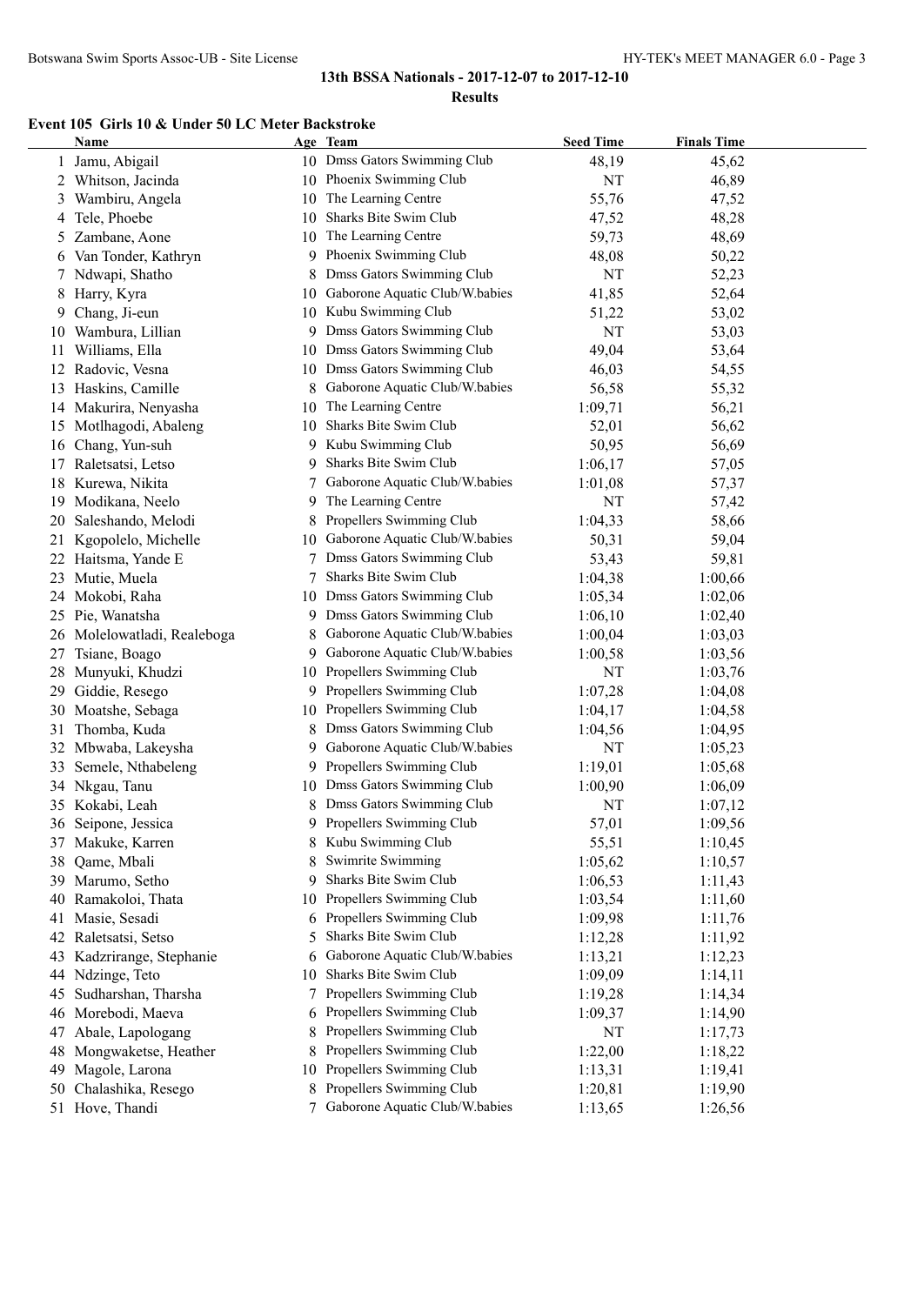#### **Results**

#### **(Event 105 Girls 10 & Under 50 LC Meter Backstroke)**

|     | Name                                                |     | Age Team                                             | <b>Seed Time</b> | <b>Finals Time</b> |  |
|-----|-----------------------------------------------------|-----|------------------------------------------------------|------------------|--------------------|--|
|     | 52 Seetso, Refilwe                                  |     | 10 Bdf Dolphins                                      | 1:17,27          | 1:36,33            |  |
|     | --- Sisulu, Nonceba                                 |     | 10 Propellers Swimming Club                          | NT               | DQ                 |  |
|     | Kedikanetswe, Melodi                                |     | 10 University of Botswana                            | NT               | <b>NS</b>          |  |
|     | Onyadile, Tuduetso                                  |     | 7 Dmss Gators Swimming Club                          | <b>NT</b>        | <b>NS</b>          |  |
|     | April, Botho                                        |     | 10 Dmss Gators Swimming Club                         | 1:06,11          | $_{\rm NS}$        |  |
|     | April, Phala                                        |     | 10 Dmss Gators Swimming Club                         | 1:19,82          | <b>NS</b>          |  |
|     | Mwendapole, Lebogang                                | 10  | Dmss Gators Swimming Club                            | NT               | <b>NS</b>          |  |
|     | Medupe, Boleng                                      | 10  | Dmss Gators Swimming Club                            | NT               | <b>NS</b>          |  |
|     | Pelotona, Arona                                     | 7   | Gaborone Aquatic Club/W.babies                       | 1:25,29          | <b>NS</b>          |  |
|     | Kgomotso, Luba                                      |     | Sharks Bite Swim Club                                | 1:09,30          | <b>NS</b>          |  |
|     | Kgomotso, Sebaga                                    | 10  | Sharks Bite Swim Club                                | 1:00,34          | <b>NS</b>          |  |
|     | Suresh, Keertivagini                                | 8   | Sharks Bite Swim Club                                | 1:36,48          | <b>NS</b>          |  |
|     | Maphane, Barati                                     | 8   | Sharks Bite Swim Club                                | NT               | <b>NS</b>          |  |
| --- | Ingwe, Sally                                        | 9   | Dmss Gators Swimming Club                            | 54,14            | <b>NS</b>          |  |
| --- | Leburu, Anewa                                       |     | 8 Sharks Bite Swim Club                              | NT               | <b>NS</b>          |  |
|     | Event 105 Girls 11 Year Olds 50 LC Meter Backstroke |     |                                                      |                  |                    |  |
|     | <b>Name</b>                                         |     | Age Team                                             | <b>Seed Time</b> | <b>Finals Time</b> |  |
|     | 1 Phiri, Jade A                                     |     | 11 Torpedo Swim Club                                 | 39,04            | 43,39              |  |
| 2   | Oflaherty, Bridget                                  |     | 11 Propellers Swimming Club                          | 47,69            | 43,72              |  |
| 3   | Kiragu, Mariam                                      | 11  | Dmss Gators Swimming Club                            | 43,55            | 44,04              |  |
|     | Ditlhogo, Amaru                                     | 11  | Sharks Bite Swim Club                                | 39,98            | 44,88              |  |
|     | Tipi, Maksnaka                                      | 11  | Gaborone Aquatic Club/W.babies                       | 58,59            | 46,25              |  |
| 5   | 6 Lesaso, Aone                                      | 11  | The Learning Centre                                  | 51,55            | 51,47              |  |
|     | Machens, Khethiwe                                   |     | Gaborone Aquatic Club/W.babies                       | 53,71            | 51,86              |  |
|     | Saleshando, Oratile                                 | 11  | Propellers Swimming Club                             |                  |                    |  |
| 8   |                                                     | 11  | Propellers Swimming Club                             | 1:00,87          | 55,30              |  |
| 9   | Thebe, Basetsana                                    | 11  | Dmss Gators Swimming Club                            | 56,48            | 56,55              |  |
| 10  | Muzila, Lelani                                      | 11  | Phoenix Swimming Club                                | 52,74            | 56,82              |  |
| 11  | Nikoleta, Popovic                                   | 11- | University of Botswana                               | 59,67            | 57,73              |  |
| 12  | Mbabazi, Precious                                   | 11  |                                                      | 57,64            | 1:01,77            |  |
| 13  | Munyuki, Thobeka                                    | 11  | Propellers Swimming Club<br>Propellers Swimming Club | 1:06,21          | 1:15,08            |  |
|     | Zondagh, Lienke                                     | 11  | Phoenix Swimming Club                                | 1:16,45          | DQ                 |  |
|     | Mothelesi, Puleng                                   | 11  |                                                      | NT               | <b>NS</b>          |  |
|     | --- Pigford, Elizabeth                              | 11  | Gaborone Aquatic Club/W.babies                       | <b>NT</b>        | <b>NS</b>          |  |
|     | Event 105 Girls 12 Year Olds 50 LC Meter Backstroke |     |                                                      |                  |                    |  |
|     | Name                                                |     | Age Team                                             | <b>Seed Time</b> | <b>Finals Time</b> |  |
|     | Jack, Michelle                                      |     | 12 Dmss Gators Swimming Club                         | 34,95            | 38,62              |  |
|     | Judd, Samantha                                      |     | 12 Swimrite Swimming                                 | 42,55            | 41,43              |  |
| 3   | Mutie, Mutinda                                      | 12  | Sharks Bite Swim Club                                | 42,74            | 41,94              |  |
| 4   | Molelowatladi, Reneilwe                             | 12  | Dmss Gators Swimming Club                            | NT               | 43,41              |  |
| 5   | Pie, Thatego                                        | 12  | Dmss Gators Swimming Club                            | 51,46            | 47,21              |  |
| 6   | Makuke, Kate                                        | 12  | Kubu Swimming Club                                   | NT               | 47,58              |  |
| 7   | Pesic, Ema                                          | 12  | The Learning Centre                                  | 55,02            | 1:00,08            |  |
| 8   | Ontumetse, Boremo                                   | 12  | The Learning Centre                                  | NT               | 1:04,85            |  |
| --- | Kokabi, Layla                                       | 12  | Dmss Gators Swimming Club                            | 52,85            | DQ                 |  |
|     | Haitsma, Lindiwe                                    | 12  | Dmss Gators Swimming Club                            | 35,78            | <b>NS</b>          |  |
|     | Ferguson, Dawn                                      | 12  | Dmss Gators Swimming Club                            | 50,07            | <b>NS</b>          |  |
|     | Ingwe, Kimberly                                     | 12  | Dmss Gators Swimming Club                            | 36,88            | <b>NS</b>          |  |
| --- | Manthe, Maduo                                       | 12  | University of Botswana                               | NT               | <b>NS</b>          |  |
| --- | Kedikanetswe, Goata                                 |     | 12 University of Botswana                            | NT               | <b>NS</b>          |  |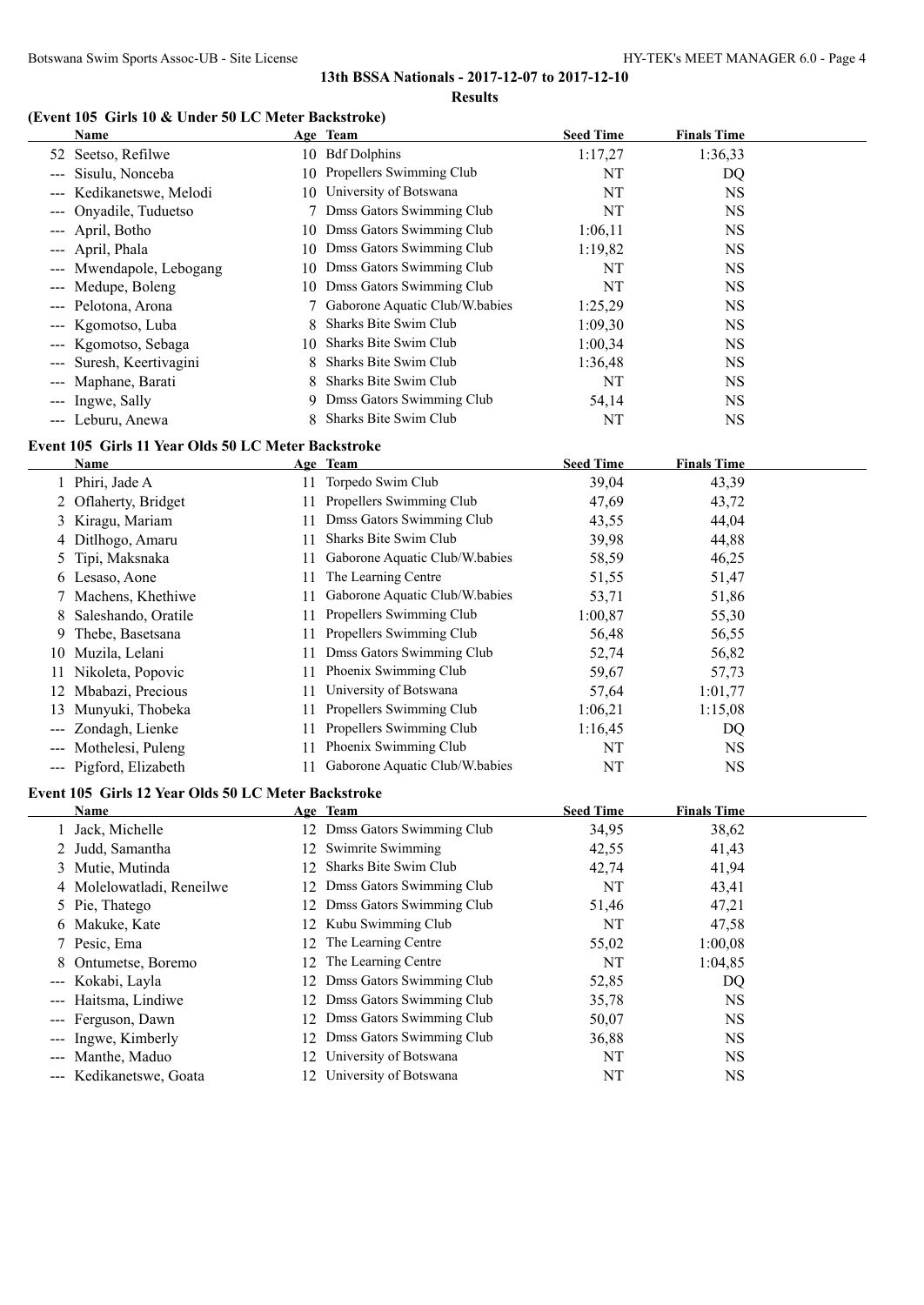#### **Event 105 Girls 13 Year Olds 50 LC Meter Backstroke**

|   | Name                                                |    | Age Team                                 | <b>Seed Time</b> | <b>Finals Time</b> |  |
|---|-----------------------------------------------------|----|------------------------------------------|------------------|--------------------|--|
|   | 1 Matthews, Tselane                                 |    | 13 Dmss Gators Swimming Club             | 33,62            | 34,79              |  |
|   | 2 Hill, Savanna                                     |    | 13 Kubu Swimming Club                    | 42,04            | 36,11              |  |
| 3 | Gomez, Antonela                                     |    | 13 Kubu Swimming Club                    | 36,53            | 37,44              |  |
|   | 4 Skiles, Lucy                                      | 13 | Dmss Gators Swimming Club                | 40,40            | 38,73              |  |
|   | 5 Nkgau, Loago                                      | 13 | Dmss Gators Swimming Club                | 42,82            | 44,88              |  |
|   | 6 Deurwaader, Tjibuya                               | 13 | Kubu Swimming Club                       | 36,28            | 45,90              |  |
|   | 7 Ramorobjwa, Naledi                                | 13 | Dmss Gators Swimming Club                | 43,63            | 48,08              |  |
|   | --- Egner, Adina                                    | 13 | Dmss Gators Swimming Club                | 38,12            | $_{\rm NS}$        |  |
|   | --- Mokgatle, Yaone                                 |    | 13 Dmss Gators Swimming Club             | 37,18            | $_{\rm NS}$        |  |
|   | --- Egner, Maxine                                   |    | 13 Dmss Gators Swimming Club             | 34,46            | $_{\rm NS}$        |  |
|   | Event 105 Girls 14 Year Olds 50 LC Meter Backstroke |    |                                          |                  |                    |  |
|   | Name                                                |    | Age Team                                 | <b>Seed Time</b> | <b>Finals Time</b> |  |
|   | 1 Phiri, Mia A                                      |    | 14 Torpedo Swim Club                     | 30,74            | 31,99              |  |
|   | 2 Ruele, Bupe                                       |    | 14 Dmss Gators Swimming Club             | 36,30            | 33,28              |  |
| 3 | Thompson, Summer                                    |    | 14 Dmss Gators Swimming Club             | 40,93            | 37,41              |  |
|   | 4 Keitshokile, Rafiwa                               |    | 14 Kubu Swimming Club                    | 39,65            | 40,26              |  |
|   | 5 Jobe, Hannah                                      |    | 14 Dmss Gators Swimming Club             | 40,56            | 41,79              |  |
|   | 6 Motlhagodi, Entie                                 |    | 14 Sharks Bite Swim Club                 | 55,43            | 53,36              |  |
|   | Event 105 Women 15 Year Olds 50 LC Meter Backstroke |    |                                          |                  |                    |  |
|   | Name                                                |    | Age Team                                 | <b>Seed Time</b> | <b>Finals Time</b> |  |
|   | 1 van Rooyen, Leone                                 |    | 15 Dmss Gators Swimming Club             | 39,95            | 38,98              |  |
|   | 2 Gondo, Ruvarashe                                  |    | 15 Kubu Swimming Club                    | 37,01            | 40,36              |  |
|   | 3 Yordanova, Natalia                                |    | 15 Gaborone Aquatic Club/W.babies        | 45,57            | 42,28              |  |
|   | 4 Jones, Amy                                        |    | 15 Dmss Gators Swimming Club             | 37,50            | 42,47              |  |
|   | 5 Bame, Radikgopo                                   |    | 15 Sharks Bite Swim Club                 | 56,09            | 1:01,91            |  |
|   | Event 105 Women 16 Year Olds 50 LC Meter Backstroke |    |                                          |                  |                    |  |
|   | <b>Name</b>                                         |    |                                          | <b>Seed Time</b> | <b>Finals Time</b> |  |
|   |                                                     |    | Age Team<br>16 Dmss Gators Swimming Club |                  |                    |  |
|   | 1 Nkete, Alora                                      |    |                                          | 39,33            | 34,95              |  |
|   | 2 De Jesus, Cassandra                               |    | 16 Dmss Gators Swimming Club             | 34,34            | 37,38              |  |
|   | Event 105 Women 17 & Over 50 LC Meter Backstroke    |    |                                          |                  |                    |  |
|   | <b>Name</b>                                         |    | Age Team                                 | <b>Seed Time</b> | <b>Finals Time</b> |  |
|   | 1 Rouse, Kayla                                      |    | 17 Gaborone Aquatic Club/W.babies        | 46,85            | 42,70              |  |
|   | 2 Tsayang, Chese                                    |    | 21 University of Botswana                | 49,35            | 45,29              |  |
|   | 3 Magang, Ruth                                      |    | 40 Dmss Gators Swimming Club             | 49,66            | 56,61              |  |
|   | 4 Kelebemang, Lebogang                              |    | 20 Gaborone Aquatic Club/W.babies        | 53,94            | 56,72              |  |
|   | 5 Gerber, Brenda                                    |    | 49 Dmss Gators Swimming Club             | NT               | 57,28              |  |
|   | --- Naane, Yarona                                   |    | 20 University of Botswana                | 1:07,67          | <b>NS</b>          |  |
|   | Event 106 Boys 10 & Under 50 LC Meter Backstroke    |    |                                          |                  |                    |  |
|   | Name                                                |    | Age Team                                 | <b>Seed Time</b> | <b>Finals Time</b> |  |
|   | 1 Haskins, Ethan                                    |    | 10 Gaborone Aquatic Club/W.babies        | 42,32            | 41,90              |  |
|   | 2 Keitsile, Junior                                  |    | 10 Propellers Swimming Club              | 50,91            | 45,41              |  |
| 3 | Mutie, Kilonzi                                      |    | 10 Sharks Bite Swim Club                 | 41,75            | 46,34              |  |
| 4 | Rapson, Zacharey                                    |    | 9 Dmss Gators Swimming Club              | 47,51            | 46,81              |  |
| 5 | Hill, Angus                                         |    | 10 Kubu Swimming Club                    | 43,09            | 47,50              |  |
| 6 | Qame, Maqhawe                                       | 10 | Swimrite Swimming                        | 56,37            | 48,09              |  |
| 7 | Sethi, Khalil                                       | 10 | Phoenix Swimming Club                    | 54,87            | 50,64              |  |
|   | Manase, Wesley                                      |    | 10 The Learning Centre                   | 56,61            | 52,50              |  |
|   |                                                     |    |                                          |                  |                    |  |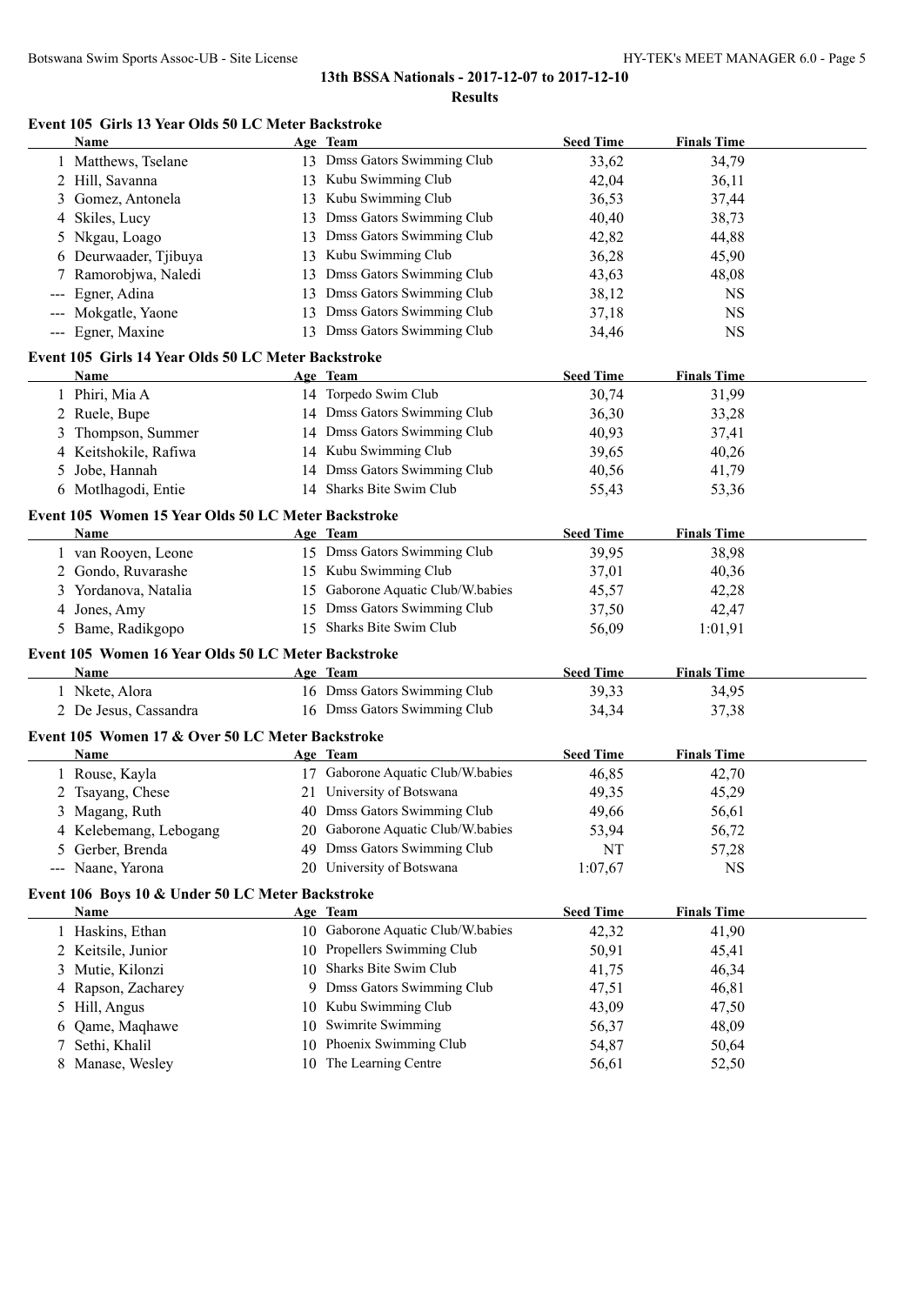#### **Results**

#### **(Event 106 Boys 10 & Under 50 LC Meter Backstroke)**

|    | Name                                                                      |    | Age Team                       | <b>Seed Time</b> | <b>Finals Time</b> |  |
|----|---------------------------------------------------------------------------|----|--------------------------------|------------------|--------------------|--|
|    | 9 Magang, Tetelo                                                          |    | 9 Dmss Gators Swimming Club    | 50,32            | 53,84              |  |
| 10 | Parekh, Aryan                                                             |    | Swimrite Swimming              | 59,78            | 54,43              |  |
| 11 | Parekh, Amaan                                                             | 10 | Swimrite Swimming              | 58,36            | 54,85              |  |
| 12 | Lebotse, Kaotlhe L                                                        | 10 | Dmss Gators Swimming Club      | NT               | 54,90              |  |
| 13 | Matthews, Lebone                                                          | 9  | Dmss Gators Swimming Club      | 57,19            | 55,45              |  |
| 14 | Kgengwenyane, Lentle                                                      | 9  | The Learning Centre            | 1:01,62          | 55,62              |  |
| 15 | Seetso, Nathan                                                            | 10 | Dmss Gators Swimming Club      | 48,77            | 56,12              |  |
| 16 | Mtetwa, Emmanuel                                                          | 9  | Sharks Bite Swim Club          | 1:02,19          | 57,08              |  |
| 17 | Mangani, Kevin                                                            | 10 | Propellers Swimming Club       | 1:01,15          | 57,32              |  |
| 18 | Harith, Advaith                                                           |    | Dmss Gators Swimming Club      | NT               | 57,47              |  |
| 19 | Makurira, Peace                                                           | 10 | The Learning Centre            | 58,29            | 57,75              |  |
| 20 | Molefe, Leago                                                             | 6  | Gaborone Aquatic Club/W.babies | 1:32,51          | 58,14              |  |
| 21 | Mwangi, Dean                                                              | 9  | Dmss Gators Swimming Club      | 52,34            | 58,59              |  |
| 22 | Kadzirange, Tatenda                                                       | 9  | Gaborone Aquatic Club/W.babies | 1:07,28          | 1:01,86            |  |
| 23 | Mtetwa, Tumisang                                                          |    | Sharks Bite Swim Club          | 1:06,45          | 1:02,66            |  |
| 24 | Scharnick, Christiaan                                                     |    | Propellers Swimming Club       | 1:06,24          | 1:04,22            |  |
| 25 | Freeman, Liam                                                             |    | Dmss Gators Swimming Club      | NT               | 1:07,97            |  |
| 26 | Kgopolelo, Lefa                                                           | 6  | Gaborone Aquatic Club/W.babies | 1:16,91          | 1:09,90            |  |
| 27 | Kilonda, Joshua                                                           | 10 | The Learning Centre            | 1:08.60          | 1:13,07            |  |
| 28 | David, Cody                                                               | 10 | Swimrite Swimming              | NT               | 1:14,96            |  |
| 29 | Mbabazi, David                                                            | 8  | University of Botswana         | 1:05,12          | 1:20,04            |  |
| 30 | Chola, James                                                              | 9  | Sharks Bite Swim Club          | 1:21,35          | 1:34,57            |  |
|    | Morebodi, Theo                                                            | 9  | Propellers Swimming Club       | NT               | <b>NS</b>          |  |
|    | Kebonang, Jason                                                           |    | Propellers Swimming Club       | 56,89            | <b>NS</b>          |  |
|    | Modirelabangwe, Tema                                                      |    | Sharks Bite Swim Club          | 1:02,02          | <b>NS</b>          |  |
|    | --- Modirelabangwe, Legakwa                                               | 9  | Sharks Bite Swim Club          | 1:00,58          | <b>NS</b>          |  |
|    | $\sim$ 4.100 B $\sim$ 4.137 $\sim$ 0.11 FOT CM $\sim$ B $\sim$ 1 $\sim$ 1 |    |                                |                  |                    |  |

#### **Event 106 Boys 11 Year Olds 50 LC Meter Backstroke**

|                        | Name                                               |    | Age Team                       | <b>Seed Time</b> | <b>Finals Time</b> |  |
|------------------------|----------------------------------------------------|----|--------------------------------|------------------|--------------------|--|
|                        | Matthews, Mmusi                                    | 11 | Dmss Gators Swimming Club      | 41,52            | 38,35              |  |
|                        | 2 Nyamugama, Anodaishe                             | 11 | Dmss Gators Swimming Club      | NT               | 40,29              |  |
| 3                      | Matija, Tumo                                       |    | Gaborone Aquatic Club/W.babies | 42,54            | 40,64              |  |
|                        | Lastroni, Giuliano                                 | 11 | Torpedo Swim Club              | 43,35            | 41,78              |  |
| 5.                     | Hill, Andrea                                       | 11 | Kubu Swimming Club             | 44,46            | 42,18              |  |
| O.                     | De Jesus, Jon Martin                               | 11 | Dmss Gators Swimming Club      | 44,52            | 43,31              |  |
|                        | 7 Bakwena, Leatile                                 | 11 | Propellers Swimming Club       | 47,89            | 46,11              |  |
| 8                      | Ndwapi, Mpapho                                     | 11 | Dmss Gators Swimming Club      | 46,70            | 47,98              |  |
| 9                      | Mokobi, Kgotla                                     |    | Dmss Gators Swimming Club      | 47,57            | 48,74              |  |
| 10                     | Ramorobjwa, Lengwe                                 | 11 | Dmss Gators Swimming Club      | 52,62            | 49,92              |  |
| 11                     | Setshogo, Lebone                                   | 11 | Propellers Swimming Club       | 1:10,26          | 57,39              |  |
| 12                     | Scharnick, Adriaan                                 |    | Propellers Swimming Club       | 1:01,47          | 59,94              |  |
| 13                     | Yan, Tommy                                         | 11 | Propellers Swimming Club       | NT               | 1:00,69            |  |
| 14                     | Haozhehuang, Nemo                                  | 11 | Propellers Swimming Club       | NT               | 1:08,19            |  |
| 15                     | Modikana, Isang                                    | 11 | The Learning Centre            | NT               | 1:10,04            |  |
| 16                     | Lefika, Kalane                                     |    | Propellers Swimming Club       | NT               | 1:18,68            |  |
| $\qquad \qquad \cdots$ | Oageng, Nako                                       |    | Sharks Bite Swim Club          | NT               | <b>NS</b>          |  |
|                        | Event 106 Boys 12 Year Olds 50 LC Meter Backstroke |    |                                |                  |                    |  |
|                        | <b>Name</b>                                        |    | Age Team                       | <b>Seed Time</b> | <b>Finals Time</b> |  |
|                        | Omphile, Kao                                       | 12 | Dmss Gators Swimming Club      | 41,17            | 38,17              |  |
|                        | Kandima, Jason                                     | 12 | Swimrite Swimming              | 39,57            | 38,95              |  |
| 3                      | Swanepoel, Neels                                   |    | Dmss Gators Swimming Club      | 41,46            | 40,74              |  |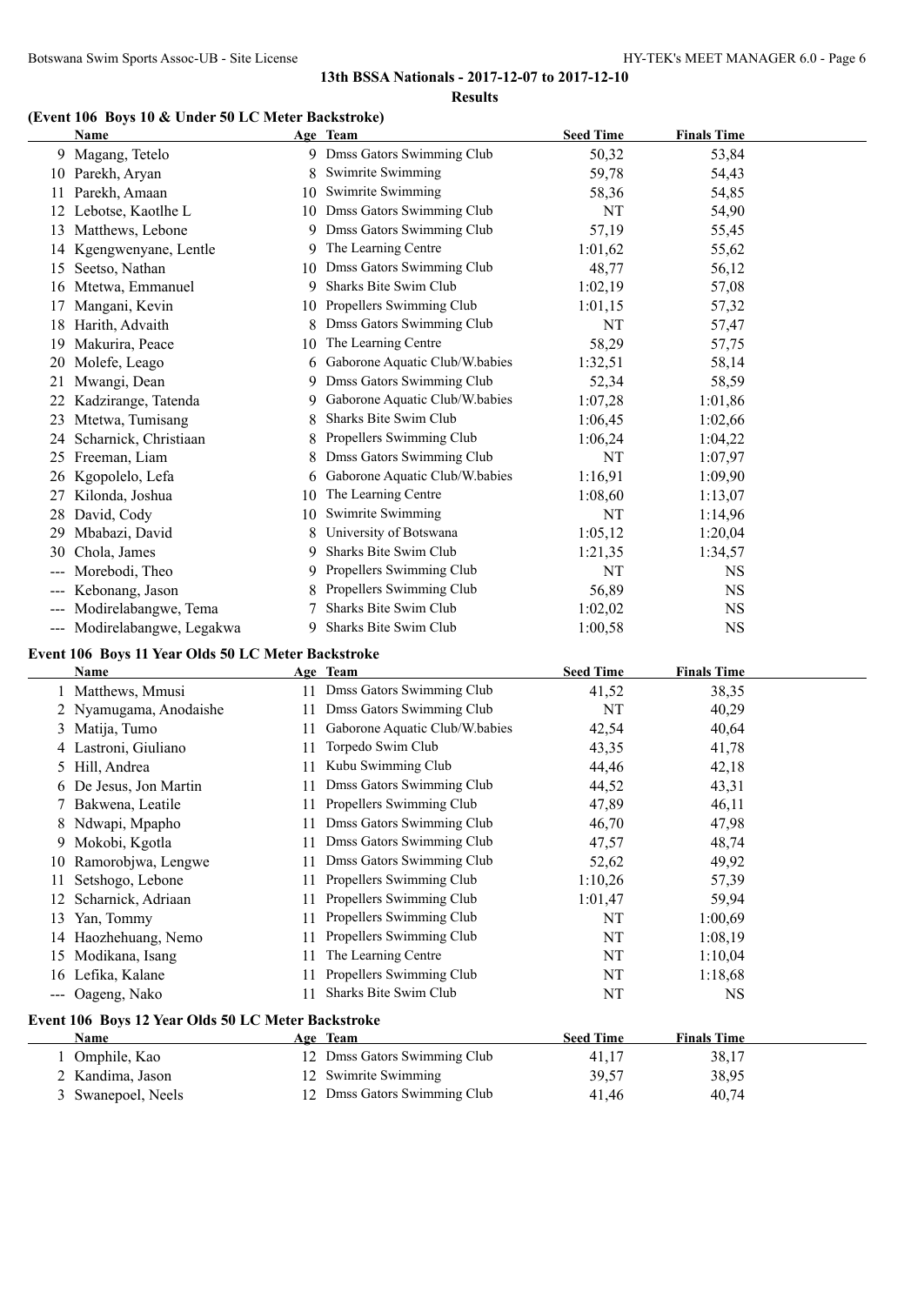# **(Event 106 Boys 12 Year Olds 50 LC Meter Backstroke)**

|     | <b>Name</b>                                                |    | Age Team                          | <b>Seed Time</b> | <b>Finals Time</b> |  |
|-----|------------------------------------------------------------|----|-----------------------------------|------------------|--------------------|--|
|     | 4 Liu, Andy                                                |    | 12 Kubu Swimming Club             | 44,49            | 42,55              |  |
|     | 5 Tele, Refilwe                                            |    | 12 Sharks Bite Swim Club          | 40,47            | 42,87              |  |
|     | 6 Liu, Shawn                                               |    | 12 Kubu Swimming Club             | 41,74            | 43,25              |  |
|     | 7 Ncaagae, Lelentle                                        |    | 12 Propellers Swimming Club       | 48,54            | 45,85              |  |
|     | 8 Klaas, Leo                                               | 12 | The Learning Centre               | 47,80            | 46,87              |  |
|     | 9 Molefe, Lerako                                           | 12 | Gaborone Aquatic Club/W.babies    | 56,46            | 52,85              |  |
|     | 10 Tumelo, Thatayaone                                      | 12 | Sharks Bite Swim Club             | 1:00,71          | 54,44              |  |
| 11  | Busang, Motse                                              | 12 | Propellers Swimming Club          | NT               | 55,57              |  |
| 12  | Raditladi, Lungile                                         |    | 12 The Learning Centre            | 1:00,95          | 1:03,35            |  |
| 13  | Seetso, Thabang                                            |    | 12 Bdf Dolphins                   | NT               | 1:04,61            |  |
|     | 14 Motlhabane, Aobakwe                                     |    | 12 Propellers Swimming Club       | 1:16,16          | 1:14,00            |  |
|     | 15 Kgosisejo, Mokwadi                                      |    | 12 Bdf Dolphins                   | NT               | 1:18,39            |  |
|     |                                                            |    |                                   |                  |                    |  |
|     | Event 106 Boys 13 Year Olds 50 LC Meter Backstroke<br>Name |    | Age Team                          | <b>Seed Time</b> | <b>Finals Time</b> |  |
|     | 1 Lillie, Michael                                          |    | 13 Torpedo Swim Club              | 34,72            | 35,30              |  |
|     | 2 Crawford-Bestelink, Rio                                  |    | 13 Kubu Swimming Club             | 36,00            | 36,11              |  |
| 3   | Gondo, Takundanashe                                        |    | 13 Kubu Swimming Club             | 35,14            | 36,39              |  |
|     | 4 van Rooyen, Benco                                        | 13 | Dmss Gators Swimming Club         | 35,97            | 39,57              |  |
| 5   | Marumo, Lefika                                             | 13 | Sharks Bite Swim Club             | 40,60            | 41,24              |  |
|     | 6 Sethi, Reyhaan                                           |    | 13 Phoenix Swimming Club          | 42,12            | 41,68              |  |
|     |                                                            |    |                                   |                  |                    |  |
|     | Event 106 Boys 14 Year Olds 50 LC Meter Backstroke         |    |                                   |                  |                    |  |
|     | Name                                                       |    | Age Team                          | <b>Seed Time</b> | <b>Finals Time</b> |  |
|     | 1 Bekker, Andile                                           |    | 14 Dmss Gators Swimming Club      | 30,03            | 30,48              |  |
|     | 2 Jamu, Alexander                                          |    | 14 Dmss Gators Swimming Club      | 30,99            | 31,83              |  |
|     | 3 Rouse, Brandon                                           |    | 14 Gaborone Aquatic Club/W.babies | 33,67            | 32,06              |  |
|     | 4 Walsh, Patrick                                           |    | 14 Dmss Gators Swimming Club      | 32,21            | 34,51              |  |
|     | 5 Mwamba, Wina M                                           |    | 14 Torpedo Swim Club              | 47,79            | 35,53              |  |
|     | 6 Omphile, Deon                                            |    | 14 Dmss Gators Swimming Club      | 39,51            | 37,63              |  |
|     | 7 Harry, Ethan                                             |    | 14 Gaborone Aquatic Club/W.babies | 38,01            | 39,28              |  |
|     | Event 106 Men 15 Year Olds 50 LC Meter Backstroke          |    |                                   |                  |                    |  |
|     | Name                                                       |    | Age Team                          | <b>Seed Time</b> | <b>Finals Time</b> |  |
|     | 1 Muinudeen, Abdul                                         |    | 15 Dmss Gators Swimming Club      | 31,78            | 31,71              |  |
|     | 2 Setswammung, Tumo                                        |    | 15 Dmss Gators Swimming Club      | 33,65            | 35,00              |  |
|     | 3 Nsala, Katlo                                             |    | 15 Bdf Dolphins                   | 57,17            | 55,47              |  |
|     | Event 106 Men 16 Year Olds 50 LC Meter Backstroke          |    |                                   |                  |                    |  |
|     | <b>Name</b>                                                |    | Age Team                          | <b>Seed Time</b> | <b>Finals Time</b> |  |
|     | 1 Freeman, James S                                         |    | 16 Dmss Gators Swimming Club      | 29,25            | 29,07              |  |
|     | 2 Van Vlaanderen, Andrea                                   |    | 16 Torpedo Swim Club              | 31,04            | 32,23              |  |
| 3   | Chand, Ayaan                                               |    | 16 Dmss Gators Swimming Club      | 34,89            | 33,45              |  |
|     | 4 Makepe, Tokelo                                           |    | 16 Dmss Gators Swimming Club      | 36,12            | 38,47              |  |
|     | 5 Dyumthi, Siyabonga                                       |    | 16 Bdf Dolphins                   | 42,01            | 45,53              |  |
|     | 6 Olefile, Thato                                           | 16 | Swimrite Swimming                 | NT               | 53,88              |  |
| --- | Seswai, Ame                                                |    | 16 Propellers Swimming Club       | NT               | <b>NS</b>          |  |
|     | Event 106 Men 17 & Over 50 LC Meter Backstroke             |    |                                   |                  |                    |  |
|     | <b>Name</b>                                                |    | Age Team                          | <b>Seed Time</b> | <b>Finals Time</b> |  |
| 1   | Sebikiri, Maemo                                            |    | 18 Propellers Swimming Club       | 30,57            | 33,16              |  |
|     | 2 Kangololo, Mulenga                                       |    | 28 Torpedo Swim Club              | 32,30            | 33,22              |  |
|     | 3 Sattarov, Asad                                           |    | 17 Dmss Gators Swimming Club      | 35,18            | 35,37              |  |
|     |                                                            |    |                                   |                  |                    |  |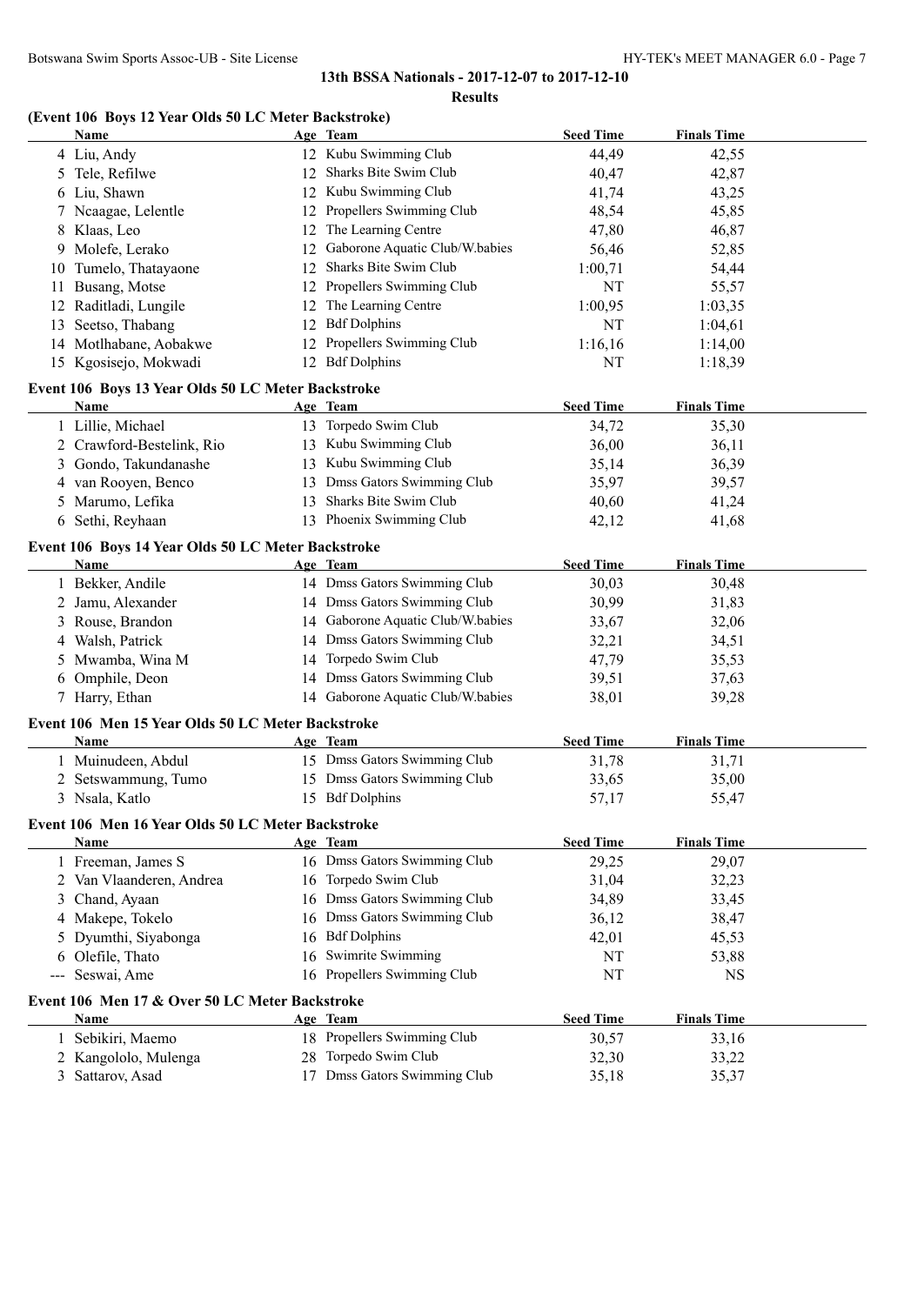#### **Results**

#### **(Event 106 Men 17 & Over 50 LC Meter Backstroke)**

|                 | <b>Name</b>                                            |    | Age Team                                                  | <b>Seed Time</b>   | <b>Finals Time</b> |  |
|-----------------|--------------------------------------------------------|----|-----------------------------------------------------------|--------------------|--------------------|--|
|                 | 4 Kurian, Christopher                                  |    | 17 Dmss Gators Swimming Club                              | 34,86              | 36,38              |  |
| 5               | Dzingai, Solomon                                       | 17 | Gaborone Aquatic Club/W.babies                            | 34,78              | 36,78              |  |
| 6               | Rantshabeng, Otsile D                                  | 17 | Dmss Gators Swimming Club                                 | 39,18              | 39,12              |  |
| 7               | Setlhare, Boitshepo                                    | 25 | Gaborone Aquatic Club/W.babies                            | 41,78              | 40,26              |  |
| 8               | Ranko, Pako                                            | 21 | Propellers Swimming Club                                  | 44,34              | 41,80              |  |
| 9               | Magetse, Tsaone                                        |    | 20 University of Botswana                                 | 38,96              | 42,62              |  |
|                 | 10 Motshwari, Karabo                                   | 17 | <b>Bdf</b> Dolphins                                       | 39,24              | 42,65              |  |
|                 | 11 Makurumidze, Panashe                                | 17 | Propellers Swimming Club                                  | 42,33              | 44,10              |  |
|                 | 12 Mabote, Leruo                                       | 21 | <b>Bdf</b> Dolphins                                       | 49,78              | 44,36              |  |
|                 | 13 Kopano, Thabo                                       |    | 22 Bdf Dolphins                                           | 47,64              | 45,43              |  |
|                 | 14 Mathibe, Prince                                     |    | 19 University of Botswana                                 | NT                 | 46,39              |  |
|                 | 15 Manyeula, Godfrey                                   |    | 18 Bdf Dolphins                                           | 57,17              | 46,76              |  |
|                 | 16 Thomas, Emmanuel                                    |    | 31 Bdf Dolphins                                           | 59,49              | 58,22              |  |
|                 | Event 107 Girls 10 & Under 100 LC Meter Breaststroke   |    |                                                           |                    |                    |  |
|                 | <b>Name</b>                                            |    | Age Team                                                  | <b>Seed Time</b>   | <b>Finals Time</b> |  |
|                 | 1 Harry, Kyra                                          |    | 10 Gaborone Aquatic Club/W.babies                         | 1:44,32            | 1:46,51            |  |
|                 | 2 Williams, Ella                                       |    | 10 Dmss Gators Swimming Club                              | 1:58,63            | 1:50,66            |  |
| 3               | Chang, Ji-eun                                          |    | 10 Kubu Swimming Club                                     | NT                 | 1:51,45            |  |
|                 | Whitson, Jacinda                                       |    | 10 Phoenix Swimming Club                                  | NT                 | 1:55,44            |  |
| 4               | Chang, Yun-suh                                         |    | 9 Kubu Swimming Club                                      | NT                 | 2:01,21            |  |
| 5               | Van Tonder, Kathryn                                    |    | 9 Phoenix Swimming Club                                   | NT                 | 2:06,94            |  |
| 6               | Mokobi, Raha                                           |    | 10 Dmss Gators Swimming Club                              |                    |                    |  |
| 7               |                                                        |    | 10 Dmss Gators Swimming Club                              | 2:16,81<br>2:21,82 | 2:13,14            |  |
| 8               | Nkgau, Tanu<br>Tele, Phoebe                            |    | 10 Sharks Bite Swim Club                                  |                    | 2:14,72            |  |
| 9               | 10 Makurira, Nenyasha                                  |    | 10 The Learning Centre                                    | 2:13,01<br>NT      | 2:14,78<br>2:16,74 |  |
|                 |                                                        |    | 9 Dmss Gators Swimming Club                               | NT                 |                    |  |
|                 | 11 Pie, Wanatsha                                       |    | 10 The Learning Centre                                    | NT                 | 2:17,15            |  |
|                 | 12 Zambane, Aone                                       |    | Sharks Bite Swim Club                                     | NT                 | 2:20,31            |  |
|                 | 13 Motlhagodi, Abaleng                                 | 10 | Sharks Bite Swim Club                                     |                    | 2:21,29            |  |
|                 | 14 Mutie, Muela                                        |    |                                                           | NT                 | 2:23,67            |  |
| 15 <sup>2</sup> | Seitshiro, Masa                                        |    | 9 Gaborone Aquatic Club/W.babies<br>Sharks Bite Swim Club | NT                 | 2:35,20            |  |
| 16              | Raletsatsi, Letso                                      | 9  | 10 Sharks Bite Swim Club                                  | NT                 | 2:58,14            |  |
|                 | Ndzinge, Teto                                          |    |                                                           | NT                 | DQ                 |  |
|                 | Kedikanetswe, Melodi                                   |    | 10 University of Botswana<br>10 The Learning Centre       | NT                 | DQ                 |  |
|                 | Wambiru, Angela                                        |    | 8 Sharks Bite Swim Club                                   | 2:12,32<br>NT      | DQ                 |  |
|                 | Suresh, Keertivagini                                   |    | 10 Dmss Gators Swimming Club                              |                    | <b>NS</b>          |  |
| ---             | April, Phala                                           |    | 10 Sharks Bite Swim Club                                  | NT                 | <b>NS</b>          |  |
|                 | --- Kgomotso, Sebaga                                   |    |                                                           | NT                 | <b>NS</b>          |  |
|                 | Event 107 Girls 11 Year Olds 100 LC Meter Breaststroke |    |                                                           |                    |                    |  |
|                 | Name                                                   |    | Age Team                                                  | <b>Seed Time</b>   | <b>Finals Time</b> |  |
|                 | 1 Ditlhogo, Amaru                                      | 11 | Sharks Bite Swim Club                                     | 1:45,14            | 1:44,61            |  |
|                 | 2 Tipi, Maksnaka                                       | 11 | Gaborone Aquatic Club/W.babies                            | 2:01,02            | 1:46,66            |  |
|                 | 3 Da Silva, Sara                                       | 11 | Kubu Swimming Club                                        | 1:55,99            | 1:50,01            |  |
|                 | Nikoleta, Popovic                                      | 11 | Phoenix Swimming Club                                     | NT                 | 1:52,30            |  |
| $\mathcal{L}$   | Kiragu, Mariam                                         | 11 | Dmss Gators Swimming Club                                 | 1:56,08            | 1:57,39            |  |
| b               | Lesaso, Aone                                           | 11 | The Learning Centre                                       | 2:05,50            | 2:02,20            |  |
|                 | Pigford, Elizabeth                                     | 11 | Gaborone Aquatic Club/W.babies                            | NT                 | <b>NS</b>          |  |
|                 | Mothelesi, Puleng                                      | 11 | Phoenix Swimming Club                                     | NT                 | <b>NS</b>          |  |
|                 | Khan, Mahira                                           | 11 | Phoenix Swimming Club                                     | NT                 | <b>NS</b>          |  |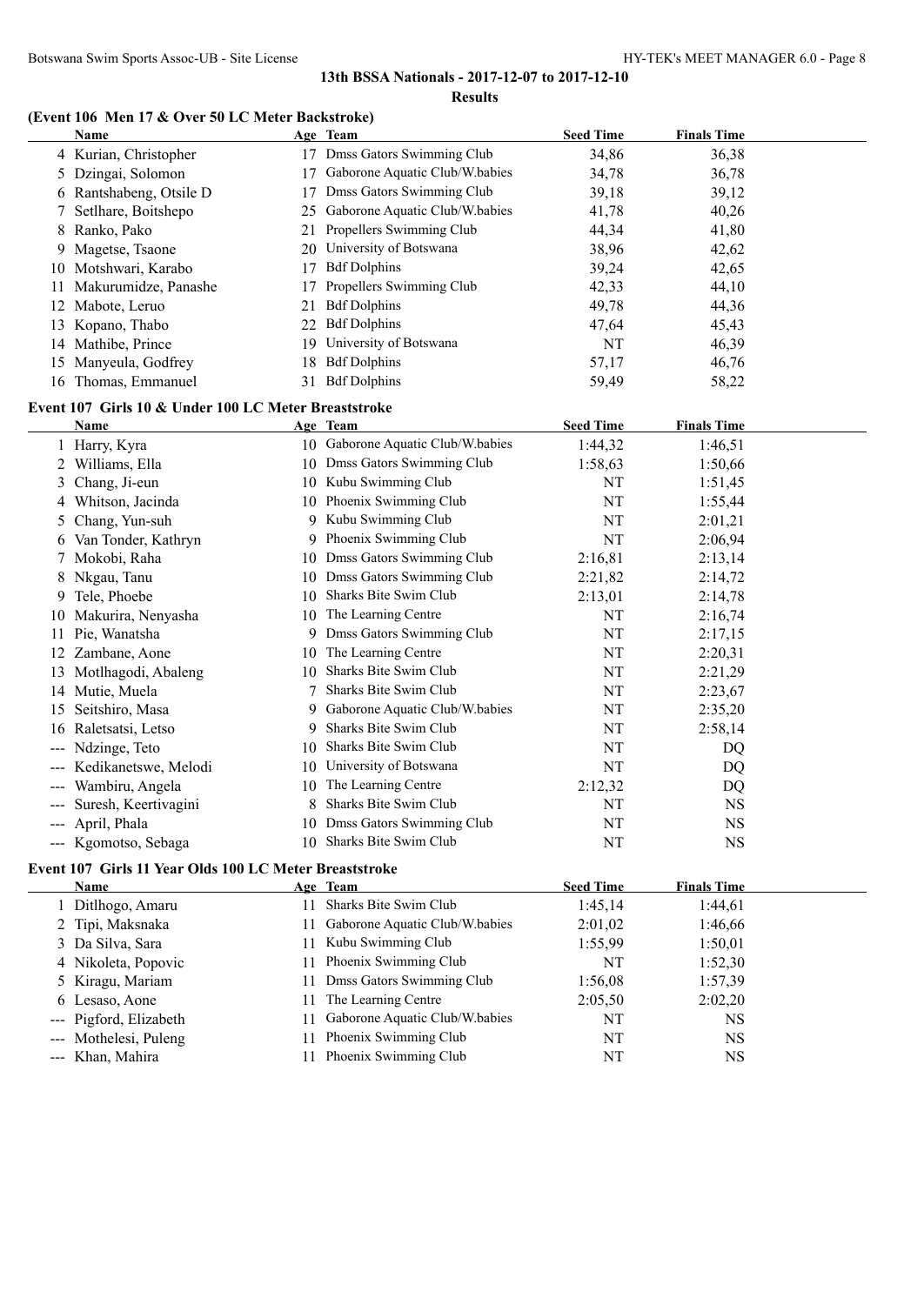#### **Results**

#### **Event 107 Girls 12 Year Olds 100 LC Meter Breaststroke**

|    | <b>Name</b>                                            |    | Age Team                          | <b>Seed Time</b> | <b>Finals Time</b> |  |
|----|--------------------------------------------------------|----|-----------------------------------|------------------|--------------------|--|
|    | 1 Haitsma, Lindiwe                                     |    | 12 Dmss Gators Swimming Club      | 1:26,78          | 1:25,80            |  |
|    | 2 Pieterse, Megan                                      |    | 12 Phoenix Swimming Club          | 1:40,88          | 1:31,80            |  |
| 3  | Jack, Michelle                                         |    | 12 Dmss Gators Swimming Club      | 1:35,45          | 1:35,92            |  |
| 4  | Judd, Samantha                                         | 12 | Swimrite Swimming                 | 1:43,62          | 1:45,89            |  |
| 5  | Mutie, Mutinda                                         | 12 | Sharks Bite Swim Club             | 2:01,46          | 1:47,44            |  |
|    | 6 Ferguson, Dawn                                       | 12 | Dmss Gators Swimming Club         | 2:00,35          | 2:06,78            |  |
|    | Molelowatladi, Reneilwe                                | 12 | Dmss Gators Swimming Club         | NT               | 2:07,80            |  |
| 8  | Manthe, Maduo                                          | 12 | University of Botswana            | NT               | 2:11,08            |  |
|    | 9 Pesic, Ema                                           | 12 | The Learning Centre               | NT               | 2:15,63            |  |
|    | 10 Kedikanetswe, Goata                                 | 12 | University of Botswana            | NT               | 2:20,44            |  |
|    | --- Kokabi, Layla                                      | 12 | Dmss Gators Swimming Club         | NT               | DQ                 |  |
|    | --- Ingwe, Kimberly                                    |    | 12 Dmss Gators Swimming Club      | 1:34,43          | DQ                 |  |
|    |                                                        |    |                                   |                  |                    |  |
|    | Event 107 Girls 13 Year Olds 100 LC Meter Breaststroke |    |                                   |                  |                    |  |
|    | <u>Name</u>                                            |    | Age Team                          | <b>Seed Time</b> | <b>Finals Time</b> |  |
|    | 1 Matthews, Tselane                                    |    | 13 Dmss Gators Swimming Club      | 1:28,42          | 1:30,00            |  |
|    | 2 Egner, Maxine                                        |    | 13 Dmss Gators Swimming Club      | 1:32,76          | 1:32,46            |  |
|    | Mokgatle, Yaone                                        |    | 13 Dmss Gators Swimming Club      | 1:29,81          | 1:35,23            |  |
|    | 4 Deurwaader, Tjibuya                                  |    | 13 Kubu Swimming Club             | 1:34,87          | 1:38,43            |  |
| 5  | Shuhud, Shaika                                         | 13 | Gaborone Aquatic Club/W.babies    | 1:41,29          | 1:39,67            |  |
| 6  | Skiles, Lucy                                           | 13 | Dmss Gators Swimming Club         | NT               | 1:43,13            |  |
| 7. | Hill, Savanna                                          | 13 | Kubu Swimming Club                | NT               | 1:43,16            |  |
|    | 8 Nkgau, Loago                                         |    | 13 Dmss Gators Swimming Club      | 1:49,69          | 1:50,06            |  |
| 9. | Ramorobjwa, Naledi                                     |    | 13 Dmss Gators Swimming Club      | 2:03,58          | 1:57,15            |  |
|    | Bathoeng, Taboka                                       |    | 13 Bdf Dolphins                   | NT               | DQ                 |  |
|    | --- Egner, Adina                                       |    | 13 Dmss Gators Swimming Club      | 1:45,07          | <b>DFS</b>         |  |
|    | Event 107 Girls 14 Year Olds 100 LC Meter Breaststroke |    |                                   |                  |                    |  |
|    | Name                                                   |    | Age Team                          | <b>Seed Time</b> | <b>Finals Time</b> |  |
|    | 1 Thompson, Summer                                     |    | 14 Dmss Gators Swimming Club      | 1:45,79          | 1:44,36            |  |
|    | 2 Motlhagodi, Entie                                    |    | 14 Sharks Bite Swim Club          | 2:14,68          | 2:09,80            |  |
|    |                                                        |    |                                   |                  |                    |  |
|    | Event 107 Women 15 Year Olds 100 LC Meter Breaststroke |    |                                   |                  |                    |  |
|    | <u>Name</u>                                            |    | Age Team                          | <b>Seed Time</b> | <b>Finals Time</b> |  |
|    | 1 Vos, Tayla                                           |    | 15 Kubu Swimming Club             | 1:33,96          | 1:33,23            |  |
|    | 2 Gondo, Ruvarashe                                     |    | 15 Kubu Swimming Club             | 1:31,69          | 1:36,67            |  |
|    | 3 van Rooyen, Leone                                    |    | 15 Dmss Gators Swimming Club      | 1:40,33          | 1:42,51            |  |
|    | 4 Jones, Amy                                           |    | 15 Dmss Gators Swimming Club      | 1:46,08          | 1:45,19            |  |
|    | 5 Yordanova, Natalia                                   |    | 15 Gaborone Aquatic Club/W.babies | 1:57,06          | 1:58,81            |  |
|    | Barobi, Hazel                                          | 15 | <b>Bdf</b> Dolphins               | 2:10,00          | 2:16,86            |  |
|    | 7 Bame, Radikgopo                                      | 15 | Sharks Bite Swim Club             | NT               | 2:31,33            |  |
|    | Event 107 Women 16 Year Olds 100 LC Meter Breaststroke |    |                                   |                  |                    |  |
|    | Name                                                   |    | Age Team                          | <b>Seed Time</b> | <b>Finals Time</b> |  |
|    | 1 Naidu, Harleena                                      |    | 16 Torpedo Swim Club              | 1:24,63          | 1:27,31            |  |
|    |                                                        |    |                                   |                  |                    |  |
|    | Event 107 Women 17 & Over 100 LC Meter Breaststroke    |    |                                   |                  |                    |  |
|    | Name                                                   |    | Age Team                          | <b>Seed Time</b> | <b>Finals Time</b> |  |
|    | 1 Gerber, Brenda                                       |    | 49 Dmss Gators Swimming Club      | 1:52,92          | 1:52,20            |  |
|    | 2 Solomon, Katlego                                     |    | 19 University of Botswana         | 1:50,35          | 1:52,46            |  |
| 3  |                                                        |    | 21 Bdf Dolphins                   | NT               | 1:58,65            |  |
|    | Kgadikego, Gorata                                      |    |                                   |                  |                    |  |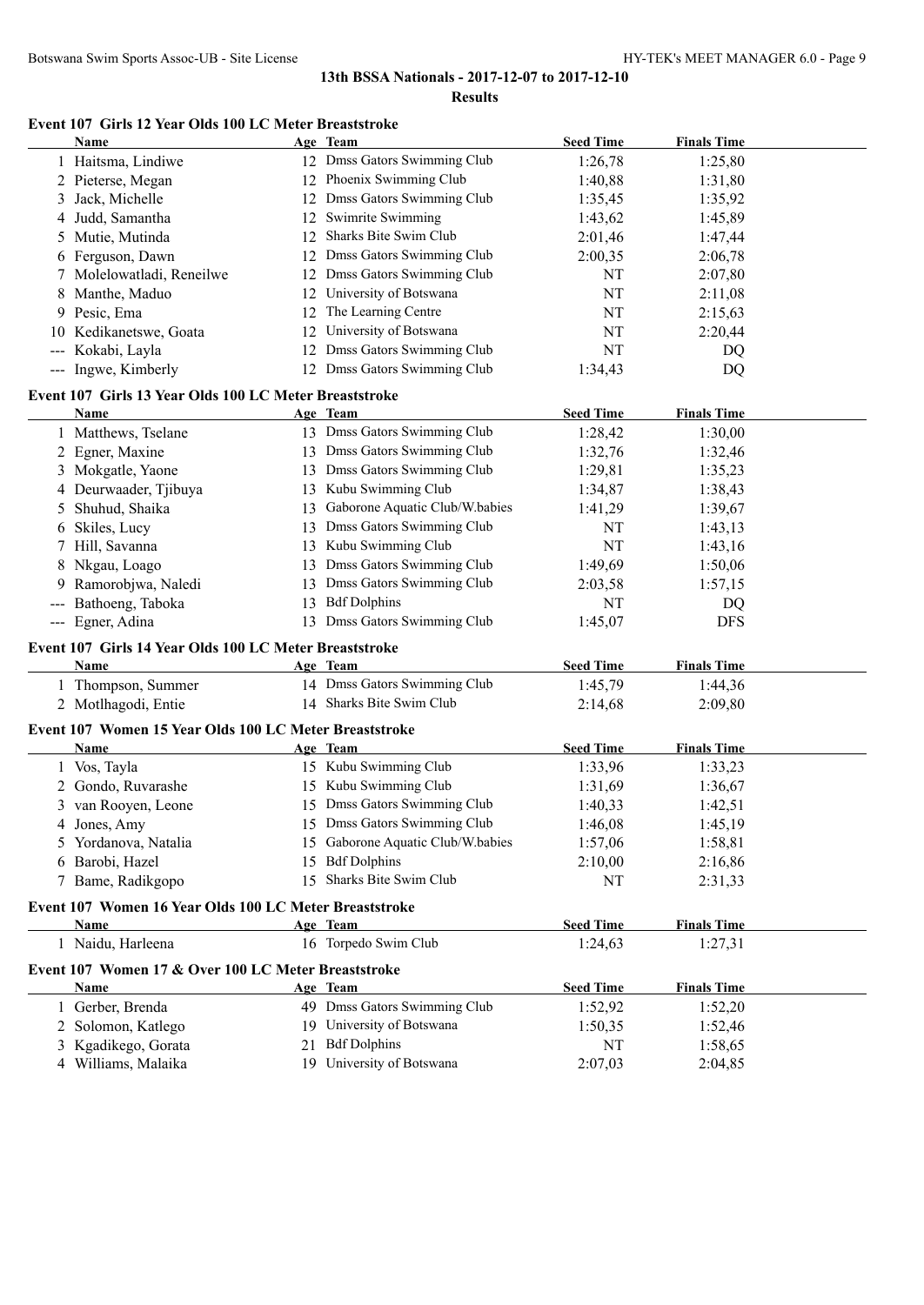|                            | (Event 107 Women 17 & Over 100 LC Meter Breaststroke)<br><b>Name</b> |     | Age Team                          | <b>Seed Time</b> | <b>Finals Time</b> |  |
|----------------------------|----------------------------------------------------------------------|-----|-----------------------------------|------------------|--------------------|--|
|                            | 5 Kelebemang, Lebogang                                               |     | 20 Gaborone Aquatic Club/W.babies | 2:06,45          | 2:04,96            |  |
|                            | 6 Tsayang, Chese                                                     |     | 21 University of Botswana         | NT               | 2:06,18            |  |
|                            | 7 Mpha, Mpho                                                         |     | 19 University of Botswana         | NT               | 2:08,02            |  |
|                            | 8 Ketshwanetse, Bokane                                               |     | 17 Bdf Dolphins                   | 1:34,30          | 2:08,21            |  |
| ---                        | Selema, Loungo                                                       | 18  | University of Botswana            | 2:20,00          | DQ                 |  |
| ---                        | Naane, Yarona                                                        | 20  | University of Botswana            | 2:10,18          | <b>NS</b>          |  |
|                            | --- Morewane, Bontsi Z                                               |     | 35 University of Botswana         | 1:57,59          | <b>NS</b>          |  |
|                            | Event 108 Boys 10 & Under 100 LC Meter Breaststroke                  |     |                                   |                  |                    |  |
|                            | <b>Name</b>                                                          |     | Age Team                          | <b>Seed Time</b> | <b>Finals Time</b> |  |
|                            | 1 Sethi, Khalil                                                      |     | 10 Phoenix Swimming Club          | 1:49,59          | 1:51,90            |  |
|                            | 2 Hill, Angus                                                        |     | 10 Kubu Swimming Club             | 2:09,57          | 1:57,67            |  |
| 3                          | Mutie, Kilonzi                                                       |     | 10 Sharks Bite Swim Club          | 2:18,59          | 2:02,21            |  |
| 4                          | Seetso, Nathan                                                       |     | 10 Dmss Gators Swimming Club      | 2:02,92          | 2:03,12            |  |
|                            | Kilonda, Joshua                                                      |     | 10 The Learning Centre            | NT               |                    |  |
|                            | 6 Kgengwenyane, Lentle                                               |     | 9 The Learning Centre             | <b>NT</b>        | 2:06,21<br>2:07,73 |  |
|                            | 7 Manase, Wesley                                                     |     | 10 The Learning Centre            |                  |                    |  |
|                            | 8 Lebotse, Kaotlhe L                                                 |     | 10 Dmss Gators Swimming Club      | 2:09,50<br>NT    | 2:09,75<br>2:13,16 |  |
|                            |                                                                      |     | Sharks Bite Swim Club             |                  |                    |  |
|                            | 9 Mtetwa, Tumisang                                                   | 8   | 10 The Learning Centre            | NT               | 2:25,53            |  |
| ---                        | Makurira, Peace                                                      | 9   | Sharks Bite Swim Club             | NT               | DQ                 |  |
|                            | --- Modirelabangwe, Legakwa                                          |     |                                   | NT               | <b>NS</b>          |  |
|                            | Event 108 Boys 11 Year Olds 100 LC Meter Breaststroke                |     |                                   |                  |                    |  |
|                            | Name                                                                 |     | Age Team                          | <b>Seed Time</b> | <b>Finals Time</b> |  |
|                            | 1 Matija, Tumo                                                       |     | 11 Gaborone Aquatic Club/W.babies | 1:41,75          | 1:33,46            |  |
|                            | 2 Mokobi, Kgotla                                                     | 11  | Dmss Gators Swimming Club         | 1:39,03          | 1:37,19            |  |
|                            | Hill, Andrea                                                         | 11. | Kubu Swimming Club                | 1:46,63          | 1:42,09            |  |
|                            | 4 Matthews, Mmusi                                                    | 11  | Dmss Gators Swimming Club         | 1:44,66          | 1:44,44            |  |
|                            | 5 De Jesus, Jon Martin                                               | 11  | Dmss Gators Swimming Club         | 1:48,91          | 1:54,41            |  |
|                            | 6 Nyamugama, Anodaishe                                               | 11  | Dmss Gators Swimming Club         | NT               | 1:54,46            |  |
|                            | 7 Haozhehuang, Nemo                                                  | 11  | Propellers Swimming Club          | NT               | 2:10,79            |  |
|                            | 8 Ndwapi, Mpapho                                                     | 11  | Dmss Gators Swimming Club         | 2:24,08          | 2:15,56            |  |
|                            | --- Oageng, Nako                                                     | 11  | Sharks Bite Swim Club             | NT               | <b>NS</b>          |  |
|                            | Event 108 Boys 12 Year Olds 100 LC Meter Breaststroke                |     |                                   |                  |                    |  |
|                            | Name                                                                 |     | Age Team                          | <b>Seed Time</b> | <b>Finals Time</b> |  |
|                            | Kandima, Jason                                                       |     | 12 Swimrite Swimming              | 1:34,35          | 1:30,84            |  |
|                            | 2 Swanepoel, Neels                                                   |     | 12 Dmss Gators Swimming Club      | 1:40,67          | 1:32,82            |  |
| 3                          | Liu, Andy                                                            |     | 12 Kubu Swimming Club             | 1:45,79          | 1:40,32            |  |
|                            | 4 Liu, Shawn                                                         | 12  | Kubu Swimming Club                | NT               | 1:43,86            |  |
| 5                          | Molefe, Lerako                                                       | 12  | Gaborone Aquatic Club/W.babies    | 1:56,16          | 1:47,51            |  |
| 6                          | Klaas, Leo                                                           | 12  | The Learning Centre               | NT               | 2:05,31            |  |
| 7                          | Tumelo, Thatayaone                                                   | 12  | Sharks Bite Swim Club             | 2:24,91          | 2:09,83            |  |
| 8                          | Seetso, Thabang                                                      |     | 12 Bdf Dolphins                   | 2:22,70          | 2:15,61            |  |
| $\qquad \qquad \text{---}$ | Tele, Refilwe                                                        |     | 12 Sharks Bite Swim Club          | NT               | <b>NS</b>          |  |
|                            |                                                                      |     |                                   |                  |                    |  |
|                            | Event 108 Boys 13 Year Olds 100 LC Meter Breaststroke                |     |                                   |                  |                    |  |
|                            | Name                                                                 |     | Age Team                          | <b>Seed Time</b> | <b>Finals Time</b> |  |
|                            | 1 Gondo, Takundanashe                                                |     | 13 Kubu Swimming Club             | 1:31,12          | 1:30,92            |  |
|                            | 2 Crawford-Bestelink, Rio                                            |     | 13 Kubu Swimming Club             | 1:45,95          | 1:40,43            |  |
|                            | 3 van Rooyen, Benco                                                  |     | 13 Dmss Gators Swimming Club      | 1:37,53          | 1:44,21            |  |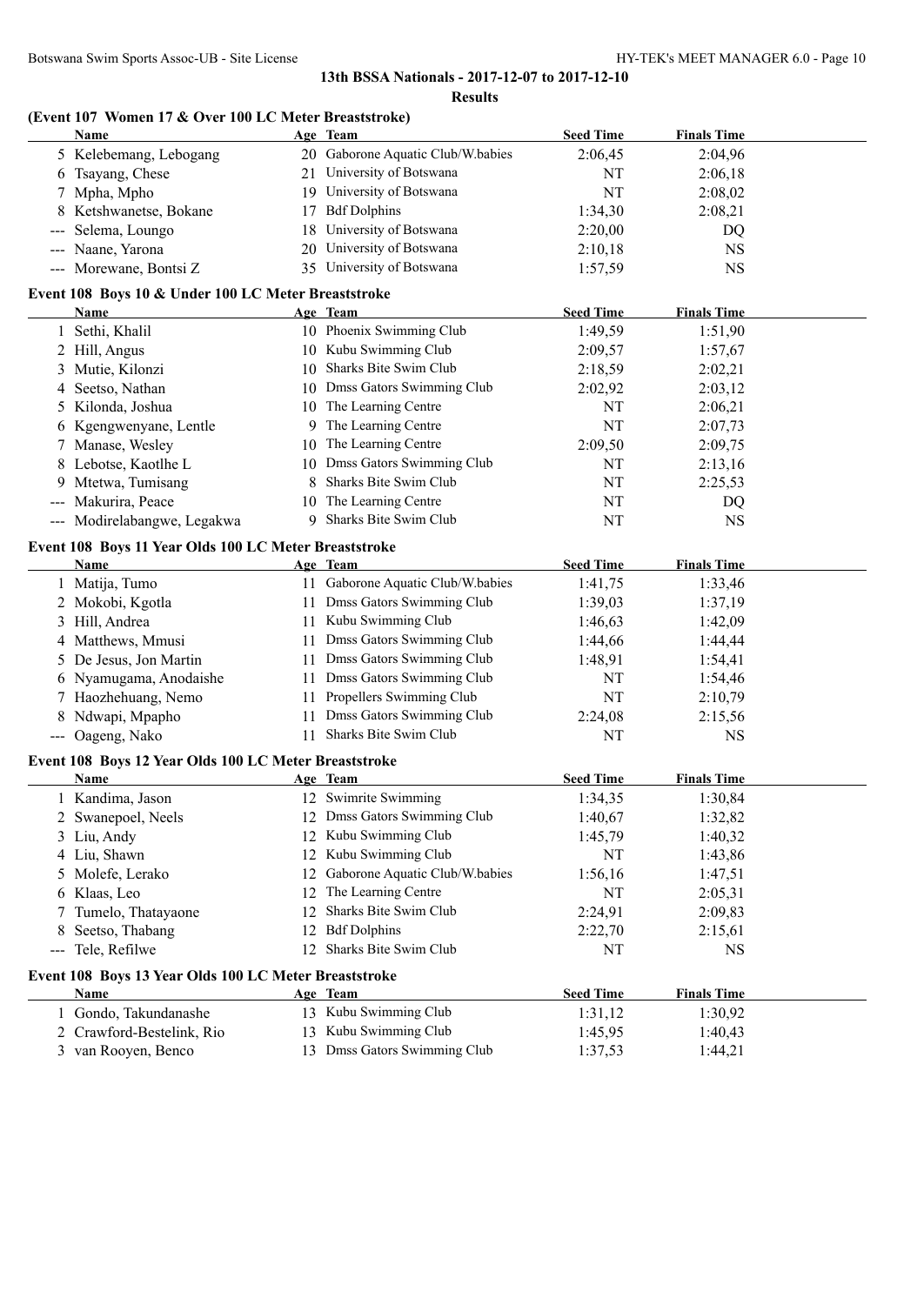**Event 108 Boys 14 Year Olds 100 LC Meter Breaststroke**

|                                                                                                                                                                                                                                                                                                                                                                                                                                                                            | Name                                                 |    | Age Team                          | <b>Seed Time</b> | <b>Finals Time</b> |  |
|----------------------------------------------------------------------------------------------------------------------------------------------------------------------------------------------------------------------------------------------------------------------------------------------------------------------------------------------------------------------------------------------------------------------------------------------------------------------------|------------------------------------------------------|----|-----------------------------------|------------------|--------------------|--|
|                                                                                                                                                                                                                                                                                                                                                                                                                                                                            | Bekker, Andile                                       |    | 14 Dmss Gators Swimming Club      | 1:13,57          | 1:14,93            |  |
| $\overline{2}$                                                                                                                                                                                                                                                                                                                                                                                                                                                             | Rouse, Brandon                                       | 14 | Gaborone Aquatic Club/W.babies    | 1:19,90          | 1:19,88            |  |
| 3                                                                                                                                                                                                                                                                                                                                                                                                                                                                          | Jamu, Alexander                                      |    | 14 Dmss Gators Swimming Club      | 1:31,11          | 1:22,53            |  |
| 4                                                                                                                                                                                                                                                                                                                                                                                                                                                                          | Harry, Ethan                                         | 14 | Gaborone Aquatic Club/W.babies    | 1:27,42          | 1:30,40            |  |
|                                                                                                                                                                                                                                                                                                                                                                                                                                                                            | 5 Omphile, Deon                                      |    | 14 Dmss Gators Swimming Club      | 1:38,74          | 1:36,92            |  |
|                                                                                                                                                                                                                                                                                                                                                                                                                                                                            | Event 108 Men 15 Year Olds 100 LC Meter Breaststroke |    |                                   |                  |                    |  |
|                                                                                                                                                                                                                                                                                                                                                                                                                                                                            | Name                                                 |    | Age Team                          | <b>Seed Time</b> | <b>Finals Time</b> |  |
|                                                                                                                                                                                                                                                                                                                                                                                                                                                                            | 1 Fischer, Ethan                                     |    | 15 Dmss Gators Swimming Club      | 1:11,77          | 1:13,43            |  |
|                                                                                                                                                                                                                                                                                                                                                                                                                                                                            | 2 Setswammung, Tumo                                  |    | 15 Dmss Gators Swimming Club      | 1:21,27          | 1:22,16            |  |
|                                                                                                                                                                                                                                                                                                                                                                                                                                                                            | 3 Muinudeen, Abdul                                   |    | 15 Dmss Gators Swimming Club      | 1:22,70          | 1:22,73            |  |
|                                                                                                                                                                                                                                                                                                                                                                                                                                                                            | Event 108 Men 16 Year Olds 100 LC Meter Breaststroke |    |                                   |                  |                    |  |
|                                                                                                                                                                                                                                                                                                                                                                                                                                                                            | Name                                                 |    | Age Team                          | <b>Seed Time</b> | <b>Finals Time</b> |  |
|                                                                                                                                                                                                                                                                                                                                                                                                                                                                            | 1 Chand, Ayaan                                       |    | 16 Dmss Gators Swimming Club      | NT               | 1:16,54            |  |
|                                                                                                                                                                                                                                                                                                                                                                                                                                                                            | 2 Makepe, Tokelo                                     |    | 16 Dmss Gators Swimming Club      | 1:29,46          | 1:30,14            |  |
| 3                                                                                                                                                                                                                                                                                                                                                                                                                                                                          | Olefile, Thato                                       |    | 16 Swimrite Swimming              | NT               | 1:38,57            |  |
|                                                                                                                                                                                                                                                                                                                                                                                                                                                                            | 4 Moilwa, Ami                                        |    | 16 Bdf Dolphins                   | 1:41,09          | 1:38,75            |  |
|                                                                                                                                                                                                                                                                                                                                                                                                                                                                            | 5 Dyumthi, Siyabonga                                 |    | 16 Bdf Dolphins                   | 1:33,88          | 1:43,25            |  |
|                                                                                                                                                                                                                                                                                                                                                                                                                                                                            | Event 108 Men 17 & Over 100 LC Meter Breaststroke    |    |                                   |                  |                    |  |
|                                                                                                                                                                                                                                                                                                                                                                                                                                                                            | Name                                                 |    |                                   |                  |                    |  |
|                                                                                                                                                                                                                                                                                                                                                                                                                                                                            |                                                      |    | Age Team                          | <b>Seed Time</b> | <b>Finals Time</b> |  |
|                                                                                                                                                                                                                                                                                                                                                                                                                                                                            | 1 Robinson, Adrian                                   |    | 17 Gaborone Aquatic Club/W.babies | 1:04,73          | 1:07,84            |  |
|                                                                                                                                                                                                                                                                                                                                                                                                                                                                            | 2 Matija, Kitso                                      |    | 19 Gaborone Aquatic Club/W.babies | 1:10,15          | 1:14,91            |  |
| 3                                                                                                                                                                                                                                                                                                                                                                                                                                                                          | Sattarov, Asad                                       |    | 17 Dmss Gators Swimming Club      | 1:20,82          | 1:20,61            |  |
| 4                                                                                                                                                                                                                                                                                                                                                                                                                                                                          | Makwaka, Molemogi                                    |    | 20 University of Botswana         | 1:31,32          | 1:27,83            |  |
|                                                                                                                                                                                                                                                                                                                                                                                                                                                                            | 5 Motshwari, Karabo                                  |    | 17 Bdf Dolphins                   | 1:30,59          | 1:28,76            |  |
|                                                                                                                                                                                                                                                                                                                                                                                                                                                                            | 6 Ngorosha, Tatenda                                  |    | 24 Propellers Swimming Club       | 1:29,76          | 1:29,33            |  |
| 7                                                                                                                                                                                                                                                                                                                                                                                                                                                                          | Rantshabeng, Otsile D                                |    | 17 Dmss Gators Swimming Club      | 1:28,50          | 1:30,48            |  |
| 8                                                                                                                                                                                                                                                                                                                                                                                                                                                                          | Seleka, Yaone                                        | 20 | University of Botswana            | NT               | 1:32,58            |  |
| 9                                                                                                                                                                                                                                                                                                                                                                                                                                                                          | Matshube, Keith                                      | 20 | <b>Bdf Dolphins</b>               | 1:38,83          | 1:34,23            |  |
| 10                                                                                                                                                                                                                                                                                                                                                                                                                                                                         | Makurumidze, Panashe                                 | 17 | Propellers Swimming Club          | 1:36,70          | 1:35,38            |  |
| 11                                                                                                                                                                                                                                                                                                                                                                                                                                                                         | Kgwarana, Kgomotso                                   | 17 | <b>Bdf Dolphins</b>               | 1:37,01          | 1:35,71            |  |
| 12                                                                                                                                                                                                                                                                                                                                                                                                                                                                         | Mokobi, Bokang                                       | 27 | <b>Bdf Dolphins</b>               | NT               | 1:37,03            |  |
| 13                                                                                                                                                                                                                                                                                                                                                                                                                                                                         | Matsake, Kutlwano                                    | 17 | <b>Bdf Dolphins</b>               | 1:39,19          | 1:40,31            |  |
| 14                                                                                                                                                                                                                                                                                                                                                                                                                                                                         | Mooketsi, Katlego                                    | 23 | <b>Bdf Dolphins</b>               | NT               | 1:41,44            |  |
| 15                                                                                                                                                                                                                                                                                                                                                                                                                                                                         | Samati, Onkagetse                                    | 30 | <b>Bdf Dolphins</b>               | 1:43,95          | 1:42,41            |  |
|                                                                                                                                                                                                                                                                                                                                                                                                                                                                            | 16 Kabelo, Mokganedi J                               |    | 26 Bdf Dolphins                   | NT               | 1:43,17            |  |
|                                                                                                                                                                                                                                                                                                                                                                                                                                                                            | 17 Magetse, Tsaone                                   |    | 20 University of Botswana         | 1:44,35          | 1:46,18            |  |
|                                                                                                                                                                                                                                                                                                                                                                                                                                                                            | 18 Dzingai, Solomon                                  | 17 | Gaborone Aquatic Club/W.babies    | 1:50,84          | 1:49,92            |  |
|                                                                                                                                                                                                                                                                                                                                                                                                                                                                            | 19 Manyeula, Godfrey                                 | 18 | <b>Bdf Dolphins</b>               | 1:58,84          | 1:50,18            |  |
| $\frac{1}{2} \left( \frac{1}{2} \right) \left( \frac{1}{2} \right) \left( \frac{1}{2} \right) \left( \frac{1}{2} \right) \left( \frac{1}{2} \right) \left( \frac{1}{2} \right) \left( \frac{1}{2} \right) \left( \frac{1}{2} \right) \left( \frac{1}{2} \right) \left( \frac{1}{2} \right) \left( \frac{1}{2} \right) \left( \frac{1}{2} \right) \left( \frac{1}{2} \right) \left( \frac{1}{2} \right) \left( \frac{1}{2} \right) \left( \frac{1}{2} \right) \left( \frac$ | Moswetsi, Thato                                      | 20 | <b>Bdf Dolphins</b>               | NT               | <b>NS</b>          |  |
|                                                                                                                                                                                                                                                                                                                                                                                                                                                                            | --- Guni, Tinashe                                    |    | 25 University of Botswana         | 2:00,47          | <b>NS</b>          |  |
|                                                                                                                                                                                                                                                                                                                                                                                                                                                                            | Event 109 Girls 10 Year Olds 200 LC Meter Freestyle  |    |                                   |                  |                    |  |
|                                                                                                                                                                                                                                                                                                                                                                                                                                                                            | <b>Name</b>                                          |    | Age Team                          | <b>Seed Time</b> | <b>Finals Time</b> |  |
|                                                                                                                                                                                                                                                                                                                                                                                                                                                                            | --- Harry, Kyra                                      |    | 10 Gaborone Aquatic Club/W.babies | 3:27,78          | X3:06,17           |  |
|                                                                                                                                                                                                                                                                                                                                                                                                                                                                            | --- Whitson, Jacinda                                 |    | 10 Phoenix Swimming Club          | NT               | X3:15,62           |  |
| ---                                                                                                                                                                                                                                                                                                                                                                                                                                                                        | Jamu, Abigail                                        | 10 | Dmss Gators Swimming Club         | 3:36,84          | X3:16,88           |  |
| ---                                                                                                                                                                                                                                                                                                                                                                                                                                                                        | Williams, Ella                                       | 10 | Dmss Gators Swimming Club         | NT               | X3:22,06           |  |
|                                                                                                                                                                                                                                                                                                                                                                                                                                                                            | Ramakoloi, Thata                                     | 10 | Propellers Swimming Club          | NT               | X3:53,12           |  |
|                                                                                                                                                                                                                                                                                                                                                                                                                                                                            | Munyuki, Khudzi<br>---                               |    | 10 Propellers Swimming Club       | NT               | X4:07,32           |  |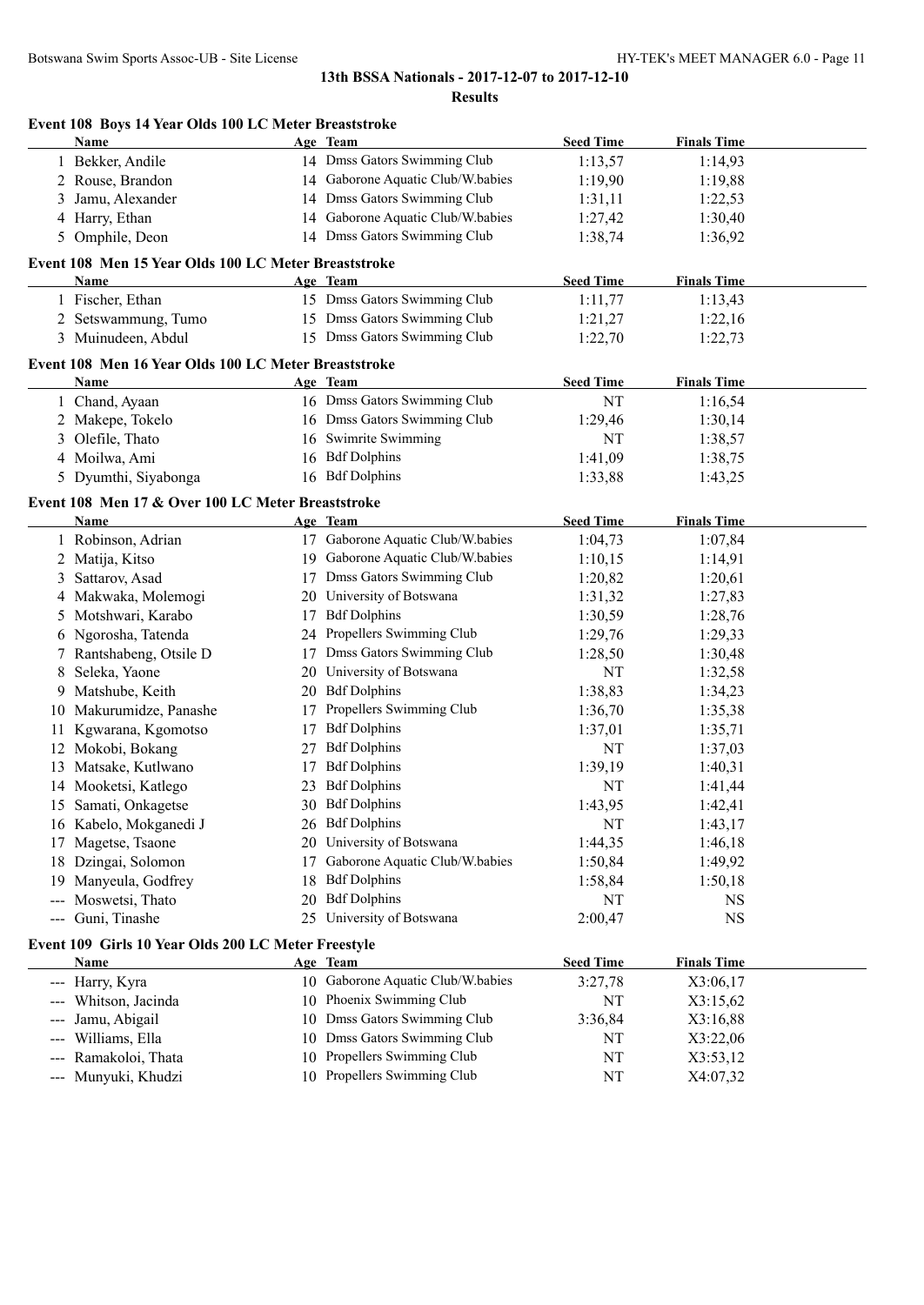| (Event 109 Girls 10 Year Olds 200 LC Meter Freestyle) |  |  |  |  |
|-------------------------------------------------------|--|--|--|--|
|                                                       |  |  |  |  |

|   | Name                                                |    | Age Team                                                     | <b>Seed Time</b> | <b>Finals Time</b> |  |
|---|-----------------------------------------------------|----|--------------------------------------------------------------|------------------|--------------------|--|
|   | --- Nkgau, Tanu                                     |    | 10 Dmss Gators Swimming Club                                 | 4:40,73          | X4:31,18           |  |
|   | --- Sisulu, Nonceba                                 |    | 10 Propellers Swimming Club                                  | NT               | X5:23,88           |  |
|   | --- Kgomotso, Sebaga                                |    | 10 Sharks Bite Swim Club                                     | NT               | <b>XNS</b>         |  |
|   | Event 109 Girls 11 Year Olds 200 LC Meter Freestyle |    |                                                              |                  |                    |  |
|   | Name                                                |    | Age Team                                                     | <b>Seed Time</b> | <b>Finals Time</b> |  |
|   | 1 Phiri, Jade A                                     |    | 11 Torpedo Swim Club                                         | 2:44,53          | 2:45,15            |  |
|   | 2 Ditlhogo, Amaru                                   | 11 | Sharks Bite Swim Club                                        | 3:09,03          | 2:50,55            |  |
|   | 3 Kiragu, Mariam                                    |    | 11 Dmss Gators Swimming Club                                 | 3:17,01          | 3:08,20            |  |
|   | 4 Khama, Warona                                     |    | 11 Kubu Swimming Club                                        | NT               | 3:16,42            |  |
| 5 | Oflaherty, Bridget                                  |    | 11 Propellers Swimming Club                                  | NT               | 3:29,57            |  |
|   | 6 Da Silva, Sara                                    |    | 11 Kubu Swimming Club                                        | NT               | 3:36,53            |  |
| 7 | Zondagh, Lienke                                     |    | 11 Propellers Swimming Club                                  | NT               | 4:02,65            |  |
| 8 | Thebe, Basetsana                                    | 11 | Propellers Swimming Club                                     | NT               | 4:18,40            |  |
| 9 | Mbabazi, Precious                                   | 11 | University of Botswana                                       | NT               | 4:20,35            |  |
|   |                                                     |    |                                                              |                  |                    |  |
|   | Event 109 Girls 12 Year Olds 200 LC Meter Freestyle |    |                                                              |                  |                    |  |
|   | Name                                                |    | Age Team                                                     | <b>Seed Time</b> | <b>Finals Time</b> |  |
|   | 1 Jack, Michelle                                    |    | 12 Dmss Gators Swimming Club                                 | 2:29,43          | 2:29,94            |  |
|   | 2 Haitsma, Lindiwe                                  |    | 12 Dmss Gators Swimming Club                                 | 2:34,19          | 2:32,95            |  |
| 3 | Ingwe, Kimberly                                     |    | 12 Dmss Gators Swimming Club                                 | 2:40,46          | 2:33,42            |  |
|   | 4 Mutie, Mutinda                                    | 12 | Sharks Bite Swim Club                                        | 3:15,21          | 2:43,64            |  |
| 5 | Judd, Samantha                                      | 12 | Swimrite Swimming                                            | 3:23,61          | 3:06,11            |  |
|   | 6 Pie, Thatego                                      | 12 | Dmss Gators Swimming Club                                    | 3:39,05          | 3:26,64            |  |
|   | 7 Ferguson, Dawn                                    |    | 12 Dmss Gators Swimming Club                                 | NT               | 3:41,03            |  |
|   | Event 109 Girls 13 Year Olds 200 LC Meter Freestyle |    |                                                              |                  |                    |  |
|   | Name                                                |    | Age Team                                                     | <b>Seed Time</b> | <b>Finals Time</b> |  |
|   | 1 Egner, Maxine                                     |    | 13 Dmss Gators Swimming Club                                 | 2:26,54          | 2:25,31            |  |
|   | 2 Matthews, Tselane                                 |    | 13 Dmss Gators Swimming Club                                 | 2:32,87          | 2:29,30            |  |
| 3 | Gomez, Antonela                                     |    | 13 Kubu Swimming Club                                        | 2:37,72          | 2:38,18            |  |
|   | 4 Mokgatle, Yaone                                   |    | 13 Dmss Gators Swimming Club                                 | 2:50,35          | 2:38,27            |  |
| 5 | Skiles, Lucy                                        | 13 | Dmss Gators Swimming Club                                    | 2:51,98          | 2:41,17            |  |
|   | 6 Deurwaader, Tjibuya                               |    | 13 Kubu Swimming Club                                        | 2:59,01          | 2:45,63            |  |
| 7 | Nkgau, Loago                                        | 13 | Dmss Gators Swimming Club                                    | 3:08,91          | 2:53,80            |  |
| 8 | Egner, Adina                                        |    | Dmss Gators Swimming Club                                    | 3:02,04          | 2:55,38            |  |
|   | 9 Ramorobjwa, Naledi                                |    | 13 Dmss Gators Swimming Club                                 | 3:33,05          | 3:03,69            |  |
|   | 10 Norton, Amy                                      |    | 13 Phoenix Swimming Club                                     | 3:34,14          | 3:07,40            |  |
|   |                                                     |    |                                                              |                  |                    |  |
|   | Event 109 Girls 14 Year Olds 200 LC Meter Freestyle |    |                                                              |                  |                    |  |
|   | Name                                                |    | Age Team                                                     | <b>Seed Time</b> | <b>Finals Time</b> |  |
|   | 1 Phiri, Mia A                                      |    | 14 Torpedo Swim Club                                         | 2:20,11          | 2:21,18            |  |
|   | 2 Jobe, Hannah                                      |    | 14 Dmss Gators Swimming Club<br>14 Dmss Gators Swimming Club | 3:01,52          | 2:45,52            |  |
|   | 3 Thompson, Summer                                  |    |                                                              | 2:51,90          | 2:48,00            |  |
|   | Event 109 Women 15 Year Olds 200 LC Meter Freestyle |    |                                                              |                  |                    |  |
|   | Name                                                |    | Age Team                                                     | <b>Seed Time</b> | <b>Finals Time</b> |  |
|   | 1 van Rooyen, Leone                                 |    | 15 Dmss Gators Swimming Club                                 | 2:44,65          | 2:45,04            |  |
|   | 2 Gondo, Ruvarashe                                  |    | 15 Kubu Swimming Club                                        | NT               | 2:49,65            |  |
| 3 | Jones, Amy                                          |    | 15 Dmss Gators Swimming Club                                 | 2:59,75          | 2:53,03            |  |
|   | 4 Vos, Tayla                                        |    | 15 Kubu Swimming Club                                        | NT               | 2:55,67            |  |
| 5 | Yordanova, Natalia                                  | 15 | Gaborone Aquatic Club/W.babies                               | 3:13,41          | 3:14,70            |  |
|   | 6 Barobi, Hazel                                     |    | 15 Bdf Dolphins                                              | 4:25,54          | 4:28,09            |  |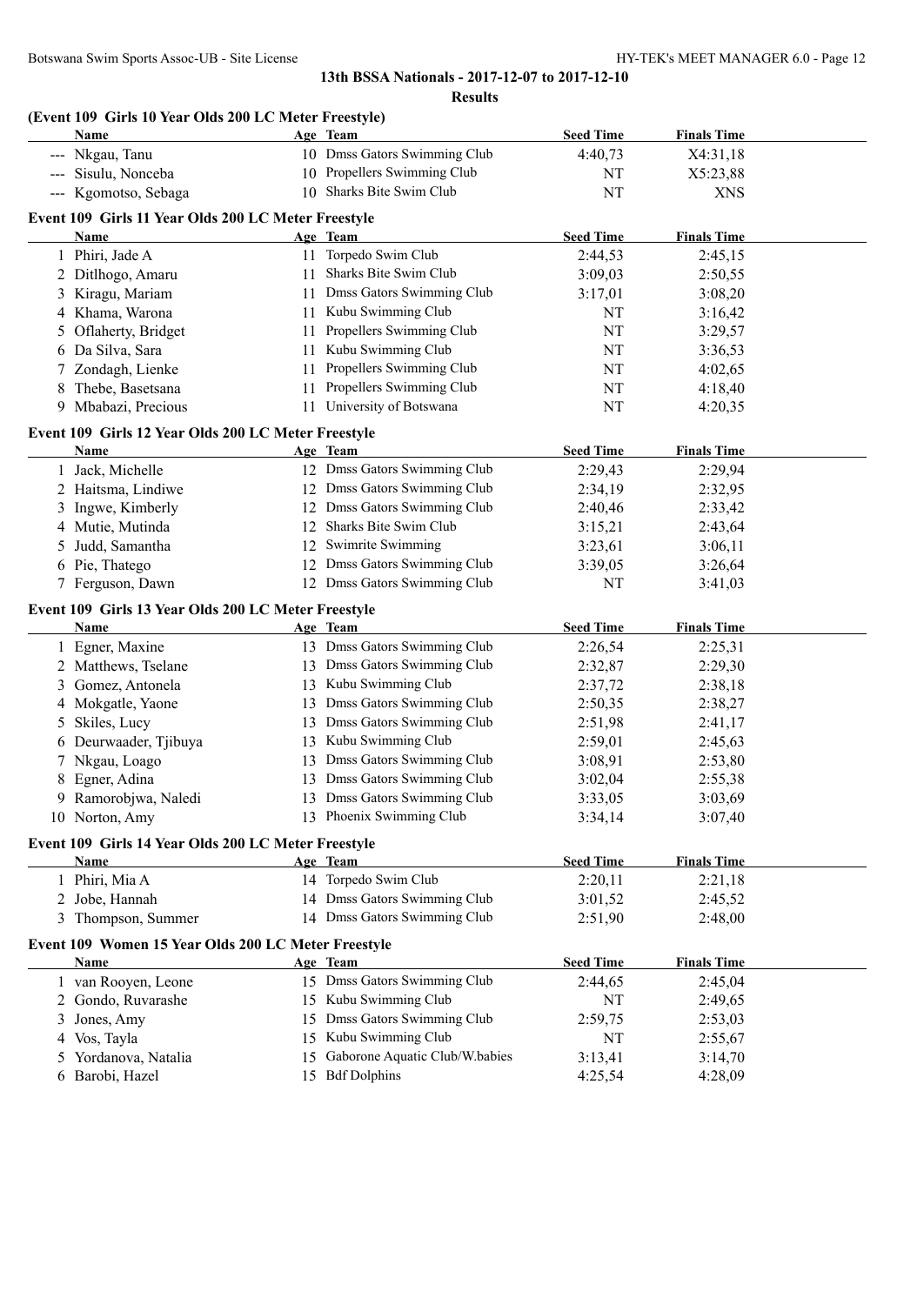| Event 109 Women 16 Year Olds 200 LC Meter Freestyle               |                                                                                                                                                                                                                                                                                                                                                                                                                                                         |                                                |                                                                                                                                                                                                                                                                                                                                                                                                                                                                                                                                                                                                                                                                                                                                                                                                                                                                                                                                                                                                    |                                                                                                                                                                                                                             |                                                                                                                                                                                                                                                                                   |
|-------------------------------------------------------------------|---------------------------------------------------------------------------------------------------------------------------------------------------------------------------------------------------------------------------------------------------------------------------------------------------------------------------------------------------------------------------------------------------------------------------------------------------------|------------------------------------------------|----------------------------------------------------------------------------------------------------------------------------------------------------------------------------------------------------------------------------------------------------------------------------------------------------------------------------------------------------------------------------------------------------------------------------------------------------------------------------------------------------------------------------------------------------------------------------------------------------------------------------------------------------------------------------------------------------------------------------------------------------------------------------------------------------------------------------------------------------------------------------------------------------------------------------------------------------------------------------------------------------|-----------------------------------------------------------------------------------------------------------------------------------------------------------------------------------------------------------------------------|-----------------------------------------------------------------------------------------------------------------------------------------------------------------------------------------------------------------------------------------------------------------------------------|
|                                                                   |                                                                                                                                                                                                                                                                                                                                                                                                                                                         |                                                |                                                                                                                                                                                                                                                                                                                                                                                                                                                                                                                                                                                                                                                                                                                                                                                                                                                                                                                                                                                                    |                                                                                                                                                                                                                             |                                                                                                                                                                                                                                                                                   |
|                                                                   |                                                                                                                                                                                                                                                                                                                                                                                                                                                         |                                                |                                                                                                                                                                                                                                                                                                                                                                                                                                                                                                                                                                                                                                                                                                                                                                                                                                                                                                                                                                                                    |                                                                                                                                                                                                                             |                                                                                                                                                                                                                                                                                   |
|                                                                   |                                                                                                                                                                                                                                                                                                                                                                                                                                                         |                                                |                                                                                                                                                                                                                                                                                                                                                                                                                                                                                                                                                                                                                                                                                                                                                                                                                                                                                                                                                                                                    |                                                                                                                                                                                                                             |                                                                                                                                                                                                                                                                                   |
|                                                                   |                                                                                                                                                                                                                                                                                                                                                                                                                                                         |                                                |                                                                                                                                                                                                                                                                                                                                                                                                                                                                                                                                                                                                                                                                                                                                                                                                                                                                                                                                                                                                    |                                                                                                                                                                                                                             |                                                                                                                                                                                                                                                                                   |
|                                                                   |                                                                                                                                                                                                                                                                                                                                                                                                                                                         |                                                |                                                                                                                                                                                                                                                                                                                                                                                                                                                                                                                                                                                                                                                                                                                                                                                                                                                                                                                                                                                                    |                                                                                                                                                                                                                             |                                                                                                                                                                                                                                                                                   |
|                                                                   |                                                                                                                                                                                                                                                                                                                                                                                                                                                         |                                                |                                                                                                                                                                                                                                                                                                                                                                                                                                                                                                                                                                                                                                                                                                                                                                                                                                                                                                                                                                                                    |                                                                                                                                                                                                                             |                                                                                                                                                                                                                                                                                   |
|                                                                   |                                                                                                                                                                                                                                                                                                                                                                                                                                                         |                                                |                                                                                                                                                                                                                                                                                                                                                                                                                                                                                                                                                                                                                                                                                                                                                                                                                                                                                                                                                                                                    |                                                                                                                                                                                                                             |                                                                                                                                                                                                                                                                                   |
| Name                                                              |                                                                                                                                                                                                                                                                                                                                                                                                                                                         |                                                |                                                                                                                                                                                                                                                                                                                                                                                                                                                                                                                                                                                                                                                                                                                                                                                                                                                                                                                                                                                                    |                                                                                                                                                                                                                             |                                                                                                                                                                                                                                                                                   |
|                                                                   |                                                                                                                                                                                                                                                                                                                                                                                                                                                         |                                                |                                                                                                                                                                                                                                                                                                                                                                                                                                                                                                                                                                                                                                                                                                                                                                                                                                                                                                                                                                                                    |                                                                                                                                                                                                                             |                                                                                                                                                                                                                                                                                   |
|                                                                   |                                                                                                                                                                                                                                                                                                                                                                                                                                                         |                                                |                                                                                                                                                                                                                                                                                                                                                                                                                                                                                                                                                                                                                                                                                                                                                                                                                                                                                                                                                                                                    |                                                                                                                                                                                                                             |                                                                                                                                                                                                                                                                                   |
|                                                                   |                                                                                                                                                                                                                                                                                                                                                                                                                                                         |                                                |                                                                                                                                                                                                                                                                                                                                                                                                                                                                                                                                                                                                                                                                                                                                                                                                                                                                                                                                                                                                    | X3:24,06                                                                                                                                                                                                                    |                                                                                                                                                                                                                                                                                   |
| --- Mangani, Kevin                                                |                                                                                                                                                                                                                                                                                                                                                                                                                                                         |                                                | NT                                                                                                                                                                                                                                                                                                                                                                                                                                                                                                                                                                                                                                                                                                                                                                                                                                                                                                                                                                                                 | X4:04,39                                                                                                                                                                                                                    |                                                                                                                                                                                                                                                                                   |
|                                                                   |                                                                                                                                                                                                                                                                                                                                                                                                                                                         |                                                |                                                                                                                                                                                                                                                                                                                                                                                                                                                                                                                                                                                                                                                                                                                                                                                                                                                                                                                                                                                                    |                                                                                                                                                                                                                             |                                                                                                                                                                                                                                                                                   |
| Name                                                              |                                                                                                                                                                                                                                                                                                                                                                                                                                                         |                                                | <b>Seed Time</b>                                                                                                                                                                                                                                                                                                                                                                                                                                                                                                                                                                                                                                                                                                                                                                                                                                                                                                                                                                                   | <b>Finals Time</b>                                                                                                                                                                                                          |                                                                                                                                                                                                                                                                                   |
| 1 Lastroni, Giuliano                                              |                                                                                                                                                                                                                                                                                                                                                                                                                                                         |                                                | 2:55,51                                                                                                                                                                                                                                                                                                                                                                                                                                                                                                                                                                                                                                                                                                                                                                                                                                                                                                                                                                                            | 2:45,93                                                                                                                                                                                                                     |                                                                                                                                                                                                                                                                                   |
| 2 Matija, Tumo                                                    |                                                                                                                                                                                                                                                                                                                                                                                                                                                         |                                                | 3:03,62                                                                                                                                                                                                                                                                                                                                                                                                                                                                                                                                                                                                                                                                                                                                                                                                                                                                                                                                                                                            | 2:53,00                                                                                                                                                                                                                     |                                                                                                                                                                                                                                                                                   |
|                                                                   |                                                                                                                                                                                                                                                                                                                                                                                                                                                         |                                                | 3:07,14                                                                                                                                                                                                                                                                                                                                                                                                                                                                                                                                                                                                                                                                                                                                                                                                                                                                                                                                                                                            | 3:00,44                                                                                                                                                                                                                     |                                                                                                                                                                                                                                                                                   |
|                                                                   |                                                                                                                                                                                                                                                                                                                                                                                                                                                         |                                                | 3:11,42                                                                                                                                                                                                                                                                                                                                                                                                                                                                                                                                                                                                                                                                                                                                                                                                                                                                                                                                                                                            |                                                                                                                                                                                                                             |                                                                                                                                                                                                                                                                                   |
|                                                                   |                                                                                                                                                                                                                                                                                                                                                                                                                                                         |                                                |                                                                                                                                                                                                                                                                                                                                                                                                                                                                                                                                                                                                                                                                                                                                                                                                                                                                                                                                                                                                    |                                                                                                                                                                                                                             |                                                                                                                                                                                                                                                                                   |
|                                                                   |                                                                                                                                                                                                                                                                                                                                                                                                                                                         |                                                |                                                                                                                                                                                                                                                                                                                                                                                                                                                                                                                                                                                                                                                                                                                                                                                                                                                                                                                                                                                                    |                                                                                                                                                                                                                             |                                                                                                                                                                                                                                                                                   |
|                                                                   |                                                                                                                                                                                                                                                                                                                                                                                                                                                         |                                                |                                                                                                                                                                                                                                                                                                                                                                                                                                                                                                                                                                                                                                                                                                                                                                                                                                                                                                                                                                                                    |                                                                                                                                                                                                                             |                                                                                                                                                                                                                                                                                   |
|                                                                   |                                                                                                                                                                                                                                                                                                                                                                                                                                                         |                                                |                                                                                                                                                                                                                                                                                                                                                                                                                                                                                                                                                                                                                                                                                                                                                                                                                                                                                                                                                                                                    |                                                                                                                                                                                                                             |                                                                                                                                                                                                                                                                                   |
|                                                                   |                                                                                                                                                                                                                                                                                                                                                                                                                                                         |                                                |                                                                                                                                                                                                                                                                                                                                                                                                                                                                                                                                                                                                                                                                                                                                                                                                                                                                                                                                                                                                    |                                                                                                                                                                                                                             |                                                                                                                                                                                                                                                                                   |
|                                                                   |                                                                                                                                                                                                                                                                                                                                                                                                                                                         |                                                |                                                                                                                                                                                                                                                                                                                                                                                                                                                                                                                                                                                                                                                                                                                                                                                                                                                                                                                                                                                                    |                                                                                                                                                                                                                             |                                                                                                                                                                                                                                                                                   |
|                                                                   |                                                                                                                                                                                                                                                                                                                                                                                                                                                         |                                                |                                                                                                                                                                                                                                                                                                                                                                                                                                                                                                                                                                                                                                                                                                                                                                                                                                                                                                                                                                                                    |                                                                                                                                                                                                                             |                                                                                                                                                                                                                                                                                   |
|                                                                   |                                                                                                                                                                                                                                                                                                                                                                                                                                                         |                                                |                                                                                                                                                                                                                                                                                                                                                                                                                                                                                                                                                                                                                                                                                                                                                                                                                                                                                                                                                                                                    |                                                                                                                                                                                                                             |                                                                                                                                                                                                                                                                                   |
|                                                                   |                                                                                                                                                                                                                                                                                                                                                                                                                                                         |                                                |                                                                                                                                                                                                                                                                                                                                                                                                                                                                                                                                                                                                                                                                                                                                                                                                                                                                                                                                                                                                    |                                                                                                                                                                                                                             |                                                                                                                                                                                                                                                                                   |
|                                                                   |                                                                                                                                                                                                                                                                                                                                                                                                                                                         |                                                |                                                                                                                                                                                                                                                                                                                                                                                                                                                                                                                                                                                                                                                                                                                                                                                                                                                                                                                                                                                                    |                                                                                                                                                                                                                             |                                                                                                                                                                                                                                                                                   |
|                                                                   |                                                                                                                                                                                                                                                                                                                                                                                                                                                         |                                                |                                                                                                                                                                                                                                                                                                                                                                                                                                                                                                                                                                                                                                                                                                                                                                                                                                                                                                                                                                                                    |                                                                                                                                                                                                                             |                                                                                                                                                                                                                                                                                   |
|                                                                   |                                                                                                                                                                                                                                                                                                                                                                                                                                                         |                                                |                                                                                                                                                                                                                                                                                                                                                                                                                                                                                                                                                                                                                                                                                                                                                                                                                                                                                                                                                                                                    |                                                                                                                                                                                                                             |                                                                                                                                                                                                                                                                                   |
|                                                                   |                                                                                                                                                                                                                                                                                                                                                                                                                                                         |                                                |                                                                                                                                                                                                                                                                                                                                                                                                                                                                                                                                                                                                                                                                                                                                                                                                                                                                                                                                                                                                    |                                                                                                                                                                                                                             |                                                                                                                                                                                                                                                                                   |
|                                                                   |                                                                                                                                                                                                                                                                                                                                                                                                                                                         |                                                |                                                                                                                                                                                                                                                                                                                                                                                                                                                                                                                                                                                                                                                                                                                                                                                                                                                                                                                                                                                                    |                                                                                                                                                                                                                             |                                                                                                                                                                                                                                                                                   |
|                                                                   |                                                                                                                                                                                                                                                                                                                                                                                                                                                         |                                                |                                                                                                                                                                                                                                                                                                                                                                                                                                                                                                                                                                                                                                                                                                                                                                                                                                                                                                                                                                                                    | 3:35,65                                                                                                                                                                                                                     |                                                                                                                                                                                                                                                                                   |
|                                                                   |                                                                                                                                                                                                                                                                                                                                                                                                                                                         |                                                |                                                                                                                                                                                                                                                                                                                                                                                                                                                                                                                                                                                                                                                                                                                                                                                                                                                                                                                                                                                                    |                                                                                                                                                                                                                             |                                                                                                                                                                                                                                                                                   |
| Seetso, Thabang                                                   |                                                                                                                                                                                                                                                                                                                                                                                                                                                         | 12 Bdf Dolphins                                | NT                                                                                                                                                                                                                                                                                                                                                                                                                                                                                                                                                                                                                                                                                                                                                                                                                                                                                                                                                                                                 | 3:53,97                                                                                                                                                                                                                     |                                                                                                                                                                                                                                                                                   |
| 8 Tumelo, Thatayaone                                              |                                                                                                                                                                                                                                                                                                                                                                                                                                                         | 12 Sharks Bite Swim Club                       | NT                                                                                                                                                                                                                                                                                                                                                                                                                                                                                                                                                                                                                                                                                                                                                                                                                                                                                                                                                                                                 | 3:56,07                                                                                                                                                                                                                     |                                                                                                                                                                                                                                                                                   |
| 9 Busang, Motse                                                   |                                                                                                                                                                                                                                                                                                                                                                                                                                                         | 12 Propellers Swimming Club                    | NT                                                                                                                                                                                                                                                                                                                                                                                                                                                                                                                                                                                                                                                                                                                                                                                                                                                                                                                                                                                                 | 4:46,90                                                                                                                                                                                                                     |                                                                                                                                                                                                                                                                                   |
| Event 110 Boys 13 Year Olds 200 LC Meter Freestyle                |                                                                                                                                                                                                                                                                                                                                                                                                                                                         |                                                |                                                                                                                                                                                                                                                                                                                                                                                                                                                                                                                                                                                                                                                                                                                                                                                                                                                                                                                                                                                                    |                                                                                                                                                                                                                             |                                                                                                                                                                                                                                                                                   |
| Name                                                              |                                                                                                                                                                                                                                                                                                                                                                                                                                                         | Age Team                                       | <b>Seed Time</b>                                                                                                                                                                                                                                                                                                                                                                                                                                                                                                                                                                                                                                                                                                                                                                                                                                                                                                                                                                                   | <b>Finals Time</b>                                                                                                                                                                                                          |                                                                                                                                                                                                                                                                                   |
| 1 Lillie, Michael                                                 |                                                                                                                                                                                                                                                                                                                                                                                                                                                         | 13 Torpedo Swim Club                           | 2:23,82                                                                                                                                                                                                                                                                                                                                                                                                                                                                                                                                                                                                                                                                                                                                                                                                                                                                                                                                                                                            | 2:30,71                                                                                                                                                                                                                     |                                                                                                                                                                                                                                                                                   |
| 2 van Rooyen, Benco                                               | 13                                                                                                                                                                                                                                                                                                                                                                                                                                                      | Dmss Gators Swimming Club                      | 2:36,92                                                                                                                                                                                                                                                                                                                                                                                                                                                                                                                                                                                                                                                                                                                                                                                                                                                                                                                                                                                            | 2:31,97                                                                                                                                                                                                                     |                                                                                                                                                                                                                                                                                   |
| 3 Marumo, Lefika                                                  |                                                                                                                                                                                                                                                                                                                                                                                                                                                         | 13 Sharks Bite Swim Club                       | 3:39,32                                                                                                                                                                                                                                                                                                                                                                                                                                                                                                                                                                                                                                                                                                                                                                                                                                                                                                                                                                                            | 3:00,67                                                                                                                                                                                                                     |                                                                                                                                                                                                                                                                                   |
|                                                                   |                                                                                                                                                                                                                                                                                                                                                                                                                                                         |                                                |                                                                                                                                                                                                                                                                                                                                                                                                                                                                                                                                                                                                                                                                                                                                                                                                                                                                                                                                                                                                    |                                                                                                                                                                                                                             |                                                                                                                                                                                                                                                                                   |
| Event 110 Boys 14 Year Olds 200 LC Meter Freestyle<br><b>Name</b> |                                                                                                                                                                                                                                                                                                                                                                                                                                                         | Age Team                                       | <b>Seed Time</b>                                                                                                                                                                                                                                                                                                                                                                                                                                                                                                                                                                                                                                                                                                                                                                                                                                                                                                                                                                                   | <b>Finals Time</b>                                                                                                                                                                                                          |                                                                                                                                                                                                                                                                                   |
|                                                                   |                                                                                                                                                                                                                                                                                                                                                                                                                                                         | 14 Dmss Gators Swimming Club                   | 2:06,63                                                                                                                                                                                                                                                                                                                                                                                                                                                                                                                                                                                                                                                                                                                                                                                                                                                                                                                                                                                            |                                                                                                                                                                                                                             |                                                                                                                                                                                                                                                                                   |
| 1 Bekker, Andile                                                  |                                                                                                                                                                                                                                                                                                                                                                                                                                                         | 14 Dmss Gators Swimming Club                   |                                                                                                                                                                                                                                                                                                                                                                                                                                                                                                                                                                                                                                                                                                                                                                                                                                                                                                                                                                                                    | 2:04,07                                                                                                                                                                                                                     |                                                                                                                                                                                                                                                                                   |
| 2 Jamu, Alexander                                                 |                                                                                                                                                                                                                                                                                                                                                                                                                                                         |                                                | 2:27,38                                                                                                                                                                                                                                                                                                                                                                                                                                                                                                                                                                                                                                                                                                                                                                                                                                                                                                                                                                                            | 2:21,13                                                                                                                                                                                                                     |                                                                                                                                                                                                                                                                                   |
| Walsh, Patrick<br>4 Mwamba, Wina M                                | 14<br>14                                                                                                                                                                                                                                                                                                                                                                                                                                                | Dmss Gators Swimming Club<br>Torpedo Swim Club | 2:19,73<br>2:31,69                                                                                                                                                                                                                                                                                                                                                                                                                                                                                                                                                                                                                                                                                                                                                                                                                                                                                                                                                                                 | 2:21,17<br>2:30,85                                                                                                                                                                                                          |                                                                                                                                                                                                                                                                                   |
|                                                                   | Name<br>1 Naidu, Harleena<br><b>Name</b><br>1 Kelebemang, Lebogang<br>2 Mulale, Unami<br>--- Keitsile, Junior<br>--- Seetso, Nathan<br>--- Mutie, Kilonzi<br>3 De Jesus, Jon Martin<br>4 Matthews, Mmusi<br>5 Ndwapi, Mpapho<br>6 Mokobi, Kgotla<br>Bakwena, Leatile<br>Yan, Tommy<br>9 Lefika, Kalane<br>10 Setshogo, Lebone<br>Name<br>1 Swanepoel, Neels<br>2 Kandima, Jason<br>3 Liu, Andy<br>4 Liu, Shawn<br>Molefe, Lerako<br>6 Ncaagae, Lelentle |                                                | Age Team<br>16 Torpedo Swim Club<br>Event 109 Women 17 & Over 200 LC Meter Freestyle<br>Age Team<br>20 Gaborone Aquatic Club/W.babies<br>39 Bdf Dolphins<br>Event 110 Boys 10 Year Olds 200 LC Meter Freestyle<br>Age Team<br>10 Propellers Swimming Club<br>10 Dmss Gators Swimming Club<br>10 Sharks Bite Swim Club<br>10 Propellers Swimming Club<br>Event 110 Boys 11 Year Olds 200 LC Meter Freestyle<br>Age Team<br>11 Torpedo Swim Club<br>11 Gaborone Aquatic Club/W.babies<br>11 Dmss Gators Swimming Club<br>11 Dmss Gators Swimming Club<br>11 Dmss Gators Swimming Club<br>11 Dmss Gators Swimming Club<br>11 Propellers Swimming Club<br>11 Propellers Swimming Club<br>Propellers Swimming Club<br>11<br>11 Propellers Swimming Club<br>Event 110 Boys 12 Year Olds 200 LC Meter Freestyle<br>Age Team<br>12 Dmss Gators Swimming Club<br>12 Swimrite Swimming<br>12 Kubu Swimming Club<br>12 Kubu Swimming Club<br>12 Gaborone Aquatic Club/W.babies<br>12 Propellers Swimming Club | <b>Seed Time</b><br>2:46,96<br><b>Seed Time</b><br>4:22,47<br>NT<br><b>Seed Time</b><br>4:35,26<br>3:24,10<br>NT<br>3:17,86<br>NT<br>NT<br>NT<br>NT<br>NT<br><b>Seed Time</b><br>3:05,91<br>NT<br>3:14,41<br>NT<br>NT<br>NT | <b>Finals Time</b><br>2:49,93<br><b>Finals Time</b><br>4:05,25<br>6:39,45<br><b>Finals Time</b><br>X3:22,17<br>X3:22,96<br>3:03,01<br>3:19,61<br>3:24,78<br>3:24,79<br>3:43,15<br>4:22,26<br>4:48,43<br><b>Finals Time</b><br>2:44,65<br>2:54,21<br>3:03,01<br>3:16,14<br>3:30,00 |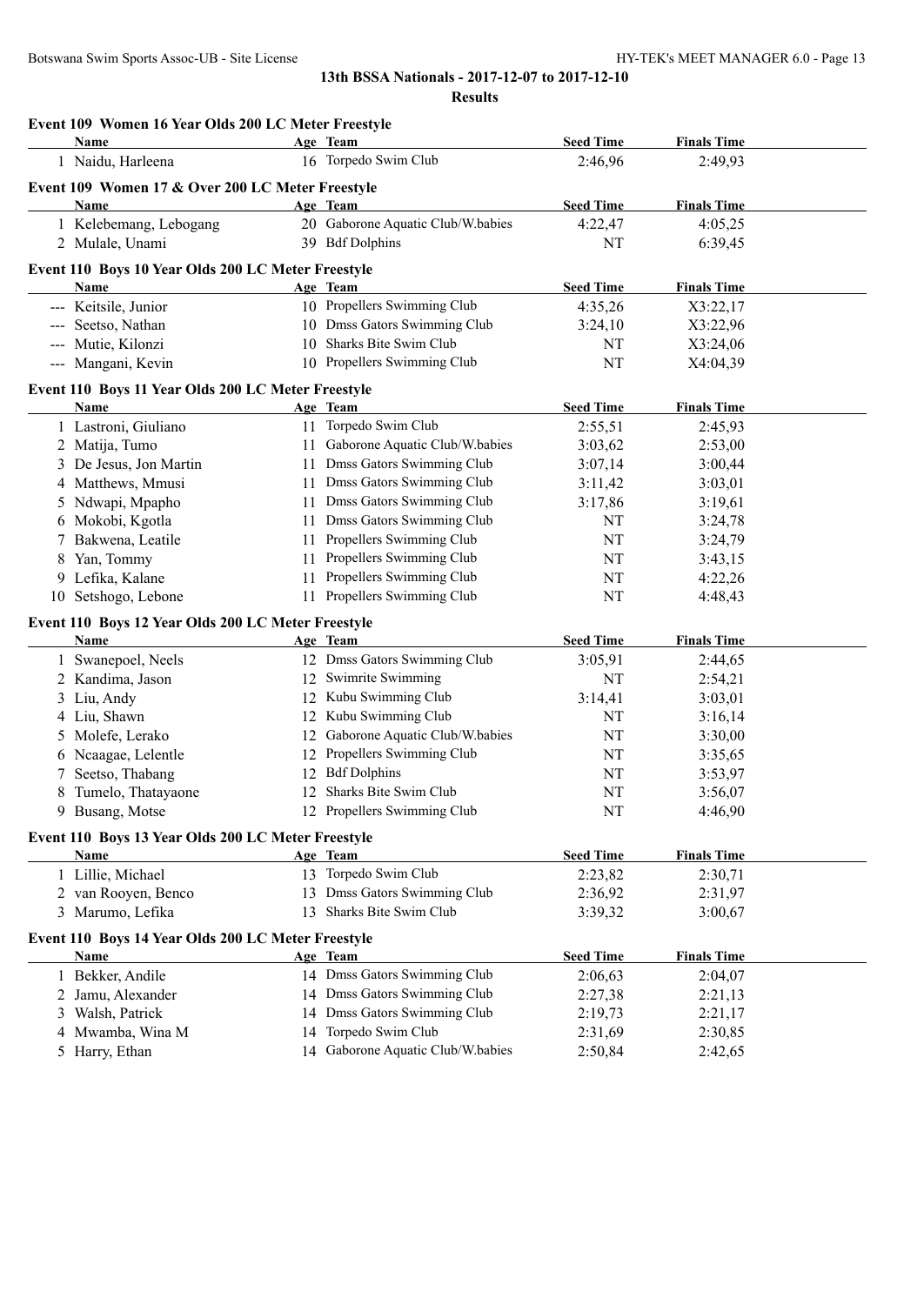**Event 110 Men 15 Year Olds 200 LC Meter Freestyle**

|                                                           | <b>Name</b>                                               |    | Age Team                                       | <b>Seed Time</b> | <b>Finals Time</b>     |  |
|-----------------------------------------------------------|-----------------------------------------------------------|----|------------------------------------------------|------------------|------------------------|--|
|                                                           | 1 Muinudeen, Abdul                                        |    | 15 Dmss Gators Swimming Club                   | 2:17,17          | 2:14,55                |  |
|                                                           | 2 Fischer, Ethan                                          |    | 15 Dmss Gators Swimming Club                   | 2:28,85          | 2:18,84                |  |
|                                                           | 3 Kgang, Lefa                                             |    | 15 Kubu Swimming Club                          | NT               | 2:56,19                |  |
|                                                           |                                                           |    |                                                |                  |                        |  |
|                                                           | Event 110 Men 16 Year Olds 200 LC Meter Freestyle<br>Name |    | Age Team                                       | <b>Seed Time</b> | <b>Finals Time</b>     |  |
|                                                           | 1 Van Vlaanderen, Andrea                                  |    | 16 Torpedo Swim Club                           | 2:14,77          | 2:14,57                |  |
|                                                           | 2 Chand, Ayaan                                            |    | 16 Dmss Gators Swimming Club                   | 2:27,82          | 2:16,62                |  |
|                                                           |                                                           |    | 16 Dmss Gators Swimming Club                   |                  |                        |  |
| 3                                                         | Bekker, Zinhle                                            |    | 16 Dmss Gators Swimming Club                   | 2:18,24          | 2:20,37                |  |
|                                                           | 4 Makepe, Tokelo                                          |    | 16 Swimrite Swimming                           | 2:35,36          | 2:25,67                |  |
|                                                           | 5 Olefile, Thato                                          |    |                                                | NT               | 3:08,21                |  |
|                                                           | Event 110 Men 17 & Over 200 LC Meter Freestyle            |    |                                                |                  |                        |  |
|                                                           | Name                                                      |    | Age Team                                       | <b>Seed Time</b> | <b>Finals Time</b>     |  |
|                                                           | 1 Robinson, Adrian                                        |    | 17 Gaborone Aquatic Club/W.babies              | 2:00,25          | 2:05,07                |  |
| 2                                                         | Sattarov, Asad                                            |    | 17 Dmss Gators Swimming Club                   | 2:35,03          | 2:32,71                |  |
| 3                                                         | Dzingai, Solomon                                          |    | 17 Gaborone Aquatic Club/W.babies              | 2:41,66          | 2:38,87                |  |
| 4                                                         | Kurian, Christopher                                       |    | 17 Dmss Gators Swimming Club                   | 2:35,44          | 2:40,87                |  |
| 5                                                         | Rantshabeng, Otsile D                                     | 17 | Dmss Gators Swimming Club                      | 2:45,35          | 2:42,77                |  |
| 6                                                         | Seleka, Yaone                                             | 20 | University of Botswana                         | NT               | 3:02,52                |  |
|                                                           | Moffat, Omphile                                           | 25 | <b>Bdf</b> Dolphins                            | 3:34,14          | 3:03,49                |  |
| 8                                                         | Mabote, Leruo                                             | 21 | <b>Bdf Dolphins</b>                            | NT               | 3:11,32                |  |
| 9                                                         | Motshwari, Karabo                                         | 17 | <b>Bdf Dolphins</b>                            | 3:10,95          | 3:11,42                |  |
| 10                                                        | Kopano, Thabo                                             | 22 | <b>Bdf Dolphins</b>                            | NT               | 3:21,07                |  |
| 11                                                        | Manyeula, Godfrey                                         | 18 | <b>Bdf Dolphins</b>                            | 4:05,61          | 3:43,32                |  |
|                                                           | 12 Lecage, Tumelo B                                       |    | 33 Dmss Gators Swimming Club                   | NT               | 4:03,75                |  |
|                                                           |                                                           |    |                                                |                  |                        |  |
|                                                           |                                                           |    |                                                |                  |                        |  |
|                                                           | Event 111 Girls 10 & Under 100 LC Meter Backstroke        |    |                                                |                  |                        |  |
|                                                           | Name                                                      |    | Age Team                                       | <b>Seed Time</b> | <b>Finals Time</b>     |  |
|                                                           | 1 Harry, Kyra                                             |    | 10 Gaborone Aquatic Club/W.babies              | 1:50,08          | 1:44,06                |  |
|                                                           | 2 Van Tonder, Kathryn                                     |    | 9 Phoenix Swimming Club                        | NT               | 1:44,21                |  |
| 3                                                         | Whitson, Jacinda                                          |    | 10 Phoenix Swimming Club                       | NT               | 1:44,40                |  |
| 4                                                         | Radovic, Vesna                                            |    | 10 Dmss Gators Swimming Club                   | 1:55,70          | 1:45,12                |  |
| 5                                                         | Jamu, Abigail                                             |    | 10 Dmss Gators Swimming Club                   | 1:53,01          | 1:45,23                |  |
|                                                           | 6 Tele, Phoebe                                            |    | 10 Sharks Bite Swim Club                       | 1:54,18          | 1:48,85                |  |
|                                                           | Williams, Ella                                            |    | 10 Dmss Gators Swimming Club                   | 1:58,72          | 1:57,24                |  |
| 8                                                         | Haskins, Camille                                          |    | Gaborone Aquatic Club/W.babies                 | NT               | 1:59,69                |  |
|                                                           | 9 Wambiru, Angela                                         |    | 10 The Learning Centre                         | 2:07,56          | 2:00,81                |  |
|                                                           | 10 Mutie, Muela                                           |    | Sharks Bite Swim Club                          | 2:28,81          | 2:10,96                |  |
| 11.                                                       | Ingwe, Sally                                              | 9. | Dmss Gators Swimming Club                      | NT               | 2:11,25                |  |
|                                                           | 12 Kgopolelo, Michelle                                    | 10 | Gaborone Aquatic Club/W.babies                 | 2:16,45          | 2:12,12                |  |
| 13                                                        | Tsiane, Boago                                             | 9  | Gaborone Aquatic Club/W.babies                 | NT               | 2:13,84                |  |
| 14                                                        | Molelowatladi, Realeboga                                  | 8  | Gaborone Aquatic Club/W.babies                 | 2:15,21          | 2:17,41                |  |
| 15                                                        | Nkgau, Tanu                                               | 10 | Dmss Gators Swimming Club                      | 2:24,33          | 2:19,69                |  |
| 16                                                        | Motlhagodi, Abaleng                                       | 10 | Sharks Bite Swim Club                          | NT               | 2:23,72                |  |
| 17                                                        | Raletsatsi, Letso                                         | 9  | Sharks Bite Swim Club                          | 2:43,54          | 2:33,06                |  |
| 18                                                        | Ndzinge, Teto                                             | 10 | Sharks Bite Swim Club                          | NT               | 2:36,89                |  |
| $\hspace{0.05cm}$ - $\hspace{0.05cm}$ - $\hspace{0.05cm}$ | Kgomotso, Sebaga                                          | 10 | Sharks Bite Swim Club                          | 2:25,31          | NS                     |  |
| ---                                                       | Maphane, Barati<br>--- Leburu, Anewa                      |    | Sharks Bite Swim Club<br>Sharks Bite Swim Club | NT<br>NT         | <b>NS</b><br><b>NS</b> |  |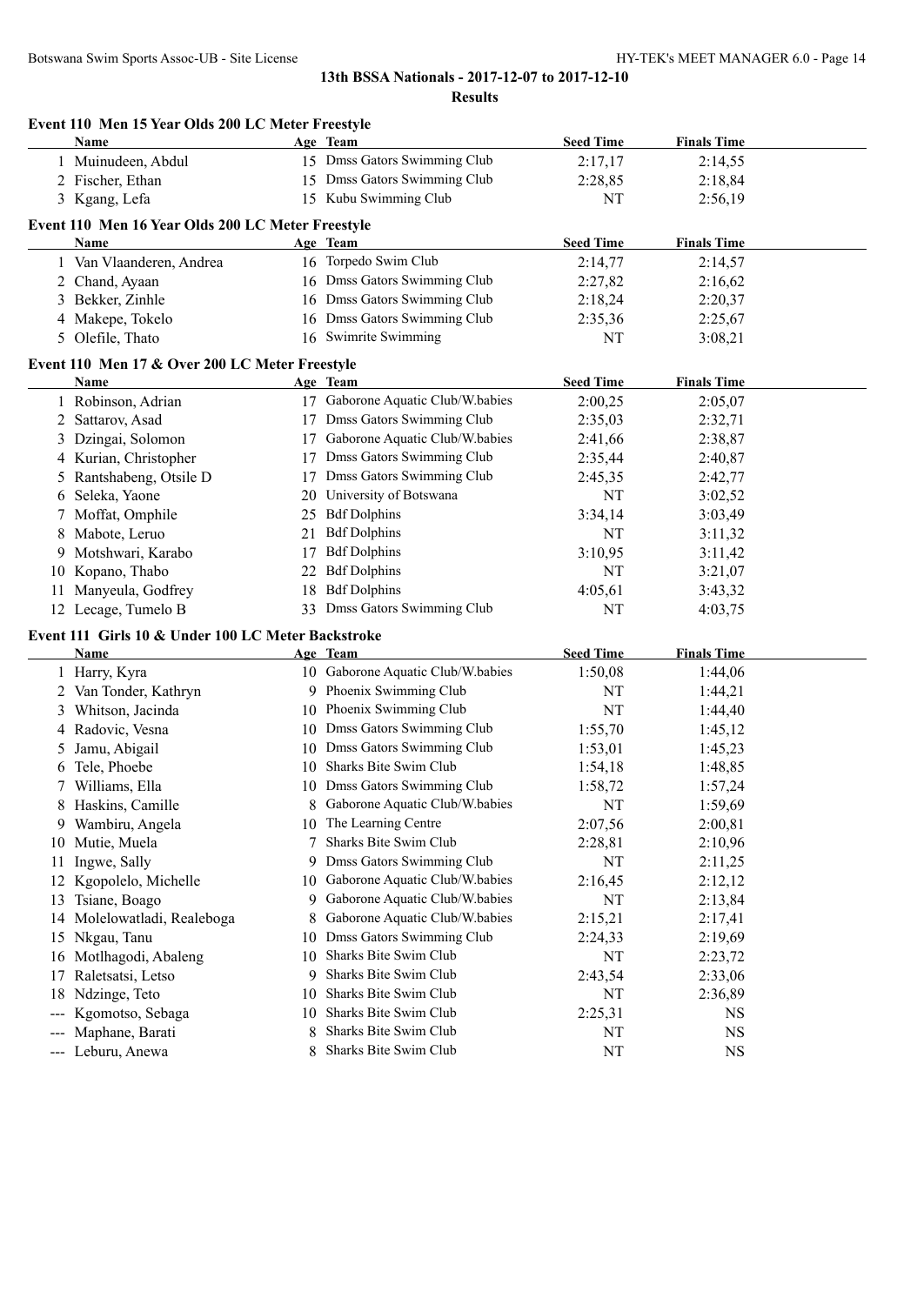**Event 111 Girls 11 Year Olds 100 LC Meter Backstroke**

|        | <b>Name</b>                                          |    | Age Team                          | <b>Seed Time</b> | <b>Finals Time</b> |  |
|--------|------------------------------------------------------|----|-----------------------------------|------------------|--------------------|--|
|        | 1 Phiri, Jade A                                      |    | 11 Torpedo Swim Club              | 1:24,70          | 1:25,88            |  |
|        | 2 Ditlhogo, Amaru                                    | 11 | Sharks Bite Swim Club             | 1:40,57          | 1:39,17            |  |
| 3      | Kiragu, Mariam                                       | 11 | Dmss Gators Swimming Club         | 1:42,20          | 1:41,88            |  |
|        | 4 Lesaso, Aone                                       | 11 | The Learning Centre               | 1:57,22          | 1:48,12            |  |
| 5      | Ramsden, Kese                                        | 11 | Phoenix Swimming Club             | <b>NT</b>        | 1:49,31            |  |
|        | Tipi, Maksnaka                                       | 11 | Gaborone Aquatic Club/W.babies    | 2:09,65          | 1:59,49            |  |
|        | 7 Machens, Khethiwe                                  | 11 | Gaborone Aquatic Club/W.babies    | <b>NT</b>        | 2:03,10            |  |
|        | --- Muzila, Lelani                                   |    | 11 Dmss Gators Swimming Club      | 2:07,10          | DQ                 |  |
|        |                                                      |    |                                   |                  |                    |  |
|        | Event 111 Girls 12 Year Olds 100 LC Meter Backstroke |    |                                   |                  |                    |  |
|        | Name                                                 |    | Age Team                          | <b>Seed Time</b> | <b>Finals Time</b> |  |
| 1      | Jack, Michelle                                       |    | 12 Dmss Gators Swimming Club      | 1:17,56          | 1:17,82            |  |
|        | 2 Ingwe, Kimberly                                    |    | 12 Dmss Gators Swimming Club      | 1:20,17          | 1:18,93            |  |
|        | 3 Haitsma, Lindiwe                                   |    | 12 Dmss Gators Swimming Club      | 1:24,60          | 1:24,28            |  |
|        | 4 Mutie, Mutinda                                     |    | 12 Sharks Bite Swim Club          | 1:31,40          | 1:30,49            |  |
| 5      | Judd, Samantha                                       | 12 | Swimrite Swimming                 | 1:40,82          | 1:36,65            |  |
|        | 6 Makuke, Kate                                       |    | 12 Kubu Swimming Club             | <b>NT</b>        | 1:51,68            |  |
|        | 7 Pie, Thatego                                       |    | 12 Dmss Gators Swimming Club      | 2:00,73          | 1:54,87            |  |
|        | 8 Kokabi, Layla                                      |    | 12 Dmss Gators Swimming Club      | <b>NT</b>        | 2:01,56            |  |
|        | 9 Ferguson, Dawn                                     | 12 | Dmss Gators Swimming Club         | 2:05,83          | 2:02,39            |  |
|        | 10 Pesic, Ema                                        | 12 | The Learning Centre               | 2:01,90          | 2:05,41            |  |
|        | --- Molelowatladi, Reneilwe                          | 12 | Dmss Gators Swimming Club         | NT               | <b>NS</b>          |  |
|        |                                                      |    |                                   |                  |                    |  |
|        | Event 111 Girls 13 Year Olds 100 LC Meter Backstroke |    |                                   |                  |                    |  |
|        | <b>Name</b>                                          |    | Age Team                          | <b>Seed Time</b> | <b>Finals Time</b> |  |
|        | 1 Matthews, Tselane                                  |    | 13 Dmss Gators Swimming Club      | 1:17,26          | 1:18,23            |  |
|        | 2 Gomez, Antonela                                    |    | 13 Kubu Swimming Club             | 1:21,70          | 1:23,73            |  |
|        | 3 Mokgatle, Yaone                                    | 13 | Dmss Gators Swimming Club         | 1:24,64          | 1:24,82            |  |
| 4      | Skiles, Lucy                                         | 13 | Dmss Gators Swimming Club         | 1:26,84          | 1:27,21            |  |
| 5      | Egner, Maxine                                        | 13 | Dmss Gators Swimming Club         | 1:25,45          | 1:28,08            |  |
| 6      | Nkgau, Loago                                         | 13 | Dmss Gators Swimming Club         | 1:37,01          | 1:36,45            |  |
| $\tau$ | Egner, Adina                                         | 13 | Dmss Gators Swimming Club         | 1:37,48          | 1:36,58            |  |
|        | 8 Ramorobjwa, Naledi                                 |    | 13 Dmss Gators Swimming Club      | 1:49,19          | 1:44,81            |  |
|        |                                                      |    |                                   |                  |                    |  |
|        | Event 111 Girls 14 Year Olds 100 LC Meter Backstroke |    |                                   |                  |                    |  |
|        | Name                                                 |    | Age Team<br>14 Torpedo Swim Club  | <b>Seed Time</b> | <b>Finals Time</b> |  |
|        | 1 Phiri, Mia A                                       |    |                                   | 1:08,28          | 1:12,25            |  |
|        | 2 Ruele, Bupe                                        |    | 14 Dmss Gators Swimming Club      | 1:19,28          | 1:21,05            |  |
|        | 3 Thompson, Summer                                   |    | 14 Dmss Gators Swimming Club      | 1:30,56          | 1:27,05            |  |
| 4      | Jobe, Hannah                                         | 14 | <b>Dmss Gators Swimming Club</b>  | 1:35,61          | 1:31,06            |  |
|        | 5 Keitshokile, Rafiwa                                |    | 14 Kubu Swimming Club             | 1:28,63          | 1:32,10            |  |
|        | Event 111 Women 15 Year Olds 100 LC Meter Backstroke |    |                                   |                  |                    |  |
|        | Name                                                 |    | Age Team                          | <b>Seed Time</b> | <b>Finals Time</b> |  |
|        | 1 van Rooyen, Leone                                  |    | 15 Dmss Gators Swimming Club      | 1:28,16          | 1:25,56            |  |
|        | 2 Jones, Amy                                         |    | 15 Dmss Gators Swimming Club      | 1:28,69          | 1:29,33            |  |
|        | 3 Yordanova, Natalia                                 |    | 15 Gaborone Aquatic Club/W.babies | 1:41,52          | 1:41,81            |  |
|        |                                                      |    |                                   |                  |                    |  |
|        | Event 111 Women 16 Year Olds 100 LC Meter Backstroke |    |                                   |                  |                    |  |
|        | Name                                                 |    | Age Team                          | <b>Seed Time</b> | <b>Finals Time</b> |  |
|        | 1 De Jesus, Cassandra                                |    | 16 Dmss Gators Swimming Club      | 1:24,65          | 1:21,03            |  |
|        | 2 Nkete, Alora                                       |    | 16 Dmss Gators Swimming Club      | 1:34,50          | 1:28,56            |  |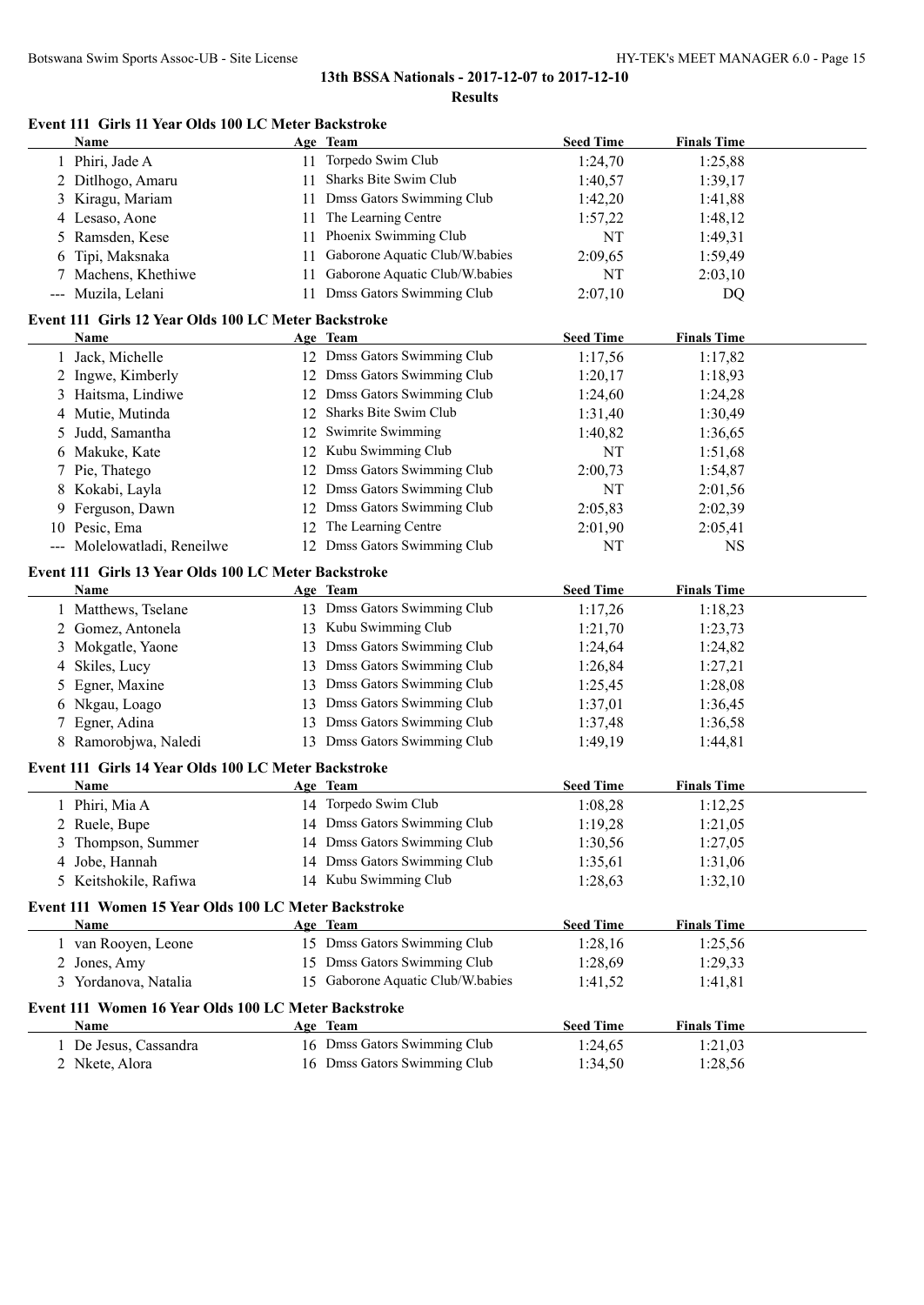**Results**

# **(Event 111 Women 16 Year Olds 100 LC Meter Backstroke)**

| <b>Name</b>                                         |    | Age Team                          | <b>Seed Time</b> | <b>Finals Time</b> |  |
|-----------------------------------------------------|----|-----------------------------------|------------------|--------------------|--|
| 3 Naidu, Harleena                                   |    | 16 Torpedo Swim Club              | 1:23,68          | 1:31,13            |  |
| Event 111 Women 17 & Over 100 LC Meter Backstroke   |    |                                   |                  |                    |  |
| Name                                                |    | Age Team                          | <b>Seed Time</b> | <b>Finals Time</b> |  |
| 1 Kelebemang, Lebogang                              |    | 20 Gaborone Aquatic Club/W.babies | 2:13,89          | 2:05,87            |  |
| 2 Ketshwanetse, Bokane                              |    | 17 Bdf Dolphins                   | 2:07,55          | 2:09,28            |  |
| 3 Seselamarumo, Sekgabo                             |    | 22 University of Botswana         | NT               | 2:21,59            |  |
| --- Magang, Ruth                                    |    | 40 Dmss Gators Swimming Club      | NT               | DQ                 |  |
| --- Tsayang, Chese                                  |    | 21 University of Botswana         | NT               | <b>NS</b>          |  |
|                                                     |    |                                   |                  |                    |  |
| Event 112 Boys 10 & Under 100 LC Meter Backstroke   |    |                                   |                  |                    |  |
| Name                                                |    | Age Team                          | <b>Seed Time</b> | <b>Finals Time</b> |  |
| 1 Hill, Angus                                       |    | 10 Kubu Swimming Club             | 1:55,38          | 1:41,37            |  |
| 2 Ndwapi, Uyapo                                     |    | 9 Dmss Gators Swimming Club       | 1:52,45          | 1:43,83            |  |
| 3 Seetso, Nathan                                    |    | 10 Dmss Gators Swimming Club      | 1:58,88          | 1:56,35            |  |
| 4 Modirelabangwe, Legakwa                           |    | 9 Sharks Bite Swim Club           | 2:18,43          | 2:04,17            |  |
| 5 Kgengwenyane, Lentle                              |    | 9 The Learning Centre             | 3:16,20          | 2:13,71            |  |
| 6 Manase, Wesley                                    |    | 10 The Learning Centre            | 2:16,92          | 2:13,72            |  |
| Mtetwa, Tumisang<br>$\frac{1}{2}$                   | 8  | Sharks Bite Swim Club             | 2:34,91          | 2:30,84            |  |
| --- Mutie, Kilonzi                                  |    | 10 Sharks Bite Swim Club          | 1:47,25          | DQ                 |  |
| --- Rapson, Zacharey                                | 9  | Dmss Gators Swimming Club         | NT               | DQ                 |  |
| --- Sethi, Khalil                                   | 10 | Phoenix Swimming Club             | 2:09,92          | DQ                 |  |
| --- Haskins, Ethan                                  |    | 10 Gaborone Aquatic Club/W.babies | NT               | DQ                 |  |
| Event 112 Boys 11 Year Olds 100 LC Meter Backstroke |    |                                   |                  |                    |  |
| Name                                                |    | Age Team                          | <b>Seed Time</b> | <b>Finals Time</b> |  |
| 1 Matthews, Mmusi                                   |    | 11 Dmss Gators Swimming Club      | 1:36,12          | 1:34,38            |  |
| 2 Lastroni, Giuliano                                |    | 11 Torpedo Swim Club              | NT               | 1:37,69            |  |
| 3 Hill, Andrea                                      |    | 11 Kubu Swimming Club             | NT               | 1:41,63            |  |
| 4 De Jesus, Jon Martin                              |    | 11 Dmss Gators Swimming Club      | 1:41,91          | 1:44,58            |  |
| 5 Ndwapi, Mpapho                                    |    | 11 Dmss Gators Swimming Club      | 1:46,85          | 1:50,18            |  |
| 6 Ramorobjwa, Lengwe                                |    | 11 Dmss Gators Swimming Club      | 2:02,99          | 1:55,13            |  |
|                                                     |    |                                   |                  |                    |  |
| Event 112 Boys 12 Year Olds 100 LC Meter Backstroke |    |                                   |                  |                    |  |
| Name                                                |    | Age Team                          | <b>Seed Time</b> | <b>Finals Time</b> |  |
| 1 Swanepoel, Neels                                  |    | 12 Dmss Gators Swimming Club      | 1:35,94          | 1:27,95            |  |
| 2 Kandima, Jason                                    |    | 12 Swimrite Swimming              | 1:33,92          | 1:32,92            |  |
| 3 Tele, Refilwe                                     |    | 12 Sharks Bite Swim Club          | 1:43,59          | 1:35,09            |  |
| 4 Molefe, Lerako                                    |    | 12 Gaborone Aquatic Club/W.babies | 2:06,22          | 1:50,53            |  |
| 5 Tumelo, Thatayaone                                |    | 12 Sharks Bite Swim Club          | 2:12,11          | 2:11,18            |  |
| Event 112 Boys 13 Year Olds 100 LC Meter Backstroke |    |                                   |                  |                    |  |
| Name                                                |    | Age Team                          | <b>Seed Time</b> | <b>Finals Time</b> |  |
| 1 Lillie, Michael                                   |    | 13 Torpedo Swim Club              | 1:18,81          | 1:19,92            |  |
| 2 Gondo, Takundanashe                               |    | 13 Kubu Swimming Club             | 1:24,30          | 1:24,61            |  |
| 3 Crawford-Bestelink, Rio                           |    | 13 Kubu Swimming Club             | 1:26,63          | 1:24,89            |  |
| 4 van Rooyen, Benco                                 |    | 13 Dmss Gators Swimming Club      | 1:29,14          | 1:26,97            |  |
| 5 Sethi, Reyhaan                                    |    | 13 Phoenix Swimming Club          | NT               | 1:32,19            |  |
| --- Marumo, Lefika                                  |    | 13 Sharks Bite Swim Club          | 1:40,31          | <b>NS</b>          |  |
|                                                     |    |                                   |                  |                    |  |
| Event 112 Boys 14 Year Olds 100 LC Meter Backstroke |    |                                   |                  |                    |  |
| <b>Name</b>                                         |    | Age Team                          | <b>Seed Time</b> | <b>Finals Time</b> |  |
| Bekker, Andile                                      |    | 14 Dmss Gators Swimming Club      | 1:05,99          | 1:06,31            |  |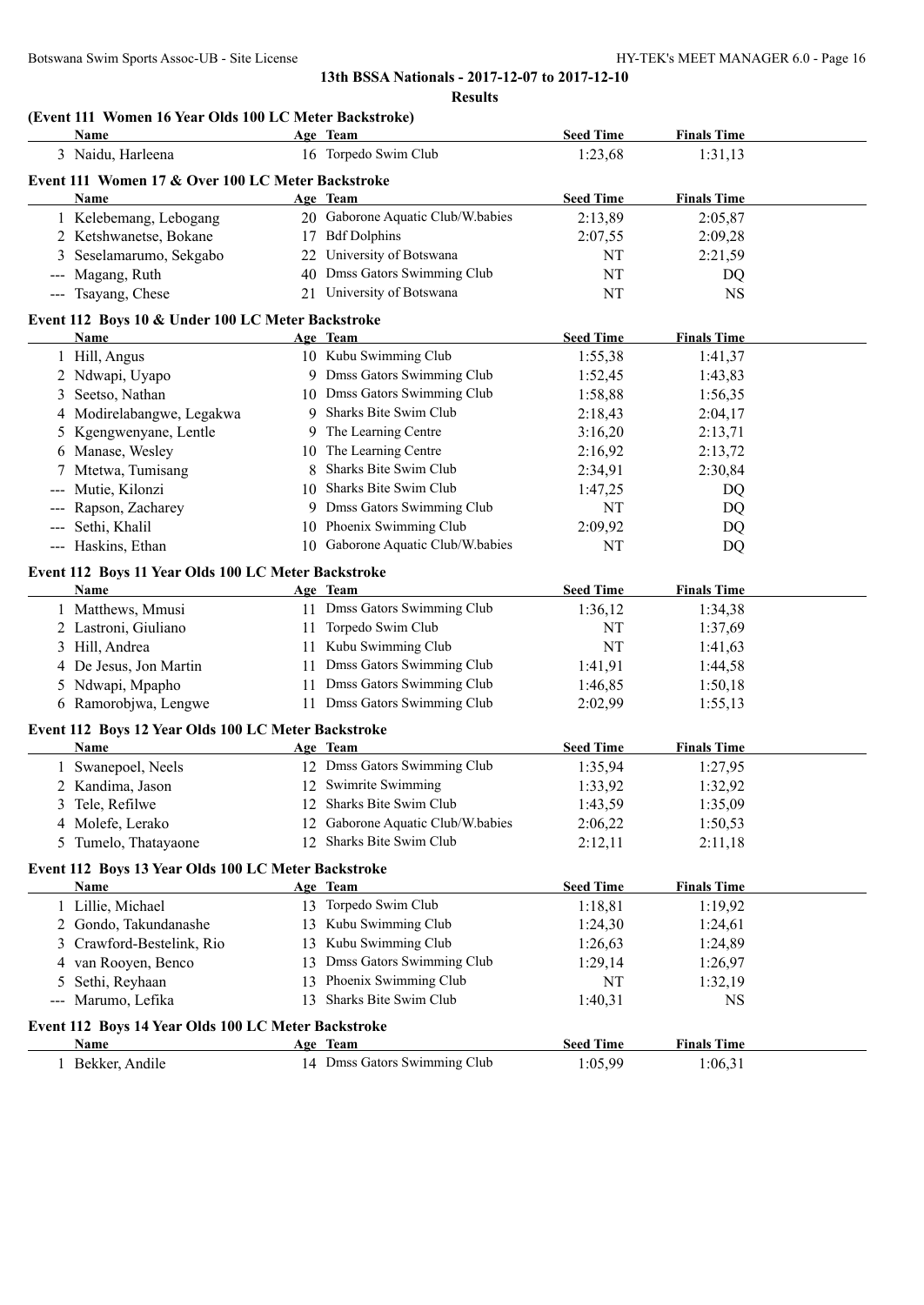| (Event 112 Boys 14 Year Olds 100 LC Meter Backstroke)<br>Name |    | Age Team                                              | <b>Seed Time</b> | <b>Finals Time</b> |  |
|---------------------------------------------------------------|----|-------------------------------------------------------|------------------|--------------------|--|
| 2 Jamu, Alexander                                             |    | 14 Dmss Gators Swimming Club                          | 1:12,48          | 1:11,26            |  |
| 3 Rouse, Brandon                                              |    | 14 Gaborone Aquatic Club/W.babies                     | 1:15,53          | 1:13,45            |  |
| 4 Walsh, Patrick                                              |    | 14 Dmss Gators Swimming Club                          | 1:16,61          | 1:21,20            |  |
| 5 Harry, Ethan                                                |    | 14 Gaborone Aquatic Club/W.babies                     | 1:25,02          | 1:28,28            |  |
| Event 112 Men 15 Year Olds 100 LC Meter Backstroke            |    |                                                       |                  |                    |  |
| Name                                                          |    | Age Team                                              | <b>Seed Time</b> | <b>Finals Time</b> |  |
| 1 Muinudeen, Abdul                                            |    | 15 Dmss Gators Swimming Club                          | 1:11,13          | 1:11,70            |  |
| 2 Setswammung, Tumo                                           |    | 15 Dmss Gators Swimming Club                          | 1:20,88          | 1:18,52            |  |
| 3 Nsala, Katlo                                                |    | 15 Bdf Dolphins                                       | 2:04,87          | 2:05,61            |  |
|                                                               |    |                                                       |                  |                    |  |
| Event 112 Men 16 Year Olds 100 LC Meter Backstroke            |    |                                                       |                  |                    |  |
| Name                                                          |    | Age Team                                              | <b>Seed Time</b> | <b>Finals Time</b> |  |
| 1 Van Vlaanderen, Andrea                                      |    | 16 Torpedo Swim Club                                  | 1:07,46          | 1:11,23            |  |
| 2 Makepe, Tokelo                                              |    | 16 Dmss Gators Swimming Club<br>16 Bdf Dolphins       | 1:21,78          | 1:22,85            |  |
| 3 Dyumthi, Siyabonga                                          |    |                                                       | 1:42,81          | 1:51,24            |  |
| Event 112 Men 17 & Over 100 LC Meter Backstroke               |    |                                                       |                  |                    |  |
| Name                                                          |    | Age Team                                              | <b>Seed Time</b> | <b>Finals Time</b> |  |
| 1 Sattarov, Asad                                              |    | 17 Dmss Gators Swimming Club                          | 1:22,34          | 1:17,81            |  |
| 2 Kurian, Christopher                                         |    | 17 Dmss Gators Swimming Club                          | 1:15,94          | 1:20,14            |  |
| Dzingai, Solomon<br>3                                         |    | 17 Gaborone Aquatic Club/W.babies                     | 1:24,44          | 1:29,32            |  |
| 4 Rantshabeng, Otsile D                                       |    | 17 Dmss Gators Swimming Club                          | 1:25,74          | 1:30,15            |  |
| Mpho, Moffat<br>5                                             |    | 30 Bdf Dolphins                                       | 1:54,74          | 1:42,29            |  |
| 6 Motshwari, Karabo                                           | 17 | <b>Bdf Dolphins</b>                                   | 1:36,26          | 1:42,55            |  |
| Manyeula, Godfrey                                             |    | 18 Bdf Dolphins                                       | 2:15,87          | 2:03,27            |  |
| --- Sebikiri, Maemo                                           |    | Propellers Swimming Club                              | 1:21,79          | <b>NS</b>          |  |
| --- Masokwane, Emmanuel                                       |    | 28 Unattached                                         | NT               | <b>NS</b>          |  |
| Event 113 Girls 10 & Under 100 LC Meter Butterfly             |    |                                                       |                  |                    |  |
| Name                                                          |    | Age Team                                              | <b>Seed Time</b> | <b>Finals Time</b> |  |
| 1 Harry, Kyra                                                 |    | 10 Gaborone Aquatic Club/W.babies                     | NT               | 1:58,49            |  |
| --- Van Tonder, Kathryn                                       |    | 9 Phoenix Swimming Club                               | NT               | DQ                 |  |
| Event 113 Girls 11 Year Olds 100 LC Meter Butterfly           |    |                                                       |                  |                    |  |
| Name                                                          |    | Age Team                                              | <b>Seed Time</b> | <b>Finals Time</b> |  |
| 1 Kiragu, Mariam                                              |    | 11 Dmss Gators Swimming Club                          | 1:52,65          | 2:03,26            |  |
| --- Pigford, Elizabeth                                        |    | 11 Gaborone Aquatic Club/W.babies                     | NT               | <b>NS</b>          |  |
| Event 113 Girls 12 Year Olds 100 LC Meter Butterfly           |    |                                                       |                  |                    |  |
| Name                                                          |    | Age Team                                              | <b>Seed Time</b> | <b>Finals Time</b> |  |
| 1 Ingwe, Kimberly                                             |    | 12 Dmss Gators Swimming Club                          | 1:28,21          | 1:23,85            |  |
| 2 Haitsma, Lindiwe                                            |    | 12 Dmss Gators Swimming Club                          | 1:31,72          | 1:23,88            |  |
| Jack, Michelle<br>3                                           |    | 12 Dmss Gators Swimming Club                          | 1:24,35          | 1:25,96            |  |
| 4 Mutie, Mutinda                                              |    | 12 Sharks Bite Swim Club                              | 1:50,56          | 1:30,50            |  |
|                                                               |    |                                                       |                  |                    |  |
| Event 113 Girls 13 Year Olds 100 LC Meter Butterfly           |    |                                                       |                  |                    |  |
| Name                                                          |    | Age Team<br>13 Dmss Gators Swimming Club              | <b>Seed Time</b> | <b>Finals Time</b> |  |
| 1 Egner, Maxine                                               |    |                                                       | 1:19,42          | 1:17,45            |  |
| 2 Gomez, Antonela                                             |    | 13 Kubu Swimming Club<br>13 Dmss Gators Swimming Club | 1:18,08          | 1:18,14            |  |
| Mokgatle, Yaone<br>3                                          |    |                                                       | 1:29,92          | 1:26,29            |  |
| Matthews, Tselane<br>4                                        | 13 | Dmss Gators Swimming Club                             | 1:27,22          | 1:29,21            |  |
| Skiles, Lucy<br>5                                             | 13 | Dmss Gators Swimming Club                             | NT               | 1:36,44            |  |
| Hill, Savanna                                                 |    | 13 Kubu Swimming Club                                 | 1:34,80          | <b>NS</b>          |  |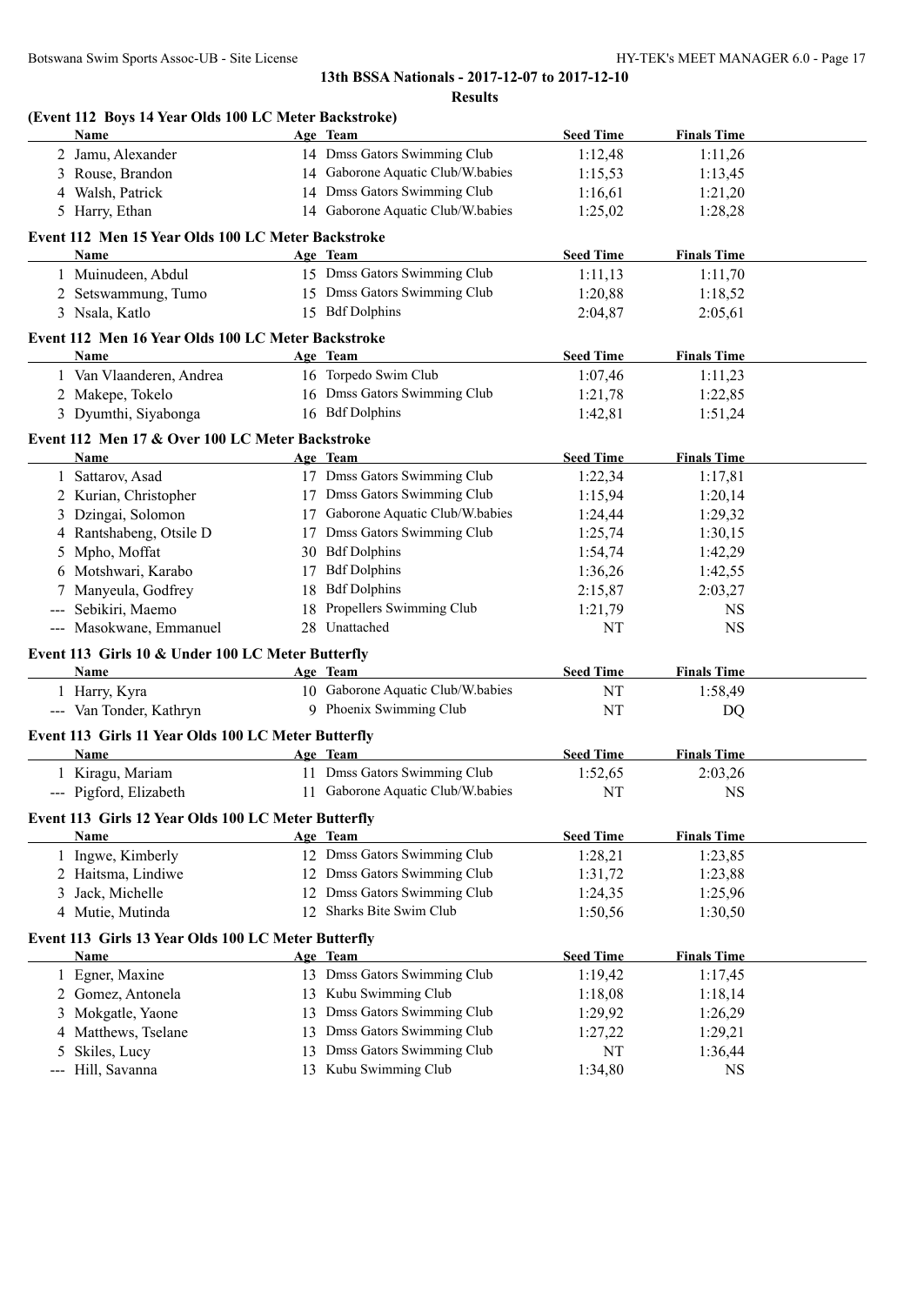|   | Event 113 Girls 14 Year Olds 100 LC Meter Butterfly |                                              |                  |                    |  |
|---|-----------------------------------------------------|----------------------------------------------|------------------|--------------------|--|
|   | <b>Name</b>                                         | Age Team                                     | <b>Seed Time</b> | <b>Finals Time</b> |  |
|   | 1 Phiri, Mia A                                      | 14 Torpedo Swim Club                         | 1:08,16          | 1:11,11            |  |
|   | 2 Ruele, Bupe                                       | 14 Dmss Gators Swimming Club                 | 1:23,89          | 1:23,76            |  |
|   | 3 Jobe, Hannah                                      | 14 Dmss Gators Swimming Club                 | 1:55,91          | 1:34,61            |  |
|   | Event 113 Women 15 Year Olds 100 LC Meter Butterfly |                                              |                  |                    |  |
|   | Name                                                | Age Team                                     | <b>Seed Time</b> | <b>Finals Time</b> |  |
|   | 1 van Rooyen, Leone                                 | 15 Dmss Gators Swimming Club                 | 1:27,25          | 1:23,31            |  |
|   | 2 Jones, Amy                                        | 15 Dmss Gators Swimming Club                 | NT               | 1:37,62            |  |
|   | Event 114 Boys 10 & Under 100 LC Meter Butterfly    |                                              |                  |                    |  |
|   | Name                                                | Age Team                                     | <b>Seed Time</b> | <b>Finals Time</b> |  |
|   | 1 Hill, Angus                                       | 10 Kubu Swimming Club                        | 1:59,86          | 1:49,76            |  |
|   | 2 Sethi, Khalil                                     | 10 Phoenix Swimming Club                     | NT               | 1:55,47            |  |
|   | 3 Mutie, Kilonzi                                    | 10 Sharks Bite Swim Club                     | NT               | 1:56,66            |  |
|   | 4 Ndwapi, Uyapo                                     | 9 Dmss Gators Swimming Club                  | 2:15,86          | 2:17,00            |  |
|   | Event 114 Boys 11 Year Olds 100 LC Meter Butterfly  |                                              |                  |                    |  |
|   | Name                                                | Age Team                                     | <b>Seed Time</b> | <b>Finals Time</b> |  |
|   | 1 Matija, Tumo                                      | 11 Gaborone Aquatic Club/W.babies            | 1:38,69          | 1:37,23            |  |
|   | 2 De Jesus, Jon Martin                              | 11 Dmss Gators Swimming Club                 | 1:45,95          | 1:37,57            |  |
|   | Event 114 Boys 12 Year Olds 100 LC Meter Butterfly  |                                              |                  |                    |  |
|   | Name                                                | Age Team                                     | <b>Seed Time</b> | <b>Finals Time</b> |  |
|   | 1 Tele, Refilwe                                     | 12 Sharks Bite Swim Club                     | NT               | 1:46,60            |  |
|   | 2 Molefe, Lerako                                    | 12 Gaborone Aquatic Club/W.babies            | NT               | 2:14,44            |  |
|   | Event 114 Boys 13 Year Olds 100 LC Meter Butterfly  |                                              |                  |                    |  |
|   | Name                                                | Age Team                                     | <b>Seed Time</b> | <b>Finals Time</b> |  |
|   | 1 van Rooyen, Benco                                 | 13 Dmss Gators Swimming Club                 | 1:26,12          | 1:24,72            |  |
|   | 2 Lillie, Michael                                   | 13 Torpedo Swim Club                         | 1:18,96          | 1:27,38            |  |
|   | 3 Sethi, Reyhaan                                    | 13 Phoenix Swimming Club                     | 1:46,68          | 1:30,77            |  |
|   | --- Marumo, Lefika                                  | 13 Sharks Bite Swim Club                     | NT               | DQ                 |  |
|   | Event 114 Boys 14 Year Olds 100 LC Meter Butterfly  |                                              |                  |                    |  |
|   | Name                                                | Age Team                                     | <b>Seed Time</b> | <b>Finals Time</b> |  |
|   | 1 Bekker, Andile                                    | 14 Dmss Gators Swimming Club                 | 1:07,50          | 1:07,06            |  |
|   | 2 Mwamba, Wina M                                    | 14 Torpedo Swim Club                         | 1:11,65          | 1:11,15            |  |
| 3 | Jamu, Alexander                                     | 14 Dmss Gators Swimming Club                 | 1:20,31          | 1:11,44            |  |
|   | 4 Omphile, Deon                                     | 14 Dmss Gators Swimming Club                 | 1:29,90          | 1:27,57            |  |
|   | 5 Harry, Ethan                                      | 14 Gaborone Aquatic Club/W.babies            | 1:33,22          | 1:32,58            |  |
|   | Event 114 Men 15 Year Olds 100 LC Meter Butterfly   |                                              |                  |                    |  |
|   | Name                                                | Age Team                                     | <b>Seed Time</b> | <b>Finals Time</b> |  |
|   | 1 Muinudeen, Abdul                                  | 15 Dmss Gators Swimming Club                 | 1:07,16          | 1:05,31            |  |
|   | 2 Fischer, Ethan                                    | 15 Dmss Gators Swimming Club                 | 1:12,94          | 1:06,98            |  |
|   | 3 Setswammung, Tumo                                 | 15 Dmss Gators Swimming Club                 | 1:22,27          | 1:13,73            |  |
|   | Event 114 Men 16 Year Olds 100 LC Meter Butterfly   |                                              |                  |                    |  |
|   | Name                                                | Age Team                                     | <b>Seed Time</b> | <b>Finals Time</b> |  |
|   | 1 Freeman, James S                                  | 16 Dmss Gators Swimming Club                 | 57,99            | 57,15              |  |
|   | 2 Chand, Ayaan                                      | 16 Dmss Gators Swimming Club                 | 1:15,77          | 1:12,28            |  |
|   |                                                     |                                              |                  |                    |  |
| 3 | Van Vlaanderen, Andrea<br>--- Olefile, Thato        | 16 Torpedo Swim Club<br>16 Swimrite Swimming | 1:35,60<br>NT    | 1:13,78<br>NS      |  |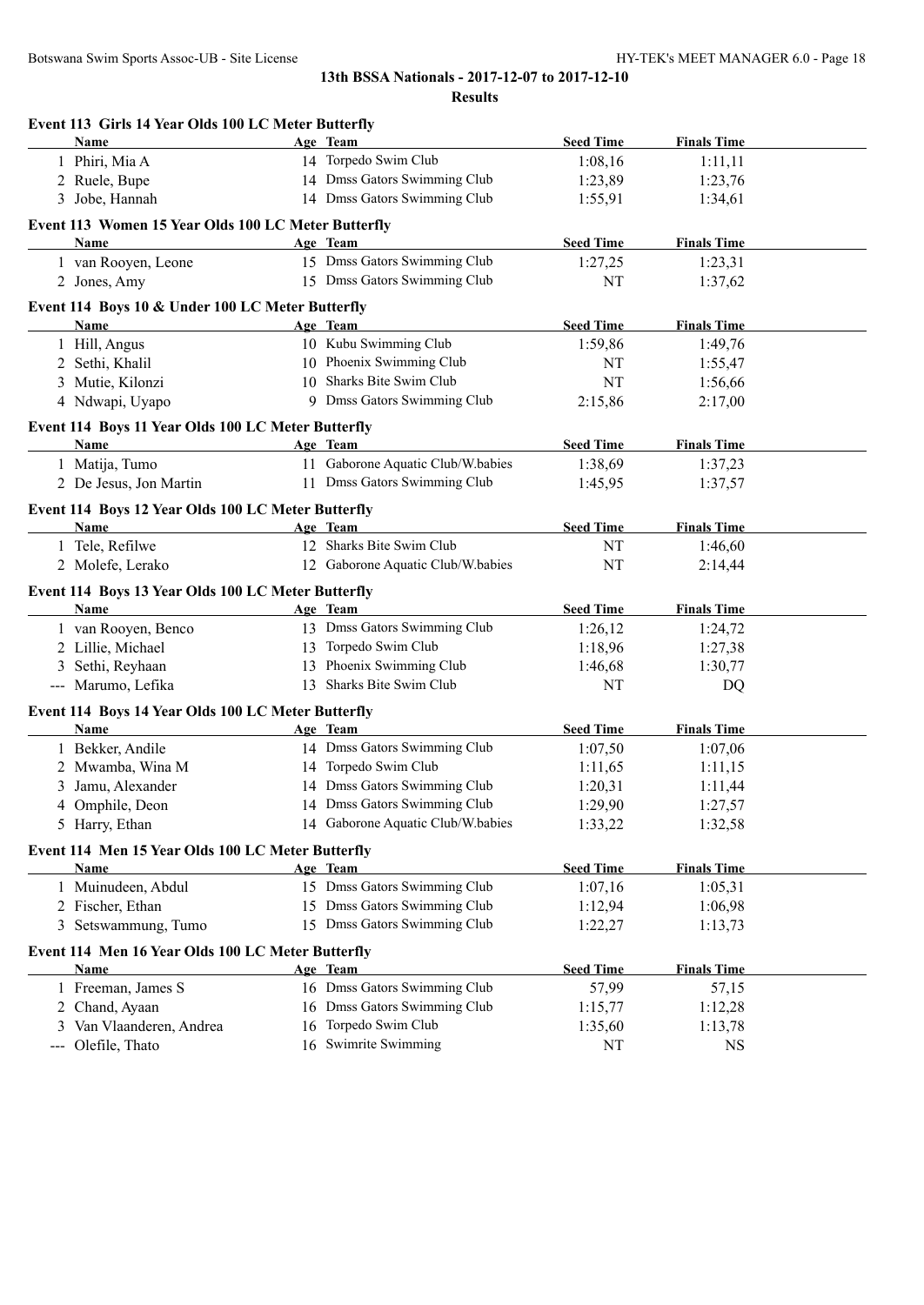**Event 114 Men 17 & Over 100 LC Meter Butterfly**

| Name                                                                  | Age Team                          | <b>Seed Time</b>           | <b>Finals Time</b>        |
|-----------------------------------------------------------------------|-----------------------------------|----------------------------|---------------------------|
| 1 Robinson, Adrian                                                    | 17 Gaborone Aquatic Club/W.babies | 59,80                      | 1:01,38                   |
| 2 Kurian, Christopher                                                 | Dmss Gators Swimming Club<br>17   | 1:24,72                    | 1:21,81                   |
| 3 Moswetsi, Thato                                                     | <b>Bdf Dolphins</b><br>20         | NT                         | 1:36,47                   |
| 4 Gachala, Lawrence                                                   | <b>Bdf Dolphins</b><br>47         | 1:44,55                    | 1:43,62                   |
|                                                                       |                                   |                            |                           |
| Event 115 Girls 14 & Under 50 LC Meter Freestyle Relay<br><b>Team</b> |                                   |                            |                           |
|                                                                       | Relay                             | <b>Seed Time</b>           | <b>Finals Time</b>        |
| 1 Dmss Gators Swimming Club                                           | A                                 | 2:02,81                    | 2:02,02                   |
| 1) Matthews, Tselane 13                                               | 2) Ruele, Bupe 14                 | 3) Jack, Michelle 12       | 4) Egner, Maxine 13       |
| 2 Kubu Swimming Club                                                  | A                                 | NT                         | 2:27,13                   |
| 1) Hill, Savanna 13                                                   | 2) Makuke, Kate 12                | 3) Khama, Warona 11        | 4) Deurwaader, Tjibuya 13 |
| 3 Phoenix Swimming Club                                               | A                                 | NT                         | 2:29,12                   |
| 1) Norton, Amber 11                                                   | 2) Pieterse, Megan 12             | 3) Whitson, Jacinda 10     | 4) Norton, Amy 13         |
| 4 Gaborone Aquatic Club/W.babies                                      | A                                 | NT                         | 2:39,81                   |
| 1) Harry, Kyra 10                                                     | 2) Tipi, Maksnaka 11              | 3) Shuhud, Shaika 13       | 4) Haskins, Camille 8     |
| 5 University of Botswana                                              | A                                 | NT                         | 3:47,92                   |
| 1) Manthe, Maduo 12                                                   | 2) Nhiwatiwa, Vati 12             | 3) Kedikanetswe, Melodi 10 | 4) Mbabazi, Precious 11   |
| 6 Propellers Swimming Club                                            | A                                 | NT                         | 4:04,42                   |
| 1) Morebodi, Maeva 6                                                  | 2) Masie, Sesadi 6                | 3) Giddie, Resego 9        | 4) Saleshando, Melodi 8   |
| --- Dmss Gators Swimming Club                                         | B                                 | NT                         | X2:11,39                  |
| 1) Ingwe, Kimberly 12                                                 | 2) Skiles, Lucy 13                | 3) Haitsma, Lindiwe 12     | 4) Mokgatle, Yaone 13     |
| --- Dmss Gators Swimming Club                                         | C                                 | NT                         | X2:15,06                  |
| 1) Thompson, Summer 14                                                | 2) Nkgau, Loago 13                | 3) Egner, Adina 13         | 4) Jobe, Hannah 14        |
| --- Dmss Gators Swimming Club                                         | D                                 | NT                         | X2:37,06                  |
| 1) Jamu, Abigail 10                                                   | 2) Ramorobjwa, Naledi 13          | 3) Kiragu, Mariam 11       | 4) Ferguson, Dawn 12      |
| --- Propellers Swimming Club                                          | B                                 | NT                         | X2:58,61                  |
| 1) Thebe, Basetsana 11                                                | 2) Oflaherty, Bridget 11          | 3) Ramakoloi, Thata 10     | 4) Zondagh, Lienke 11     |
| --- Kubu Swimming Club                                                | B                                 | NT                         | X3:11,17                  |
| 1) Chang, Ji-eun 10                                                   | 2) Chang, Yun-suh 9               | 3) Makuke, Karren 8        | 4) Da Silva, Sara 11      |
| Propellers Swimming Club                                              | D                                 | NT                         | X3:39,55                  |
| 1) Mokgosana, Katso 11                                                | 2) Mongwaketse, Sue 12            | 3) Saleshando, Oratile 11  | 4) Semele, Nthabeleng 9   |
| --- Propellers Swimming Club                                          | C                                 | NT                         | X3:40,50                  |
| 1) Munyuki, Thobeka 11                                                | 2) Seipone, Jessica 9             | 3) Sisulu, Nonceba 10      | 4) Munyuki, Khudzi 10     |
| --- Phoenix Swimming Club                                             | B                                 | NT                         | <b>XNS</b>                |
| 1) Mothelesi, Puleng 11                                               | 2) Ramsden, Kese 11               | 3) Nikoleta, Popovic 11    | 4) Van Tonder, Kathryn 9  |
|                                                                       |                                   |                            |                           |
| Event 116 Boys 14 & Under 50 LC Meter Freestyle Relay                 |                                   |                            |                           |
| <b>Team</b>                                                           | Relay                             | <b>Seed Time</b>           | <b>Finals Time</b>        |
| 1 Dmss Gators Swimming Club                                           | A                                 | 1:52,86                    | 1:52,26                   |
| 1) Jamu, Alexander 14                                                 | 2) van Rooyen, Benco 13           | 3) Walsh, Patrick 14       | 4) Bekker, Andile 14      |
| 2 Gaborone Aquatic Club/W.babies                                      | A                                 | NT                         | 2:09,41                   |
| 1) Rouse, Brandon 14                                                  | 2) Matija, Tumo 11                | 3) Harry, Ethan 14         | 4) Molefe, Lerako 12      |
| 3 Kubu Swimming Club                                                  | A                                 | NT                         | 2:17,89                   |
| 1) Crawford-Bestelink, Rio 13                                         | 2) Hill, Andrea 11                | 3) Liu, Andy 12            | 4) Gondo, Takundanashe 13 |
| 4 Propellers Swimming Club                                            | A                                 | NT                         | 2:42,91                   |
| 1) Bakwena, Leatile 11                                                | 2) Ncaagae, Lelentle 12           | 3) Keitsile, Junior 10     | 4) Seipone, Kevin 7       |
| 5 Swimrite Swimming                                                   | A                                 | NT                         | 2:48,23                   |
| 1) Parekh, Aryan 8                                                    | 2) Qame, Maqhawe 10               | 3) Parekh, Amaan 10        | 4) Kandima, Jason 12      |
| --- Dmss Gators Swimming Club                                         | Β                                 | NT                         | X2:25,32                  |
| 1) Matthews, Mmusi 11                                                 | 2) Ndwapi, Mpapho 11              | 3) De Jesus, Jon Martin 11 | 4) Swanepoel, Neels 12    |
| --- Dmss Gators Swimming Club                                         | C                                 | NT                         | X2:42,93                  |
| 1) Seetso, Nathan 10                                                  | 2) Ramorobjwa, Lengwe 11          | 3) Mokobi, Kgotla 11       | 4) Ndwapi, Uyapo 9        |
|                                                                       |                                   |                            |                           |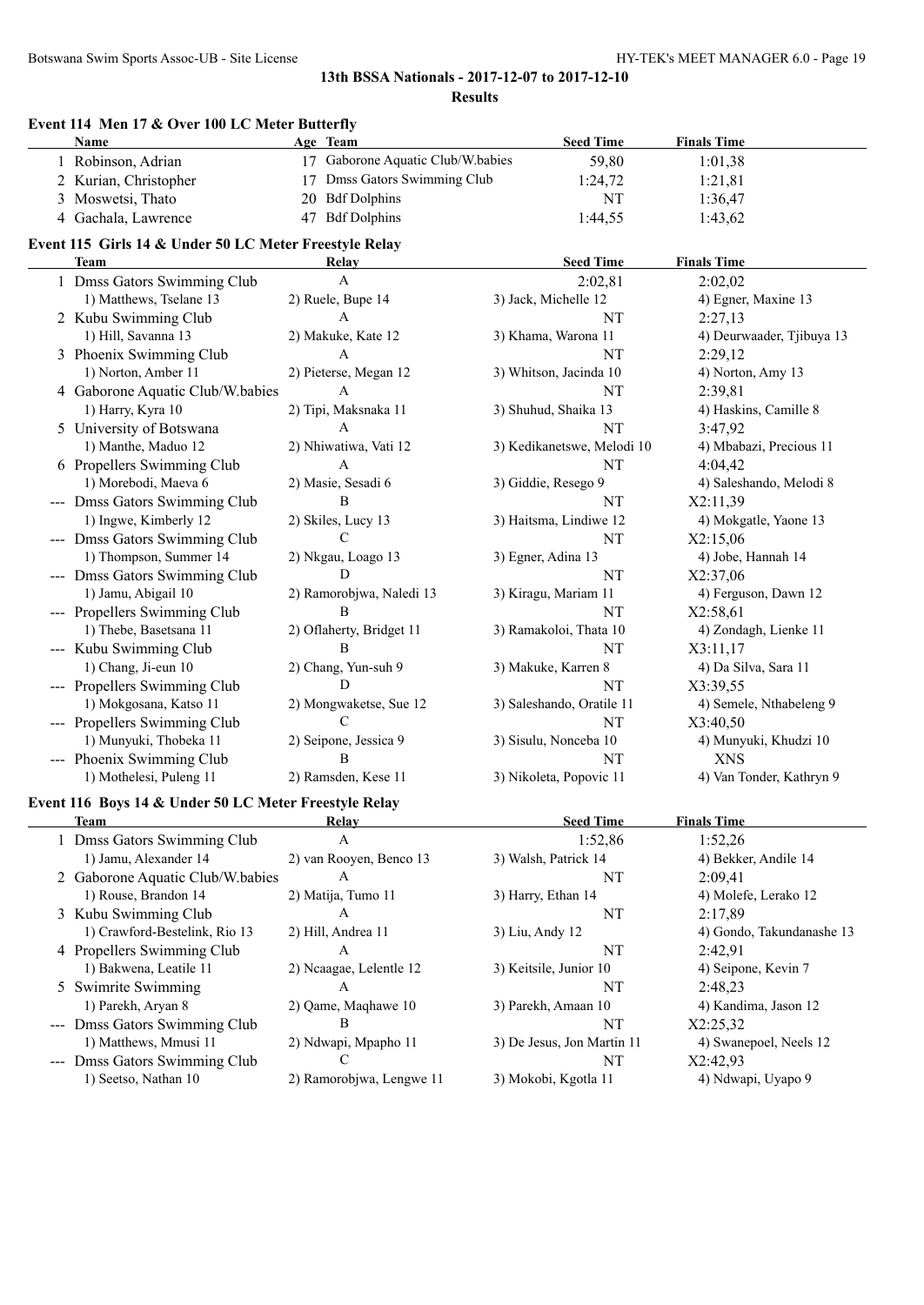| <b>Team</b>                                           | Relay                             | <b>Seed Time</b>          | <b>Finals Time</b>         |
|-------------------------------------------------------|-----------------------------------|---------------------------|----------------------------|
| --- Dmss Gators Swimming Club                         | D                                 | NT                        | X3:09.70                   |
| 1) Matthews, Lebone 9                                 | 2) Magang, Tetelo 9               | 3) Mwangi, Dean 9         | 4) Nyamugama, Anodaishe 11 |
| --- Propellers Swimming Club                          | B                                 | NT                        | X3:19,24                   |
| 1) Setshogo, Lebone 11                                | 2) Scharnick, Adriaan 11          | 3) Yan, Tommy 11          | 4) Busang, Motse 12        |
| --- Propellers Swimming Club                          | C                                 | NT                        | X4:00,89                   |
| 1) Lefika, Kalane 11                                  | 2) Scharnick, Christiaan 8        | 3) Motlhabane, Aobakwe 12 | 4) Kebonang, Jason 8       |
| Event 117 Women 15 & Over 50 LC Meter Freestyle Relay |                                   |                           |                            |
| Team                                                  | Relay                             | <b>Seed Time</b>          | <b>Finals Time</b>         |
| 1 Dmss Gators Swimming Club                           | A                                 | 2:12,88                   | 2:07,67                    |
| 1) De Jesus, Cassandra 16                             | 2) van Rooyen, Leone 15           | 3) Jones, Amy 15          | 4) Nkete, Alora 16         |
| 2 Kubu Swimming Club                                  | A                                 | NT                        | 2:08,09                    |
|                                                       | 2) Vos, Tayla 15                  |                           | 4) Gondo, Ruvarashe 15     |
| 3 University of Botswana                              | A                                 | <b>NT</b>                 | 2:50,34                    |
| 1) Solomon, Katlego 19                                | 2) Williams, Malaika 19           | 3) Morewane, Bontsi Z 35  | 4) Tsayang, Chese 21       |
| 4 Gaborone Aquatic Club/W.babies                      | A                                 | NT                        | 2:55,70                    |
| 1) Rouse, Kayla 17                                    | 2) Kelebemang, Lebogang 20        | 3) Yordanova, Natalia 15  |                            |
| --- Dmss Gators Swimming Club                         | B                                 | NT                        | X2:34,59                   |
| 1) Shashane, Kesego 21                                | 2) Vidakovic, Emilija 19          | 3) Gerber, Brenda 49      | 4) Magang, Ruth 40         |
| --- Bdf Dolphins                                      | B                                 | NT                        | <b>XNS</b>                 |
| 1) Kgadikego, Gorata 21                               | 2) Barobi, Hazel 15               |                           | 4) Mulale, Unami 39        |
| --- Bdf Dolphins                                      | $\overline{A}$                    | <b>NT</b>                 | <b>NS</b>                  |
| 1) Ketshwanetse, Bokane 17                            | 2) Rapoo, Boineelo 17             |                           | 4) Khumalo, Andile 16      |
|                                                       |                                   |                           |                            |
| Event 118 Men 15 & Over 50 LC Meter Freestyle Relay   |                                   |                           |                            |
| <b>Team</b>                                           | Relay                             | <b>Seed Time</b>          | <b>Finals Time</b>         |
| 1 Dmss Gators Swimming Club                           | $\overline{A}$                    | 1:49,73                   | 1:46,44                    |
| 1) Chand, Ayaan 16                                    | 2) Muinudeen, Abdul 15            | 3) Fischer, Ethan 15      | 4) Freeman, James S 16     |
| 2 Torpedo Swim Club                                   | A                                 | NT                        | 1:51,96                    |
| 3 Propellers Swimming Club                            | $\mathbf{A}$                      | NT                        | 1:55,01                    |
| 1) Sebikiri, Maemo 18                                 | 2) Ngorosha, Tatenda 24           | 3) Ranko, Pako 21         | 4) Makurumidze, Panashe 17 |
| 4 University of Botswana                              | A                                 | NT                        | 2:14,82                    |
| 1) Makwaka, Molemogi 20                               | 2) Seleka, Yaone 20               | 3) Guni, Tinashe 25       | 4) Magetse, Tsaone 20      |
| 5 Bdf Dolphins                                        | A                                 | NT                        | 2:15,18                    |
| 1) Keatshotse, Badiredi 30                            | 2) Mokobi, Bokang 27              | 3) Kopano, Thabo 22       | 4) Dipogiso, Batchelor 31  |
| --- Dmss Gators Swimming Club                         | B                                 | NT                        | X1:58,00                   |
| 1) Setswammung, Tumo 15                               | 2) Sattarov, Asad 17              | 3) Makepe, Tokelo 16      | 4) Bekker, Zinhle 16       |
| --- Bdf Dolphins                                      | B                                 | NT                        | X2:26,57                   |
| 1) Kgwarana, Kgomotso 17                              | 2) Medupi, Tshepho O 31           | 3) Moilwa, Ami 16         | 4) Manyeula, Godfrey 18    |
| Gaborone Aquatic Club/W.babies                        | А                                 | NT                        | <b>NS</b>                  |
| 1) Robinson, Adrian 17                                | 2) Matija, Kitso 19               | 3) Dzingai, Solomon 17    | 4) Setlhare, Boitshepo 25  |
| Event 119 Girls 10 Year Olds 400 LC Meter Freestyle   |                                   |                           |                            |
| Name                                                  | Age Team                          | <b>Seed Time</b>          | <b>Finals Time</b>         |
| Harry, Kyra                                           | 10 Gaborone Aquatic Club/W.babies | 7:12,79                   | X6:46,34                   |
| Jamu, Abigail                                         | 10 Dmss Gators Swimming Club      | 7:15,21                   | X7:00,36                   |
| --- Tele, Phoebe                                      | 10 Sharks Bite Swim Club          | 7:47,83                   | X8:08,07                   |
|                                                       |                                   |                           |                            |
| Event 119 Girls 11 Year Olds 400 LC Meter Freestyle   |                                   |                           | <b>Finals Time</b>         |
| Name                                                  | Age Team                          | <b>Seed Time</b>          |                            |
| 1 Phiri, Jade A                                       | 11 Torpedo Swim Club              | 5:55,86                   | 5:55,54                    |
| 2 Ditlhogo, Amaru                                     | Sharks Bite Swim Club<br>11       | 6:17,64                   | 6:16,19                    |
| 3 Kiragu, Mariam                                      | Dmss Gators Swimming Club<br>11   | 6:47,97                   | 6:43,27                    |
| 4 Khama, Warona                                       | 11 Kubu Swimming Club             | NT                        | 7:12,12                    |

# **(Event 116 Boys 14 & Under 50 LC Meter Freestyle Relay)**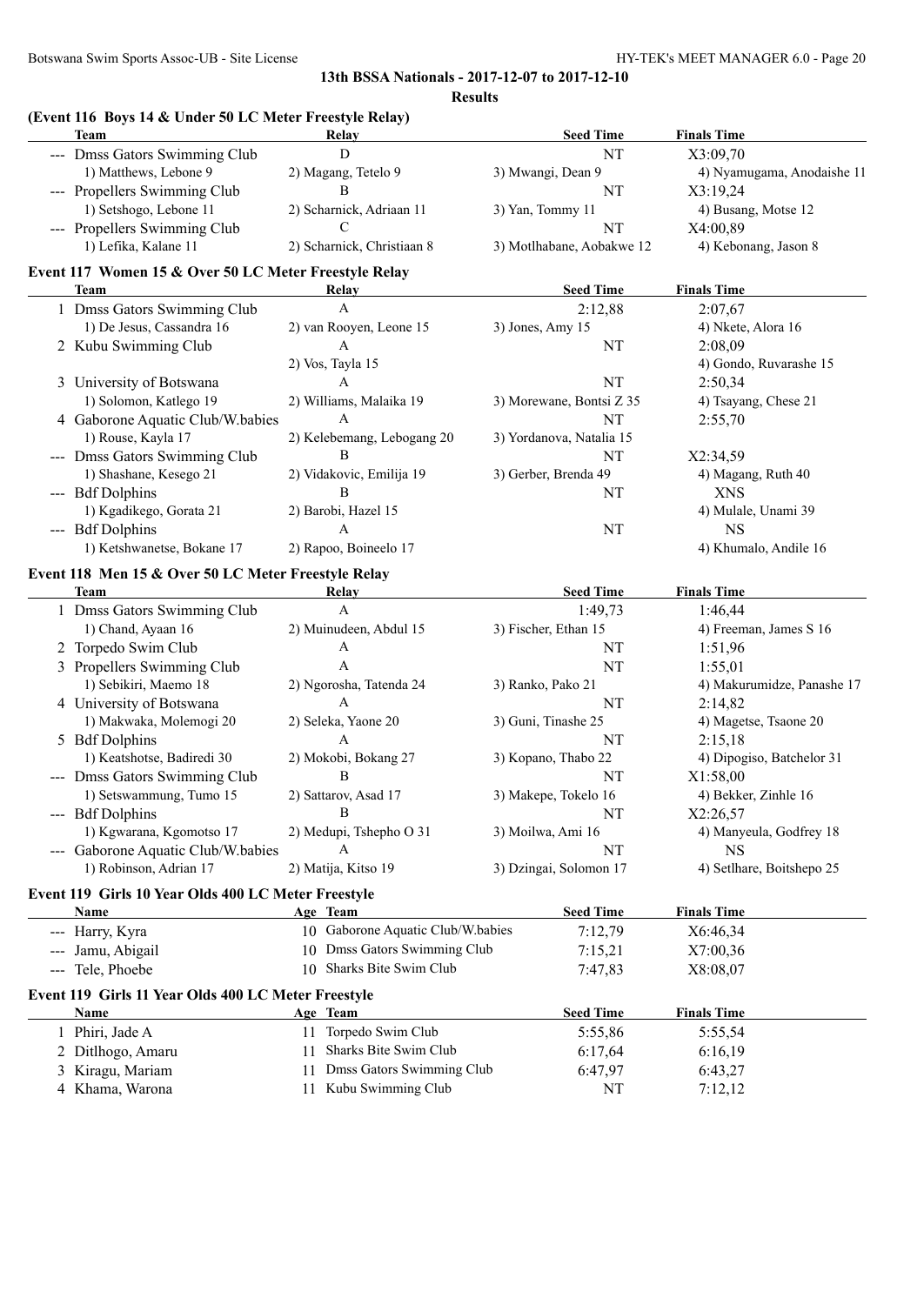|     | (Event 119 Girls 11 Year Olds 400 LC Meter Freestyle) |    |                                   |                  |                    |  |
|-----|-------------------------------------------------------|----|-----------------------------------|------------------|--------------------|--|
|     | <b>Name</b>                                           |    | Age Team                          | <b>Seed Time</b> | <b>Finals Time</b> |  |
|     | 5 Tipi, Maksnaka                                      |    | 11 Gaborone Aquatic Club/W.babies | <b>NT</b>        | 7:14,03            |  |
|     | 6 Oflaherty, Bridget                                  |    | 11 Propellers Swimming Club       | 7:36,13          | 7:36,59            |  |
|     | 7 Lesaso, Aone                                        |    | 11 The Learning Centre            | 7:59,45          | 8:04,54            |  |
|     | Event 119 Girls 12 Year Olds 400 LC Meter Freestyle   |    |                                   |                  |                    |  |
|     | Name                                                  |    | Age Team                          | <b>Seed Time</b> | <b>Finals Time</b> |  |
|     | 1 Jack, Michelle                                      |    | 12 Dmss Gators Swimming Club      | 5:15,18          | 5:18,68            |  |
|     | 2 Ingwe, Kimberly                                     |    | 12 Dmss Gators Swimming Club      | 5:23,56          | 5:21,88            |  |
| 3   | Haitsma, Lindiwe                                      |    | 12 Dmss Gators Swimming Club      | 5:23,52          | 5:24,57            |  |
|     | 4 Mutie, Mutinda                                      |    | 12 Sharks Bite Swim Club          | 5:57,04          | 5:50,80            |  |
| 5   | Pie, Thatego                                          |    | 12 Dmss Gators Swimming Club      | 7:50,41          | 7:47,97            |  |
|     | 6 Ferguson, Dawn                                      |    | 12 Dmss Gators Swimming Club      | 7:37,83          | 7:50,21            |  |
|     | Event 119 Girls 13 Year Olds 400 LC Meter Freestyle   |    |                                   |                  |                    |  |
|     | Name                                                  |    | Age Team                          | <b>Seed Time</b> | <b>Finals Time</b> |  |
|     | 1 Matthews, Tselane                                   |    | 13 Dmss Gators Swimming Club      | 5:23,22          | 5:17,24            |  |
|     | 2 Egner, Maxine                                       |    | 13 Dmss Gators Swimming Club      | 5:26,46          | 5:22,09            |  |
|     | 3 Mokgatle, Yaone                                     | 13 | Dmss Gators Swimming Club         | 5:54,64          | 5:57,92            |  |
|     | 4 Egner, Adina                                        | 13 | Dmss Gators Swimming Club         | 6:09,40          | 6:07,93            |  |
|     |                                                       |    | 13 Dmss Gators Swimming Club      |                  |                    |  |
|     | 5 Nkgau, Loago                                        |    |                                   | NT               | 6:33,84            |  |
|     | 6 Ramorobjwa, Naledi                                  |    | 13 Dmss Gators Swimming Club      | 7:07,18          | 6:44,45            |  |
|     | Event 119 Girls 14 Year Olds 400 LC Meter Freestyle   |    |                                   |                  |                    |  |
|     | Name                                                  |    | Age Team                          | <b>Seed Time</b> | <b>Finals Time</b> |  |
|     | 1 Jobe, Hannah                                        |    | 14 Dmss Gators Swimming Club      | 6:10,17          | 5:55,43            |  |
|     | Event 119 Women 15 Year Olds 400 LC Meter Freestyle   |    |                                   |                  |                    |  |
|     | Name                                                  |    | Age Team                          | <b>Seed Time</b> | <b>Finals Time</b> |  |
|     | 1 van Rooyen, Leone                                   |    | 15 Dmss Gators Swimming Club      | 5:54,40          | 5:55,55            |  |
|     | 2 Jones, Amy                                          |    | 15 Dmss Gators Swimming Club      | 6:26,10          | 6:20,99            |  |
|     | 3 Yordanova, Natalia                                  |    | 15 Gaborone Aquatic Club/W.babies | 7:06,05          | 7:31,02            |  |
|     | Event 119 Women 17 & Over 400 LC Meter Freestyle      |    |                                   |                  |                    |  |
|     | Name                                                  |    | Age Team                          | <b>Seed Time</b> | <b>Finals Time</b> |  |
|     | 1 Kelebemang, Lebogang                                |    | 20 Gaborone Aquatic Club/W.babies | 6:45,58          | 8:36,33            |  |
|     | 2 Ketshwanetse, Bokane                                |    | 17 Bdf Dolphins                   | 8:29,40          | 9:18,17            |  |
|     | Event 120 Boys 10 Year Olds 400 LC Meter Freestyle    |    |                                   |                  |                    |  |
|     | <b>Name</b>                                           |    | Age Team                          | <b>Seed Time</b> | <b>Finals Time</b> |  |
|     | --- Keitsile, Junior                                  |    | 10 Propellers Swimming Club       | 7:28,59          | X7:17,63           |  |
|     | Mutie, Kilonzi                                        | 10 | Sharks Bite Swim Club             | 7:33,26          | X7:19,11           |  |
| --- | Mangani, Kevin                                        |    | 10 Propellers Swimming Club       | 8:22,05          | X8:05,85           |  |
|     | Event 120 Boys 11 Year Olds 400 LC Meter Freestyle    |    |                                   |                  |                    |  |
|     | <b>Name</b>                                           |    | Age Team                          | <b>Seed Time</b> | <b>Finals Time</b> |  |
|     | 1 Lastroni, Giuliano                                  | 11 | Torpedo Swim Club                 | 6:37,64          | 5:51,80            |  |
| 3   | Matija, Tumo                                          | 11 | Gaborone Aquatic Club/W.babies    | 6:44,40          | 6:28,79            |  |
|     | 4 De Jesus, Jon Martin                                | 11 | Dmss Gators Swimming Club         | 6:45,22          | 6:34,56            |  |
|     | Matthews, Mmusi                                       |    | Dmss Gators Swimming Club         | 7:00,18          | 6:57,66            |  |
| 5   |                                                       | 11 |                                   |                  |                    |  |
| 6   | Ndwapi, Mpapho                                        | 11 | Dmss Gators Swimming Club         | 6:58,61          | 7:03,74            |  |
| 7   | Bakwena, Leatile                                      | 11 | Propellers Swimming Club          | 7:20,81          | 7:19,04            |  |
| 8   | Yan, Tommy                                            | 11 | Propellers Swimming Club          | NT               | 8:28,62            |  |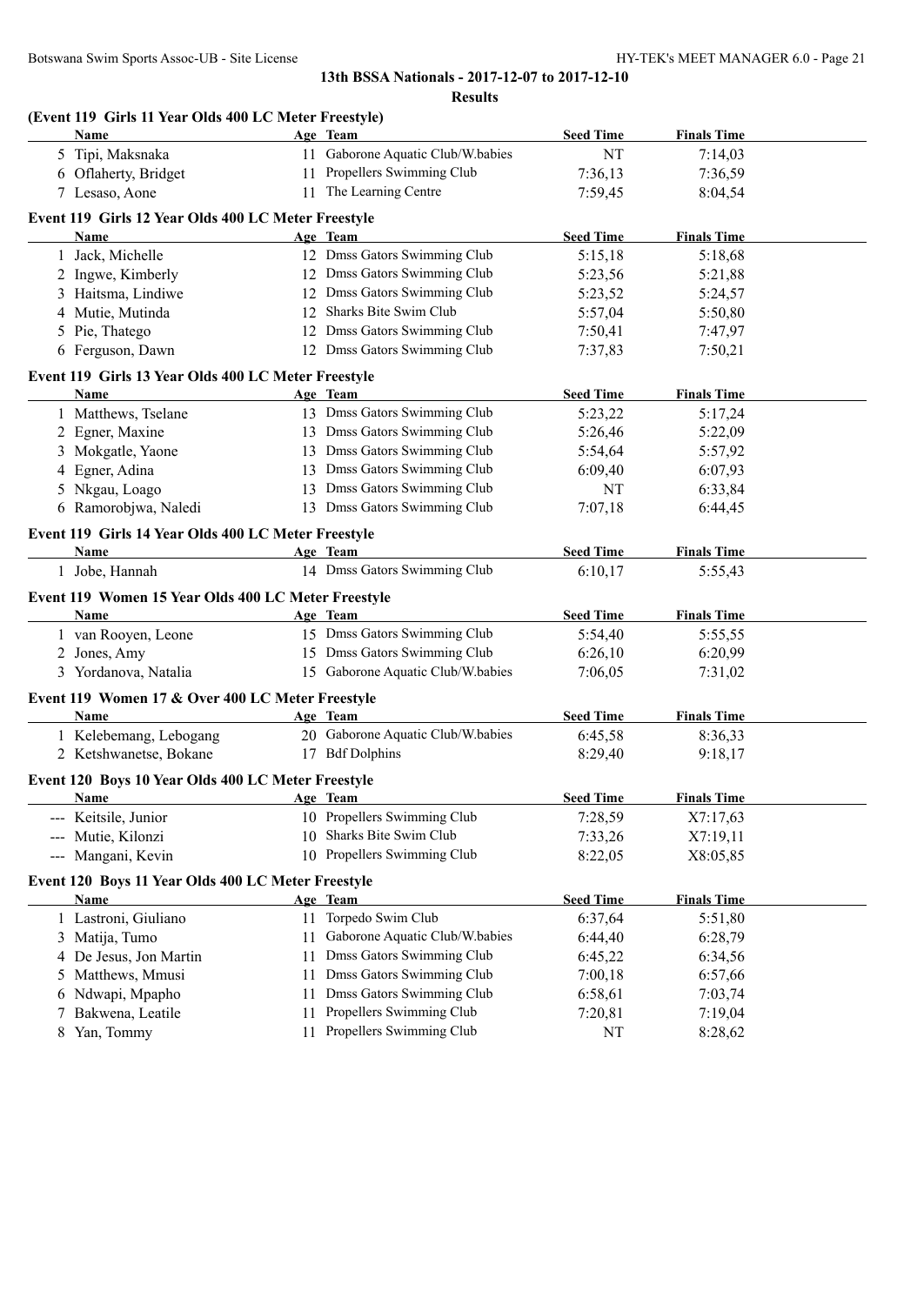|    | Event 120 Boys 12 Year Olds 400 LC Meter Freestyle |    |                                   |                  |                    |  |
|----|----------------------------------------------------|----|-----------------------------------|------------------|--------------------|--|
|    | Name                                               |    | Age Team                          | <b>Seed Time</b> | <b>Finals Time</b> |  |
|    | 1 Swanepoel, Neels                                 |    | 12 Dmss Gators Swimming Club      | 6:43,47          | 6:12,47            |  |
|    | 2 Ncaagae, Lelentle                                |    | 12 Propellers Swimming Club       | 7:20,21          | 7:28,20            |  |
|    | 3 Molefe, Lerako                                   |    | 12 Gaborone Aquatic Club/W.babies | 8:13,80          | 7:40,28            |  |
|    | 4 Seetso, Thabang                                  |    | 12 Bdf Dolphins                   | NT               | 8:04,99            |  |
|    | Event 120 Boys 13 Year Olds 400 LC Meter Freestyle |    |                                   |                  |                    |  |
|    | Name                                               |    | Age Team                          | <b>Seed Time</b> | <b>Finals Time</b> |  |
|    | 1 Lillie, Michael                                  |    | 13 Torpedo Swim Club              | 5:02,63          | 5:17,14            |  |
|    | 2 van Rooyen, Benco                                |    | 13 Dmss Gators Swimming Club      | 5:36,72          | 5:38,65            |  |
|    | 3 Marumo, Lefika                                   |    | 13 Sharks Bite Swim Club          | 7:12,20          | 6:43,68            |  |
|    | Event 120 Boys 14 Year Olds 400 LC Meter Freestyle |    |                                   |                  |                    |  |
|    | Name                                               |    | Age Team                          | <b>Seed Time</b> | <b>Finals Time</b> |  |
|    | 1 Bekker, Andile                                   |    | 14 Dmss Gators Swimming Club      | 4:31,98          | 4:31,09            |  |
|    | 2 Jamu, Alexander                                  |    | 14 Dmss Gators Swimming Club      | 5:13,36          | 5:21,72            |  |
|    | 3 Harry, Ethan                                     |    | 14 Gaborone Aquatic Club/W.babies | 6:29,98          | 6:02,03            |  |
|    | Event 120 Men 15 Year Olds 400 LC Meter Freestyle  |    |                                   |                  |                    |  |
|    | Name                                               |    | Age Team                          | <b>Seed Time</b> | <b>Finals Time</b> |  |
|    | 1 Muinudeen, Abdul                                 |    | 15 Dmss Gators Swimming Club      | 5:00,34          | 4:52,26            |  |
|    | Event 120 Men 16 Year Olds 400 LC Meter Freestyle  |    |                                   |                  |                    |  |
|    | Name                                               |    | Age Team                          | <b>Seed Time</b> | <b>Finals Time</b> |  |
|    | 1 Freeman, James S                                 |    | 16 Dmss Gators Swimming Club      | 3:56,46          | 4:05,42            |  |
|    | 2 Van Vlaanderen, Andrea                           |    | 16 Torpedo Swim Club              | 4:52,71          | 4:48,19            |  |
|    | 3 Makepe, Tokelo                                   |    | 16 Dmss Gators Swimming Club      | 5:21,16          | 5:27,23            |  |
|    | 4 Dyumthi, Siyabonga                               |    | 16 Bdf Dolphins                   | 8:43,48          | 8:13,86            |  |
|    | Event 120 Men 17 & Over 400 LC Meter Freestyle     |    |                                   |                  |                    |  |
|    | Name                                               |    | Age Team                          | <b>Seed Time</b> | <b>Finals Time</b> |  |
|    | 1 Sattarov, Asad                                   |    | 17 Dmss Gators Swimming Club      | 5:27,41          | 5:42,97            |  |
|    | *2 Dzingai, Solomon                                |    | 17 Gaborone Aquatic Club/W.babies | 6:05,11          | 6:04,74            |  |
|    | *2 Moffat, Omphile                                 |    | 25 Bdf Dolphins                   | 6:29,56          | 6:43,32            |  |
| 3  | Gachala, Lawrence                                  | 47 | <b>Bdf Dolphins</b>               | 6:53,64          | 7:24,33            |  |
|    | 4 Motlhanke, Mompoloki                             | 29 | <b>Bdf Dolphins</b>               | 7:46,11          | 7:43,94            |  |
|    | 5 Manyeula, Godfrey                                | 18 | <b>Bdf Dolphins</b>               | 9:18,25          | 8:22,55            |  |
|    | 6 Lecage, Tumelo B                                 |    | 33 Dmss Gators Swimming Club      | NT               | 8:40,48            |  |
|    | Event 121 Girls 10 & Under 50 LC Meter Butterfly   |    |                                   |                  |                    |  |
|    | Name                                               |    | Age Team                          | <b>Seed Time</b> | <b>Finals Time</b> |  |
|    | 1 Harry, Kyra                                      |    | 10 Gaborone Aquatic Club/W.babies | 43,79            | 42,35              |  |
|    | 2 Williams, Ella                                   | 10 | Dmss Gators Swimming Club         | 49,99            | 43,55              |  |
| 3  | Jamu, Abigail                                      | 10 | Dmss Gators Swimming Club         | 49,70            | 45,70              |  |
| 4  | Tele, Phoebe                                       | 10 | Sharks Bite Swim Club             | 48,89            | 47,10              |  |
| 5  | Van Tonder, Kathryn                                | 9  | Phoenix Swimming Club             | 57,65            | 47,46              |  |
| 6  | Whitson, Jacinda                                   | 10 | Phoenix Swimming Club             | NT               | 50,34              |  |
| 7  | Zambane, Aone                                      | 10 | The Learning Centre               | 56,52            | 53,33              |  |
| 8  | Kgopolelo, Michelle                                | 10 | Gaborone Aquatic Club/W.babies    | 1:04,74          | 53,75              |  |
| 9. | Radovic, Vesna                                     | 10 | Dmss Gators Swimming Club         | 1:15,25          | 54,43              |  |
| 10 | Haskins, Camille                                   | 8  | Gaborone Aquatic Club/W.babies    | 1:06,08          | 56,28              |  |
| 11 | Wambiru, Angela                                    | 10 | The Learning Centre               | 56,11            | 58,99              |  |
|    | Makuke, Karren                                     | 8  | Kubu Swimming Club                | NT               | 1:04,25            |  |
| 12 | 13 Ingwe, Sally                                    | 9  | Dmss Gators Swimming Club         | 1:05,03          | 1:06,05            |  |
|    |                                                    |    |                                   |                  |                    |  |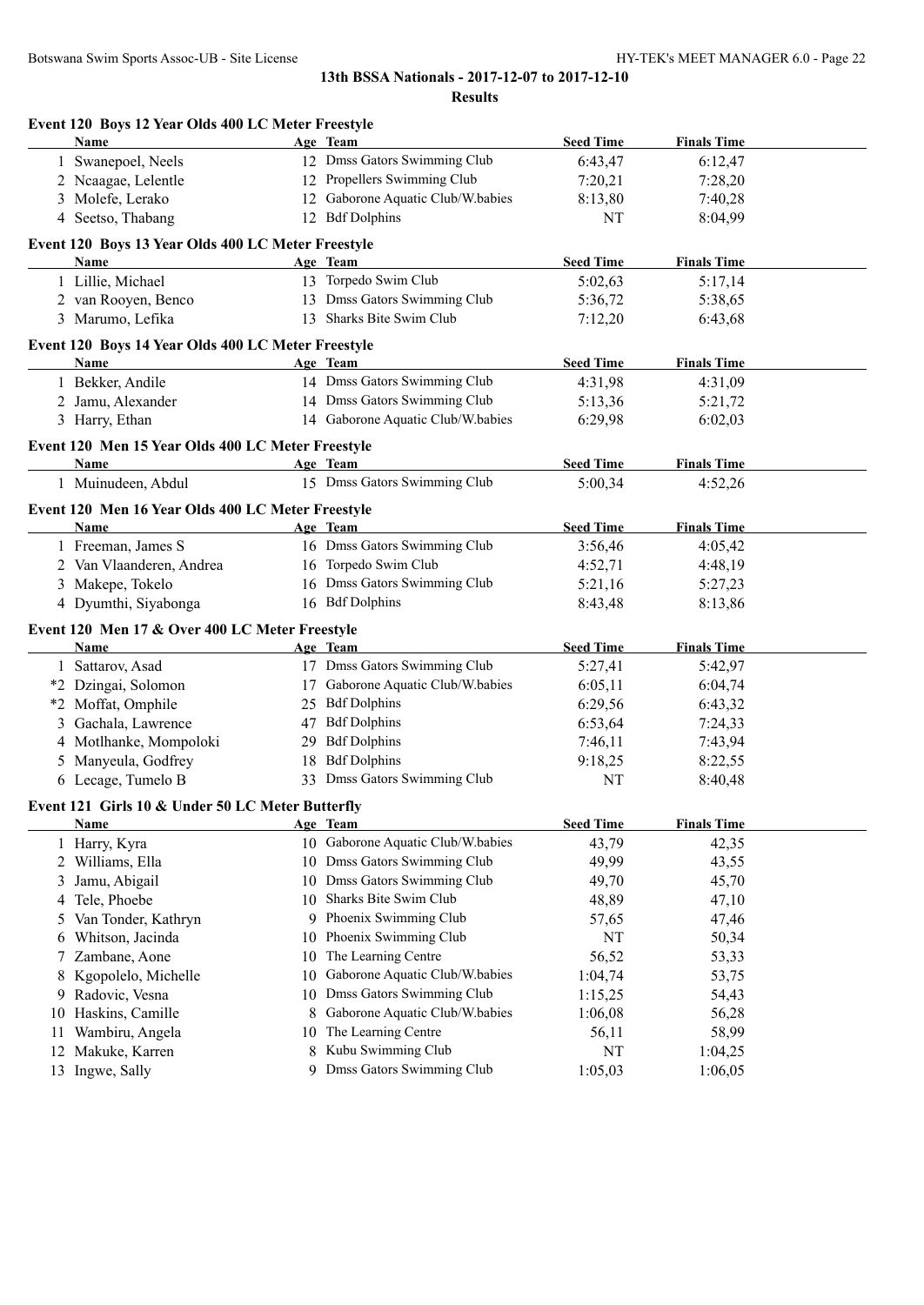**(Event 121 Girls 10 & Under 50 LC Meter Butterfly)**

# **13th BSSA Nationals - 2017-12-07 to 2017-12-10**

|               | Name                                                              |    | Age Team                          | <b>Seed Time</b> | <b>Finals Time</b> |  |
|---------------|-------------------------------------------------------------------|----|-----------------------------------|------------------|--------------------|--|
|               | 14 Baleseng, Arefa                                                |    | 9 Bdf Dolphins                    | NT               | 1:08,19            |  |
|               | 15 Nkgau, Tanu                                                    |    | 10 Dmss Gators Swimming Club      | 1:10,53          | 1:08,66            |  |
|               | 16 Seetso, Refilwe                                                |    | 10 Bdf Dolphins                   | 1:15,13          | 1:09,42            |  |
| 17            | Thomba, Kuda                                                      | 8  | Dmss Gators Swimming Club         | 1:30,07          | 1:14,66            |  |
|               | 18 Mokobi, Raha                                                   |    | 10 Dmss Gators Swimming Club      | 1:19,71          | 1:16,45            |  |
| 19            | Mutie, Muela                                                      |    | Sharks Bite Swim Club             | 1:06,10          | 1:24,22            |  |
| $\sim$ $\sim$ | Tsiane, Boago                                                     | 9  | Gaborone Aquatic Club/W.babies    | 1:25,49          | <b>NS</b>          |  |
|               | Event 121 Girls 11 Year Olds 50 LC Meter Butterfly                |    |                                   |                  |                    |  |
|               | Name                                                              |    | Age Team                          | <b>Seed Time</b> | <b>Finals Time</b> |  |
|               | 1 Phiri, Jade A                                                   |    | 11 Torpedo Swim Club              | 36,71            | 38,26              |  |
|               | 2 Ditlhogo, Amaru                                                 |    | 11 Sharks Bite Swim Club          | 45,50            | 42,99              |  |
|               | 3 Norton, Amber                                                   |    | 11 Phoenix Swimming Club          | 48,18            | 44,31              |  |
|               | 4 Khama, Warona                                                   |    | 11 Kubu Swimming Club             | 45,38            | 44,82              |  |
|               | 5 Tipi, Maksnaka                                                  |    | 11 Gaborone Aquatic Club/W.babies | 1:04,33          | 47,20              |  |
|               | 6 Kiragu, Mariam                                                  |    | 11 Dmss Gators Swimming Club      | 44,48            | 49,12              |  |
|               | 7 Da Silva, Sara                                                  |    | 11 Kubu Swimming Club             | <b>NT</b>        | 51,33              |  |
|               | 8 Muzila, Lelani                                                  |    | 11 Dmss Gators Swimming Club      | 52,52            | 55,47              |  |
|               | 9 Machens, Khethiwe                                               |    | 11 Gaborone Aquatic Club/W.babies | NT               | 1:10,43            |  |
|               | --- Pigford, Elizabeth                                            |    | 11 Gaborone Aquatic Club/W.babies | NT               | <b>NS</b>          |  |
|               |                                                                   |    |                                   |                  |                    |  |
|               | Event 121 Girls 12 Year Olds 50 LC Meter Butterfly<br>Name        |    | Age Team                          | <b>Seed Time</b> | <b>Finals Time</b> |  |
|               | 1 Ingwe, Kimberly                                                 |    | 12 Dmss Gators Swimming Club      | 35,32            | 34,45              |  |
|               | 2 Jack, Michelle                                                  |    | 12 Dmss Gators Swimming Club      | 34,76            | 34,99              |  |
|               | 3 Haitsma, Lindiwe                                                |    | 12 Dmss Gators Swimming Club      | 35,96            | 35,66              |  |
|               | 4 Mutie, Mutinda                                                  |    | 12 Sharks Bite Swim Club          | 39,92            | 38,05              |  |
|               | 5 Judd, Samantha                                                  |    | 12 Swimrite Swimming              | 44,78            | 40,69              |  |
|               | 6 Pieterse, Megan                                                 |    | 12 Phoenix Swimming Club          | 42,83            | 43,63              |  |
|               | 7 Molelowatladi, Reneilwe                                         |    | 12 Dmss Gators Swimming Club      | <b>NT</b>        | 47,95              |  |
|               |                                                                   |    | 12 Kubu Swimming Club             | <b>NT</b>        |                    |  |
|               | 8 Makuke, Kate                                                    |    | 12 Dmss Gators Swimming Club      |                  | 49,36              |  |
|               | 9 Pie, Thatego                                                    |    |                                   | 50,38            | 50,55              |  |
|               | 10 Ferguson, Dawn                                                 |    | 12 Dmss Gators Swimming Club      | 47,54            | 53,06              |  |
|               | 11 Pesic, Ema                                                     |    | 12 The Learning Centre            | 1:01,51          | 54,27              |  |
|               | Event 121 Girls 13 Year Olds 50 LC Meter Butterfly<br><b>Name</b> |    | Age Team                          | <b>Seed Time</b> | <b>Finals Time</b> |  |
|               | 1 Egner, Maxine                                                   |    | 13 Dmss Gators Swimming Club      | 33,18            | 33,36              |  |
|               | 2 Gomez, Antonela                                                 |    | 13 Kubu Swimming Club             | 33,86            | 34,21              |  |
| 3             | Matthews, Tselane                                                 | 13 | Dmss Gators Swimming Club         | 35,12            | 35,23              |  |
|               | 4 Mokgatle, Yaone                                                 | 13 | Dmss Gators Swimming Club         | 36,30            |                    |  |
|               |                                                                   |    | Kubu Swimming Club                |                  | 37,79              |  |
|               | 5 Deurwaader, Tjibuya<br>6 Hill, Savanna                          | 13 |                                   | 39,66            | 38,74              |  |
|               |                                                                   | 13 | Kubu Swimming Club                | 38,25            | 39,28              |  |
|               | 7 Egner, Adina                                                    | 13 | Dmss Gators Swimming Club         | 45,92            | 43,51              |  |
|               | 8 Nkgau, Loago                                                    | 13 | Dmss Gators Swimming Club         | 43,31            | 45,39              |  |
|               | Event 121 Girls 14 Year Olds 50 LC Meter Butterfly<br>Name        |    | Age Team                          | <b>Seed Time</b> | <b>Finals Time</b> |  |
|               |                                                                   |    |                                   |                  |                    |  |
|               | 1 Phiri, Mia A                                                    |    | 14 Torpedo Swim Club              | 29,98            | 30,79              |  |
|               | 2 Ruele, Bupe                                                     |    | 14 Dmss Gators Swimming Club      | 35,99            | 34,39              |  |
| 3             | Jobe, Hannah                                                      | 14 | Dmss Gators Swimming Club         | 39,05            | 38,69              |  |
|               | 4 Keitshokile, Rafiwa                                             | 14 | Kubu Swimming Club                | 36,53            | 39,14              |  |
|               | 5 Thompson, Summer                                                |    | 14 Dmss Gators Swimming Club      | 41,27            | 43,34              |  |

# **Results**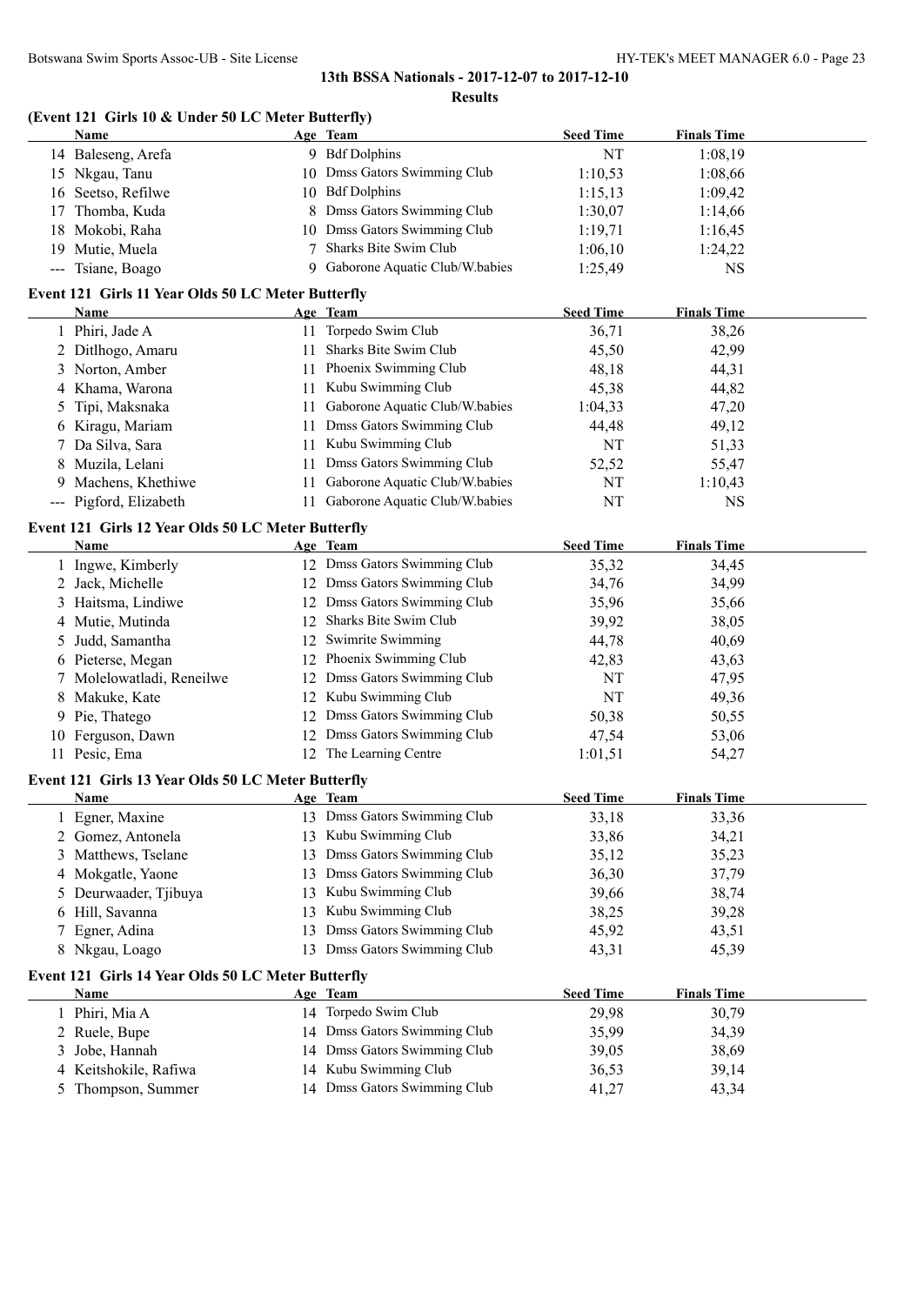|   | Event 121 Women 15 Year Olds 50 LC Meter Butterfly |     |                                   |                  |                    |  |
|---|----------------------------------------------------|-----|-----------------------------------|------------------|--------------------|--|
|   | Name                                               |     | Age Team                          | <b>Seed Time</b> | <b>Finals Time</b> |  |
|   | 1 Gondo, Ruvarashe                                 |     | 15 Kubu Swimming Club             | 33,26            | 33,31              |  |
|   | 2 van Rooyen, Leone                                |     | 15 Dmss Gators Swimming Club      | 35,53            | 34,84              |  |
|   | 3 Jones, Amy                                       | 15  | Dmss Gators Swimming Club         | 36,73            | 38,31              |  |
|   | 4 Barobi, Hazel                                    | 15  | <b>Bdf Dolphins</b>               | 52,19            | 51,70              |  |
|   | --- Bame, Radikgopo                                | 15  | Sharks Bite Swim Club             | 53,80            | <b>NS</b>          |  |
|   | Event 121 Women 16 Year Olds 50 LC Meter Butterfly |     |                                   |                  |                    |  |
|   | Name                                               |     | Age Team                          | <b>Seed Time</b> | <b>Finals Time</b> |  |
|   | 1 Nkete, Alora                                     |     | 16 Dmss Gators Swimming Club      | 32,15            | 34,87              |  |
|   | 2 De Jesus, Cassandra                              |     | 16 Dmss Gators Swimming Club      | 34,77            | 34,88              |  |
|   | Event 121 Women 17 & Over 50 LC Meter Butterfly    |     |                                   |                  |                    |  |
|   | Name                                               |     | Age Team                          | <b>Seed Time</b> | <b>Finals Time</b> |  |
|   | 1 Morewane, Bontsi Z                               |     | 35 University of Botswana         | 45,67            | 44,98              |  |
|   | 2 Rapoo, Boineelo                                  |     | 17 Bdf Dolphins                   | 49,42            | 47,49              |  |
|   | 3 Gerber, Brenda                                   | 49. | Dmss Gators Swimming Club         | 46,55            | 47,63              |  |
| 4 | Solomon, Katlego                                   | 19  | University of Botswana            | 52,36            | 50,90              |  |
|   | 5 Kgadikego, Gorata                                | 21  | <b>Bdf Dolphins</b>               | <b>NT</b>        | 53,89              |  |
|   | 6 Kelebemang, Lebogang                             |     | 20 Gaborone Aquatic Club/W.babies | 52,53            | 54,69              |  |
|   | --- Ketshwanetse, Bokane                           |     | 17 Bdf Dolphins                   | 51,47            | DQ                 |  |
|   | Event 122 Boys 10 & Under 50 LC Meter Butterfly    |     |                                   |                  |                    |  |
|   | Name                                               |     | Age Team                          | <b>Seed Time</b> | <b>Finals Time</b> |  |
|   | 1 Haskins, Ethan                                   |     | 10 Gaborone Aquatic Club/W.babies | 42,98            | 40,70              |  |
|   | 2 Hill, Angus                                      |     | 10 Kubu Swimming Club             | 46,76            | 43,21              |  |
|   | 3 Keitsile, Junior                                 |     | 10 Propellers Swimming Club       | 44,96            | 44,73              |  |
| 4 | Sethi, Khalil                                      |     | 10 Phoenix Swimming Club          | 49,41            | 44,74              |  |
| 5 | Ndwapi, Uyapo                                      |     | 9 Dmss Gators Swimming Club       | 47,07            | 45,73              |  |
|   | 6 Seetso, Nathan                                   |     | 10 Dmss Gators Swimming Club      | 45,83            | 46,06              |  |
|   | 7 Mutie, Kilonzi                                   |     | 10 Sharks Bite Swim Club          | 48,09            | 48,86              |  |
|   | 8 Parekh, Aryan                                    | 8   | Swimrite Swimming                 | 59,19            | 56,44              |  |
|   | 9 Parekh, Amaan                                    |     | 10 Swimrite Swimming              | 1:00,45          | 57,94              |  |
|   | 10 Mangani, Kevin                                  |     | 10 Propellers Swimming Club       | <b>NT</b>        | 1:00,15            |  |
|   | 11 Kgengwenyane, Lentle                            | 9   | The Learning Centre               | 1:04,48          | 1:01,00            |  |
|   | 12 Makurira, Peace                                 | 10  | The Learning Centre               | 1:01,45          | 1:01,22            |  |
|   | 13 Mwangi, Dean                                    |     | Dmss Gators Swimming Club         | 1:11,27          | 1:10,42            |  |
|   | 14 Seetso, Kago                                    | 6   | <b>Bdf Dolphins</b>               | 1:22,13          | 1:18,77            |  |
|   | --- Matthews, Lebone                               |     | 9 Dmss Gators Swimming Club       | 57,55            | DQ                 |  |
|   | --- Kelesitse, Thero                               |     | 10 Bdf Dolphins                   | NT               | DQ                 |  |
|   | --- Kebonang, Jason                                |     | 8 Propellers Swimming Club        | NT               | <b>NS</b>          |  |
|   | Event 122 Boys 11 Year Olds 50 LC Meter Butterfly  |     |                                   |                  |                    |  |
|   | <b>Name</b>                                        |     | Age Team                          | <b>Seed Time</b> | <b>Finals Time</b> |  |
|   | 1 De Jesus, Jon Martin                             |     | 11 Dmss Gators Swimming Club      | 37,77            | 37,55              |  |
|   | 2 Matija, Tumo                                     | 11. | Gaborone Aquatic Club/W.babies    | 38,26            | 39,07              |  |
|   | 3 Hill, Andrea                                     | 11  | Kubu Swimming Club                | 44,60            | 41,60              |  |
|   | 4 Mokobi, Kgotla                                   | 11  | Dmss Gators Swimming Club         | 46,51            | 42,87              |  |
| 5 | Matthews, Mmusi                                    | 11  | Dmss Gators Swimming Club         | 43,62            | 43,09              |  |
| 6 | Lastroni, Giuliano                                 | 11  | Torpedo Swim Club                 | 48,79            | 43,23              |  |
|   | Bakwena, Leatile                                   | 11  | Propellers Swimming Club          | 48,70            | 44,29              |  |
|   | Ndwapi, Mpapho                                     | 11  | Dmss Gators Swimming Club         | 48,92            | 52,23              |  |
| 8 |                                                    |     | 11 Dmss Gators Swimming Club      |                  |                    |  |
|   | 9 Ramorobjwa, Lengwe                               |     |                                   | 52,40            | 54,52              |  |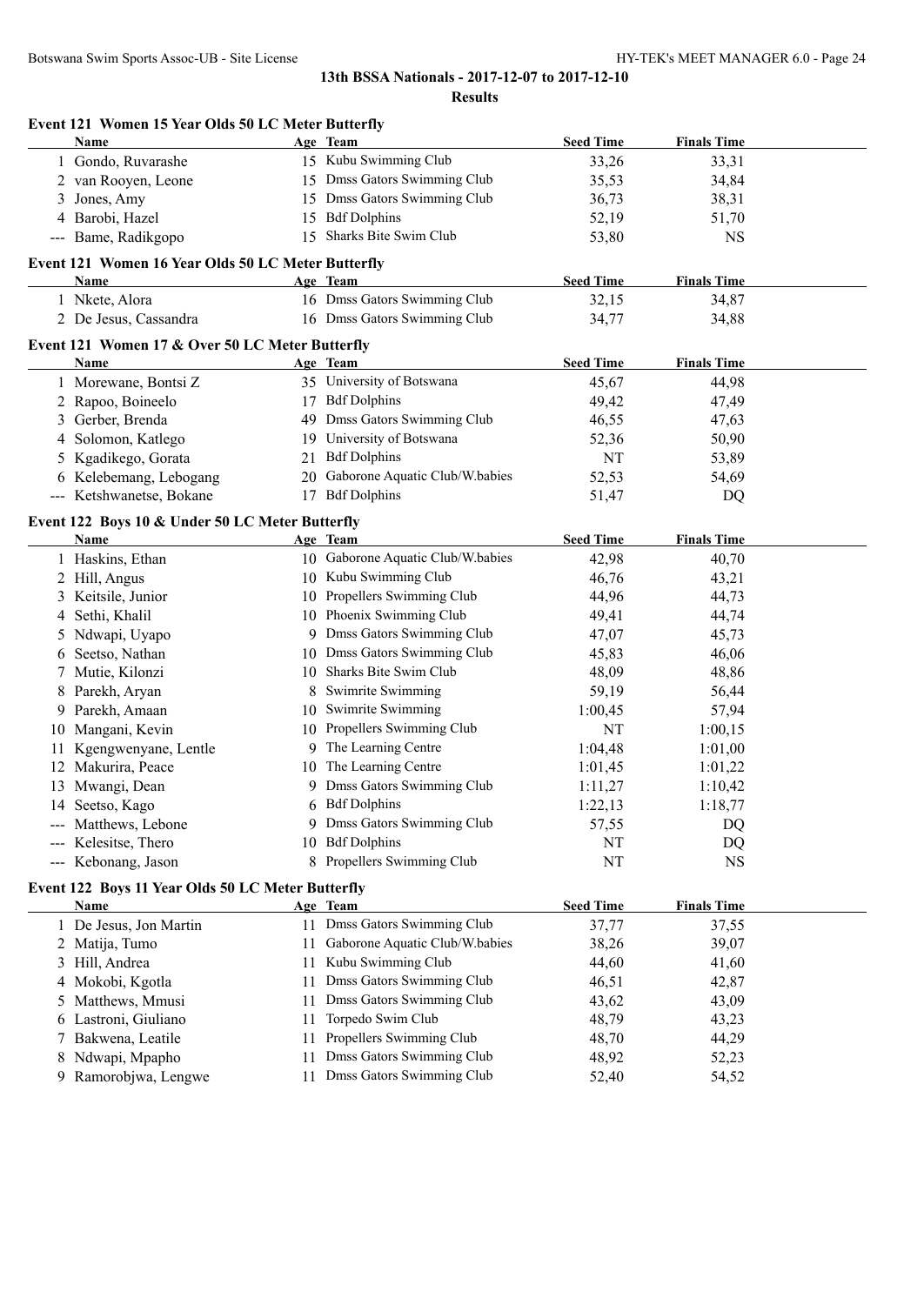# **Event 122 Boys 12 Year Olds 50 LC Meter Butterfly**

|   | Name                                                      |    | Age Team                          | <b>Seed Time</b> | <b>Finals Time</b> |  |
|---|-----------------------------------------------------------|----|-----------------------------------|------------------|--------------------|--|
|   | 1 Kandima, Jason                                          |    | 12 Swimrite Swimming              | 39,14            | 37,94              |  |
|   | 2 Omphile, Kao                                            |    | 12 Dmss Gators Swimming Club      | 49,68            | 40,74              |  |
|   | 3 Tele, Refilwe                                           |    | 12 Sharks Bite Swim Club          | 42,15            | 41,32              |  |
|   | 4 Liu, Andy                                               |    | 12 Kubu Swimming Club             | 44,31            | 45,66              |  |
|   | 5 Liu, Shawn                                              |    | 12 Kubu Swimming Club             | 53,50            | 48,27              |  |
|   | 6 Molefe, Lerako                                          |    | 12 Gaborone Aquatic Club/W.babies | 57,32            | 52,31              |  |
|   | 7 Klaas, Leo                                              | 12 | The Learning Centre               | 52,63            | 52,34              |  |
| 8 | Seetso, Thabang                                           | 12 | <b>Bdf Dolphins</b>               | 59,03            | 55,44              |  |
|   | 9 Tumelo, Thatayaone                                      |    | 12 Sharks Bite Swim Club          | 1:02,70          | 59,11              |  |
|   |                                                           |    |                                   |                  |                    |  |
|   | Event 122 Boys 13 Year Olds 50 LC Meter Butterfly<br>Name |    | Age Team                          | <b>Seed Time</b> | <b>Finals Time</b> |  |
|   |                                                           |    | 13 Torpedo Swim Club              |                  |                    |  |
|   | 1 Lillie, Michael                                         |    |                                   | 35,29            | 34,58              |  |
|   | 2 van Rooyen, Benco                                       |    | 13 Dmss Gators Swimming Club      | 35,29            | 35,28              |  |
|   | 3 Gondo, Takundanashe                                     |    | 13 Kubu Swimming Club             | 29,30            | 36,26              |  |
|   | 4 Sethi, Reyhaan                                          |    | 13 Phoenix Swimming Club          | 43,43            | 37,88              |  |
|   | 5 Crawford-Bestelink, Rio                                 |    | 13 Kubu Swimming Club             | 41,48            | 38,81              |  |
|   | --- Marumo, Lefika                                        |    | 13 Sharks Bite Swim Club          | 43,05            | DQ                 |  |
|   | Event 122 Boys 14 Year Olds 50 LC Meter Butterfly         |    |                                   |                  |                    |  |
|   | <b>Name</b>                                               |    | Age Team                          | <b>Seed Time</b> | <b>Finals Time</b> |  |
|   | 1 Bekker, Andile                                          |    | 14 Dmss Gators Swimming Club      | 28,59            | 29,40              |  |
|   | 2 Rouse, Brandon                                          |    | 14 Gaborone Aquatic Club/W.babies | 30,56            | 30,17              |  |
|   | 3 Jamu, Alexander                                         |    | 14 Dmss Gators Swimming Club      | 30,85            | 30,41              |  |
|   | 4 Walsh, Patrick                                          |    | 14 Dmss Gators Swimming Club      | 30,43            | 30,52              |  |
|   | 5 Mwamba, Wina M                                          |    | 14 Torpedo Swim Club              | 30,55            | 30,70              |  |
|   | 6 Omphile, Deon                                           |    | 14 Dmss Gators Swimming Club      | 33,02            | 33,81              |  |
|   | 7 Harry, Ethan                                            |    | 14 Gaborone Aquatic Club/W.babies | 34,05            | 34,83              |  |
|   | Event 122 Men 15 Year Olds 50 LC Meter Butterfly          |    |                                   |                  |                    |  |
|   | Name                                                      |    | Age Team                          | <b>Seed Time</b> | <b>Finals Time</b> |  |
|   | 1 Fischer, Ethan                                          |    | 15 Dmss Gators Swimming Club      | 30,37            | 29,77              |  |
|   | 2 Muinudeen, Abdul                                        |    | 15 Dmss Gators Swimming Club      | 29,28            | 30,01              |  |
|   | 3 Setswammung, Tumo                                       |    | 15 Dmss Gators Swimming Club      | 30,15            | 31,48              |  |
|   | 4 Kgang, Lefa                                             |    | 15 Kubu Swimming Club             | NT               | 33,33              |  |
|   |                                                           |    |                                   |                  |                    |  |
|   | Event 122 Men 16 Year Olds 50 LC Meter Butterfly          |    |                                   |                  |                    |  |
|   | Name                                                      |    | Age Team                          | <b>Seed Time</b> | <b>Finals Time</b> |  |
|   | 1 Freeman, James S                                        |    | 16 Dmss Gators Swimming Club      | 26,64            | 26,22              |  |
|   | 2 Chand, Ayaan                                            |    | 16 Dmss Gators Swimming Club      | 28,23            | 29,28              |  |
| 3 | Van Vlaanderen, Andrea                                    | 16 | Torpedo Swim Club                 | 32,28            | 30,85              |  |
|   | 4 Bekker, Zinhle                                          | 16 | Dmss Gators Swimming Club         | 30,59            | 31,42              |  |
|   | 5 Makepe, Tokelo                                          |    | 16 Dmss Gators Swimming Club      | 34,72            | 36,01              |  |
|   | 6 Olefile, Thato                                          |    | 16 Swimrite Swimming              | NT               | 44,29              |  |
|   | Event 122 Men 17 & Over 50 LC Meter Butterfly             |    |                                   |                  |                    |  |
|   | Name                                                      |    | Age Team                          | <b>Seed Time</b> | <b>Finals Time</b> |  |
|   | 1 Robinson, Adrian                                        |    | 17 Gaborone Aquatic Club/W.babies | 27,24            | 27,46              |  |
|   | Kangololo, Mulenga                                        | 28 | Torpedo Swim Club                 | 29,62            | 30,28              |  |
| 3 | Sebikiri, Maemo                                           | 18 | Propellers Swimming Club          | 31,46            | 30,45              |  |
| 4 | Ngorosha, Tatenda                                         | 24 | Propellers Swimming Club          | 33,32            | 30,70              |  |
|   | 5 Rantshabeng, Otsile D                                   |    | 17 Dmss Gators Swimming Club      | 34,00            | 34,29              |  |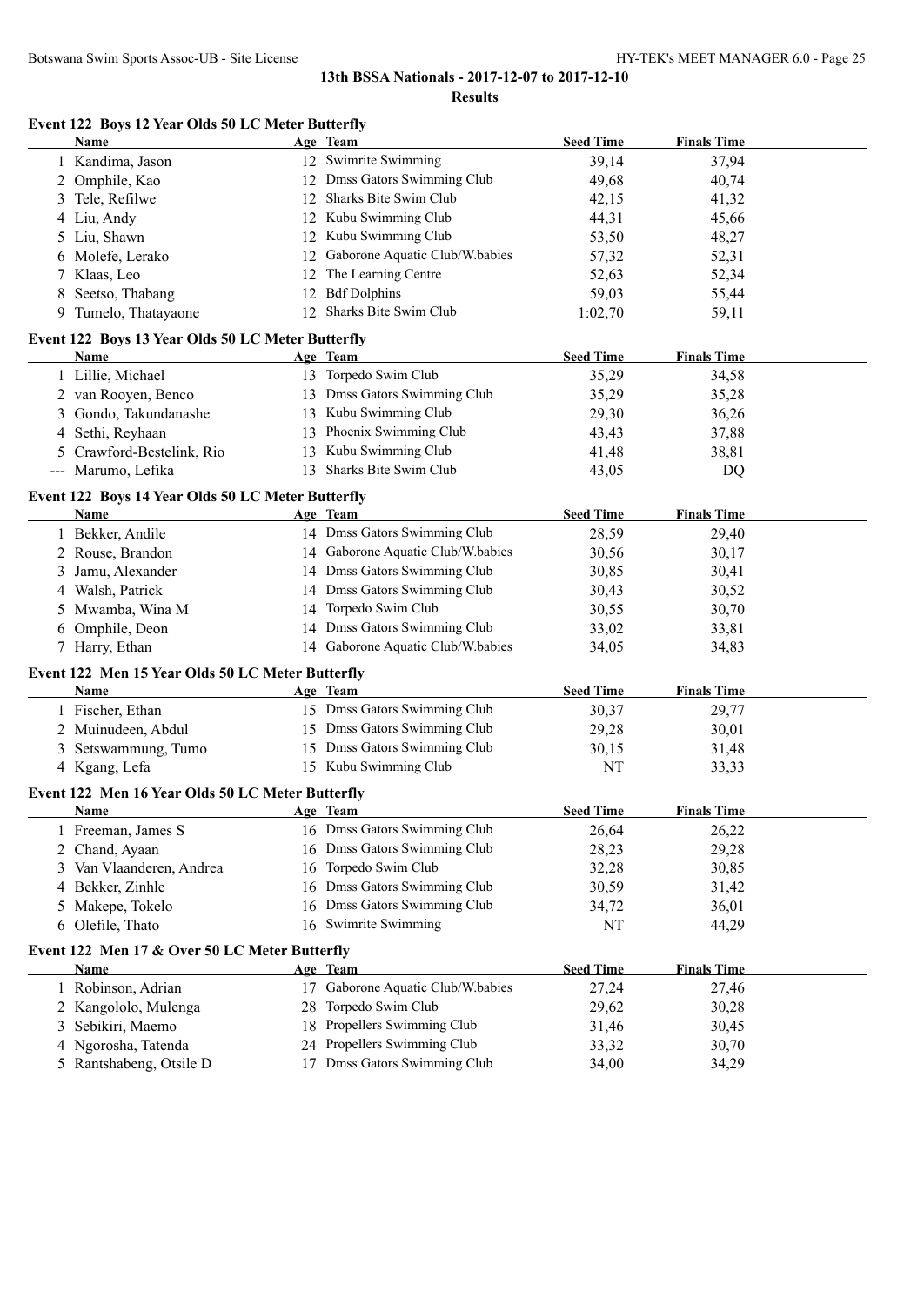#### **Results**

# **(Event 122 Men 17 & Over 50 LC Meter Butterfly)**

|    | <b>Name</b>                                            |    | Age Team                             | <b>Seed Time</b>       | <b>Finals Time</b>            |  |
|----|--------------------------------------------------------|----|--------------------------------------|------------------------|-------------------------------|--|
|    | 6 Sattarov, Asad                                       |    | 17 Dmss Gators Swimming Club         | 36,36                  | 35,75                         |  |
|    | 7 Keatshotse, Badiredi                                 |    | 30 Bdf Dolphins                      | 33,49                  | 36,92                         |  |
|    | 8 Mokobi, Bokang                                       |    | 27 Bdf Dolphins                      | NT                     | 37,71                         |  |
|    | 9 Makwaka, Molemogi                                    |    | 20 University of Botswana            | NT                     | 38,45                         |  |
|    | 10 Dzingai, Solomon                                    | 17 | Gaborone Aquatic Club/W.babies       | 39,71                  | 38,76                         |  |
| 11 | Seleka, Yaone                                          | 20 | University of Botswana               | NT                     | 39,71                         |  |
| 12 | Setlhare, Boitshepo                                    |    | 25 Gaborone Aquatic Club/W.babies    | 37,23                  | 40,06                         |  |
|    | 13 Matsake, Kutlwano                                   | 17 | <b>Bdf Dolphins</b>                  | 39,19                  | 40,36                         |  |
|    | 14 Magetse, Tsaone                                     |    | 20 University of Botswana            | 43,03                  | 40,41                         |  |
| 15 | Moffat, Omphile                                        | 25 | <b>Bdf Dolphins</b>                  | 39,67                  | 42,83                         |  |
|    | 16 Guni, Tinashe                                       | 25 | University of Botswana               | 51,65                  | 48,35                         |  |
|    | 17 Morwaanare, Baone                                   | 28 | <b>Bdf Dolphins</b>                  | 47,62                  | 49,94                         |  |
| 18 | Manyeula, Godfrey                                      | 18 | <b>Bdf Dolphins</b>                  | 1:00,28                | 1:03,90                       |  |
|    | Kurian, Christopher                                    |    | Dmss Gators Swimming Club            | 33,65                  | DQ                            |  |
|    | Mathibe, Prince                                        | 19 | University of Botswana               | 54,27                  | NS                            |  |
|    | --- Mathiba, Madome                                    |    | 24 Gaborone Aquatic Club/W.babies    | 33,21                  | <b>NS</b>                     |  |
|    | Event 123 Girls 10 Year Olds 200 LC Meter Breaststroke |    |                                      |                        |                               |  |
|    | Name                                                   |    | Age Team                             | <b>Seed Time</b>       | <b>Finals Time</b>            |  |
|    | --- Harry, Kyra                                        |    | 10 Gaborone Aquatic Club/W.babies    | 3:53,96                | X3:48,60                      |  |
|    | Whitson, Jacinda                                       |    | 10 Phoenix Swimming Club             | NT                     | X4:16,81                      |  |
|    | Tele, Phoebe                                           |    | 10 Sharks Bite Swim Club             | NT                     | X4:44,00                      |  |
|    | Nkgau, Tanu                                            |    | 10 Dmss Gators Swimming Club         | 4:54,83                | X4:48,38                      |  |
|    | Kedikanetswe, Melodi                                   |    | 10 University of Botswana            | NT                     | <b>XNS</b>                    |  |
|    | --- Kgomotso, Sebaga                                   |    | 10 Sharks Bite Swim Club             | NT                     | <b>XNS</b>                    |  |
|    |                                                        |    |                                      |                        |                               |  |
|    | Event 123 Girls 11 Year Olds 200 LC Meter Breaststroke |    |                                      |                        |                               |  |
|    | <b>Name</b><br>1 Ditlhogo, Amaru                       |    | Age Team<br>11 Sharks Bite Swim Club | <b>Seed Time</b><br>NT | <b>Finals Time</b><br>3:45,57 |  |
|    | 2 Da Silva, Sara                                       | 11 | Kubu Swimming Club                   | NT                     | 4:12,31                       |  |
|    | 3 Kiragu, Mariam                                       | 11 | Dmss Gators Swimming Club            | 4:21,59                |                               |  |
|    | 4 Lesaso, Aone                                         | 11 | The Learning Centre                  | NT                     | 4:15,76<br>4:22,30            |  |
|    | --- Nikoleta, Popovic                                  | 11 | Phoenix Swimming Club                | NT                     | DQ                            |  |
|    |                                                        |    |                                      |                        |                               |  |
|    | Event 123 Girls 12 Year Olds 200 LC Meter Breaststroke |    |                                      |                        |                               |  |
|    | Name                                                   |    | Age Team                             | <b>Seed Time</b>       | <b>Finals Time</b>            |  |
|    | 1 Haitsma, Lindiwe                                     |    | 12 Dmss Gators Swimming Club         | 3:11,86                | 3:09,64                       |  |
|    | 2 Ingwe, Kimberly                                      |    | 12 Dmss Gators Swimming Club         | 3:31,62                | 3:12,24                       |  |
|    | Jack, Michelle                                         |    | 12 Dmss Gators Swimming Club         | 3:40,93                | 3:23,58                       |  |
|    | Pieterse, Megan                                        | 12 | Phoenix Swimming Club                | 3:53,20                | 3:26,69                       |  |
| 5  | Judd, Samantha                                         | 12 | Swimrite Swimming                    | 3:59,14                | 3:58,29                       |  |
|    | 6 Mutie, Mutinda                                       | 12 | Sharks Bite Swim Club                | 4:13,67                | 4:02,63                       |  |
|    | Manthe, Maduo                                          | 12 | University of Botswana               | NT                     | 4:59,12                       |  |
|    | --- Kedikanetswe, Goata                                |    | 12 University of Botswana            | NT                     | DQ                            |  |
|    | Event 123 Girls 13 Year Olds 200 LC Meter Breaststroke |    |                                      |                        |                               |  |
|    | <b>Name</b>                                            |    | Age Team                             | <b>Seed Time</b>       | <b>Finals Time</b>            |  |
|    | 1 Matthews, Tselane                                    |    | 13 Dmss Gators Swimming Club         | 3:15,83                | 3:16,96                       |  |
| 2  | Mokgatle, Yaone                                        | 13 | Dmss Gators Swimming Club            | 3:23,96                | 3:21,06                       |  |
| 3  | Egner, Maxine                                          | 13 | Dmss Gators Swimming Club            | 3:32,71                | 3:23,99                       |  |
|    | 4 Deurwaader, Tjibuya                                  | 13 | Kubu Swimming Club                   | 3:34,04                | 3:24,85                       |  |
|    | 5 Norton, Amy                                          | 13 | Phoenix Swimming Club                | 3:46,04                | 3:33,85                       |  |
|    | 6 Shuhud, Shaika                                       | 13 | Gaborone Aquatic Club/W.babies       | 3:41,52                | 3:40,49                       |  |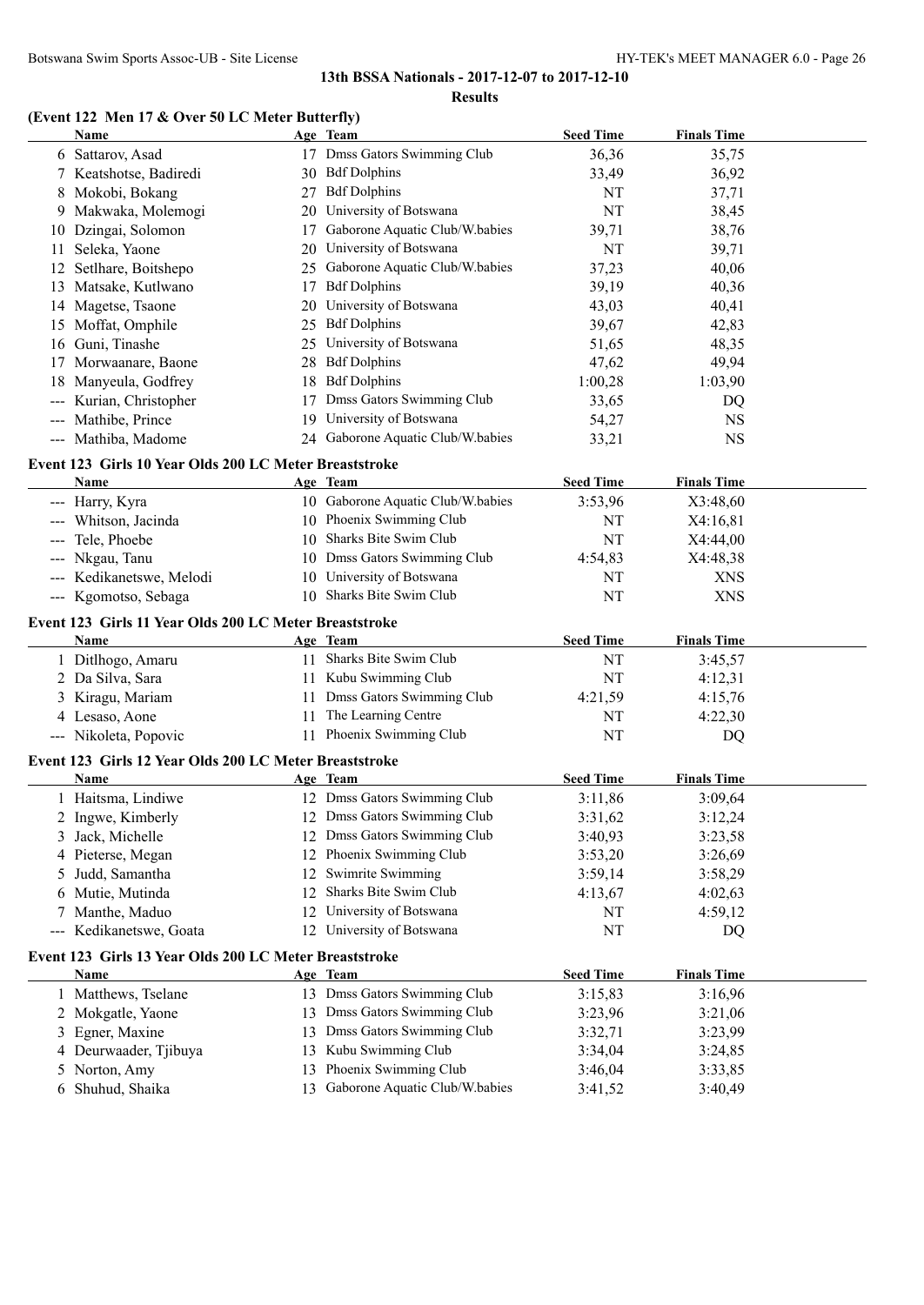| (Event 123 Girls 13 Year Olds 200 LC Meter Breaststroke)<br>Name | Age Team                          | <b>Seed Time</b> | <b>Finals Time</b> |  |
|------------------------------------------------------------------|-----------------------------------|------------------|--------------------|--|
| 7 Bathoeng, Taboka                                               | 13 Bdf Dolphins                   | NT               | 6:40,39            |  |
| Event 123 Girls 14 Year Olds 200 LC Meter Breaststroke           |                                   |                  |                    |  |
| Name                                                             | Age Team                          | <b>Seed Time</b> | <b>Finals Time</b> |  |
| 1 Motlhagodi, Entie                                              | 14 Sharks Bite Swim Club          | NT               | 4:42,96            |  |
|                                                                  |                                   |                  |                    |  |
| Event 123 Women 15 Year Olds 200 LC Meter Breaststroke           |                                   |                  |                    |  |
| Name                                                             | Age Team                          | <b>Seed Time</b> | <b>Finals Time</b> |  |
| 1 Vos, Tayla                                                     | 15 Kubu Swimming Club             | 3:33,77          | 3:25,98            |  |
| 2 van Rooyen, Leone                                              | 15 Dmss Gators Swimming Club      | 3:35,07          | 3:40,62            |  |
| Gondo, Ruvarashe                                                 | 15 Kubu Swimming Club             | 3:28,54          | 3:44,12            |  |
| 4 Yordanova, Natalia                                             | 15 Gaborone Aquatic Club/W.babies | 4:22,27          | 4:23,24            |  |
| 5 Barobi, Hazel                                                  | 15 Bdf Dolphins                   | 4:51,11          | 4:56,20            |  |
| --- Bame, Radikgopo                                              | 15 Sharks Bite Swim Club          | NT               | <b>NS</b>          |  |
| Event 123 Women 16 Year Olds 200 LC Meter Breaststroke           |                                   |                  |                    |  |
| Name                                                             | Age Team                          | <b>Seed Time</b> | <b>Finals Time</b> |  |
| 1 Naidu, Harleena                                                | 16 Torpedo Swim Club              | 3:07.71          | 3:16,90            |  |
| Event 123 Women 17 & Over 200 LC Meter Breaststroke              |                                   |                  |                    |  |
| Name                                                             | Age Team                          | <b>Seed Time</b> | <b>Finals Time</b> |  |
| 1 Solomon, Katlego                                               | 19 University of Botswana         | 3:57,45          | 4:13,27            |  |
| 2 Morewane, Bontsi Z                                             | 35 University of Botswana         | NT               | 4:18,52            |  |
|                                                                  | 21 University of Botswana         | NT               | 4:25,36            |  |
| 3 Tsayang, Chese                                                 | 19 University of Botswana         |                  |                    |  |
| 4 Mpha, Mpho                                                     |                                   | NT               | 4:43,07            |  |
| 5 Naane, Yarona                                                  | 20 University of Botswana         | NT               | 4:46,79            |  |
| --- Williams, Malaika                                            | 19 University of Botswana         | 4:37,71          | NS                 |  |
| Event 124 Boys 10 Year Olds 200 LC Meter Breaststroke            |                                   |                  |                    |  |
| <b>Name</b>                                                      | Age Team                          | <b>Seed Time</b> | <b>Finals Time</b> |  |
| --- Sethi, Khalil                                                | 10 Phoenix Swimming Club          | NT               | X4:03,22           |  |
| Event 124 Boys 11 Year Olds 200 LC Meter Breaststroke            |                                   |                  |                    |  |
| Name                                                             | Age Team                          | <b>Seed Time</b> | <b>Finals Time</b> |  |
| 1 Matija, Tumo                                                   | 11 Gaborone Aquatic Club/W.babies | 3:42,64          | 3:25,68            |  |
| 2 Mokobi, Kgotla                                                 | 11 Dmss Gators Swimming Club      | 3:51,97          | 3:35,37            |  |
|                                                                  |                                   |                  |                    |  |
| Event 124 Boys 12 Year Olds 200 LC Meter Breaststroke<br>Name    | Age Team                          | <b>Seed Time</b> | <b>Finals Time</b> |  |
|                                                                  |                                   |                  |                    |  |
| 1 Swanepoel, Neels                                               | 12 Dmss Gators Swimming Club      | NT               | 3:20,71            |  |
| 2 Kandima, Jason                                                 | 12 Swimrite Swimming              | NT               | 3:37,90            |  |
| 3 Molefe, Lerako                                                 | 12 Gaborone Aquatic Club/W.babies | NT               | 4:02,59            |  |
| 4 Tele, Refilwe                                                  | 12 Sharks Bite Swim Club          | NT               | 4:09,52            |  |
| 5 Klaas, Leo                                                     | 12 The Learning Centre            | NT               | 4:27,14            |  |
| Event 124 Boys 13 Year Olds 200 LC Meter Breaststroke            |                                   |                  |                    |  |
| <b>Name</b>                                                      | Age Team                          | <b>Seed Time</b> | <b>Finals Time</b> |  |
| 1 van Rooyen, Benco                                              | 13 Dmss Gators Swimming Club      | 3:41,93          | 3:52,77            |  |
| Event 124 Boys 14 Year Olds 200 LC Meter Breaststroke            |                                   |                  |                    |  |
| Name                                                             | Age Team                          | <b>Seed Time</b> | <b>Finals Time</b> |  |
| 1 Rouse, Brandon                                                 | 14 Gaborone Aquatic Club/W.babies | 3:08,76          | 3:00,41            |  |
| 2 Harry, Ethan                                                   | 14 Gaborone Aquatic Club/W.babies | 3:30,88          | 3:25,06            |  |
|                                                                  |                                   |                  |                    |  |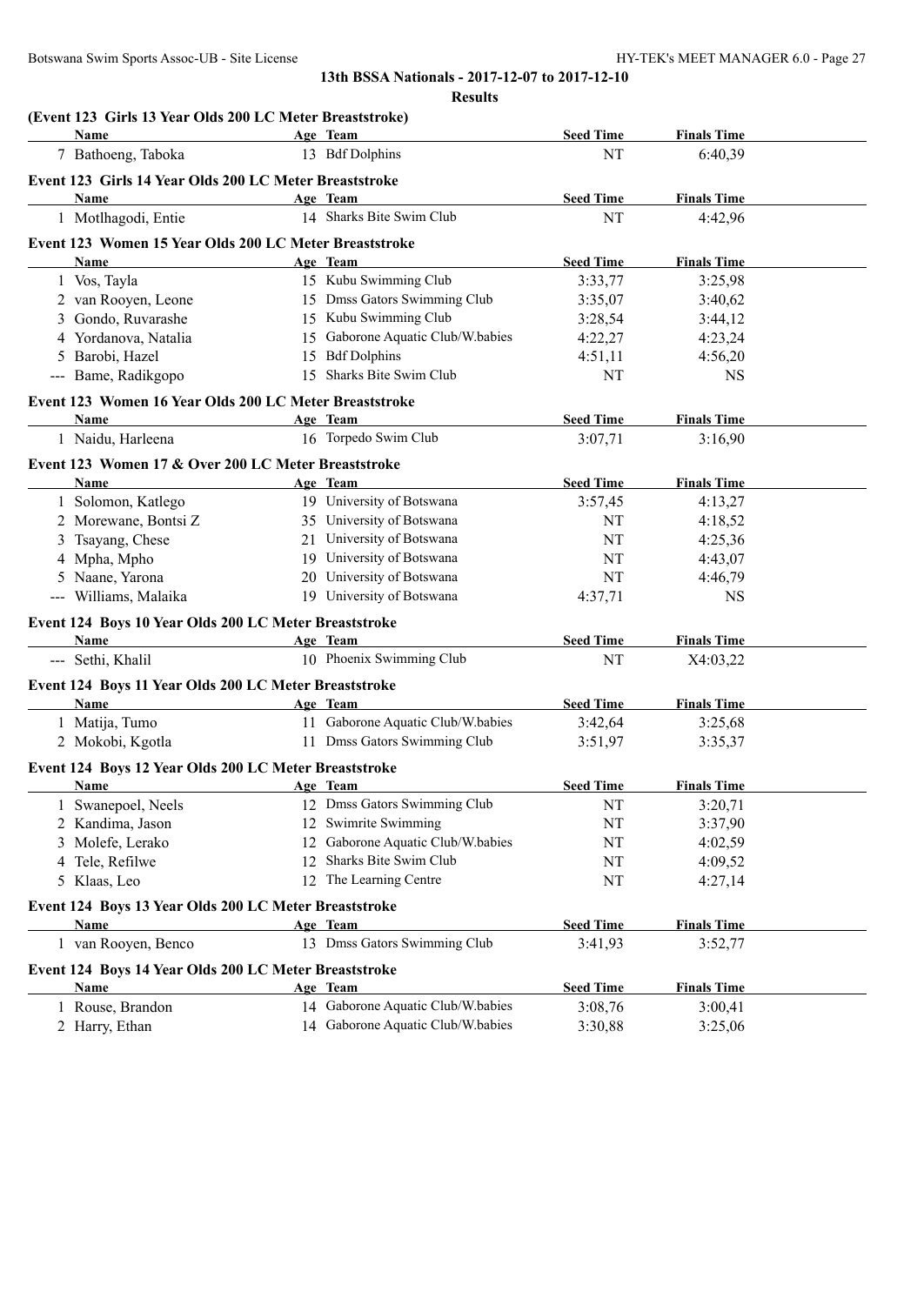|                                        | Event 124 Men 15 Year Olds 200 LC Meter Breaststroke<br>Name |    | Age Team                                           | <b>Seed Time</b>   | <b>Finals Time</b> |
|----------------------------------------|--------------------------------------------------------------|----|----------------------------------------------------|--------------------|--------------------|
|                                        | 1 Fischer, Ethan                                             |    | 15 Dmss Gators Swimming Club                       | 2:40,41            | 2:51,79            |
|                                        | 2 Setswammung, Tumo                                          |    | 15 Dmss Gators Swimming Club                       | 3:12,87            | 3:00,02            |
|                                        |                                                              |    |                                                    |                    |                    |
|                                        | Event 124 Men 16 Year Olds 200 LC Meter Breaststroke         |    |                                                    |                    |                    |
|                                        | Name                                                         |    | Age Team<br>16 Dmss Gators Swimming Club           | <b>Seed Time</b>   | <b>Finals Time</b> |
|                                        | 1 Chand, Ayaan                                               |    | 16 Dmss Gators Swimming Club                       | 2:45,83            | 2:58,22            |
|                                        | 2 Makepe, Tokelo                                             |    | 16 Swimrite Swimming                               | 3:19,94            | 3:17,51            |
|                                        | 3 Olefile, Thato                                             |    | 16 Bdf Dolphins                                    | NT                 | 3:44,90            |
|                                        | 4 Dyumthi, Siyabonga                                         |    |                                                    | 4:09,57            | 3:50,19            |
|                                        | 5 Moilwa, Ami                                                |    | 16 Bdf Dolphins                                    | 3:57,06            | 3:53,95            |
|                                        | Event 124 Men 17 & Over 200 LC Meter Breaststroke            |    |                                                    |                    |                    |
|                                        | Name                                                         |    | Age Team                                           | <b>Seed Time</b>   | <b>Finals Time</b> |
|                                        | 1 Sattarov, Asad                                             |    | 17 Dmss Gators Swimming Club                       | 2:56,74            | 3:02,66            |
|                                        | 2 Makwaka, Molemogi                                          |    | 20 University of Botswana                          | NT                 | 3:21,46            |
| 3                                      | Motshwari, Karabo                                            |    | 17 Bdf Dolphins                                    | 3:23,47            | 3:22,49            |
| 4                                      | Seleka, Yaone                                                | 20 | University of Botswana                             | NT                 | 3:29,40            |
| 5                                      | Matshube, Keith                                              |    | 20 Bdf Dolphins                                    | <b>NT</b>          | 3:37,41            |
| 6                                      | Makurumidze, Panashe                                         | 17 | Propellers Swimming Club                           | 3:46,96            | 3:37,82            |
|                                        | 7 Mooketsi, Katlego                                          | 23 | <b>Bdf Dolphins</b>                                | <b>NT</b>          | 3:43,47            |
|                                        | Kgwarana, Kgomotso                                           | 17 | <b>Bdf Dolphins</b>                                | 3:40,29            | 3:46,16            |
|                                        | 9 Kabelo, Mokganedi J                                        |    | 26 Bdf Dolphins                                    | NT                 | 3:49,86            |
|                                        | 10 Manyeula, Godfrey                                         | 18 | <b>Bdf Dolphins</b>                                | 4:20,20            | 4:01,02            |
|                                        | Guni, Tinashe                                                | 25 | University of Botswana                             | <b>NT</b>          | DQ                 |
|                                        | --- Samati, Onkagetse                                        |    | 30 Bdf Dolphins                                    | 3:56,02            | DQ                 |
|                                        | Event 125 Girls 11 Year Olds 200 LC Meter IM                 |    |                                                    |                    |                    |
|                                        | Name                                                         |    | Age Team                                           | <b>Seed Time</b>   | <b>Finals Time</b> |
|                                        | 1 Phiri, Jade A                                              |    | 11 Torpedo Swim Club                               | 3:08,64            | 3:07,02            |
|                                        | 2 Ditlhogo, Amaru                                            |    | 11 Sharks Bite Swim Club                           | 3:30,87            | 3:23,96            |
| 3                                      | Tipi, Maksnaka                                               |    | 11 Gaborone Aquatic Club/W.babies                  | NT                 | 3:36,60            |
|                                        | 4 Kiragu, Mariam                                             |    | 11 Dmss Gators Swimming Club                       | 3:41,49            | 3:40,67            |
|                                        | 5 Lesaso, Aone                                               |    | 11 The Learning Centre                             | 4:15,26            | 4:05,99            |
|                                        | Event 125 Girls 12 Year Olds 200 LC Meter IM                 |    |                                                    |                    |                    |
|                                        | Name                                                         |    | Age Team                                           | <b>Seed Time</b>   | <b>Finals Time</b> |
|                                        | 1 Jack, Michelle                                             |    | 12 Dmss Gators Swimming Club                       | 2:47,75            | 2:47,35            |
|                                        | 2 Haitsma, Lindiwe                                           |    | 12 Dmss Gators Swimming Club                       | 2:49,98            | 2:54,84            |
|                                        | 3 Mutie, Mutinda                                             |    | 12 Sharks Bite Swim Club                           | 3:22,03            | 3:14,42            |
| 4                                      | Pieterse, Megan                                              | 12 | Phoenix Swimming Club                              | 4:05,62            | 3:24,67            |
| 5                                      | Judd, Samantha                                               | 12 | Swimrite Swimming                                  | 3:26,82            | 3:28,92            |
| 6                                      | Ferguson, Dawn                                               | 12 | Dmss Gators Swimming Club                          | 4:10,39            | 4:04,21            |
| $\scriptstyle\cdots\scriptstyle\cdots$ | Ingwe, Kimberly                                              |    | 12 Dmss Gators Swimming Club                       | 2:54,25            | DQ                 |
|                                        |                                                              |    |                                                    |                    |                    |
|                                        | Event 125 Girls 13 Year Olds 200 LC Meter IM                 |    |                                                    |                    |                    |
|                                        | <b>Name</b>                                                  |    | Age Team                                           | <b>Seed Time</b>   | <b>Finals Time</b> |
|                                        | 1 Egner, Maxine                                              |    | 13 Dmss Gators Swimming Club                       | 2:50,35            | 2:51,22            |
|                                        |                                                              | 13 | Dmss Gators Swimming Club                          | 2:48,32            | 2:51,40            |
|                                        | Matthews, Tselane                                            |    |                                                    |                    | 2:56,06            |
| 3                                      | Mokgatle, Yaone                                              | 13 | Dmss Gators Swimming Club                          | 2:53,79            |                    |
| 4                                      | Gomez, Antonela                                              | 13 | Kubu Swimming Club                                 | 2:54,87            | 2:56,85            |
| 5<br>6                                 | Egner, Adina<br>Hill, Savanna                                | 13 | Dmss Gators Swimming Club<br>13 Kubu Swimming Club | 3:14,13<br>3:21,00 | 3:18,10<br>3:23,33 |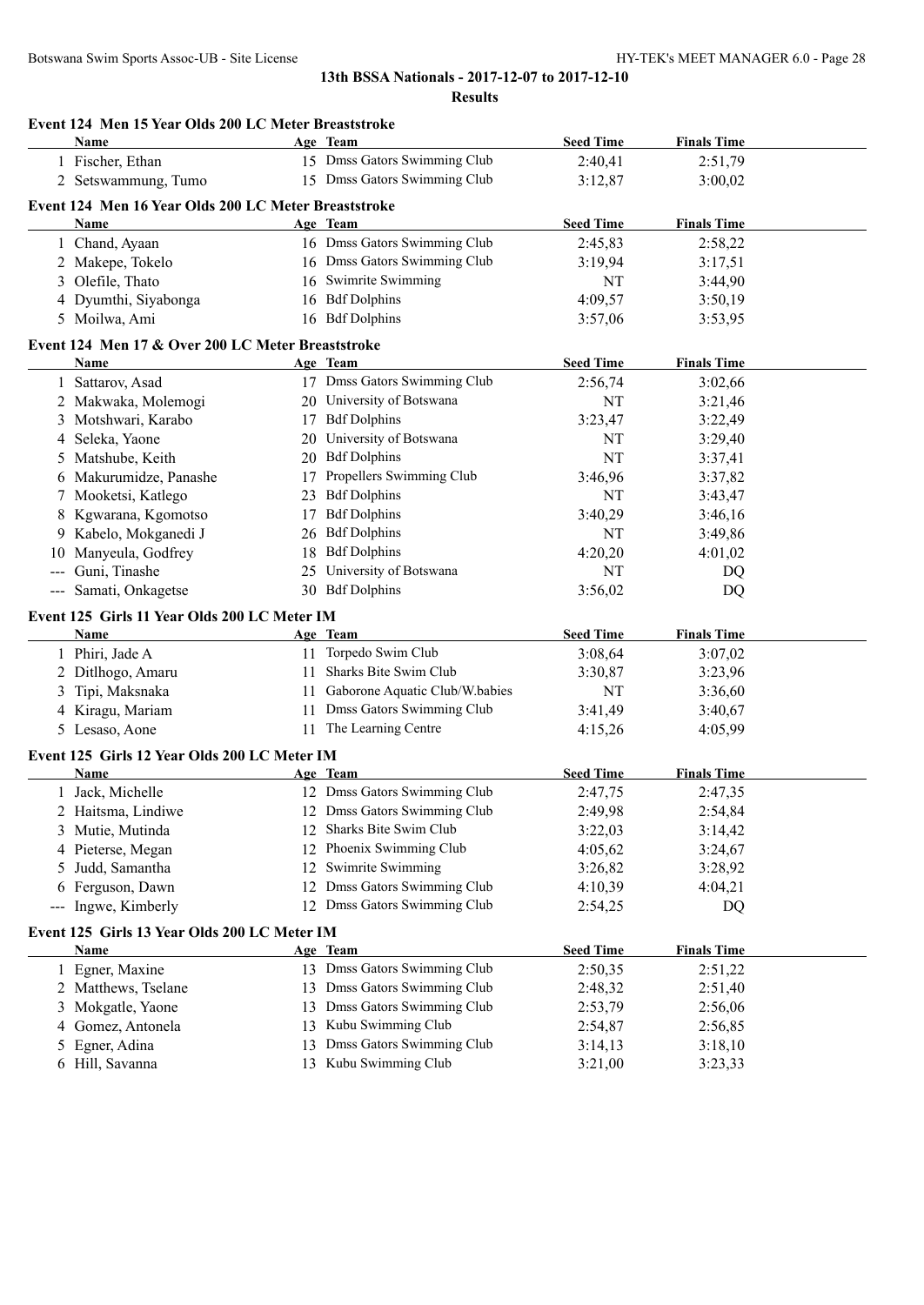| Name                                         |    | Age Team                          | <b>Seed Time</b> | <b>Finals Time</b> |
|----------------------------------------------|----|-----------------------------------|------------------|--------------------|
| 7 Ramorobjwa, Naledi                         |    | 13 Dmss Gators Swimming Club      | 4:02,21          | 3:46,74            |
| --- Nkgau, Loago                             |    | 13 Dmss Gators Swimming Club      | 3:35,47          | DQ                 |
| Event 125 Girls 14 Year Olds 200 LC Meter IM |    |                                   |                  |                    |
| Name                                         |    | Age Team                          | <b>Seed Time</b> | <b>Finals Time</b> |
| 1 Phiri, Mia A                               |    | 14 Torpedo Swim Club              | 2:34,51          | 2:42,61            |
| 2 Ruele, Bupe                                |    | 14 Dmss Gators Swimming Club      | 2:51,72          | 2:54,49            |
| 3 Thompson, Summer                           |    | 14 Dmss Gators Swimming Club      | 3:24,01          | 3:21,11            |
|                                              |    |                                   |                  |                    |
| Event 125 Women 15 Year Olds 200 LC Meter IM |    |                                   |                  |                    |
| <b>Name</b>                                  |    | Age Team                          | <b>Seed Time</b> | <b>Finals Time</b> |
| 1 van Rooyen, Leone                          |    | 15 Dmss Gators Swimming Club      | 3:06,90          | 3:06,07            |
| 2 Jones, Amy                                 |    | 15 Dmss Gators Swimming Club      | 3:13,28          | 3:16,77            |
| --- Yordanova, Natalia                       |    | 15 Gaborone Aquatic Club/W.babies | 4:02,51          | <b>NS</b>          |
| Event 125 Women 16 Year Olds 200 LC Meter IM |    |                                   |                  |                    |
| <b>Name</b>                                  |    | Age Team                          | <b>Seed Time</b> | <b>Finals Time</b> |
| 1 Nkete, Alora                               |    | 16 Dmss Gators Swimming Club      | 3:24,22          | 3:09,85            |
| Event 126 Boys 11 Year Olds 200 LC Meter IM  |    |                                   |                  |                    |
| Name                                         |    | Age Team                          | <b>Seed Time</b> | <b>Finals Time</b> |
| 1 Matija, Tumo                               |    | 11 Gaborone Aquatic Club/W.babies | 3:23,34          | 3:12,89            |
| 2 Lastroni, Giuliano                         |    | 11 Torpedo Swim Club              | 3:26,01          | 3:16,52            |
| Matthews, Mmusi<br>3                         |    | 11 Dmss Gators Swimming Club      | 3:30,60          | 3:22,33            |
| 4 Hill, Andrea                               |    | 11 Kubu Swimming Club             | NT               | 3:26,41            |
| 5 De Jesus, Jon Martin                       | 11 | Dmss Gators Swimming Club         | 3:33,80          | 3:27,93            |
| 6 Ndwapi, Mpapho                             | 11 | Dmss Gators Swimming Club         | 3:57,23          | 3:53,91            |
| --- Mokobi, Kgotla                           | 11 | Dmss Gators Swimming Club         | NT               | <b>NS</b>          |
|                                              |    |                                   |                  |                    |
| Event 126 Boys 12 Year Olds 200 LC Meter IM  |    |                                   |                  |                    |
| Name                                         |    | Age Team                          | <b>Seed Time</b> | <b>Finals Time</b> |
| 1 Kandima, Jason                             |    | 12 Swimrite Swimming              | 3:23,67          | 3:08,60            |
| 2 Liu, Shawn                                 |    | 12 Kubu Swimming Club             | NT               | 3:30,37            |
| Tele, Refilwe<br>3                           |    | 12 Sharks Bite Swim Club          | NT               | 3:34,84            |
| Liu, Andy<br>4                               |    | 12 Kubu Swimming Club             | NT               | 3:36,88            |
| Molefe, Lerako<br>5                          |    | 12 Gaborone Aquatic Club/W.babies | NT               | 3:58,93            |
| Tumelo, Thatayaone<br>6                      |    | 12 Sharks Bite Swim Club          | NT               | 4:18,90            |
| Seetso, Thabang                              |    | 12 Bdf Dolphins                   | NT               | 4:33,80            |
| Klaas, Leo                                   |    | 12 The Learning Centre            | $\rm{NT}$        | DQ                 |
| Event 126 Boys 13 Year Olds 200 LC Meter IM  |    |                                   |                  |                    |
| Name                                         |    | Age Team                          | <b>Seed Time</b> | <b>Finals Time</b> |
| 1 Lillie, Michael                            |    | 13 Torpedo Swim Club              | 2:44,37          | 2:54,34            |
| van Rooyen, Benco                            | 13 | Dmss Gators Swimming Club         | 3:01,35          | 3:00,88            |
| Gondo, Takundanashe<br>3                     | 13 | Kubu Swimming Club                | 3:38,87          | 3:02,77            |
| Crawford-Bestelink, Rio<br>4                 | 13 | Kubu Swimming Club                | NT               | 3:09,58            |
| Sethi, Reyhaan<br>5                          | 13 | Phoenix Swimming Club             | NT               | 3:11,18            |
| Marumo, Lefika<br>---                        | 13 | Sharks Bite Swim Club             | NT               | DQ                 |
| Event 126 Boys 14 Year Olds 200 LC Meter IM  |    |                                   |                  |                    |
| Name                                         |    | Age Team                          | <b>Seed Time</b> | <b>Finals Time</b> |
| 1 Bekker, Andile                             |    | 14 Dmss Gators Swimming Club      | 2:22,53          | 2:24,38            |
| Rouse, Brandon<br>2                          |    | 14 Gaborone Aquatic Club/W.babies | 2:39,58          | 2:37,67            |
| Jamu, Alexander<br>3                         |    | 14 Dmss Gators Swimming Club      | 2:40,43          | 2:37,93            |
|                                              |    |                                   |                  |                    |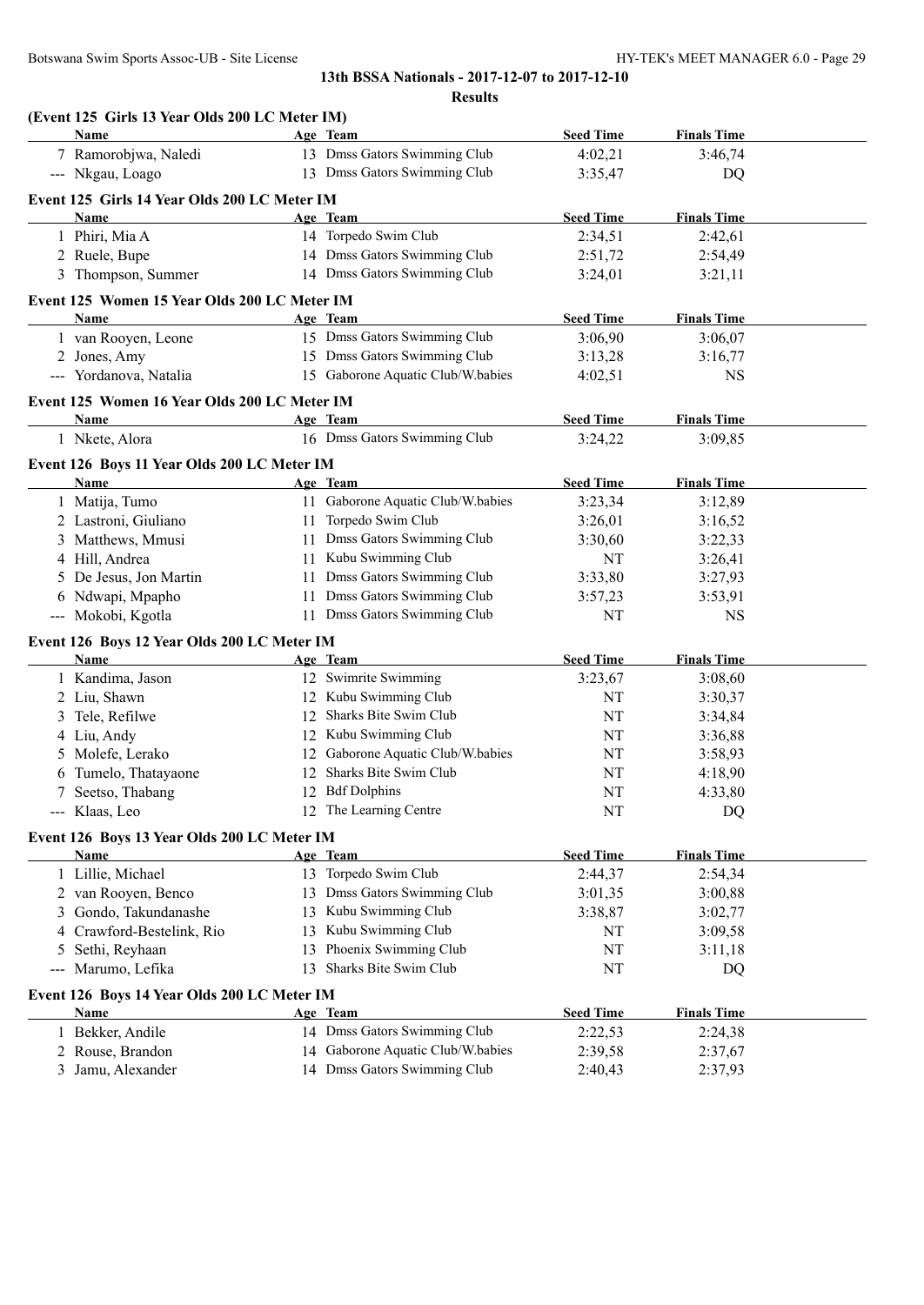|    | (Event 126 Boys 14 Year Olds 200 LC Meter IM)               |    |                                   |                  |                    |  |
|----|-------------------------------------------------------------|----|-----------------------------------|------------------|--------------------|--|
|    | <b>Name</b>                                                 |    | Age Team                          | <b>Seed Time</b> | <b>Finals Time</b> |  |
|    | 4 Walsh, Patrick                                            |    | 14 Dmss Gators Swimming Club      | 2:40,48          | 2:49,46            |  |
|    | 5 Mwamba, Wina M                                            |    | 14 Torpedo Swim Club              | 2:49,06          | 2:49,72            |  |
|    | 6 Harry, Ethan                                              |    | 14 Gaborone Aquatic Club/W.babies | 3:03,55          | 3:01,59            |  |
|    | Event 126 Men 15 Year Olds 200 LC Meter IM                  |    |                                   |                  |                    |  |
|    | Name                                                        |    | Age Team                          | <b>Seed Time</b> | <b>Finals Time</b> |  |
|    | 1 Fischer, Ethan                                            |    | 15 Dmss Gators Swimming Club      | 2:32,59          | 2:30,89            |  |
|    | 2 Muinudeen, Abdul                                          |    | 15 Dmss Gators Swimming Club      | 2:33,74          | 2:32,65            |  |
|    | 3 Setswammung, Tumo                                         |    | 15 Dmss Gators Swimming Club      | 2:39,43          | 2:48,11            |  |
|    | 4 Kgang, Lefa                                               |    | 15 Kubu Swimming Club             | NT               | 3:18,65            |  |
|    | Event 126 Men 16 Year Olds 200 LC Meter IM                  |    |                                   |                  |                    |  |
|    | Name                                                        |    | Age Team                          | <b>Seed Time</b> | <b>Finals Time</b> |  |
|    | 1 Van Vlaanderen, Andrea                                    |    | 16 Torpedo Swim Club              | 2:31,25          | 2:34,62            |  |
|    | 2 Chand, Ayaan                                              |    | 16 Dmss Gators Swimming Club      | 2:45,49          | 2:42,84            |  |
|    | 3 Makepe, Tokelo                                            | 16 | Dmss Gators Swimming Club         | 2:51,55          | 2:49,09            |  |
|    | 4 Olefile, Thato                                            |    | 16 Swimrite Swimming              | NT               | 3:45,10            |  |
|    |                                                             |    |                                   |                  |                    |  |
|    | Event 126 Men 17 & Over 200 LC Meter IM<br><b>Name</b>      |    | Age Team                          | <b>Seed Time</b> | <b>Finals Time</b> |  |
|    | 1 Sattarov, Asad                                            |    | 17 Dmss Gators Swimming Club      | 2:44,38          | 2:45,75            |  |
|    | 2 Rantshabeng, Otsile D                                     |    | 17 Dmss Gators Swimming Club      | 2:57,95          | 3:02,64            |  |
|    | 3 Dzingai, Solomon                                          |    | 17 Gaborone Aquatic Club/W.babies | 3:22,31          | 3:12,78            |  |
|    | 4 Motshwari, Karabo                                         | 17 | <b>Bdf Dolphins</b>               | 3:16,67          | 3:16,39            |  |
|    | 5 Keatshotse, Badiredi                                      |    | 30 Bdf Dolphins                   | 3:22,53          | 3:19,30            |  |
| 6  | Seleka, Yaone                                               |    | 20 University of Botswana         | NT               | 3:24,56            |  |
|    | 7 Moswetsi, Thato                                           |    | 20 Bdf Dolphins                   | NT               | 3:26,31            |  |
|    | 8 Magetse, Tsaone                                           |    | 20 University of Botswana         | NT               | 3:54,18            |  |
|    | --- Makwaka, Molemogi                                       |    | 20 University of Botswana         | NT               | DQ                 |  |
|    |                                                             |    |                                   |                  |                    |  |
|    | Event 127 Girls 10 & Under 50 LC Meter Breaststroke<br>Name |    | Age Team                          | <b>Seed Time</b> | <b>Finals Time</b> |  |
|    | 1 Harry, Kyra                                               |    | 10 Gaborone Aquatic Club/W.babies | 46,21            | 47,39              |  |
|    | 2 Chang, Ji-eun                                             |    | 10 Kubu Swimming Club             | 49,37            | 48,85              |  |
|    | 3 Williams, Ella                                            |    | 10 Dmss Gators Swimming Club      | 50,62            | 49,61              |  |
|    | 4 Jamu, Abigail                                             |    | 10 Dmss Gators Swimming Club      | 52,09            | 51,65              |  |
|    | 5 Whitson, Jacinda                                          |    | 10 Phoenix Swimming Club          | NT               | 52,88              |  |
|    | 6 Radovic, Vesna                                            |    | 10 Dmss Gators Swimming Club      | 52,53            | 53,48              |  |
|    | Van Tonder, Kathryn                                         |    | 9 Phoenix Swimming Club           | 59,29            | 54,43              |  |
| 8  | Wambura, Lillian                                            | 9  | Dmss Gators Swimming Club         | NT               | 56,24              |  |
| 9  | Tele, Phoebe                                                | 10 | Sharks Bite Swim Club             | 56,09            | 56,70              |  |
| 10 | Mokobi, Raha                                                | 10 | Dmss Gators Swimming Club         | 58,59            | 57,06              |  |
| 11 | Chang, Yun-suh                                              | 9  | Kubu Swimming Club                | 55,64            | 57,46              |  |
| 12 | Haskins, Camille                                            | 8  | Gaborone Aquatic Club/W.babies    | 1:02,68          | 59,15              |  |
| 13 | Pie, Wanatsha                                               | 9  | Dmss Gators Swimming Club         | 57,85            | 59,21              |  |
|    | 14 Makurira, Nenyasha                                       | 10 | The Learning Centre               | 1:03,42          | 59,83              |  |
|    | 15 Kgopolelo, Michelle                                      | 10 | Gaborone Aquatic Club/W.babies    | 1:03,59          | 59,93              |  |
|    | 16 Xavier, Kristyn                                          | 10 | Phoenix Swimming Club             | NT               | 1:00,08            |  |
| 17 | Qame, Mbali                                                 | 8  | Swimrite Swimming                 | 57,09            | 1:00,30            |  |
|    | 18 Nkgau, Tanu                                              | 10 | Dmss Gators Swimming Club         | 59,34            | 1:02,36            |  |
| 19 | Ingwe, Sally                                                | 9  | Dmss Gators Swimming Club         | 1:06,25          | 1:02,51            |  |
| 20 | Motlhagodi, Abaleng                                         | 10 | Sharks Bite Swim Club             | 1:04,78          | 1:03,19            |  |
|    | 21 Mutie, Muela                                             | 7  | Sharks Bite Swim Club             | 1:07,22          | 1:03,85            |  |
|    |                                                             |    |                                   |                  |                    |  |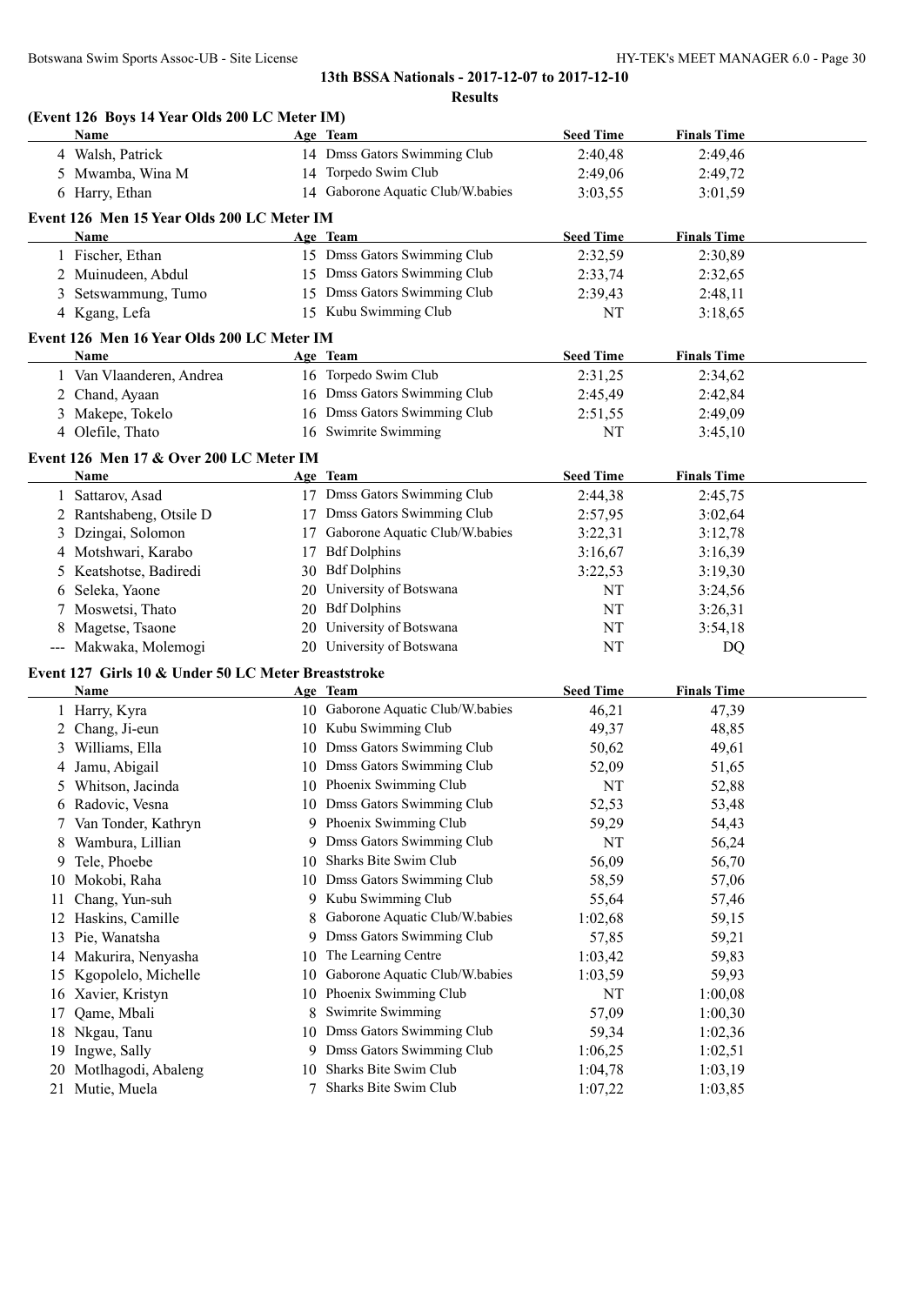#### **Results**

#### **(Event 127 Girls 10 & Under 50 LC Meter Breaststroke)**

|               | <b>Name</b>                                           |          | Age Team                                               | <b>Seed Time</b> | <b>Finals Time</b> |  |
|---------------|-------------------------------------------------------|----------|--------------------------------------------------------|------------------|--------------------|--|
|               | 22 Makuke, Karren                                     |          | Kubu Swimming Club                                     | 1:07,71          | 1:04,94            |  |
| $*23$         | Seetso, Refilwe                                       |          | 10 Bdf Dolphins                                        | 1:05,24          | 1:05,59            |  |
| $*23$         | Seitshiro, Masa                                       | 9        | Gaborone Aquatic Club/W.babies                         | NT               | 1:05,59            |  |
| $*23$         | Kedikanetswe, Melodi                                  |          | 10 University of Botswana                              | NT               | 1:05,59            |  |
|               | 26 Masie, Sesadi                                      |          | Propellers Swimming Club                               | 1:03,01          | 1:05,67            |  |
|               | 27 Kurewa, Nikita                                     |          | Gaborone Aquatic Club/W.babies                         | 1:07,29          | 1:06,12            |  |
| 28            | Thomba, Kuda                                          |          | Dmss Gators Swimming Club                              | 1:09,59          | 1:06,49            |  |
| 29            | Zambane, Aone                                         | 10       | The Learning Centre                                    | 59,64            | 1:07,51            |  |
| 30            | Tsiane, Boago                                         | 9        | Gaborone Aquatic Club/W.babies                         | 1:17,06          | 1:11,57            |  |
|               | 31 Ndzinge, Teto                                      | 10       | Sharks Bite Swim Club                                  | 1:10,68          | 1:13,22            |  |
| 32            | Seipone, Jessica                                      | 9.       | Propellers Swimming Club                               | 1:20,76          | 1:15,87            |  |
|               | 33 Makandwa, Tinodana                                 |          | Gaborone Aquatic Club/W.babies                         | NT               | 1:17,43            |  |
|               | 34 Raletsatsi, Letso                                  | 9        | Sharks Bite Swim Club                                  | 1:16,51          | 1:18,06            |  |
| ---           | Kokabi, Leah                                          |          | Dmss Gators Swimming Club                              | NT               | DQ                 |  |
|               | Marumo, Setho                                         | 9        | Sharks Bite Swim Club                                  | NT               | DQ                 |  |
|               | Majaha, Tesana                                        | 10       | Propellers Swimming Club                               | NT               | <b>NS</b>          |  |
| ---           | April, Botho                                          | 10       | Dmss Gators Swimming Club                              | NT               | <b>NS</b>          |  |
|               | April, Phala                                          | 10       | Dmss Gators Swimming Club                              | 1:08,04          | <b>NS</b>          |  |
|               | Kgomotso, Sebaga                                      | 10       | Sharks Bite Swim Club                                  | 1:10,12          | <b>NS</b>          |  |
|               | Molelowatladi, Realeboga                              | 8        | Gaborone Aquatic Club/W.babies                         | NT               | <b>NS</b>          |  |
|               | --- Haitsma, Yande E                                  | 7        | Dmss Gators Swimming Club                              | 1:12,43          | <b>NS</b>          |  |
|               | Suresh, Keertivagini                                  | 8        | Sharks Bite Swim Club                                  | 1:20,04          | NS                 |  |
|               | Event 127 Girls 11 Year Olds 50 LC Meter Breaststroke |          |                                                        |                  |                    |  |
|               | Name                                                  |          | Age Team                                               | <b>Seed Time</b> | <b>Finals Time</b> |  |
|               | 1 Ditlhogo, Amaru                                     |          | 11 Sharks Bite Swim Club                               | 46,94            | 45,75              |  |
|               | 2 Norton, Amber                                       | 11       | Phoenix Swimming Club                                  | 48,37            | 45,76              |  |
| 3             | Tipi, Maksnaka                                        | 11       | Gaborone Aquatic Club/W.babies                         | 49,29            | 48,77              |  |
|               | 4 Da Silva, Sara                                      | 11       | Kubu Swimming Club                                     | 49,40            | 48,93              |  |
| 5             | Oflaherty, Bridget                                    | 11       | Propellers Swimming Club                               | 49,82            | 50,48              |  |
|               | 6 Nikoleta, Popovic                                   | 11       | Phoenix Swimming Club                                  | 55,98            | 50,93              |  |
|               | 7 Kiragu, Mariam                                      | 11       | Dmss Gators Swimming Club                              | 53,20            | 53,79              |  |
|               | 8 Lesaso, Aone                                        | 11       | The Learning Centre                                    | 51,80            | 54,43              |  |
|               | 9 Mothelesi, Puleng                                   | 11       | Phoenix Swimming Club                                  | NT               | 55,84              |  |
|               | 10 Ramsden, Kese                                      | 11       | Phoenix Swimming Club                                  | 1:06,75          | 56,02              |  |
|               | 11 Saleshando, Oratile                                |          | 11 Propellers Swimming Club                            | 59,61            | 56,31              |  |
|               | 12 Muzila, Lelani                                     |          | 11 Dmss Gators Swimming Club                           | 53,33            | 56,53              |  |
|               | 13 Zondagh, Lienke                                    |          | 11 Propellers Swimming Club                            | NT               | 1:02,62            |  |
|               | --- Pigford, Elizabeth                                |          | 11 Gaborone Aquatic Club/W.babies                      | NT               | <b>NS</b>          |  |
|               |                                                       |          |                                                        |                  |                    |  |
|               | Event 127 Girls 12 Year Olds 50 LC Meter Breaststroke |          |                                                        |                  |                    |  |
|               | Name                                                  |          | Age Team<br>12 Dmss Gators Swimming Club               | <b>Seed Time</b> | <b>Finals Time</b> |  |
|               | 1 Ingwe, Kimberly                                     |          | Phoenix Swimming Club                                  | 43,01            | 41,57              |  |
|               | 2 Pieterse, Megan                                     | 12       |                                                        | 41,47            | 42,09              |  |
|               | 3 Haitsma, Lindiwe                                    | 12       | Dmss Gators Swimming Club<br>Dmss Gators Swimming Club | 39,28            | 42,72              |  |
| 4             | Jack, Michelle                                        | 12<br>12 | Swimrite Swimming                                      | 43,23            | 43,23              |  |
| $\mathcal{L}$ | Judd, Samantha                                        |          |                                                        | 47,01            | 48,01              |  |
| 6             | Makuke, Kate                                          | 12       | Kubu Swimming Club<br>Dmss Gators Swimming Club        | 56,82            | 54,79              |  |
|               | 7 Ferguson, Dawn                                      | 12<br>12 | Dmss Gators Swimming Club                              | 52,42            | 54,97              |  |
|               | 8 Kokabi, Layla<br>9 Molelowatladi, Reneilwe          | 12       | Dmss Gators Swimming Club                              | 55,00            | 55,38              |  |
|               | 10 Manthe, Maduo                                      |          | 12 University of Botswana                              | 57,31<br>NT      | 56,58              |  |
|               |                                                       |          |                                                        |                  | 56,89              |  |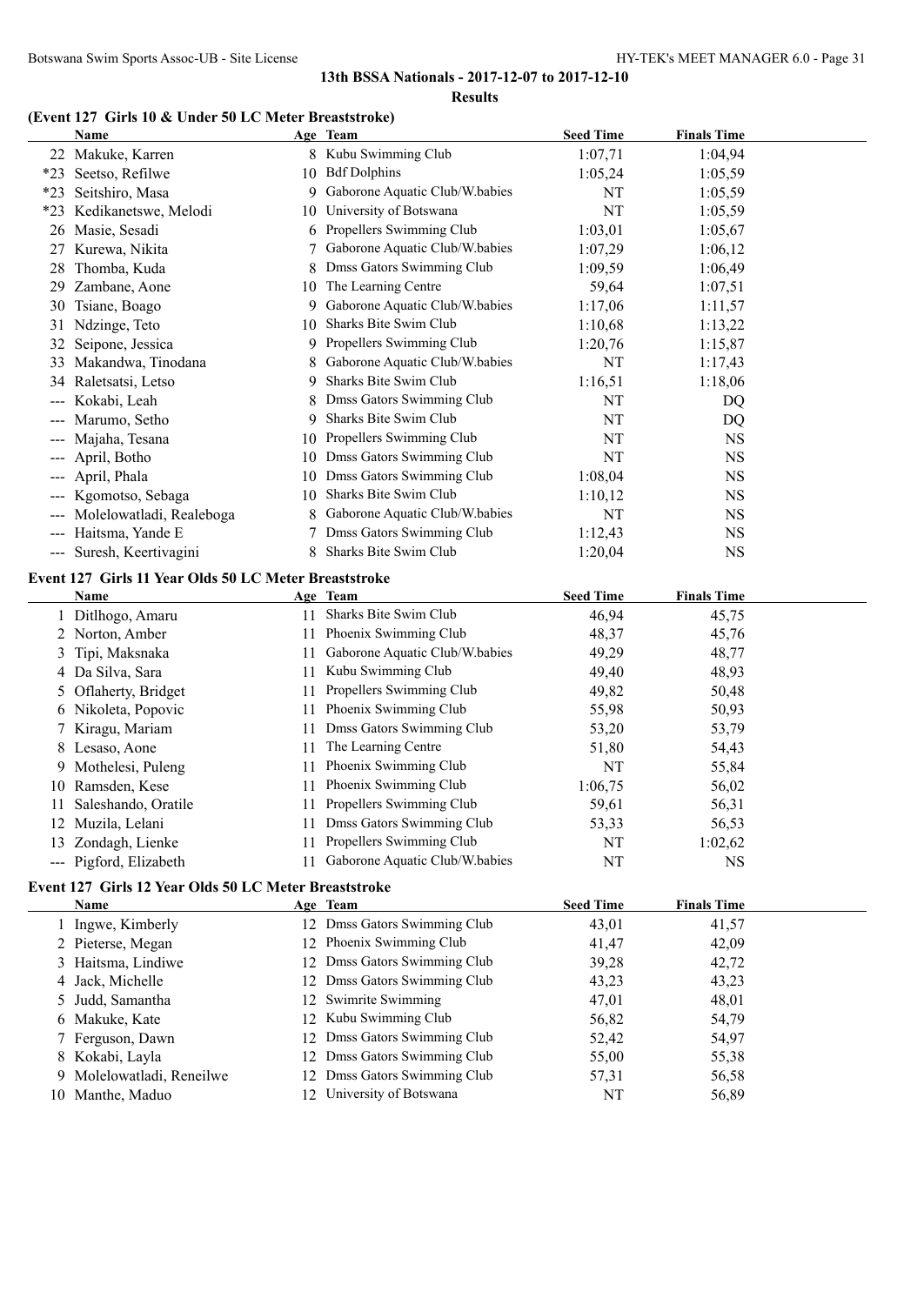|    | (Event 127 Girls 12 Year Olds 50 LC Meter Breaststroke)       |     |                                    | <b>Seed Time</b> |                    |  |
|----|---------------------------------------------------------------|-----|------------------------------------|------------------|--------------------|--|
|    | <b>Name</b>                                                   |     | Age Team<br>12 The Learning Centre |                  | <b>Finals Time</b> |  |
|    | 11 Makurumidze, Rekgabile                                     |     |                                    | 1:00,11          | 57,97              |  |
|    | 12 Mongwaketse, Sue                                           |     | 12 Propellers Swimming Club        | 1:03,69          | 58,86              |  |
|    | 13 Kedikanetswe, Goata                                        |     | 12 University of Botswana          | 1:01,27          | 59,89              |  |
|    | 14 Pie, Thatego                                               |     | Dmss Gators Swimming Club          | 55,84            | 1:01,28            |  |
|    | 15 Pesic, Ema                                                 | 12  | The Learning Centre                | 1:01,69          | 1:01,81            |  |
|    | 16 Ontumetse, Boremo                                          | 12  | The Learning Centre                | NT               | 1:03,39            |  |
|    | --- Nhiwatiwa, Vati                                           |     | 12 University of Botswana          | 1:13,50          | <b>NS</b>          |  |
|    | Event 127 Girls 13 Year Olds 50 LC Meter Breaststroke         |     |                                    |                  |                    |  |
|    | Name                                                          |     | Age Team                           | <b>Seed Time</b> | <b>Finals Time</b> |  |
|    | 1 Matthews, Tselane                                           |     | 13 Dmss Gators Swimming Club       | 40,16            | 39,90              |  |
|    | 2 Deurwaader, Tjibuya                                         |     | 13 Kubu Swimming Club              | 41,98            | 41,39              |  |
|    | 3 Egner, Maxine                                               |     | 13 Dmss Gators Swimming Club       | 42,03            | 42,38              |  |
|    | 4 Norton, Amy                                                 |     | 13 Phoenix Swimming Club           | 42,99            | 42,83              |  |
| 5  | Shuhud, Shaika                                                |     | 13 Gaborone Aquatic Club/W.babies  | 43,26            | 43,39              |  |
|    | 6 Mokgatle, Yaone                                             |     | 13 Dmss Gators Swimming Club       | 42,83            | 44,15              |  |
| 7. | Hill, Savanna                                                 |     | 13 Kubu Swimming Club              | 46,28            | 45,70              |  |
|    | Nkgau, Loago                                                  |     | 13 Dmss Gators Swimming Club       | 47,37            | 48,94              |  |
|    | 9 Egner, Adina                                                |     | 13 Dmss Gators Swimming Club       | 47,07            | 48,96              |  |
|    | 10 Ramorobjwa, Naledi                                         |     | 13 Dmss Gators Swimming Club       | 52,68            | 53,74              |  |
|    | 11 Bathoeng, Taboka                                           |     | 13 Bdf Dolphins                    | 1:25,52          | 1:17,37            |  |
|    | Event 127 Girls 14 Year Olds 50 LC Meter Breaststroke         |     |                                    |                  |                    |  |
|    | Name                                                          |     | Age Team                           | <b>Seed Time</b> | <b>Finals Time</b> |  |
|    | 1 Thompson, Summer                                            |     | 14 Dmss Gators Swimming Club       | 45,51            | 47,06              |  |
|    | 2 Motlhagodi, Entie                                           |     | 14 Sharks Bite Swim Club           | 58,93            | 1:00,79            |  |
|    | Event 127 Women 15 Year Olds 50 LC Meter Breaststroke         |     |                                    |                  |                    |  |
|    | Name                                                          |     | Age Team                           | <b>Seed Time</b> | <b>Finals Time</b> |  |
|    | 1 Gondo, Ruvarashe                                            |     | 15 Kubu Swimming Club              | 38,52            | 38,61              |  |
|    | 2 Vos, Tayla                                                  |     | 15 Kubu Swimming Club              | 39,81            | 39,75              |  |
|    | 3 van Rooyen, Leone                                           |     | 15 Dmss Gators Swimming Club       | 46,36            | 45,60              |  |
| 4  | Jones, Amy                                                    |     | 15 Dmss Gators Swimming Club       | 46,93            | 48,45              |  |
| 5  | Yordanova, Natalia                                            |     | 15 Gaborone Aquatic Club/W.babies  | 51,59            | 52,66              |  |
|    | 6 Barobi, Hazel                                               |     | 15 Bdf Dolphins                    | 55,68            | 56,95              |  |
|    | 7 Bame, Radikgopo                                             |     | 15 Sharks Bite Swim Club           | 1:00,41          | 1:01,15            |  |
|    |                                                               |     |                                    |                  |                    |  |
|    | Event 127 Women 16 Year Olds 50 LC Meter Breaststroke<br>Name |     | Age Team                           | <b>Seed Time</b> | <b>Finals Time</b> |  |
|    | 1 Naidu, Harleena                                             |     | 16 Torpedo Swim Club               | 38,86            | 38,43              |  |
|    | 2 De Jesus, Cassandra                                         |     | 16 Dmss Gators Swimming Club       | 44,59            | 47,52              |  |
|    |                                                               |     |                                    |                  |                    |  |
|    | Event 127 Women 17 & Over 50 LC Meter Breaststroke            |     |                                    |                  |                    |  |
|    | Name                                                          |     | Age Team                           | <b>Seed Time</b> | <b>Finals Time</b> |  |
|    | 1 Solomon, Katlego                                            |     | 19 University of Botswana          | 50,28            | 49,24              |  |
|    | 2 Gerber, Brenda                                              | 49. | Dmss Gators Swimming Club          | 51,64            | 51,40              |  |
| 3  | Morewane, Bontsi Z                                            | 35  | University of Botswana             | 52,48            | 51,57              |  |
| 4  | Rapoo, Boineelo                                               | 17  | <b>Bdf Dolphins</b>                | 49,74            | 52,28              |  |
| 5  | Rouse, Kayla                                                  | 17  | Gaborone Aquatic Club/W.babies     | 53,27            | 53,52              |  |
| 6  | Kelebemang, Lebogang                                          | 20  | Gaborone Aquatic Club/W.babies     | 56,49            | 54,24              |  |
| 7  | Kgadikego, Gorata                                             | 21  | <b>Bdf Dolphins</b>                | 58,01            | 54,34              |  |
|    | Tsayang, Chese                                                | 21  | University of Botswana             | 55,28            | 55,12              |  |
| 9. | Magang, Ruth                                                  | 40  | Dmss Gators Swimming Club          | 55,62            | 55,65              |  |
|    |                                                               |     |                                    |                  |                    |  |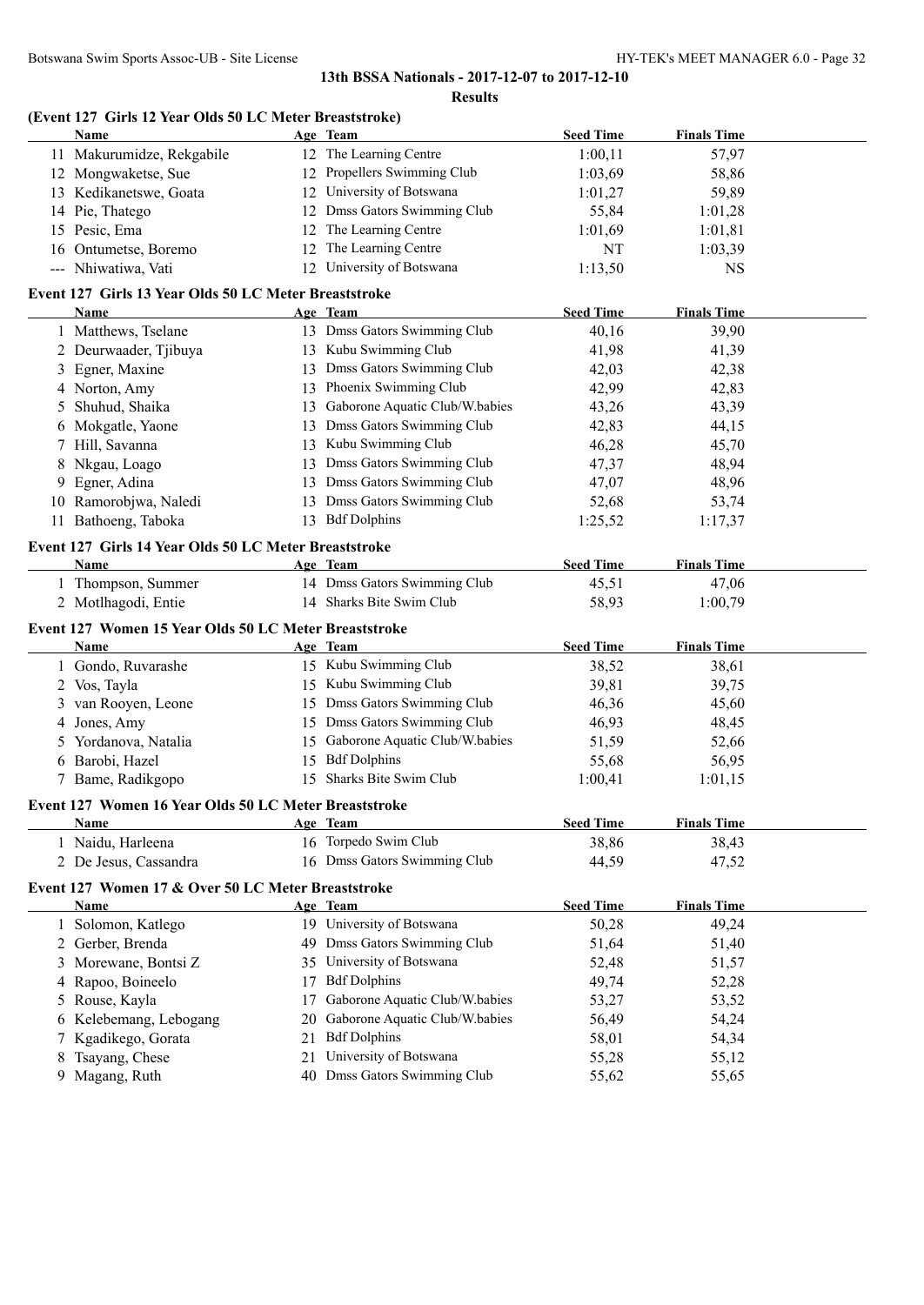# **(Event 127 Women 17 & Over 50 LC Meter Breaststroke)**

|                        | <b>Name</b>                                          |    | Age Team                          | <b>Seed Time</b> | <b>Finals Time</b> |  |
|------------------------|------------------------------------------------------|----|-----------------------------------|------------------|--------------------|--|
|                        | 10 Williams, Malaika                                 |    | 19 University of Botswana         | 55,96            | 55,67              |  |
|                        | 11 Naane, Yarona                                     |    | 20 University of Botswana         | 56,65            | 58,13              |  |
| 12                     | Shahvez, Mahek                                       |    | 19 University of Botswana         | NT               | 58,79              |  |
| 13                     | Selema, Loungo                                       | 18 | University of Botswana            | 1:02,73          | 1:05,80            |  |
| 14                     | Wijesena, Sashi                                      | 45 | Unattached                        | NT               | 1:11,62            |  |
| $\qquad \qquad \cdots$ | Seselamarumo, Sekgabo                                | 22 | University of Botswana            | 59,86            | DQ                 |  |
|                        | --- Mpha, Mpho                                       |    | 19 University of Botswana         | NT               | DQ                 |  |
|                        | Event 128 Boys 10 & Under 50 LC Meter Breaststroke   |    |                                   |                  |                    |  |
|                        | Name                                                 |    | Age Team                          | <b>Seed Time</b> | <b>Finals Time</b> |  |
| 1                      | Sethi, Khalil                                        |    | 10 Phoenix Swimming Club          | 49,60            | 46,63              |  |
| 2                      | Qame, Maqhawe                                        |    | 10 Swimrite Swimming              | 54,34            | 49,29              |  |
| 3                      | Haskins, Ethan                                       |    | 10 Gaborone Aquatic Club/W.babies | 52,86            | 50,35              |  |
| 4                      | Hill, Angus                                          |    | 10 Kubu Swimming Club             | 51,15            | 51,87              |  |
| 5                      | Keitsile, Junior                                     | 10 | Propellers Swimming Club          | 54,86            | 52,60              |  |
| 6                      | Seetso, Nathan                                       |    | 10 Dmss Gators Swimming Club      | 53,95            | 53,52              |  |
|                        | 7 Parekh, Aryan                                      | 8  | Swimrite Swimming                 | 55,96            | 53,98              |  |
| 8                      |                                                      | 9  | Dmss Gators Swimming Club         | 59,20            | 54,29              |  |
|                        | Ndwapi, Uyapo                                        |    | 10 The Learning Centre            |                  |                    |  |
| 9                      | Kilonda, Joshua                                      |    | 10 Swimrite Swimming              | 1:00,17          | 55,43              |  |
|                        | 10 David, Cody                                       |    |                                   | NT               | 56,42              |  |
| 11                     | Manase, Wesley                                       | 10 | The Learning Centre               | 58,39            | 56,93              |  |
|                        | 12 Kgengwenyane, Lentle                              | 9  | The Learning Centre               | 58,67            | 59,00              |  |
|                        | 13 Modirelabangwe, Legakwa                           | 9  | Sharks Bite Swim Club             | 1:12,29          | 59,33              |  |
|                        | 14 Lebotse, Kaotlhe L                                |    | 10 Dmss Gators Swimming Club      | NT               | 59,62              |  |
|                        | 15 Parekh, Amaan                                     | 10 | Swimrite Swimming                 | 1:06,97          | 1:02,67            |  |
|                        | 16 Kadzirange, Tatenda                               | 9  | Gaborone Aquatic Club/W.babies    | 1:00,07          | 1:03,13            |  |
|                        | 17 Mtetwa, Tumisang                                  |    | Sharks Bite Swim Club             | 1:03,05          | 1:03,34            |  |
|                        | 18 Kelesitse, Thero                                  |    | 10 Bdf Dolphins                   | 1:20,04          | 1:04,05            |  |
| 19                     | Magang, Tetelo                                       | 9. | Dmss Gators Swimming Club         | 1:06,90          | 1:04,72            |  |
|                        | 20 Makurira, Peace                                   | 10 | The Learning Centre               | 1:04,99          | 1:05,71            |  |
| 21                     | Mutie, Kilonzi                                       | 10 | Sharks Bite Swim Club             | 1:00,13          | 1:06,76            |  |
| 22                     | Mulale, Eleriwe                                      |    | 10 Bdf Dolphins                   | 1:11,49          | 1:07,60            |  |
| 23                     | Matthews, Lebone                                     | 9  | Dmss Gators Swimming Club         | 1:05,33          | 1:08,47            |  |
|                        | 24 Mtetwa, Emmanuel                                  | 9  | Sharks Bite Swim Club             | 1:10,10          | 1:10,02            |  |
|                        | 25 Bakwena, Leruo                                    | 6  | Propellers Swimming Club          | 1:22,94          | 1:15,89            |  |
|                        | 26 Molefe, Leago                                     |    | 6 Gaborone Aquatic Club/W.babies  | 1:26,73          | 1:16,29            |  |
|                        | 27 Modirelabangwe, Tema                              |    | 7 Sharks Bite Swim Club           | 1:28,06          | 1:16,47            |  |
|                        | 28 Mwangi, Dean                                      |    | 9 Dmss Gators Swimming Club       | 1:11,86          | 1:17,92            |  |
|                        | 29 Seetso, Kago                                      |    | 6 Bdf Dolphins                    | 1:07,02          | 1:19,65            |  |
| $---$                  | Garmroudi, Yusurf                                    |    | 10 Gaborone Aquatic Club/W.babies | NT               | DQ                 |  |
| $---$                  | Harith, Advaith                                      | 8  | Dmss Gators Swimming Club         | NT               | DQ                 |  |
|                        | --- Kebonang, Jason                                  | 8  | Propellers Swimming Club          | 1:11,90          | <b>NS</b>          |  |
|                        | --- Mbabazi, Samuel                                  | 8  | University of Botswana            | 1:25,62          | <b>NS</b>          |  |
|                        | Event 128 Boys 11 Year Olds 50 LC Meter Breaststroke |    |                                   |                  |                    |  |
|                        | Name                                                 |    | Age Team                          | <b>Seed Time</b> | <b>Finals Time</b> |  |
|                        | 1 Mokobi, Kgotla                                     |    | 11 Dmss Gators Swimming Club      | 43,65            | 39,67              |  |
|                        | 2 Matija, Tumo                                       | 11 | Gaborone Aquatic Club/W.babies    | 44,53            | 42,51              |  |
| 3                      | Matthews, Mmusi                                      | 11 | Dmss Gators Swimming Club         | 45,11            | 43,50              |  |
| 4                      | Hill, Andrea                                         | 11 | Kubu Swimming Club                | 45,50            | 43,65              |  |
| 5                      | Lastroni, Giuliano                                   | 11 | Torpedo Swim Club                 | 46,64            | 45,85              |  |
|                        | 6 Bakwena, Leatile                                   | 11 | Propellers Swimming Club          | 46,25            | 47,82              |  |
|                        |                                                      |    |                                   |                  |                    |  |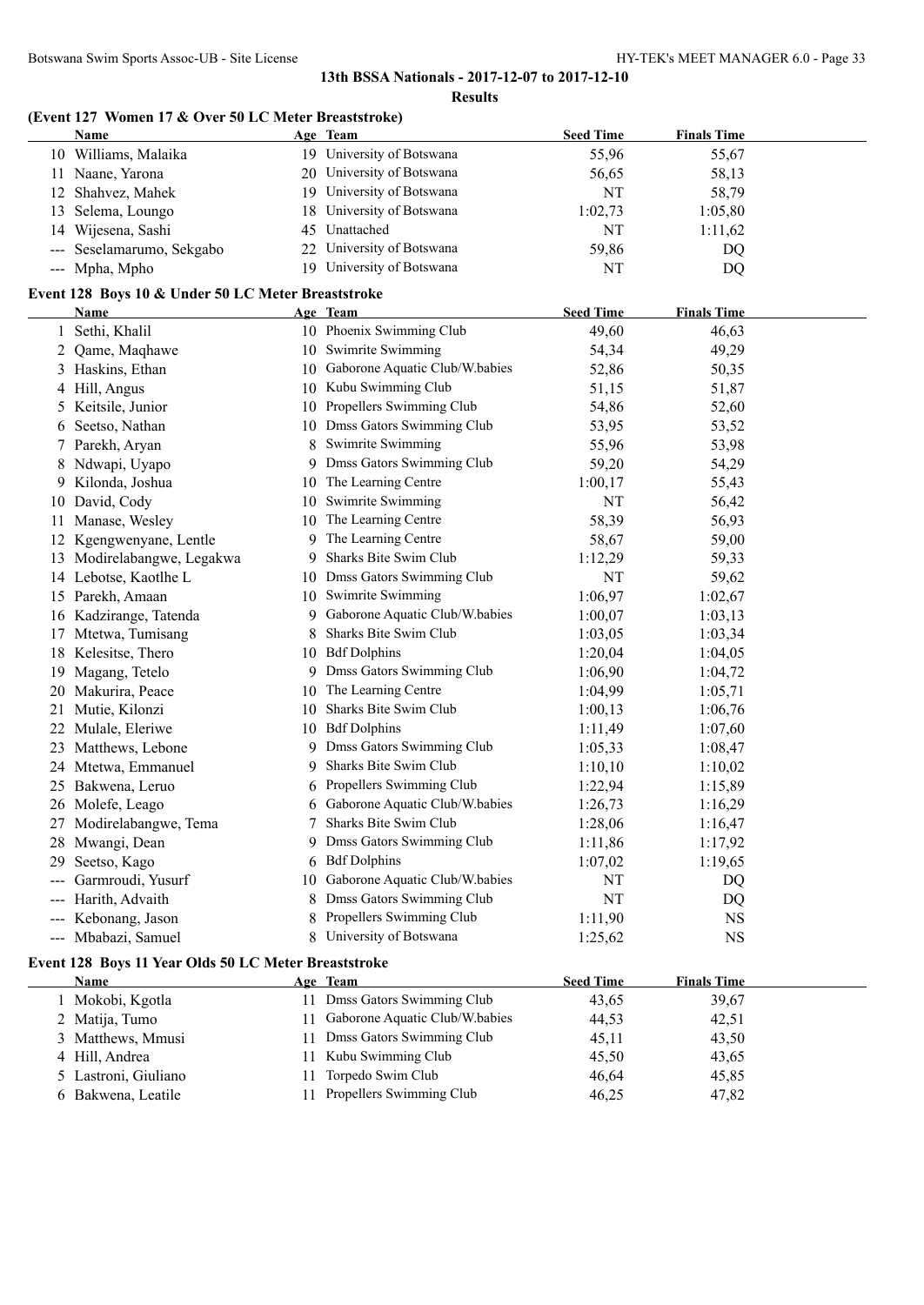**(Event 128 Boys 11 Year Olds 50 LC Meter Breaststroke)**

|        | Name                                                 |    | Age Team                          | <b>Seed Time</b> | <b>Finals Time</b> |  |
|--------|------------------------------------------------------|----|-----------------------------------|------------------|--------------------|--|
|        | 7 Nyamugama, Anodaishe                               |    | 11 Dmss Gators Swimming Club      | NT               | 49,37              |  |
|        | 8 De Jesus, Jon Martin                               |    | 11 Dmss Gators Swimming Club      | 49,50            | 50,56              |  |
|        | 9 Haozhehuang, Nemo                                  | 11 | Propellers Swimming Club          | NT               | 57,82              |  |
|        | 10 Ndwapi, Mpapho                                    | 11 | Dmss Gators Swimming Club         | 57,95            | 1:03,71            |  |
| 11.    | Ramorobjwa, Lengwe                                   | 11 | Dmss Gators Swimming Club         | 1:05,71          | 1:05,69            |  |
| 12     | Modikana, Isang                                      | 11 | The Learning Centre               | <b>NT</b>        | 1:24,37            |  |
|        | --- Oageng, Nako                                     | 11 | Sharks Bite Swim Club             | 1:04,14          | <b>NS</b>          |  |
|        | Event 128 Boys 12 Year Olds 50 LC Meter Breaststroke |    |                                   |                  |                    |  |
|        | Name                                                 |    | Age Team                          | <b>Seed Time</b> | <b>Finals Time</b> |  |
|        | 1 Kandima, Jason                                     |    | 12 Swimrite Swimming              | 40,84            | 39,73              |  |
|        | 2 Swanepoel, Neels                                   |    | 12 Dmss Gators Swimming Club      | 47,15            | 42,93              |  |
|        | 3 Liu, Andy                                          |    | 12 Kubu Swimming Club             | 44,65            | 45,50              |  |
|        | 4 Molefe, Lerako                                     |    | 12 Gaborone Aquatic Club/W.babies | 48,93            | 46,04              |  |
| 5.     | Liu, Shawn                                           |    | 12 Kubu Swimming Club             | 47,86            | 46,32              |  |
|        | Ncaagae, Lelentle                                    |    | 12 Propellers Swimming Club       | 51,07            | 47,26              |  |
| 6<br>7 | Omphile, Kao                                         |    | 12 Dmss Gators Swimming Club      | 47,91            | 55,01              |  |
| 8      | Klaas, Leo                                           | 12 | The Learning Centre               | 56,04            | 56,89              |  |
|        |                                                      |    | The Learning Centre               |                  |                    |  |
| 9      | Raditladi, Lungile                                   | 12 | Sharks Bite Swim Club             | NT               | 1:01,65            |  |
| 10     | Tumelo, Thatayaone                                   | 12 |                                   | 1:02,42          | 1:04,13            |  |
| 11     | Seetso, Thabang                                      |    | 12 Bdf Dolphins                   | 1:05,31          | 1:04,71            |  |
|        | 12 Busang, Motse                                     |    | 12 Propellers Swimming Club       | 1:07,08          | 1:07,86            |  |
|        | 13 Motlhabane, Aobakwe                               |    | 12 Propellers Swimming Club       | 1:17,39          | 1:16,84            |  |
|        | --- Tele, Refilwe                                    |    | 12 Sharks Bite Swim Club          | 52,10            | DQ                 |  |
|        | Event 128 Boys 13 Year Olds 50 LC Meter Breaststroke |    |                                   |                  |                    |  |
|        | Name                                                 |    | Age Team                          | <b>Seed Time</b> | <b>Finals Time</b> |  |
|        | 1 Gondo, Takundanashe                                |    | 13 Kubu Swimming Club             | 38,38            | 38,56              |  |
|        | 2 Crawford-Bestelink, Rio                            |    | 13 Kubu Swimming Club             | 43,70            | 43,20              |  |
|        | 3 Sethi, Reyhaan                                     | 13 | Phoenix Swimming Club             | 47,40            | 43,68              |  |
|        | 4 van Rooyen, Benco                                  |    | 13 Dmss Gators Swimming Club      | 45,43            | 46,14              |  |
|        | Event 128 Boys 14 Year Olds 50 LC Meter Breaststroke |    |                                   |                  |                    |  |
|        | Name                                                 |    | Age Team                          | <b>Seed Time</b> | <b>Finals Time</b> |  |
|        | 1 Bekker, Andile                                     |    | 14 Dmss Gators Swimming Club      | 33,37            | 33,46              |  |
|        | 2 Rouse, Brandon                                     |    | 14 Gaborone Aquatic Club/W.babies | 35,08            | 34,16              |  |
|        | 3 Mwamba, Wina M                                     | 14 | Torpedo Swim Club                 | 37,98            | 37,60              |  |
|        | 4 Jamu, Alexander                                    |    | 14 Dmss Gators Swimming Club      | 37,34            | 37,93              |  |
|        | 5 Harry, Ethan                                       |    | 14 Gaborone Aquatic Club/W.babies | 39,20            | 38,47              |  |
| 6      | Walsh, Patrick                                       | 14 | Dmss Gators Swimming Club         | 37,91            | 40,12              |  |
|        | Omphile, Deon                                        |    | 14 Dmss Gators Swimming Club      | 42,90            | 42,44              |  |
|        | Event 128 Men 15 Year Olds 50 LC Meter Breaststroke  |    |                                   |                  |                    |  |
|        | Name                                                 |    | Age Team                          | <b>Seed Time</b> | <b>Finals Time</b> |  |
|        |                                                      |    | 15 Dmss Gators Swimming Club      | 32,06            |                    |  |
|        | 1 Fischer, Ethan                                     |    | 15 Dmss Gators Swimming Club      |                  | 32,64              |  |
|        | 2 Setswammung, Tumo                                  |    |                                   | 35,89            | 36,00              |  |
| 3      | Muinudeen, Abdul                                     | 15 | Dmss Gators Swimming Club         | 37,16            | 36,76              |  |
| 4      | Kgang, Lefa                                          |    | 15 Kubu Swimming Club             | NT               | 42,02              |  |
|        | 5 Nsala, Katlo                                       |    | 15 Bdf Dolphins                   | 1:00,98          | 1:52,89            |  |
|        | Event 128 Men 16 Year Olds 50 LC Meter Breaststroke  |    |                                   |                  |                    |  |
|        | Name                                                 |    | Age Team                          | <b>Seed Time</b> | <b>Finals Time</b> |  |
|        | 1 Chand, Ayaan                                       |    | 16 Dmss Gators Swimming Club      | 33,05            | 35,12              |  |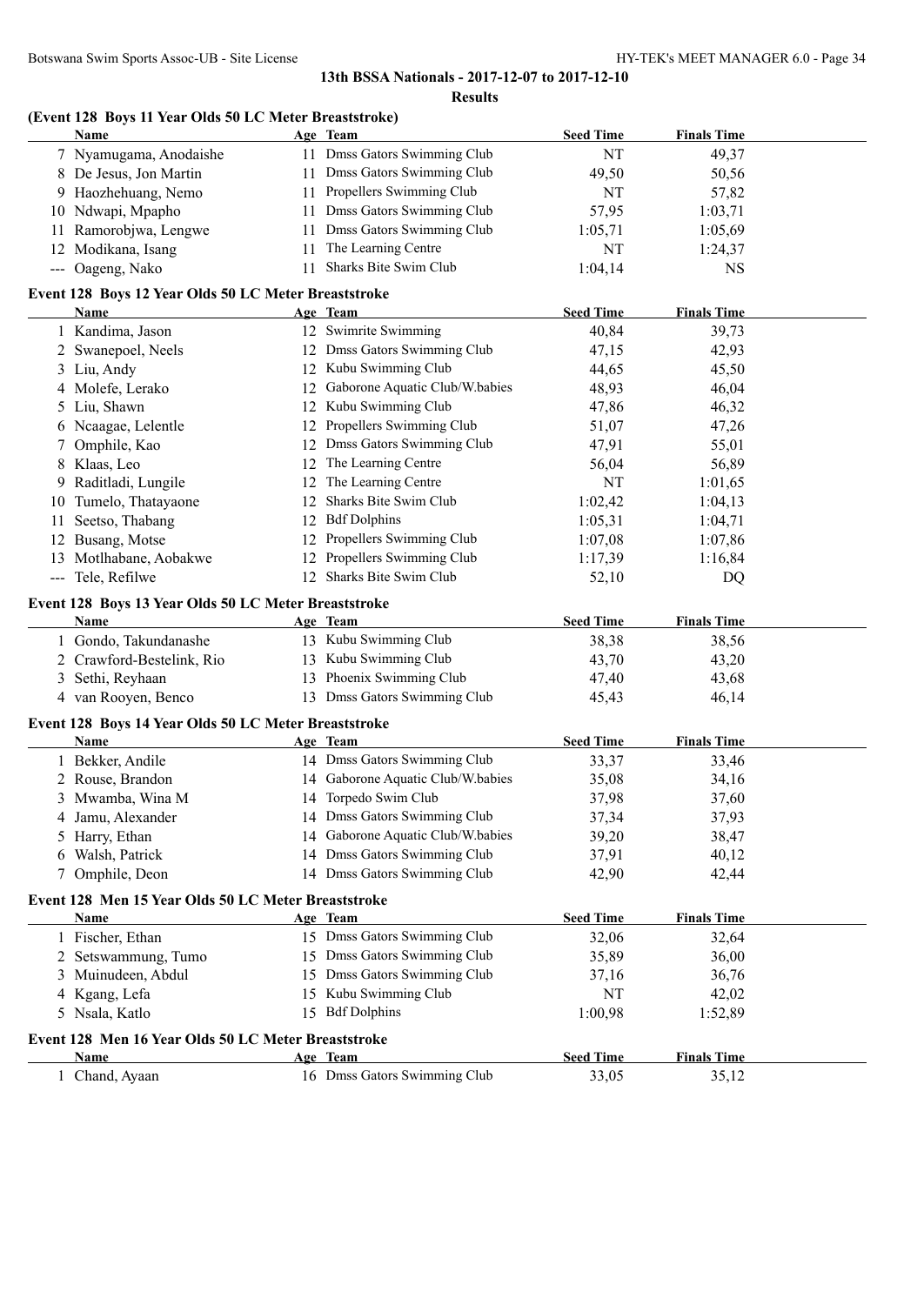**(Event 128 Men 16 Year Olds 50 LC Meter Breaststroke)**

|     | <b>Name</b>                                       |    | Age Team                                      | <b>Seed Time</b> | <b>Finals Time</b> |  |
|-----|---------------------------------------------------|----|-----------------------------------------------|------------------|--------------------|--|
|     | 2 Van Vlaanderen, Andrea                          |    | 16 Torpedo Swim Club                          | 36,65            | 35,92              |  |
| 3   | Bekker, Zinhle                                    |    | 16 Dmss Gators Swimming Club                  | 36,81            | 37,43              |  |
| 4   | Makepe, Tokelo                                    | 16 | Dmss Gators Swimming Club                     | 39,31            | 38,94              |  |
| 5   | Olefile, Thato                                    | 16 | Swimrite Swimming                             | NT               | 41,78              |  |
| 6   | Moilwa, Ami                                       | 16 | <b>Bdf Dolphins</b>                           | 43,13            | 41,98              |  |
|     | Dyumthi, Siyabonga                                | 16 | <b>Bdf Dolphins</b>                           | 39,26            | 45,34              |  |
|     | --- Seswai, Ame                                   |    | 16 Propellers Swimming Club                   | <b>NT</b>        | <b>NS</b>          |  |
|     |                                                   |    |                                               |                  |                    |  |
|     | Event 128 Men 17 & Over 50 LC Meter Breaststroke  |    |                                               |                  |                    |  |
|     | Name                                              |    | Age Team                                      | <b>Seed Time</b> | <b>Finals Time</b> |  |
|     | 1 Robinson, Adrian                                |    | 17 Gaborone Aquatic Club/W.babies             | 29,65            | 29,85              |  |
|     | 2 Matija, Kitso                                   |    | 19 Gaborone Aquatic Club/W.babies             | 30,83            | 31,00              |  |
| 3   | Sattarov, Asad                                    |    | 17 Dmss Gators Swimming Club                  | 34,85            | 35,61              |  |
| 4   | Ngorosha, Tatenda                                 |    | 24 Propellers Swimming Club                   | 38,34            | 36,84              |  |
| 5   | Motshwari, Karabo                                 | 17 | <b>Bdf Dolphins</b>                           | 37,56            | 37,36              |  |
|     | 6 Matshube, Keith                                 | 20 | <b>Bdf</b> Dolphins                           | 37,97            | 38,49              |  |
| 7   | Makwaka, Molemogi                                 | 20 | University of Botswana                        | 39,57            | 38,61              |  |
| 8   | Seleka, Yaone                                     |    | 20 University of Botswana                     | 39,95            | 39,45              |  |
| 9.  | Makurumidze, Panashe                              | 17 | Propellers Swimming Club                      | 41,86            | 39,56              |  |
|     | 10 Moswetsi, Thato                                |    | 20 Bdf Dolphins                               | NT               | 39,81              |  |
| 11. | Matsake, Kutlwano                                 | 17 | <b>Bdf Dolphins</b>                           | 41,24            | 40,31              |  |
|     | 12 Kgwarana, Kgomotso                             | 17 | <b>Bdf Dolphins</b>                           | 41,07            | 40,49              |  |
|     | 13 Rantshabeng, Otsile D                          | 17 | Dmss Gators Swimming Club                     | 40,82            | 41,35              |  |
|     | 14 Montsho, Harrison                              | 17 | Dmss Gators Swimming Club                     | NT               | 42,40              |  |
|     | 15 Setlhare, Boitshepo                            | 25 | Gaborone Aquatic Club/W.babies                | 44,30            | 42,41              |  |
|     | 16 Magetse, Tsaone                                |    | 20 University of Botswana                     | 43,44            | 43,08              |  |
| 17  | Kabelo, Mokganedi J                               |    | 26 Bdf Dolphins                               | 50,27            | 45,85              |  |
|     | 18 Manyeula, Godfrey                              | 18 | <b>Bdf Dolphins</b>                           | 51,40            | 47,07              |  |
| 19  | Dzingai, Solomon                                  | 17 | Gaborone Aquatic Club/W.babies                | 48,33            | 48,10              |  |
| 20  | Tonhord, Robert                                   | 22 | University of Botswana                        | <b>NT</b>        | 48,12              |  |
| 21  | Mabote, Leruo                                     | 21 | <b>Bdf</b> Dolphins                           | 53,71            | 49,31              |  |
| 22  | Guni, Tinashe                                     | 25 | University of Botswana                        | 52,91            | 52,05              |  |
|     | 23 Mathibe, Prince                                |    | 19 University of Botswana                     | 56,52            | 52,16              |  |
| 24. | Lecage, Tumelo B                                  | 33 | Dmss Gators Swimming Club                     | NT               | 59,63              |  |
|     | Ranko, Pako                                       | 21 | Propellers Swimming Club                      | 43,42            | DQ                 |  |
|     | --- Mooketsi, Katlego                             |    | 23 Bdf Dolphins                               | 43,65            | <b>NS</b>          |  |
|     | Event 129 Girls 10 & Under 100 LC Meter Freestyle |    |                                               |                  |                    |  |
|     |                                                   |    |                                               | <b>Seed Time</b> | <b>Finals Time</b> |  |
|     | Name                                              |    | Age Team<br>10 Gaborone Aquatic Club/W.babies | 1:26,31          |                    |  |
|     | 1 Harry, Kyra                                     |    | Dmss Gators Swimming Club                     |                  | 1:22,41<br>1:27,18 |  |
|     | 2 Jamu, Abigail                                   | 10 | Phoenix Swimming Club                         | 1:26,42          |                    |  |
| 3   | Whitson, Jacinda                                  | 10 |                                               | NT               | 1:28,90            |  |
|     | 4 Radovic, Vesna                                  | 10 | Dmss Gators Swimming Club                     | 1:33,17          | 1:29,39            |  |
| 5   | Van Tonder, Kathryn                               | 9. | Phoenix Swimming Club                         | 1:35,45          | 1:29,48            |  |
| 6   | Williams, Ella                                    | 10 | Dmss Gators Swimming Club                     | 1:32,45          | 1:33,05            |  |
| 7   | Tele, Phoebe                                      | 10 | Sharks Bite Swim Club                         | 1:36,53          | 1:33,19            |  |
| 8   | Ramakoloi, Thata                                  | 10 | Propellers Swimming Club                      | 1:51,63          | 1:37,55            |  |
| 9   | Haskins, Camille                                  | 8  | Gaborone Aquatic Club/W.babies                | 1:48,60          | 1:45,22            |  |
| 10  | Zambane, Aone                                     | 10 | The Learning Centre                           | 1:53,87          | 1:51,21            |  |
| 11  | Nkgau, Tanu                                       | 10 | Dmss Gators Swimming Club                     | 1:54,98          | 1:51,65            |  |
| 12  | Munyuki, Khudzi                                   | 10 | Propellers Swimming Club                      | NT               | 1:52,42            |  |
| 13  | Ingwe, Sally                                      | 9  | Dmss Gators Swimming Club                     | 1:54,04          | 1:52,70            |  |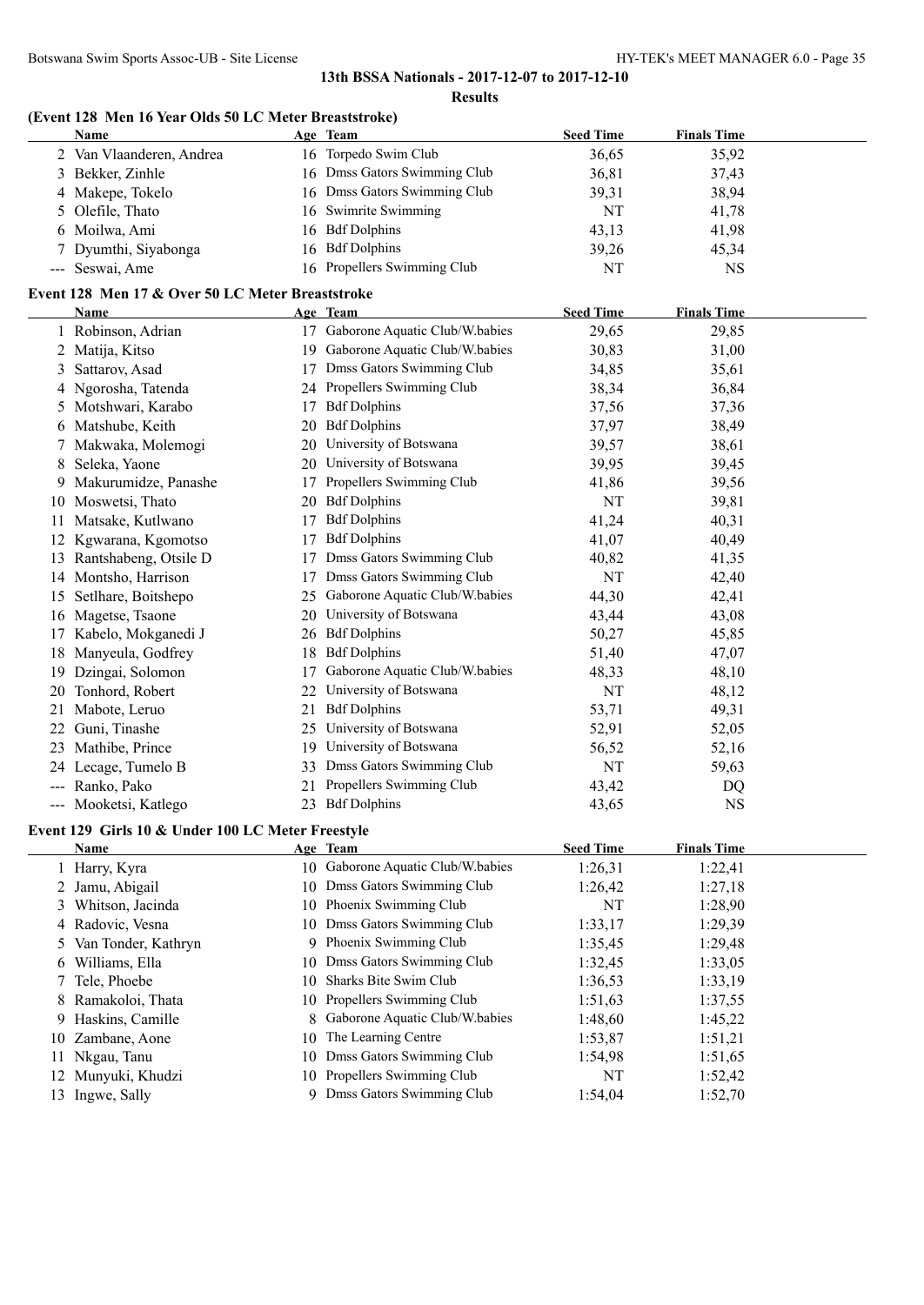#### **Results**

#### **(Event 129 Girls 10 & Under 100 LC Meter Freestyle)**

|    | <b>Name</b>                                         |    | Age Team                         | <b>Seed Time</b> | <b>Finals Time</b> |  |
|----|-----------------------------------------------------|----|----------------------------------|------------------|--------------------|--|
|    | 14 Mokobi, Raha                                     | 10 | Dmss Gators Swimming Club        | 1:54,47          | 1:57,25            |  |
| 15 | Mutie, Muela                                        |    | Sharks Bite Swim Club            | 2:10,26          | 1:57,99            |  |
| 16 | Thomba, Kuda                                        |    | Dmss Gators Swimming Club        | 1:59,32          | 1:58,43            |  |
| 17 | Kgopolelo, Michelle                                 | 10 | Gaborone Aquatic Club/W.babies   | 2:08,69          | 1:59,47            |  |
| 18 | Saleshando, Melodi                                  |    | Propellers Swimming Club         | NT               | 2:00,45            |  |
| 19 | Seitshiro, Masa                                     | 9  | Gaborone Aquatic Club/W.babies   | 2:24,77          | 2:02,72            |  |
| 20 | Makuke, Karren                                      |    | Kubu Swimming Club               | 2:02,04          | 2:05,48            |  |
| 21 | Motlhagodi, Abaleng                                 | 10 | Sharks Bite Swim Club            | 2:07,80          | 2:10,03            |  |
| 22 | Seipone, Jessica                                    |    | Propellers Swimming Club         | 2:18,11          | 2:12,81            |  |
| 23 | Tsiane, Boago                                       | 9  | Gaborone Aquatic Club/W.babies   | 2:07,03          | 2:13,85            |  |
| 24 | Ndzinge, Teto                                       | 10 | Sharks Bite Swim Club            | 2:22,68          | 2:20,19            |  |
| 25 | Sisulu, Nonceba                                     | 10 | Propellers Swimming Club         | 2:24,11          | 2:20,60            |  |
| 26 | Semele, Nthabeleng                                  | 9  | Propellers Swimming Club         | 2:35,04          | 2:21,09            |  |
| 27 | Kgomotso, Sebaga                                    | 10 | Sharks Bite Swim Club            | 2:08,50          | 2:32,44            |  |
|    | Pie, Wanatsha                                       | 9  | Dmss Gators Swimming Club        | NT               | NS.                |  |
|    | Haitsma, Yande E                                    |    | <b>Dmss Gators Swimming Club</b> | NT               | <b>NS</b>          |  |
|    | April, Phala                                        | 10 | Dmss Gators Swimming Club        | NT               | <b>NS</b>          |  |
|    | --- April, Botho                                    | 10 | Dmss Gators Swimming Club        | NT               | <b>NS</b>          |  |
|    | Event 129 Girls 11 Year Olds 100 LC Meter Freestyle |    |                                  |                  |                    |  |
|    | Name                                                |    | Age Team                         | <b>Seed Time</b> | <b>Finals Time</b> |  |
|    | 1 Phiri, Jade A                                     | 11 | Torpedo Swim Club                | 1:11,81          | 1:14,13            |  |
|    | Ditlhogo, Amaru                                     | 11 | Sharks Bite Swim Club            | 1:18,19          | 1:18,26            |  |
|    | 3 Norton, Amber                                     |    | Phoenix Swimming Club            | 1:27,54          | 1:20,77            |  |

|    | 3 Norton, Amber        | 11  | Phoenix Swimming Club          | 1:27,54 | 1:20,77 |  |
|----|------------------------|-----|--------------------------------|---------|---------|--|
|    | 4 Kiragu, Mariam       | 11  | Dmss Gators Swimming Club      | 1:26,69 | 1:23,10 |  |
|    | 5 Khama, Warona        | 11  | Kubu Swimming Club             | 1:27,89 | 1:26,57 |  |
|    | 6 Tipi, Maksnaka       | 11  | Gaborone Aquatic Club/W.babies | 2:01,41 | 1:30,95 |  |
|    | 7 Oflaherty, Bridget   | 11  | Propellers Swimming Club       | 1:32,40 | 1:31,51 |  |
|    | 8 Muzila, Lelani       | 11  | Dmss Gators Swimming Club      | 1:32,03 | 1:35,12 |  |
|    | 9 Ramsden, Kese        | 11  | Phoenix Swimming Club          | NT      | 1:39,50 |  |
|    | 10 Da Silva, Sara      | 11  | Kubu Swimming Club             | 1:42,32 | 1:40,11 |  |
|    | 11 Lesaso, Aone        | 11  | The Learning Centre            | 1:37,40 | 1:41,56 |  |
|    | 12 Zondagh, Lienke     | 11  | Propellers Swimming Club       | 1:58,20 | 1:45,02 |  |
|    | 13 Khan, Mahira        | 11  | Phoenix Swimming Club          | 1:49,85 | 1:46,90 |  |
|    | 14 Thebe, Basetsana    | 11  | Propellers Swimming Club       | 2:03,92 | 1:56,48 |  |
|    | 15 Machens, Khethiwe   | 11  | Gaborone Aquatic Club/W.babies | NT      | 1:58,02 |  |
|    | 16 Saleshando, Oratile | 11  | Propellers Swimming Club       | NT      | 1:58,77 |  |
| 17 | Mbabazi, Precious      | 11  | University of Botswana         | NT      | 1:59,49 |  |
|    | 18 Munyuki, Thobeka    | 11  | Propellers Swimming Club       | 2:08,93 | 2:06,29 |  |
|    | --- Pigford, Elizabeth | 11. | Gaborone Aquatic Club/W.babies | NT      | NS      |  |

#### **Event 129 Girls 12 Year Olds 100 LC Meter Freestyle**

| Name                      |  | <b>Seed Time</b>                                                                                                                                                                                                                                                                      | <b>Finals Time</b> |
|---------------------------|--|---------------------------------------------------------------------------------------------------------------------------------------------------------------------------------------------------------------------------------------------------------------------------------------|--------------------|
| 1 Jack, Michelle          |  | 1:08,12                                                                                                                                                                                                                                                                               | 1:08,67            |
| 2 Ingwe, Kimberly         |  | 1:11,85                                                                                                                                                                                                                                                                               | 1:10,79            |
| 3 Mutie, Mutinda          |  | 1:18,57                                                                                                                                                                                                                                                                               | 1:16.85            |
| 4 Judd, Samantha          |  | 1:24,09                                                                                                                                                                                                                                                                               | 1:23,51            |
| 5 Pie, Thatego            |  | 1:42,10                                                                                                                                                                                                                                                                               | 1:33,75            |
| 6 Molelowatladi, Reneilwe |  | NT                                                                                                                                                                                                                                                                                    | 1:37.68            |
| 7 Makuke, Kate            |  | NT                                                                                                                                                                                                                                                                                    | 1:38.57            |
| 8 Ferguson, Dawn          |  | 1:31,28                                                                                                                                                                                                                                                                               | 1:39,62            |
| --- Haitsma, Lindiwe      |  | 1:10,68                                                                                                                                                                                                                                                                               | NS                 |
|                           |  | Age Team<br>12 Dmss Gators Swimming Club<br>12 Dmss Gators Swimming Club<br>12 Sharks Bite Swim Club<br>12 Swimrite Swimming<br>12 Dmss Gators Swimming Club<br>12 Dmss Gators Swimming Club<br>12 Kubu Swimming Club<br>12 Dmss Gators Swimming Club<br>12 Dmss Gators Swimming Club |                    |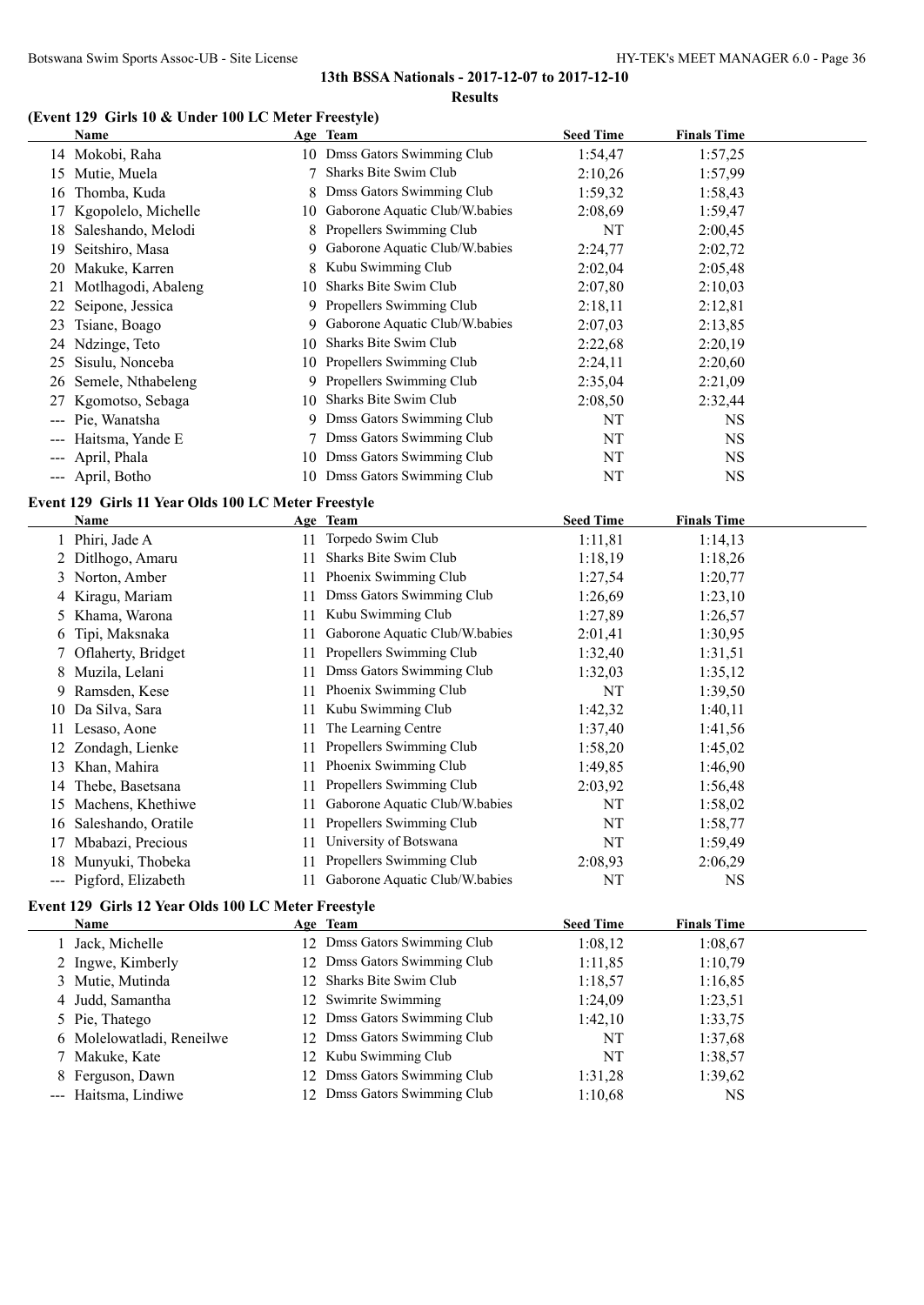#### **Results**

# **(Event 129 Girls 12 Year Olds 100 LC Meter Freestyle)**

|   | <b>Name</b>                                         |    | Age Team                         | <b>Seed Time</b> | <b>Finals Time</b> |  |
|---|-----------------------------------------------------|----|----------------------------------|------------------|--------------------|--|
|   | --- Nhiwatiwa, Vati                                 |    | 12 University of Botswana        | 2:27,47          | <b>NS</b>          |  |
|   | Event 129 Girls 13 Year Olds 100 LC Meter Freestyle |    |                                  |                  |                    |  |
|   | Name                                                |    | Age Team                         | <b>Seed Time</b> | <b>Finals Time</b> |  |
|   | 1 Egner, Maxine                                     |    | 13 Dmss Gators Swimming Club     | 1:04,96          | 1:04,03            |  |
|   | 2 Matthews, Tselane                                 |    | 13 Dmss Gators Swimming Club     | 1:08,29          | 1:07,03            |  |
|   | 3 Gomez, Antonela                                   |    | 13 Kubu Swimming Club            | 1:10,73          | 1:10,92            |  |
|   | 4 Mokgatle, Yaone                                   |    | 13 Dmss Gators Swimming Club     | 1:10,09          | 1:11,17            |  |
|   | 5 Nkgau, Loago                                      |    | 13 Dmss Gators Swimming Club     | 1:19,25          | 1:14,95            |  |
|   | 6 Deurwaader, Tjibuya                               |    | 13 Kubu Swimming Club            | 1:15,07          | 1:15,59            |  |
|   | 7 Egner, Adina                                      | 13 | Dmss Gators Swimming Club        | 1:19,14          | 1:19,50            |  |
|   | 8 Norton, Amy                                       | 13 | Phoenix Swimming Club            | 1:19,31          | 1:21,33            |  |
| 9 | Shuhud, Shaika                                      | 13 | Gaborone Aquatic Club/W.babies   | 1:23,23          | 1:21,68            |  |
|   | 10 Hill, Savanna                                    | 13 | Kubu Swimming Club               | 1:19,35          | 1:21,96            |  |
|   | 11 Ramorobjwa, Naledi                               | 13 | Dmss Gators Swimming Club        | 1:26,58          | 1:22,84            |  |
|   | --- Keakile, Natasha                                |    | 13 Bdf Dolphins                  | NT               | <b>NS</b>          |  |
|   |                                                     |    |                                  |                  |                    |  |
|   | Event 129 Girls 14 Year Olds 100 LC Meter Freestyle |    |                                  |                  |                    |  |
|   | Name                                                |    | Age Team<br>14 Torpedo Swim Club | <b>Seed Time</b> | <b>Finals Time</b> |  |
|   | 1 Phiri, Mia A                                      |    | 14 Dmss Gators Swimming Club     | 1:01,72          | 1:01,74            |  |
|   | 2 Ruele, Bupe                                       |    | 14 Dmss Gators Swimming Club     | 1:07,48          | 1:07,93            |  |
| 3 | Jobe, Hannah                                        |    | 14 Dmss Gators Swimming Club     | 1:14,64          | 1:10,94            |  |
|   | Thompson, Summer<br>5 Keitshokile, Rafiwa           |    | 14 Kubu Swimming Club            | 1:15,79          | 1:15,76            |  |
|   |                                                     |    | 14 Sharks Bite Swim Club         | 1:18,57          | 1:16,43            |  |
|   | 6 Motlhagodi, Entie                                 |    |                                  | 2:01,14          | 2:00,78            |  |
|   | Event 129 Women 15 Year Olds 100 LC Meter Freestyle |    |                                  |                  |                    |  |
|   | <b>Name</b>                                         |    | Age Team                         | <b>Seed Time</b> | <b>Finals Time</b> |  |
|   | 1 van Rooyen, Leone                                 |    | 15 Dmss Gators Swimming Club     | 1:11,74          | 1:12,12            |  |
|   | 2 Gondo, Ruvarashe                                  |    | 15 Kubu Swimming Club            | 1:12,07          | 1:13,63            |  |
| 3 | Vos, Tayla                                          |    | 15 Kubu Swimming Club            | 1:16,85          | 1:14,41            |  |
| 4 | Jones, Amy                                          | 15 | Dmss Gators Swimming Club        | 1:16,90          | 1:16,00            |  |
| 5 | Yordanova, Natalia                                  | 15 | Gaborone Aquatic Club/W.babies   | 1:27,71          | 1:27,19            |  |
|   | 6 Bame, Radikgopo                                   | 15 | Sharks Bite Swim Club            | 1:39,64          | 1:48,83            |  |
|   | 7 Barobi, Hazel                                     |    | 15 Bdf Dolphins                  | 1:57,35          | 2:00,29            |  |
|   | Event 129 Women 16 Year Olds 100 LC Meter Freestyle |    |                                  |                  |                    |  |
|   | <b>Name</b>                                         |    | Age Team                         | <b>Seed Time</b> | <b>Finals Time</b> |  |
|   | 1 Nkete, Alora                                      |    | 16 Dmss Gators Swimming Club     | 1:18,00          | 1:09,69            |  |
|   | 2 Naidu, Harleena                                   |    | 16 Torpedo Swim Club             | 1:16,42          | 1:15,00            |  |
|   | --- Khumalo, Andile                                 |    | 16 Bdf Dolphins                  | NT               | <b>NS</b>          |  |
|   | Event 129 Women 17 & Over 100 LC Meter Freestyle    |    |                                  |                  |                    |  |
|   | Name                                                |    | Age Team                         | <b>Seed Time</b> | <b>Finals Time</b> |  |
|   | 1 Gerber, Brenda                                    |    | 49 Dmss Gators Swimming Club     | 1:32,55          | 1:33,71            |  |
|   | 2 Kgadikego, Gorata                                 | 21 | <b>Bdf Dolphins</b>              | 1:40,41          | 1:36,02            |  |
|   | 3 Magang, Ruth                                      | 40 | Dmss Gators Swimming Club        | 1:39,17          | 1:38,77            |  |
| 4 | Morewane, Bontsi Z                                  | 35 | University of Botswana           | 1:37,83          | 1:39,69            |  |
| 5 | Shahvez, Mahek                                      | 19 | University of Botswana           | 1:42,31          | 1:41,07            |  |
| 6 | Tsayang, Chese                                      | 21 | University of Botswana           | NT               | 1:41,86            |  |
|   | Kelebemang, Lebogang                                | 20 | Gaborone Aquatic Club/W.babies   | 1:47,92          | 1:42,62            |  |
| 8 | Ketshwanetse, Bokane                                | 17 | <b>Bdf Dolphins</b>              | 1:38,82          | 1:43,93            |  |
|   | 9 Mulale, Unami                                     |    | 39 Bdf Dolphins                  | NT               | 2:25,92            |  |
|   |                                                     |    |                                  |                  |                    |  |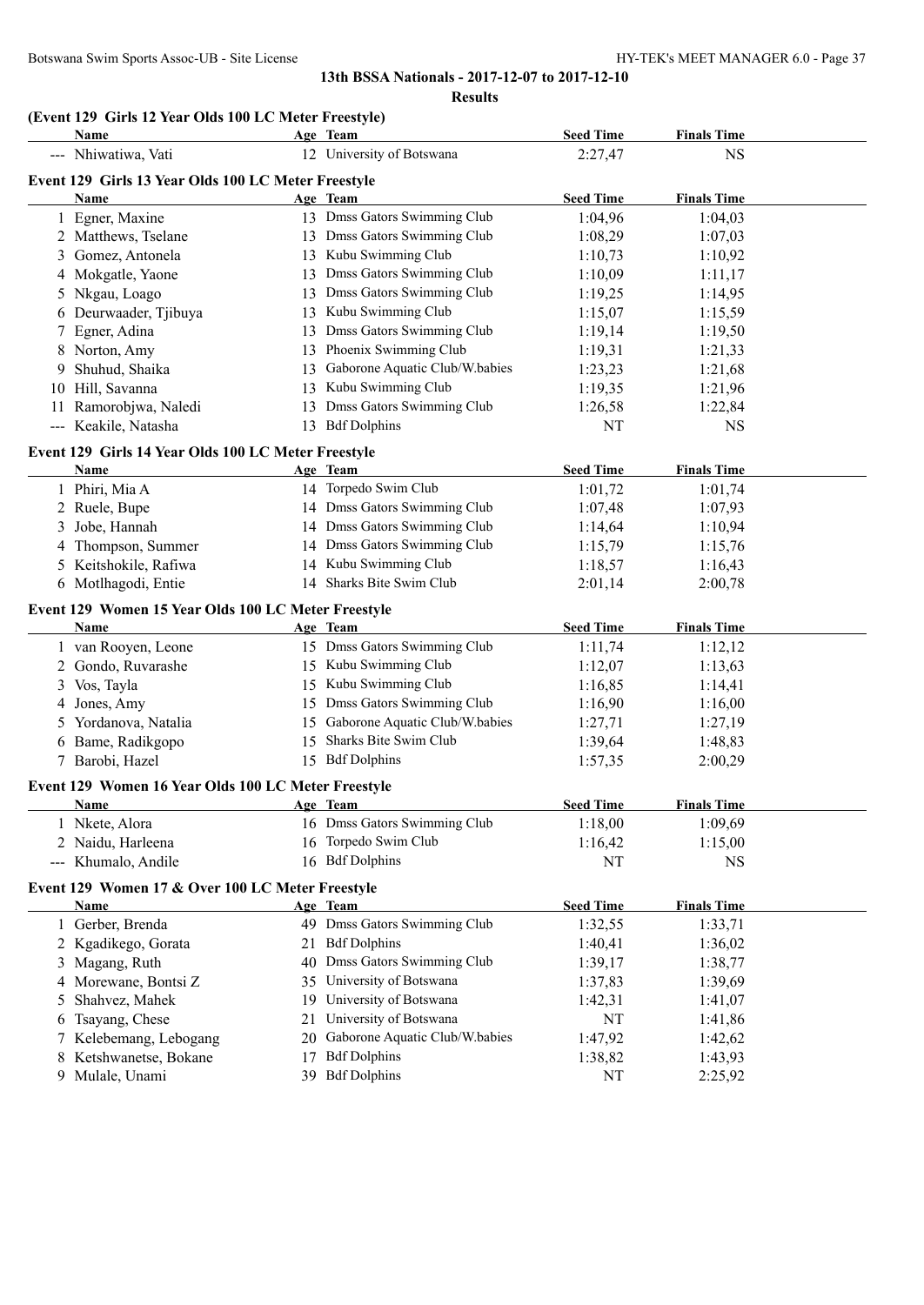# **Event 130 Boys 10 & Under 100 LC Meter Freestyle**

|                     | <b>Name</b>                                        |    | Age Team                          | <b>Seed Time</b> | <b>Finals Time</b> |  |
|---------------------|----------------------------------------------------|----|-----------------------------------|------------------|--------------------|--|
|                     | 1 Haskins, Ethan                                   |    | 10 Gaborone Aquatic Club/W.babies | 1:24,62          | 1:22,21            |  |
|                     | 2 Hill, Angus                                      | 10 | Kubu Swimming Club                | 1:27,14          | 1:26,05            |  |
| 3                   | Keitsile, Junior                                   | 10 | Propellers Swimming Club          | 1:32,59          | 1:28,35            |  |
| 4                   | Seetso, Nathan                                     | 10 | Dmss Gators Swimming Club         | 1:33,97          | 1:29,12            |  |
| 5                   | Sethi, Khalil                                      | 10 | Phoenix Swimming Club             | 1:31,54          | 1:30,30            |  |
| 6                   | Ndwapi, Uyapo                                      | 9  | Dmss Gators Swimming Club         | 1:40,03          | 1:35,24            |  |
|                     | Garmroudi, Yusurf                                  | 10 | Gaborone Aquatic Club/W.babies    | NT               | 1:35,46            |  |
| 8                   | Mangani, Kevin                                     | 10 | Propellers Swimming Club          | 1:40,93          | 1:40,01            |  |
| 9.                  | Khan, Zeeshan                                      |    | 9 Phoenix Swimming Club           | 1:55,66          | 1:43,41            |  |
|                     | 10 Rapson, Zacharey                                | 9. | Dmss Gators Swimming Club         | NT               | 1:43,88            |  |
| 11                  | Matthews, Lebone                                   | 9. | Dmss Gators Swimming Club         | 1:54,45          | 1:44,75            |  |
| 12                  | Mutie, Kilonzi                                     | 10 | Sharks Bite Swim Club             | 1:33,30          | 1:45,43            |  |
| 13                  | Manase, Wesley                                     | 10 | The Learning Centre               | 1:49,48          | 1:49,49            |  |
| 14                  | Modirelabangwe, Legakwa                            | 9  | Sharks Bite Swim Club             | 2:00,37          | 1:56,34            |  |
| 15                  | Kgengwenyane, Lentle                               | 9  | The Learning Centre               | 2:01,64          | 1:57,78            |  |
|                     | 16 Mwangi, Dean                                    | 9  | Dmss Gators Swimming Club         | 2:04,86          | 2:07,43            |  |
| 17                  | Chola, James                                       | 9  | Sharks Bite Swim Club             | NT               | 2:21,53            |  |
|                     | 18 Mtetwa, Tumisang                                | 8  | Sharks Bite Swim Club             | 2:23,66          | 2:25,60            |  |
| $\qquad \qquad - -$ | Scharnick, Christiaan                              |    | 8 Propellers Swimming Club        | 2:01,22          | DQ                 |  |
|                     |                                                    |    |                                   |                  |                    |  |
|                     | Event 130 Boys 11 Year Olds 100 LC Meter Freestyle |    |                                   |                  |                    |  |
|                     | Name                                               |    | Age Team                          | <b>Seed Time</b> | <b>Finals Time</b> |  |
|                     | 1 Matija, Tumo                                     | 11 | Gaborone Aquatic Club/W.babies    | 1:12,85          | 1:12,82            |  |
|                     | 2 Lastroni, Giuliano                               | 11 | Torpedo Swim Club                 | 1:20,31          | 1:16,83            |  |
| 3                   | Hill, Andrea                                       | 11 | Kubu Swimming Club                | 1:24,35          | 1:22,13            |  |
| 4                   | De Jesus, Jon Martin                               | 11 | Dmss Gators Swimming Club         | 1:20,13          | 1:23,19            |  |
| 5                   | Bakwena, Leatile                                   | 11 | Propellers Swimming Club          | 1:28,52          | 1:25,72            |  |
|                     | 6 Ndwapi, Mpapho                                   | 11 | Dmss Gators Swimming Club         | 1:28,64          | 1:27,37            |  |
| 7                   | Mokobi, Kgotla                                     | 11 | Dmss Gators Swimming Club         | 1:38,96          | 1:27,99            |  |
| 8                   | Nyamugama, Anodaishe                               | 11 | Dmss Gators Swimming Club         | NT               | 1:30,20            |  |
|                     | 9 Ramorobjwa, Lengwe                               | 11 | Dmss Gators Swimming Club         | 1:43,13          | 1:39,07            |  |
| 10                  | Yan, Tommy                                         | 11 | Propellers Swimming Club          | NT               | 1:40,33            |  |
| 11.                 | Scharnick, Adriaan                                 | 11 | Propellers Swimming Club          | 1:55,37          | 1:49,47            |  |
|                     | 12 Lefika, Kalane                                  | 11 | Propellers Swimming Club          | 2:00,23          | 1:53,94            |  |
| 13                  | Setshogo, Lebone                                   | 11 | Propellers Swimming Club          | 2:16,24          | 2:14,84            |  |
|                     | --- Matthews, Mmusi                                | 11 | Dmss Gators Swimming Club         | 1:20,55          | DQ                 |  |
|                     | Event 130 Boys 12 Year Olds 100 LC Meter Freestyle |    |                                   |                  |                    |  |
|                     | <b>Name</b>                                        |    | Age Team                          | <b>Seed Time</b> | <b>Finals Time</b> |  |
|                     | 1 Swanepoel, Neels                                 |    | 12 Dmss Gators Swimming Club      | 1:21,30          | 1:12,00            |  |
|                     | 2 Kandima, Jason                                   | 12 | Swimrite Swimming                 | 1:14,59          | 1:12,03            |  |
| 3                   | Liu, Andy                                          | 12 | Kubu Swimming Club                | 1:23,51          | 1:17,63            |  |
| 4                   | Liu, Shawn                                         | 12 | Kubu Swimming Club                | NT               | 1:24,35            |  |
| 5                   | Omphile, Kao                                       | 12 | Dmss Gators Swimming Club         | NT               | 1:25,39            |  |
| 6                   | Tele, Refilwe                                      | 12 | Sharks Bite Swim Club             | 1:24,19          | 1:26,99            |  |
| 7                   | Molefe, Lerako                                     | 12 | Gaborone Aquatic Club/W.babies    | 1:32,77          | 1:28,42            |  |
| 8                   | Ncaagae, Lelentle                                  | 12 | Propellers Swimming Club          | 1:30,54          | 1:28,95            |  |
| 9                   | Seetso, Thabang                                    | 12 | <b>Bdf Dolphins</b>               | 1:54,06          | 1:38,07            |  |
| 10                  | Klaas, Leo                                         | 12 | The Learning Centre               | 1:40,98          | 1:45,40            |  |
| 11                  | Busang, Motse                                      | 12 | Propellers Swimming Club          | NT               | 2:07,53            |  |
|                     | 12 Kgopolelo, Kago                                 | 12 | Gaborone Aquatic Club/W.babies    | NT               | 2:11,98            |  |
|                     |                                                    |    |                                   |                  |                    |  |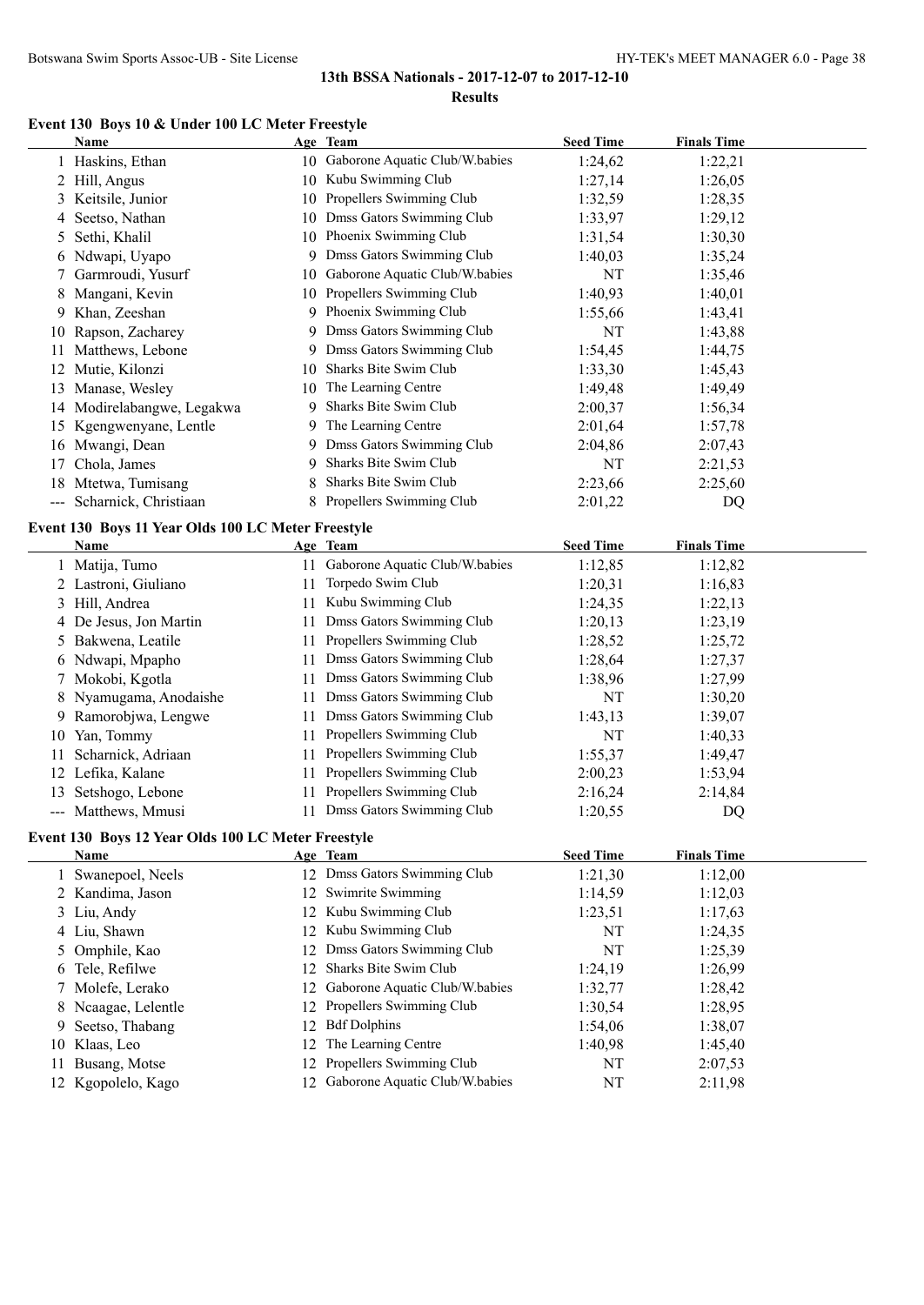|    | (Event 130 Boys 12 Year Olds 100 LC Meter Freestyle)          |    |                                                      |                  |                    |  |
|----|---------------------------------------------------------------|----|------------------------------------------------------|------------------|--------------------|--|
|    | <b>Name</b>                                                   |    | Age Team                                             | <b>Seed Time</b> | <b>Finals Time</b> |  |
|    | 13 Motlhabane, Aobakwe                                        |    | 12 Propellers Swimming Club                          | 1:00,97          | 2:16,24            |  |
|    | --- Tumelo, Thatayaone                                        |    | 12 Sharks Bite Swim Club                             | 2:07,93          | DQ                 |  |
|    | Event 130 Boys 13 Year Olds 100 LC Meter Freestyle            |    |                                                      |                  |                    |  |
|    | Name                                                          |    | Age Team                                             | <b>Seed Time</b> | <b>Finals Time</b> |  |
|    | 1 Lillie, Michael                                             |    | 13 Torpedo Swim Club                                 | 1:06,93          | 1:07,85            |  |
|    | 2 van Rooyen, Benco                                           |    | 13 Dmss Gators Swimming Club                         | 1:08,65          | 1:07,97            |  |
| 3  | Gondo, Takundanashe                                           |    | 13 Kubu Swimming Club                                | 1:12,06          | 1:11,16            |  |
|    | Crawford-Bestelink, Rio                                       |    | 13 Kubu Swimming Club                                | 1:12,40          | 1:13,66            |  |
| 5. | Marumo, Lefika                                                | 13 | Sharks Bite Swim Club                                | 1:22,69          | 1:18,90            |  |
|    | 6 Sethi, Reyhaan                                              |    | 13 Phoenix Swimming Club                             | 1:27,26          | 1:21,94            |  |
| 7. | Seleke, Thabiso                                               |    | 13 Bdf Dolphins                                      | NT               | 2:20,88            |  |
|    | Event 130 Boys 14 Year Olds 100 LC Meter Freestyle            |    |                                                      |                  |                    |  |
|    | Name                                                          |    | Age Team                                             | <b>Seed Time</b> | <b>Finals Time</b> |  |
|    | 1 Bekker, Andile                                              |    | 14 Dmss Gators Swimming Club                         | 56,86            | 56,11              |  |
|    | 2 Jamu, Alexander                                             |    | 14 Dmss Gators Swimming Club                         | 1:01,51          | 1:01,11            |  |
| 3  | Walsh, Patrick                                                |    | 14 Dmss Gators Swimming Club                         | 1:02,19          | 1:01,77            |  |
|    | Rouse, Brandon                                                |    | 14 Gaborone Aquatic Club/W.babies                    | 1:05,39          | 1:02,70            |  |
|    | Mwamba, Wina M                                                |    | 14 Torpedo Swim Club                                 | 1:06,13          | 1:06,43            |  |
|    | 6 Harry, Ethan                                                |    | 14 Gaborone Aquatic Club/W.babies                    | 1:08,44          | 1:07,35            |  |
|    | 7 Omphile, Deon                                               |    | 14 Dmss Gators Swimming Club                         | 1:11,27          | 1:10,23            |  |
|    |                                                               |    |                                                      |                  |                    |  |
|    | Event 130 Men 15 Year Olds 100 LC Meter Freestyle<br>Name     |    | Age Team                                             | <b>Seed Time</b> | <b>Finals Time</b> |  |
|    | 1 Fischer, Ethan                                              |    | 15 Dmss Gators Swimming Club                         | 1:02,69          | 1:00,23            |  |
|    | 2 Muinudeen, Abdul                                            |    | 15 Dmss Gators Swimming Club                         | 1:02,55          | 1:00,83            |  |
| 3  | Setswammung, Tumo                                             |    | 15 Dmss Gators Swimming Club                         | 1:05,00          | 1:06,83            |  |
|    | 4 Kgang, Lefa                                                 |    | 15 Kubu Swimming Club                                | NT               | 1:13,79            |  |
|    |                                                               |    |                                                      |                  |                    |  |
|    | Event 130 Men 16 Year Olds 100 LC Meter Freestyle<br>Name     |    | Age Team                                             | <b>Seed Time</b> | <b>Finals Time</b> |  |
|    | 1 Freeman, James S                                            |    | 16 Dmss Gators Swimming Club                         | 53,94            | 52,65              |  |
|    | 2 Chand, Ayaan                                                |    | 16 Dmss Gators Swimming Club                         | 1:00,26          | 1:00,55            |  |
|    | 3 Van Vlaanderen, Andrea                                      |    | 16 Torpedo Swim Club                                 | 1:02,23          | 1:01,04            |  |
|    | 4 Bekker, Zinhle                                              |    | 16 Dmss Gators Swimming Club                         | 1:01,89          | 1:01,63            |  |
|    | 5 Makepe, Tokelo                                              |    | 16 Dmss Gators Swimming Club                         | 1:06,19          | 1:05,71            |  |
|    | 6 Olefile, Thato                                              |    | 16 Swimrite Swimming                                 | <b>NT</b>        | 1:20,91            |  |
|    | Dyumthi, Siyabonga                                            |    | 16 Bdf Dolphins                                      | 1:30,84          | 1:29,85            |  |
|    | 8 Moilwa, Ami                                                 |    | 16 Bdf Dolphins                                      | 1:39,00          | 1:40,32            |  |
|    |                                                               |    |                                                      |                  |                    |  |
|    | Event 130 Men 17 & Over 100 LC Meter Freestyle<br><b>Name</b> |    | Age Team                                             | <b>Seed Time</b> | <b>Finals Time</b> |  |
|    |                                                               |    | 19 Gaborone Aquatic Club/W.babies                    |                  |                    |  |
|    | 1 Matija, Kitso                                               | 17 | Gaborone Aquatic Club/W.babies                       | 54,52            | 55,95              |  |
|    | 2 Robinson, Adrian                                            |    | Torpedo Swim Club                                    | 55,09            | 56,24              |  |
| 3  | Kangololo, Mulenga                                            | 28 |                                                      | 1:00,63          | 1:00,20            |  |
| 4  | Sebikiri, Maemo                                               | 18 | Propellers Swimming Club<br>Propellers Swimming Club | 1:03,31          | 1:03,63            |  |
| 5  | Ngorosha, Tatenda                                             | 24 |                                                      | 1:07,12          | 1:04,85            |  |
| b  | Dzingai, Solomon                                              | 17 | Gaborone Aquatic Club/W.babies                       | 1:04,37          | 1:06,03            |  |
|    | Sattarov, Asad                                                | 17 | Dmss Gators Swimming Club                            | 1:06,95          | 1:06,87            |  |
| 8  | Kurian, Christopher                                           | 17 | Dmss Gators Swimming Club                            | 1:07,55          | 1:07,20            |  |
| 9  | Rantshabeng, Otsile D                                         | 17 | Dmss Gators Swimming Club                            | 1:12,86          | 1:08,84            |  |
| 10 | Ranko, Pako                                                   | 21 | Propellers Swimming Club                             | 1:16,95          | 1:14,12            |  |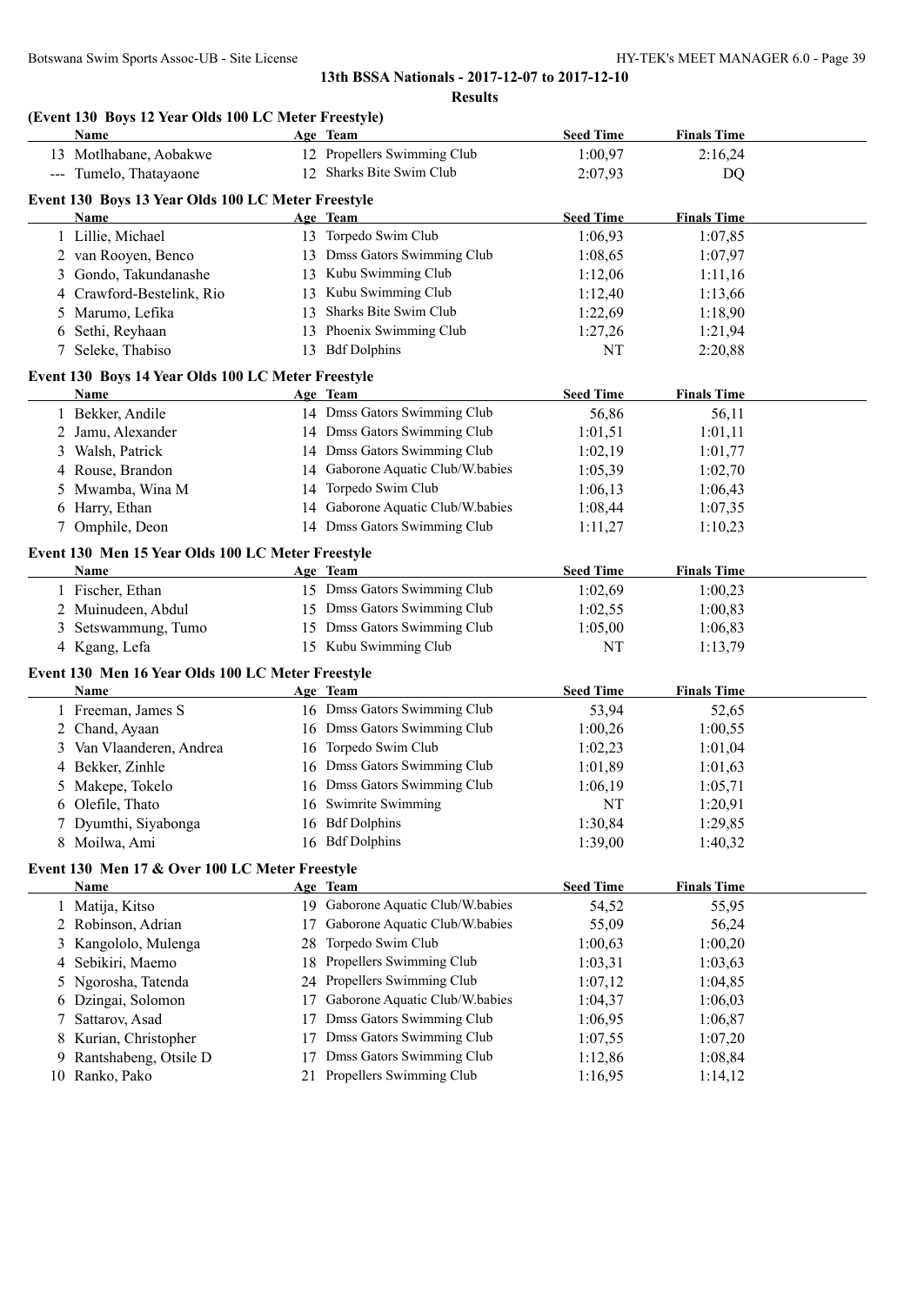#### **(Event 130 Men 17 & Over 100 LC Meter Freestyle)**

|     | Name                    |     | Age Team                       | <b>Seed Time</b> | <b>Finals Time</b> |  |
|-----|-------------------------|-----|--------------------------------|------------------|--------------------|--|
|     | 11 Makurumidze, Panashe |     | Propellers Swimming Club       | 1:18,70          | 1:16,43            |  |
| 12  | Seleka, Yaone           | 20  | University of Botswana         | 1:17,52          | 1:17,95            |  |
| 13. | Mabote, Leruo           | 21  | <b>Bdf Dolphins</b>            | 1:46,51          | 1:17,98            |  |
|     | 14 Motshwari, Karabo    |     | <b>Bdf Dolphins</b>            | 1:16,30          | 1:18,34            |  |
| 15  | Moffat, Omphile         | 25  | <b>Bdf Dolphins</b>            | 1:19,46          | 1:18,36            |  |
| 16  | Moswetsi, Thato         | 20  | <b>Bdf</b> Dolphins            | NT               | 1:18,88            |  |
|     | Setlhare, Boitshepo     | 25. | Gaborone Aquatic Club/W.babies | 1:18,79          | 1:21,08            |  |
| 18  | Sekoto, Tumelo          | 31  | <b>Bdf Dolphins</b>            | 1:25,88          | 1:21,11            |  |
| 19  | Makwaka, Molemogi       | 20  | University of Botswana         | NT               | 1:22,89            |  |
| 20  | Kopano, Thabo           | 22  | <b>Bdf Dolphins</b>            | 1:22,92          | 1:23,64            |  |
| 21  | Montsho, Harrison       |     | Dmss Gators Swimming Club      | NT               | 1:24,58            |  |
| 22  | Matsake, Kutlwano       |     | <b>Bdf Dolphins</b>            | 1:16,37          | 1:24,82            |  |
| 23  | Magetse, Tsaone         | 20  | University of Botswana         | 1:28,15          | 1:25,71            |  |
| 24  | Manyeula, Godfrey       | 18  | <b>Bdf Dolphins</b>            | 1:47,15          | 1:28,89            |  |
| 25  | Guni, Tinashe           | 25  | University of Botswana         | 1:35,25          | 1:33,17            |  |
| 26  | Lecage, Tumelo B        | 33  | Dmss Gators Swimming Club      | NT               | 1:38,57            |  |
| 27  | Mathibe, Prince         | 19. | University of Botswana         | NT               | 1:55,65            |  |

#### **Event 131 Girls 14 & Under 50 LC Meter Medley Relay**

 $\overline{a}$ 

|                                          | Team                             | Relay                     | <b>Seed Time</b>         | <b>Finals Time</b>     |
|------------------------------------------|----------------------------------|---------------------------|--------------------------|------------------------|
|                                          | 1 Dmss Gators Swimming Club      | A                         | 2:20,16                  | 2:20,65                |
|                                          | 1) Matthews, Tselane 13          | 2) Haitsma, Lindiwe 12    | 3) Ingwe, Kimberly 12    | 4) Egner, Maxine 13    |
|                                          | 2 Phoenix Swimming Club          | A                         | NT                       | 2:47.25                |
|                                          | 1) Norton, Amy 13                | 2) Pieterse, Megan 12     | 3) Van Tonder, Kathryn 9 | 4) Norton, Amber 11    |
| 3.                                       | Kubu Swimming Club               | A                         | NT                       | 2:50,03                |
|                                          | 1) Makuke, Kate 12               | 2) Deurwaader, Tjibuya 13 | 3) Hill, Savanna 13      | 4) Khama, Warona 11    |
|                                          | 4 Gaborone Aquatic Club/W.babies | A                         | NT                       | 3:18,10                |
|                                          | 1) Tipi, Maksnaka 11             | 2) Harry, Kyra 10         | 3) Machens, Khethiwe 11  | 4) Haskins, Camille 8  |
|                                          | Dmss Gators Swimming Club        | B                         | NT                       | X2:24,78               |
|                                          | 1) Jack, Michelle 12             | 2) Mokgatle, Yaone 13     | 3) Ruele, Bupe 14        | 4) Jobe, Hannah 14     |
|                                          | Dmss Gators Swimming Club        |                           | NT                       | X2:58,27               |
|                                          | 1) Egner, Adina 13               | 2) Nkgau, Loago 13        | 3) Kiragu, Mariam 11     | 4) Thompson, Summer 14 |
|                                          | Dmss Gators Swimming Club        | Ð                         | NT                       | X3:11,30               |
|                                          | 1) Ramorobjwa, Naledi 13         | 2) Radovic, Vesna 10      | 3) Jamu, Abigail 10      | 4) Ferguson, Dawn 12   |
| $---$                                    | Phoenix Swimming Club            | B                         | NT                       | X3:28,17               |
|                                          | 1) Whitson, Jacinda 10           | 2) Nikoleta, Popovic 11   | 3) Mothelesi, Puleng 11  | 4) Ramsden, Kese 11    |
| ---                                      | Kubu Swimming Club               | B                         | NT                       | X3:41,03               |
|                                          | 1) Chang, Yun-suh 9              | 2) Chang, Ji-eun 10       | 3) Da Silva, Sara 11     | 4) Makuke, Karren 8    |
|                                          | Propellers Swimming Club         | A                         | NT                       | DO                     |
|                                          | 1) Ramakoloi, Thata 10           | 2) Saleshando, Oratile 11 | 3) Oflaherty, Bridget 11 | 4) Zondagh, Lienke 11  |
| $\hspace{0.05cm} \ldots \hspace{0.05cm}$ | Propellers Swimming Club         | B                         | NT                       | <b>XNS</b>             |
|                                          | 1) Thebe, Basetsana 11           | 2) Munyuki, Khudzi 10     | 3) Munyuki, Thobeka 11   | 4) Seipone, Jessica 9  |
|                                          |                                  |                           |                          |                        |

# **Event 132 Boys 14 & Under 50 LC Meter Medley Relay**

| Team                             | Relay                | <b>Seed Time</b>          | <b>Finals Time</b>      |
|----------------------------------|----------------------|---------------------------|-------------------------|
| 1 Dmss Gators Swimming Club      | A                    | 2:13.34                   | 2:10.65                 |
| 1) Jamu, Alexander 14            | 2) Mokobi, Kgotla 11 | 3) Walsh, Patrick 14      | 4) Bekker, Andile 14    |
| 2 Gaborone Aquatic Club/W.babies | A                    | NT                        | 2:35,11                 |
| 1) Haskins, Ethan 10             | 2) Molefe, Lerako 12 | 3) Harry, Ethan 14        | 4) Garmroudi, Yusurf 10 |
| 3 Kubu Swimming Club             | A                    | NT                        | 2:37,08                 |
| 1) Crawford-Bestelink, Rio 13    | $2)$ Liu, Andy 12    | 3) Gondo, Takundanashe 13 | 4) Hill, Andrea 11      |
| 4 Swimrite Swimming              | A                    | NT                        | 3:19.57                 |
| 1) Kandima, Jason 12             | 2) Qame, Maghawe 10  | 3) Parekh, Amaan 10       | 4) Parekh, Aryan 8      |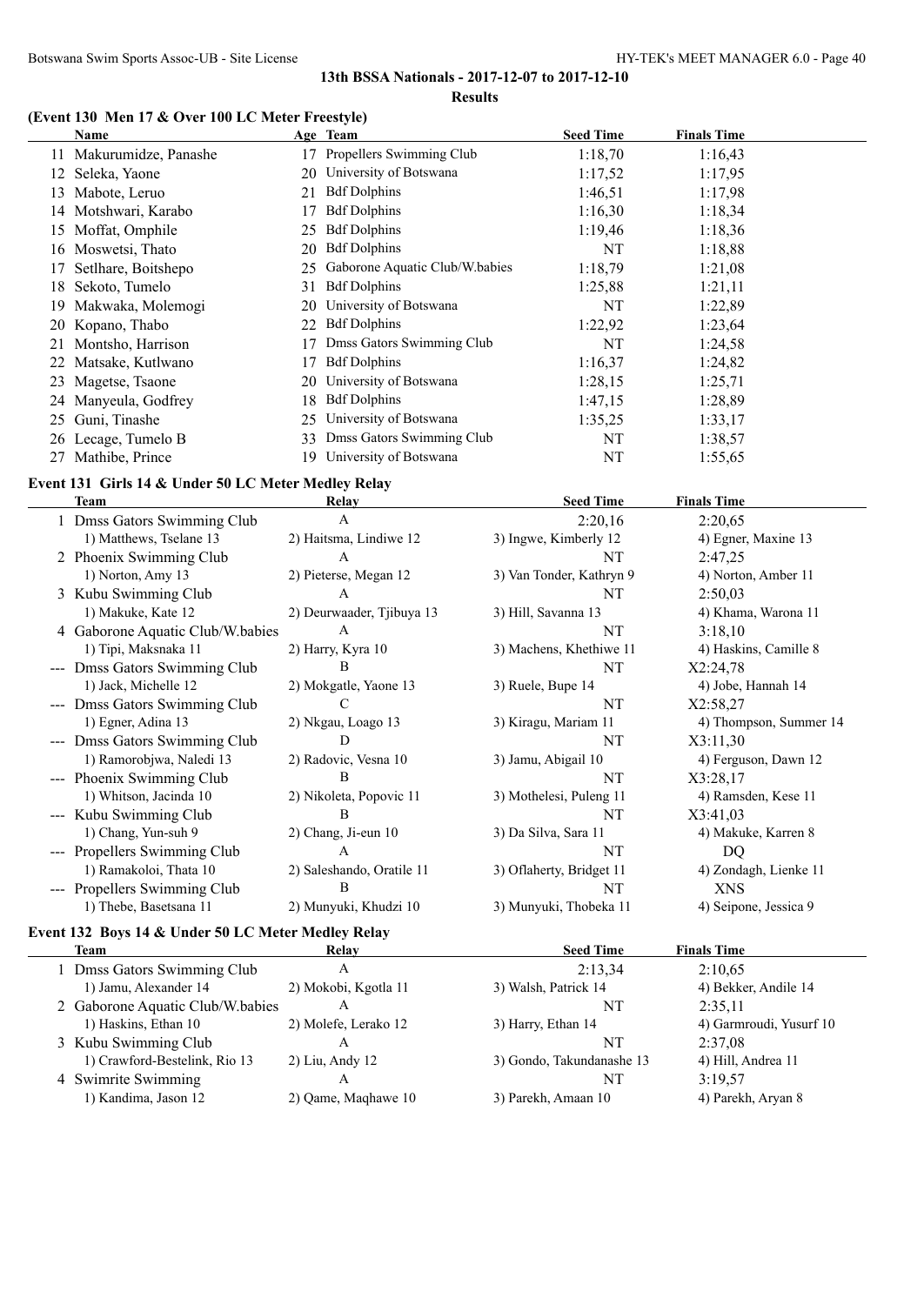**Results**

# **(Event 132 Boys 14 & Under 50 LC Meter Medley Relay)**

| $\frac{1}{2}$ and $\frac{1}{2}$ and $\frac{1}{2}$ and $\frac{1}{2}$ and $\frac{1}{2}$ and $\frac{1}{2}$ and $\frac{1}{2}$ and $\frac{1}{2}$<br>Team | <b>Relay</b>                 | <b>Seed Time</b>           | <b>Finals Time</b>       |
|-----------------------------------------------------------------------------------------------------------------------------------------------------|------------------------------|----------------------------|--------------------------|
| 5 Propellers Swimming Club                                                                                                                          | A                            | NT                         | 3:21,38                  |
| 1) Mangani, Kevin 10                                                                                                                                | 2) Ncaagae, Lelentle 12      | 3) Keitsile, Junior 10     | 4) Bakwena, Leatile 11   |
| --- Dmss Gators Swimming Club                                                                                                                       | B                            | NT                         | X2:37,55                 |
| 1) van Rooyen, Benco 13                                                                                                                             | 2) Matthews, Mmusi 11        | 3) De Jesus, Jon Martin 11 | 4) Swanepoel, Neels 12   |
| --- Dmss Gators Swimming Club                                                                                                                       | C                            | NT                         | <b>XDQ</b>               |
| 1) Ndwapi, Uyapo 9                                                                                                                                  | 2) Seetso, Nathan 10         | 3) Ndwapi, Mpapho 11       | 4) Ramorobjwa, Lengwe 11 |
| --- Propellers Swimming Club                                                                                                                        | B                            | NT                         | <b>XDQ</b>               |
| 1) Yan, Tommy 11                                                                                                                                    | 2) Scharnick, Adriaan 11     | 3) Busang, Motse 12        | 4) Setshogo, Lebone 11   |
| --- Propellers Swimming Club                                                                                                                        | C                            | NT                         | <b>XDQ</b>               |
| 1) Motlhabane, Aobakwe 12                                                                                                                           | 2) Scharnick, Christiaan 8   | 3) Kebonang, Jason 8       | 4) Lefika, Kalane 11     |
| Event 133 Women 15 & Over 50 LC Meter Medley Relay                                                                                                  |                              |                            |                          |
| Team                                                                                                                                                | Relay                        | <b>Seed Time</b>           | <b>Finals Time</b>       |
| 1 Kubu Swimming Club                                                                                                                                | A                            | NT                         | 2:25,13                  |
|                                                                                                                                                     | 2) Vos, Tayla 15             | 3) Gondo, Ruvarashe 15     |                          |
| 2 Dmss Gators Swimming Club                                                                                                                         | $\mathbf{A}$                 | 2:31,15                    | 2:34,97                  |
| 1) Jones, Amy 15                                                                                                                                    | 2) De Jesus, Cassandra 16    | 3) Nkete, Alora 16         | 4) van Rooyen, Leone 15  |
| 3 University of Botswana                                                                                                                            | A                            | NT                         | 3:14,39                  |
| 1) Morewane, Bontsi Z 35                                                                                                                            | 2) Tsayang, Chese 21         | 3) Williams, Malaika 19    | 4) Solomon, Katlego 19   |
| --- Dmss Gators Swimming Club                                                                                                                       | B                            | NT                         | X2:57,61                 |
| 1) Shashane, Kesego 21                                                                                                                              | 2) Vidakovic, Emilija 19     | 3) Gerber, Brenda 49       | 4) Magang, Ruth 40       |
| --- Gaborone Aquatic Club/W.babies                                                                                                                  | A                            | NT                         | DQ                       |
| 1) Yordanova, Natalia 15                                                                                                                            | 2) Kelebemang, Lebogang 20   | 3) Rouse, Kayla 17         |                          |
| Event 134 Men 15 & Over 50 LC Meter Medley Relay                                                                                                    |                              |                            |                          |
| <b>Team</b>                                                                                                                                         | Relay                        | <b>Seed Time</b>           | <b>Finals Time</b>       |
| 1 Dmss Gators Swimming Club                                                                                                                         | A                            | 1:59,15                    | 1:59,09                  |
| 1) Freeman, James S 16                                                                                                                              | 2) Fischer, Ethan 15         | 3) Muinudeen, Abdul 15     | 4) Chand, Ayaan 16       |
| 2 Torpedo Swim Club                                                                                                                                 | A                            | NT                         | 2:08,90                  |
| 3 Gaborone Aquatic Club/W.babies                                                                                                                    | A                            | NT                         | 2:09,24                  |
| 1) Setlhare, Boitshepo 25                                                                                                                           | 2) Robinson, Adrian 17       | 3) Matija, Kitso 19        | 4) Dzingai, Solomon 17   |
| 4 Propellers Swimming Club                                                                                                                          | A                            | NT                         | 2:22,82                  |
| 1) Sebikiri, Maemo 18                                                                                                                               | 2) Ranko, Pako 21            | 3) Makurumidze, Panashe 17 | 4) Ngorosha, Tatenda 24  |
| 5 University of Botswana                                                                                                                            | A                            | NT                         | 2:34,72                  |
| 1) Mathibe, Prince 19                                                                                                                               | 2) Magetse, Tsaone 20        | 3) Makwaka, Molemogi 20    | 4) Seleka, Yaone 20      |
| 6 Bdf Dolphins                                                                                                                                      | A                            | NT                         | 2:36,01                  |
| 1) Mpho, Moffat 30                                                                                                                                  | 2) Sekoto, Tumelo 31         | 3) Gachala, Lawrence 47    | 4) Mooketsi, Katlego 23  |
| --- Dmss Gators Swimming Club                                                                                                                       | B                            | NT                         | X2:10,86                 |
| 1) Kurian, Christopher 17                                                                                                                           | 2) Sattarov, Asad 17         | 3) Setswammung, Tumo 15    | 4) Bekker, Zinhle 16     |
| Event 135 Girls 11 Year Olds 200 LC Meter Backstroke                                                                                                |                              |                            |                          |
| <b>Name</b>                                                                                                                                         | Age Team                     | <b>Seed Time</b>           | <b>Finals Time</b>       |
| 1 Phiri, Jade A                                                                                                                                     | 11 Torpedo Swim Club         | 3:06,93                    | 3:05,31                  |
| 2 Kiragu, Mariam                                                                                                                                    | 11 Dmss Gators Swimming Club | 3:38,66                    | 3:38,50                  |
|                                                                                                                                                     |                              |                            |                          |
| Event 135 Girls 12 Year Olds 200 LC Meter Backstroke<br><b>Name</b>                                                                                 | Age Team                     | <b>Seed Time</b>           | <b>Finals Time</b>       |
| 1 Ingwe, Kimberly                                                                                                                                   | 12 Dmss Gators Swimming Club | 2:51,35                    | 2:45,15                  |
| 2 Jack, Michelle                                                                                                                                    | 12 Dmss Gators Swimming Club | 2:51,68                    | 2:45,95                  |
| 3 Haitsma, Lindiwe                                                                                                                                  | 12 Dmss Gators Swimming Club | 3:14,80                    | 2:57,38                  |
| 4 Mutie, Mutinda                                                                                                                                    | Sharks Bite Swim Club<br>12  | 3:34,55                    | 3:14,48                  |
| 5 Pie, Thatego                                                                                                                                      | 12 Dmss Gators Swimming Club | 4:19,30                    | 4:09,32                  |
|                                                                                                                                                     |                              |                            |                          |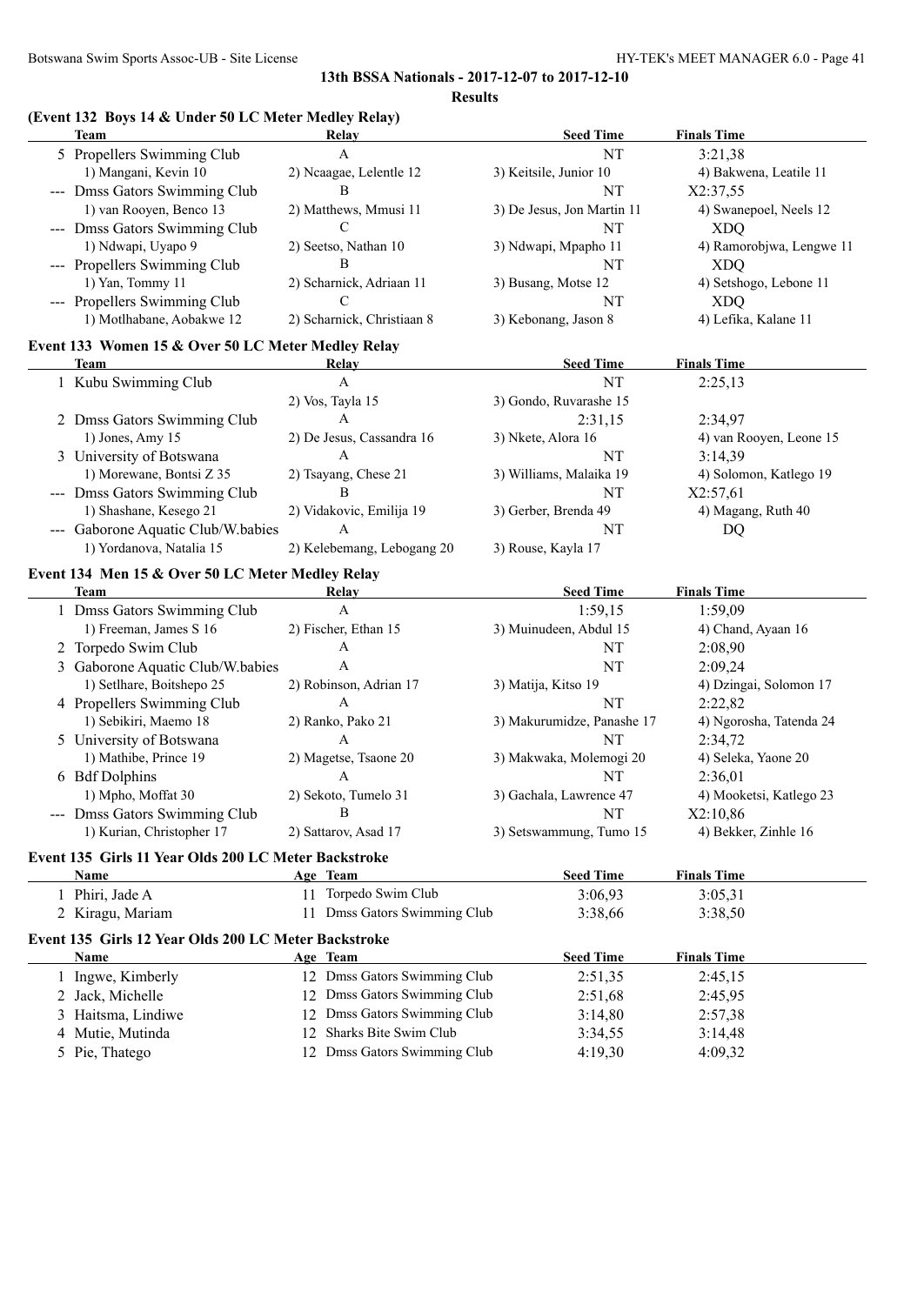|    | Event 135 Girls 13 Year Olds 200 LC Meter Backstroke       |     |                                                      |                  |                    |  |
|----|------------------------------------------------------------|-----|------------------------------------------------------|------------------|--------------------|--|
|    | Name                                                       |     | Age Team                                             | <b>Seed Time</b> | <b>Finals Time</b> |  |
|    | 1 Matthews, Tselane                                        |     | 13 Dmss Gators Swimming Club                         | 2:52,91          | 2:46,11            |  |
|    | 2 Egner, Maxine                                            |     | 13 Dmss Gators Swimming Club                         | 3:17,22          | 3:02,47            |  |
|    | 3 Mokgatle, Yaone                                          |     | 13 Dmss Gators Swimming Club                         | 3:14,59          | 3:06,24            |  |
|    | 4 Egner, Adina                                             |     | 13 Dmss Gators Swimming Club                         | NT               | 3:19,60            |  |
|    | Event 135 Girls 14 Year Olds 200 LC Meter Backstroke       |     |                                                      |                  |                    |  |
|    | Name                                                       |     | Age Team                                             | <b>Seed Time</b> | <b>Finals Time</b> |  |
|    | 1 Phiri, Mia A                                             |     | 14 Torpedo Swim Club                                 | 2:38,99          | 2:41,90            |  |
|    | 2 Ruele, Bupe                                              |     | 14 Dmss Gators Swimming Club                         | 2:53,49          | 3:05,28            |  |
|    | 3 Jobe, Hannah                                             |     | 14 Dmss Gators Swimming Club                         | 3:50,07          | 3:25,12            |  |
|    | Event 135 Women 15 Year Olds 200 LC Meter Backstroke       |     |                                                      |                  |                    |  |
|    | Name                                                       |     | Age Team                                             | <b>Seed Time</b> | <b>Finals Time</b> |  |
|    | 1 van Rooyen, Leone                                        |     | 15 Dmss Gators Swimming Club                         | 3:24,63          | 3:10,85            |  |
|    | 2 Yordanova, Natalia                                       |     | 15 Gaborone Aquatic Club/W.babies                    | 3:53,46          | 3:51,07            |  |
|    | Event 136 Boys 13 Year Olds 200 LC Meter Backstroke        |     |                                                      |                  |                    |  |
|    | <b>Name</b>                                                |     | Age Team                                             | <b>Seed Time</b> | <b>Finals Time</b> |  |
|    | 1 Lillie, Michael                                          |     | 13 Torpedo Swim Club                                 | 2:43,44          | 2:50,31            |  |
|    | 2 van Rooyen, Benco                                        |     | 13 Dmss Gators Swimming Club                         | 3:11,82          | 3:05,60            |  |
|    | Event 136 Boys 14 Year Olds 200 LC Meter Backstroke        |     |                                                      |                  |                    |  |
|    | <b>Name</b>                                                |     | Age Team                                             | <b>Seed Time</b> | <b>Finals Time</b> |  |
|    | 1 Bekker, Andile                                           |     | 14 Dmss Gators Swimming Club                         | 2:29,38          | 2:23,64            |  |
|    | 2 Jamu, Alexander                                          |     | 14 Dmss Gators Swimming Club                         | 2:40,92          | 2:36,77            |  |
|    | 3 Harry, Ethan                                             |     | 14 Gaborone Aquatic Club/W.babies                    | NT               | 3:07,19            |  |
|    |                                                            |     |                                                      |                  |                    |  |
|    | Event 136 Men 15 Year Olds 200 LC Meter Backstroke<br>Name |     | Age Team                                             | <b>Seed Time</b> | <b>Finals Time</b> |  |
|    | 1 Muinudeen, Abdul                                         |     | 15 Dmss Gators Swimming Club                         | 2:49,37          | 2:32,79            |  |
|    | 2 Setswammung, Tumo                                        |     | 15 Dmss Gators Swimming Club                         | NT               | 2:56,49            |  |
|    | 3 Nsala, Katlo                                             |     | 15 Bdf Dolphins                                      | 5:40,14          | 4:43,41            |  |
|    |                                                            |     |                                                      |                  |                    |  |
|    | Event 136 Men 16 Year Olds 200 LC Meter Backstroke         |     |                                                      |                  |                    |  |
|    | Name                                                       |     | Age Team                                             | <b>Seed Time</b> | <b>Finals Time</b> |  |
|    | 1 Freeman, James S                                         |     | 16 Dmss Gators Swimming Club                         | 2:18,64          | 2:18,26            |  |
|    | 2 Van Vlaanderen, Andrea<br>3 Makepe, Tokelo               |     | 16 Torpedo Swim Club<br>16 Dmss Gators Swimming Club | 2:29,52          | 2:35,17            |  |
|    |                                                            |     |                                                      | 3:08,60          | 2:55,73            |  |
|    | Event 136 Men 17 & Over 200 LC Meter Backstroke            |     |                                                      |                  |                    |  |
|    | Name                                                       |     | Age Team                                             | <b>Seed Time</b> | <b>Finals Time</b> |  |
|    | 1 Kurian, Christopher                                      |     | 17 Dmss Gators Swimming Club                         | 2:57,72          | 3:01,91            |  |
|    | 2 Keatshotse, Badiredi                                     |     | 30 Bdf Dolphins                                      | 3:39,64          | 3:29,06            |  |
| 3  | Setlhare, Boitshepo                                        | 25  | Gaborone Aquatic Club/W.babies                       | NT               | 3:30,31            |  |
|    | 4 Motlhanke, Mompoloki                                     | 29. | <b>Bdf Dolphins</b>                                  | NT               | 4:04,41            |  |
|    | Event 137 Girls 10 & Under 50 LC Meter Freestyle           |     |                                                      |                  |                    |  |
|    | Name                                                       |     | Age Team                                             | <b>Seed Time</b> | <b>Finals Time</b> |  |
|    | Harry, Kyra                                                |     | 10 Gaborone Aquatic Club/W.babies                    | 37,11            | 35,88              |  |
| 2  | Williams, Ella                                             | 10  | Dmss Gators Swimming Club                            | 44,59            | 36,94              |  |
| 3  | Jamu, Abigail                                              | 10  | Dmss Gators Swimming Club                            | 38,39            | 38,28              |  |
| 4  | Whitson, Jacinda                                           | 10  | Phoenix Swimming Club                                | NT               | 38,92              |  |
| 5. | Chang, Ji-eun                                              |     | 10 Kubu Swimming Club                                | 45,54            | 39,21              |  |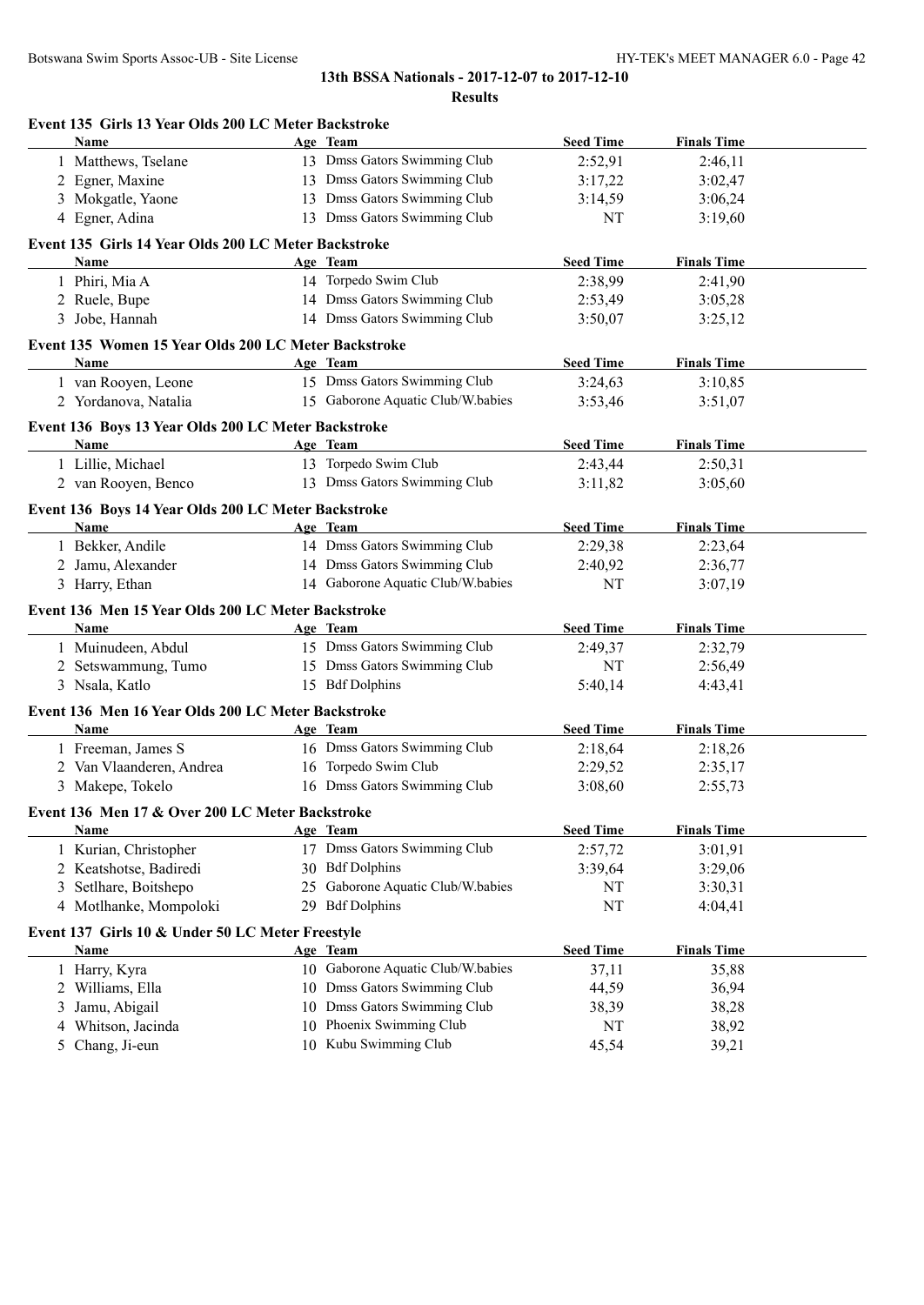#### **Results**

# **(Event 137 Girls 10 & Under 50 LC Meter Freestyle)**

|                                                                                                                                                                                                                                                                                                                                                                                              | <b>Name</b>                                    |    | Age Team                       | <b>Seed Time</b> | <b>Finals Time</b> |  |
|----------------------------------------------------------------------------------------------------------------------------------------------------------------------------------------------------------------------------------------------------------------------------------------------------------------------------------------------------------------------------------------------|------------------------------------------------|----|--------------------------------|------------------|--------------------|--|
|                                                                                                                                                                                                                                                                                                                                                                                              | 6 Van Tonder, Kathryn                          |    | 9 Phoenix Swimming Club        | NT               | 39,24              |  |
| 7.                                                                                                                                                                                                                                                                                                                                                                                           | Radovic, Vesna                                 |    | 10 Dmss Gators Swimming Club   | 41,68            | 39,77              |  |
| 8                                                                                                                                                                                                                                                                                                                                                                                            | Tele, Phoebe                                   | 10 | Sharks Bite Swim Club          | 40,79            | 39,86              |  |
| 9.                                                                                                                                                                                                                                                                                                                                                                                           | Wambura, Lillian                               | 9  | Dmss Gators Swimming Club      | NT               | 39,92              |  |
|                                                                                                                                                                                                                                                                                                                                                                                              | 10 Ramakoloi, Thata                            | 10 | Propellers Swimming Club       | 55,03            | 44,07              |  |
| 11                                                                                                                                                                                                                                                                                                                                                                                           | Chang, Yun-suh                                 | 9  | Kubu Swimming Club             | 48,79            | 44,84              |  |
|                                                                                                                                                                                                                                                                                                                                                                                              | 12 Mbwaba, Lakeysha                            | 9  | Gaborone Aquatic Club/W.babies | NT               | 45,02              |  |
| 13                                                                                                                                                                                                                                                                                                                                                                                           | Seitshiro, Masa                                | 9  | Gaborone Aquatic Club/W.babies | NT               | 45,96              |  |
|                                                                                                                                                                                                                                                                                                                                                                                              | 14 Nkgau, Tanu                                 | 10 | Dmss Gators Swimming Club      | 51,04            | 46,15              |  |
|                                                                                                                                                                                                                                                                                                                                                                                              | 15 Munyuki, Khudzi                             | 10 | Propellers Swimming Club       | NT               | 46,21              |  |
|                                                                                                                                                                                                                                                                                                                                                                                              | 16 Ingwe, Sally                                | 9  | Dmss Gators Swimming Club      | 50,29            | 46,22              |  |
| 17                                                                                                                                                                                                                                                                                                                                                                                           | Haskins, Camille                               | 8  | Gaborone Aquatic Club/W.babies | 47,97            | 46,37              |  |
| 18                                                                                                                                                                                                                                                                                                                                                                                           | Thomba, Kuda                                   | 8  | Dmss Gators Swimming Club      | 52,07            | 48,19              |  |
| 19                                                                                                                                                                                                                                                                                                                                                                                           | Mokobi, Raha                                   | 10 | Dmss Gators Swimming Club      | 50,01            | 48,32              |  |
| 20                                                                                                                                                                                                                                                                                                                                                                                           | Kgopolelo, Michelle                            | 10 | Gaborone Aquatic Club/W.babies | 52,86            | 49,12              |  |
| 21.                                                                                                                                                                                                                                                                                                                                                                                          | Makurira, Nenyasha                             | 10 | The Learning Centre            | 1:08,08          | 49,23              |  |
| $*22$                                                                                                                                                                                                                                                                                                                                                                                        | Qame, Mbali                                    | 8  | Swimrite Swimming              | 1:00,25          | 49,96              |  |
| $*22$                                                                                                                                                                                                                                                                                                                                                                                        | Ndwapi, Shatho                                 |    | Dmss Gators Swimming Club      | NT               | 49,96              |  |
|                                                                                                                                                                                                                                                                                                                                                                                              | 24 Makuke, Karren                              |    | Kubu Swimming Club             | 56,49            | 50,29              |  |
|                                                                                                                                                                                                                                                                                                                                                                                              | 25 Haitsma, Yande E                            |    | Dmss Gators Swimming Club      | 49,24            | 50,83              |  |
|                                                                                                                                                                                                                                                                                                                                                                                              | 26 Saleshando, Melodi                          |    | Propellers Swimming Club       | 1:08,53          | 51,44              |  |
| 27                                                                                                                                                                                                                                                                                                                                                                                           | Mutie, Muela                                   |    | Sharks Bite Swim Club          | 1:03,78          | 51,65              |  |
| 28                                                                                                                                                                                                                                                                                                                                                                                           | Tsiane, Boago                                  | 9  | Gaborone Aquatic Club/W.babies | 52,60            | 52,37              |  |
| 29                                                                                                                                                                                                                                                                                                                                                                                           | Seetso, Refilwe                                | 10 | <b>Bdf Dolphins</b>            | 59,64            | 54,04              |  |
| 30                                                                                                                                                                                                                                                                                                                                                                                           | Ndzinge, Teto                                  | 10 | Sharks Bite Swim Club          | NT               | 54,16              |  |
| 31                                                                                                                                                                                                                                                                                                                                                                                           | Motlhagodi, Abaleng                            | 10 | Sharks Bite Swim Club          | 1:07,80          | 54,18              |  |
| 32                                                                                                                                                                                                                                                                                                                                                                                           | Makandwa, Tinodana                             | 8  | Gaborone Aquatic Club/W.babies | NT               | 55,16              |  |
| 33                                                                                                                                                                                                                                                                                                                                                                                           | Magole, Larona                                 | 10 | Propellers Swimming Club       | 1:04,94          | 55,28              |  |
| 34                                                                                                                                                                                                                                                                                                                                                                                           | Modikana, Neelo                                | 9  | The Learning Centre            | NT               | 56,17              |  |
|                                                                                                                                                                                                                                                                                                                                                                                              | 35 Dellow, Sara                                | 9  | Dmss Gators Swimming Club      | NT               | 56,84              |  |
|                                                                                                                                                                                                                                                                                                                                                                                              | 36 Molelowatladi, Realeboga                    | 8  | Gaborone Aquatic Club/W.babies | NT               | 56,94              |  |
| 37                                                                                                                                                                                                                                                                                                                                                                                           | Baleseng, Arefa                                | 9  | <b>Bdf</b> Dolphins            | NT               | 57,01              |  |
|                                                                                                                                                                                                                                                                                                                                                                                              | 38 Kokabi, Leah                                | 8  | Dmss Gators Swimming Club      | NT               | 57,44              |  |
|                                                                                                                                                                                                                                                                                                                                                                                              | 39 Giddie, Resego                              | 9  | Propellers Swimming Club       | 1:05,46          | 58,77              |  |
|                                                                                                                                                                                                                                                                                                                                                                                              |                                                | 9  | Propellers Swimming Club       | NT               |                    |  |
|                                                                                                                                                                                                                                                                                                                                                                                              | *40 Semele, Nthabeleng<br>*40 Seipone, Jessica |    | 9 Propellers Swimming Club     | 1:00,33          | 59,19<br>59,19     |  |
|                                                                                                                                                                                                                                                                                                                                                                                              |                                                |    | 6 Propellers Swimming Club     |                  |                    |  |
|                                                                                                                                                                                                                                                                                                                                                                                              | 42 Morebodi, Maeva                             |    | Propellers Swimming Club       | NT               | 59,57              |  |
| 43                                                                                                                                                                                                                                                                                                                                                                                           | Sisulu, Nonceba                                | 10 |                                | NT               | 59,93              |  |
| 44                                                                                                                                                                                                                                                                                                                                                                                           | Kedikanetswe, Melodi                           | 10 | University of Botswana         | NT               | 1:00,94            |  |
| 45                                                                                                                                                                                                                                                                                                                                                                                           | Mongwaketse, Heather                           | 8  | Propellers Swimming Club       | 1:23,53          | 1:03,45            |  |
| 46                                                                                                                                                                                                                                                                                                                                                                                           | Raletsatsi, Letso                              | 9  | Sharks Bite Swim Club          | 1:06,76          | 1:03,58            |  |
| 47                                                                                                                                                                                                                                                                                                                                                                                           | Chalashika, Resego                             | 8  | Propellers Swimming Club       | 1:14,46          | 1:04,37            |  |
| 48                                                                                                                                                                                                                                                                                                                                                                                           | Masie, Sesadi                                  | 6  | Propellers Swimming Club       | 1:16,20          | 1:06,24            |  |
| 49                                                                                                                                                                                                                                                                                                                                                                                           | Machona, Botlhe                                | 8  | <b>Bdf Dolphins</b>            | NT               | 1:06,51            |  |
| 50                                                                                                                                                                                                                                                                                                                                                                                           | Sudharshan, Tharsha                            |    | Propellers Swimming Club       | NT               | 1:10,21            |  |
| 51                                                                                                                                                                                                                                                                                                                                                                                           | Onyadile, Tuduetso                             |    | Dmss Gators Swimming Club      | NT               | 1:11,88            |  |
| 52                                                                                                                                                                                                                                                                                                                                                                                           | Raletsatsi, Setso                              | 5  | Sharks Bite Swim Club          | 1:40,29          | 1:12,96            |  |
| 53                                                                                                                                                                                                                                                                                                                                                                                           | Moatshe, Sebaga                                | 10 | Propellers Swimming Club       | NT               | 1:19,40            |  |
| $\qquad \qquad \text{---}$                                                                                                                                                                                                                                                                                                                                                                   | Pie, Wanatsha                                  |    | 9 Dmss Gators Swimming Club    | 57,84            | NS.                |  |
| $---$                                                                                                                                                                                                                                                                                                                                                                                        | Abale, Lapologang                              | 8  | Propellers Swimming Club       | NT               | <b>NS</b>          |  |
| $\hspace{0.05cm} \ldots \hspace{0.05cm}$                                                                                                                                                                                                                                                                                                                                                     | Medupe, Boleng                                 | 10 | Dmss Gators Swimming Club      | NT               | NS                 |  |
| $\frac{1}{2} \frac{1}{2} \frac{1}{2} \frac{1}{2} \frac{1}{2} \frac{1}{2} \frac{1}{2} \frac{1}{2} \frac{1}{2} \frac{1}{2} \frac{1}{2} \frac{1}{2} \frac{1}{2} \frac{1}{2} \frac{1}{2} \frac{1}{2} \frac{1}{2} \frac{1}{2} \frac{1}{2} \frac{1}{2} \frac{1}{2} \frac{1}{2} \frac{1}{2} \frac{1}{2} \frac{1}{2} \frac{1}{2} \frac{1}{2} \frac{1}{2} \frac{1}{2} \frac{1}{2} \frac{1}{2} \frac{$ | Zambane, Aone                                  |    | 10 The Learning Centre         | 51,28            | <b>NS</b>          |  |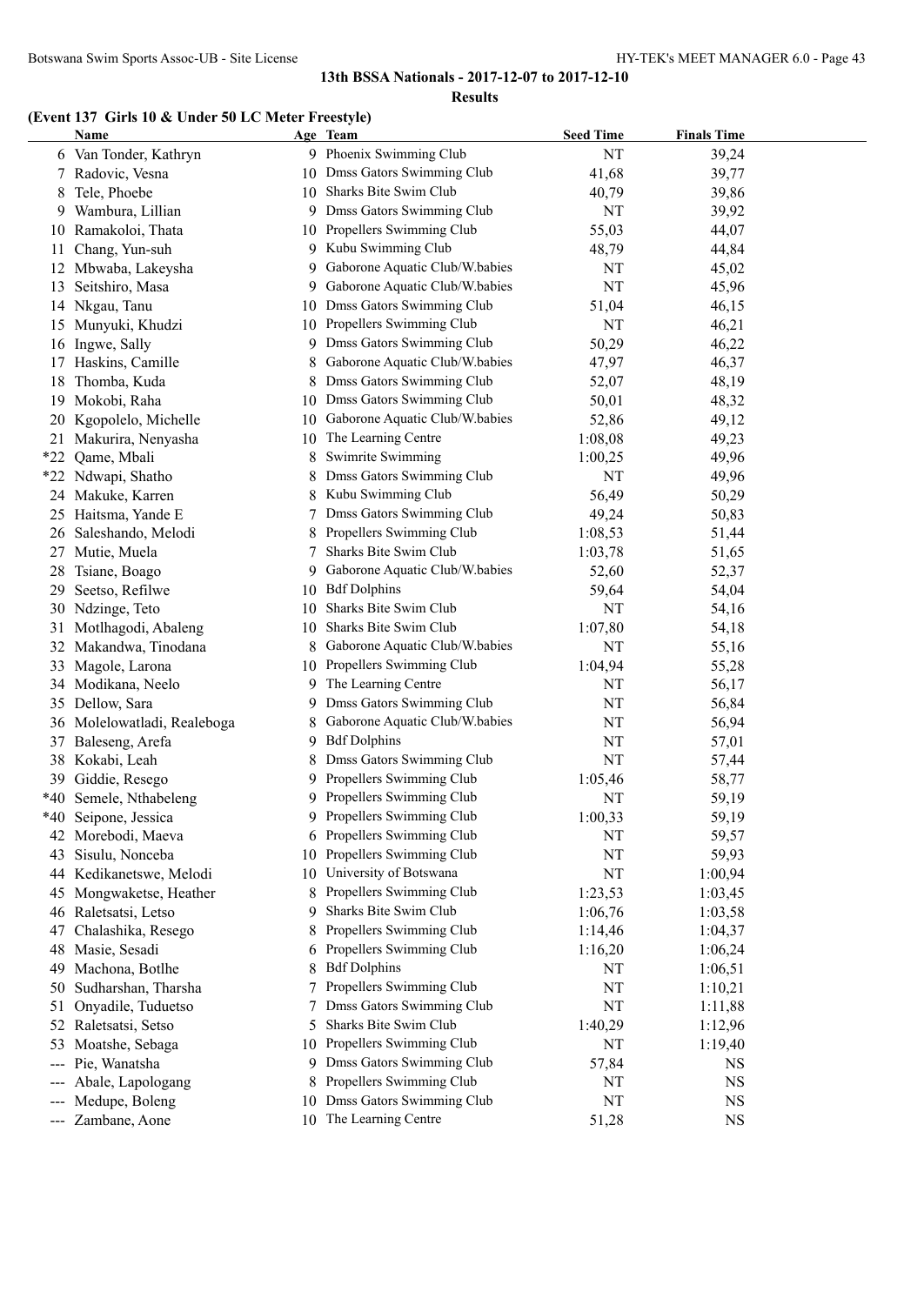#### **Results**

#### **(Event 137 Girls 10 & Under 50 LC Meter Freestyle)**

|     | <b>Name</b>                                        |    | Age Team                          | <b>Seed Time</b> | <b>Finals Time</b> |  |
|-----|----------------------------------------------------|----|-----------------------------------|------------------|--------------------|--|
|     | --- Mwendapole, Lebogang                           |    | 10 Dmss Gators Swimming Club      | NT               | <b>NS</b>          |  |
|     | Kgomotso, Sebaga                                   |    | 10 Sharks Bite Swim Club          | NT               | <b>NS</b>          |  |
|     | Suresh, Keertivagini                               |    | Sharks Bite Swim Club             | NT               | <b>NS</b>          |  |
|     | Maphane, Barati                                    |    | Sharks Bite Swim Club             | NT               | <b>NS</b>          |  |
|     | --- Leburu, Anewa                                  | 8  | Sharks Bite Swim Club             | NT               | <b>NS</b>          |  |
|     | Event 137 Girls 11 Year Olds 50 LC Meter Freestyle |    |                                   |                  |                    |  |
|     | Name                                               |    | Age Team                          | <b>Seed Time</b> | <b>Finals Time</b> |  |
|     | 1 Phiri, Jade A                                    |    | 11 Torpedo Swim Club              | 33,00            | 33,79              |  |
|     | 2 Ditlhogo, Amaru                                  | 11 | Sharks Bite Swim Club             | 36,04            | 35,03              |  |
|     | 3 Norton, Amber                                    | 11 | Phoenix Swimming Club             | 37,08            | 35,08              |  |
|     | 4 Khama, Warona                                    | 11 | Kubu Swimming Club                | 36,92            | 36,43              |  |
| 5   | Oflaherty, Bridget                                 | 11 | Propellers Swimming Club          | 40,97            | 36,53              |  |
| 6   | Tipi, Maksnaka                                     | 11 | Gaborone Aquatic Club/W.babies    | 43,11            | 37,46              |  |
|     | 7 Kiragu, Mariam                                   | 11 | Dmss Gators Swimming Club         | 38,77            | 38,19              |  |
| 8   | Nikoleta, Popovic                                  | 11 | Phoenix Swimming Club             | 46,17            | 38,48              |  |
| 9.  | Muzila, Lelani                                     | 11 | Dmss Gators Swimming Club         | 39,03            | 39,89              |  |
| 10  | Mothelesi, Puleng                                  | 11 | Phoenix Swimming Club             | NT               | 40,05              |  |
| 11. | Da Silva, Sara                                     | 11 | Kubu Swimming Club                | 43,71            | 42,01              |  |
|     | 12 Lesaso, Aone                                    | 11 | The Learning Centre               | 43,89            | 42,30              |  |
|     | 13 Zondagh, Lienke                                 | 11 | Propellers Swimming Club          | 51,61            | 43,48              |  |
| 14  | Thebe, Basetsana                                   | 11 | Propellers Swimming Club          | 48,21            | 45,02              |  |
|     | 15 Khan, Mahira                                    |    | 11 Phoenix Swimming Club          | NT               | 45,07              |  |
|     | 16 Mbabazi, Precious                               | 11 | University of Botswana            | NT               | 47,94              |  |
| 17  | Saleshando, Oratile                                | 11 | Propellers Swimming Club          | 59,70            | 49,53              |  |
| 18  | Machens, Khethiwe                                  | 11 | Gaborone Aquatic Club/W.babies    | 51,64            | 50,36              |  |
| 19  | Munyuki, Thobeka                                   | 11 | Propellers Swimming Club          | 1:05,97          | 51,66              |  |
|     | --- Pigford, Elizabeth                             |    | 11 Gaborone Aquatic Club/W.babies | NT               | <b>NS</b>          |  |
|     | Event 137 Girls 12 Year Olds 50 LC Meter Freestyle |    |                                   |                  |                    |  |
|     | Name                                               |    | Age Team                          | <b>Seed Time</b> | <b>Finals Time</b> |  |
|     | 1 Jack, Michelle                                   |    | 12 Dmss Gators Swimming Club      | 30,19            | 31,22              |  |
|     | 2 Haitsma, Lindiwe                                 |    | 12 Dmss Gators Swimming Club      | 31,65            | 32,20              |  |
|     | 3 Ingwe, Kimberly                                  |    | 12 Dmss Gators Swimming Club      | 33,00            | 32,56              |  |
|     | 4 Judd, Samantha                                   |    | 12 Swimrite Swimming              | 36,82            | 35,15              |  |
|     | 5 Mutie, Mutinda                                   |    | 12 Sharks Bite Swim Club          | 36,47            | 35,54              |  |

|    | 1 Egner, Maxine                                    | 13 Dmss Gators Swimming Club | 29.33            | 28,51              |  |
|----|----------------------------------------------------|------------------------------|------------------|--------------------|--|
|    | <b>Name</b>                                        | Age Team                     | <b>Seed Time</b> | <b>Finals Time</b> |  |
|    | Event 137 Girls 13 Year Olds 50 LC Meter Freestyle |                              |                  |                    |  |
| 17 | Ontumetse, Boremo                                  | 12 The Learning Centre       | 1:06.44          | 56,31              |  |
|    | 16 Kedikanetswe, Goata                             | 12 University of Botswana    | NT               | 54,86              |  |
|    | 15 Manthe, Maduo                                   | 12 University of Botswana    | NT               | 53,46              |  |
|    | 14 Makurumidze, Rekgabile                          | 12 The Learning Centre       | 58,72            | 53,36              |  |

6 Ferguson, Dawn 12 Dmss Gators Swimming Club 37,90 38,63 7 Molelowatladi, Reneilwe 12 Dmss Gators Swimming Club 44,94 40,48 8 Kokabi, Layla 12 Dmss Gators Swimming Club 45,23 42,70 9 Makuke, Kate 12 Kubu Swimming Club 44,02 42,76 10 Pie, Thatego 12 Dmss Gators Swimming Club 42,85 43,53 11 Nhiwatiwa, Vati 12 University of Botswana 46,76 44,89 12 Pesic, Ema 12 The Learning Centre 48,88 47,19 13 Mongwaketse, Sue 12 Propellers Swimming Club 56,79 50,94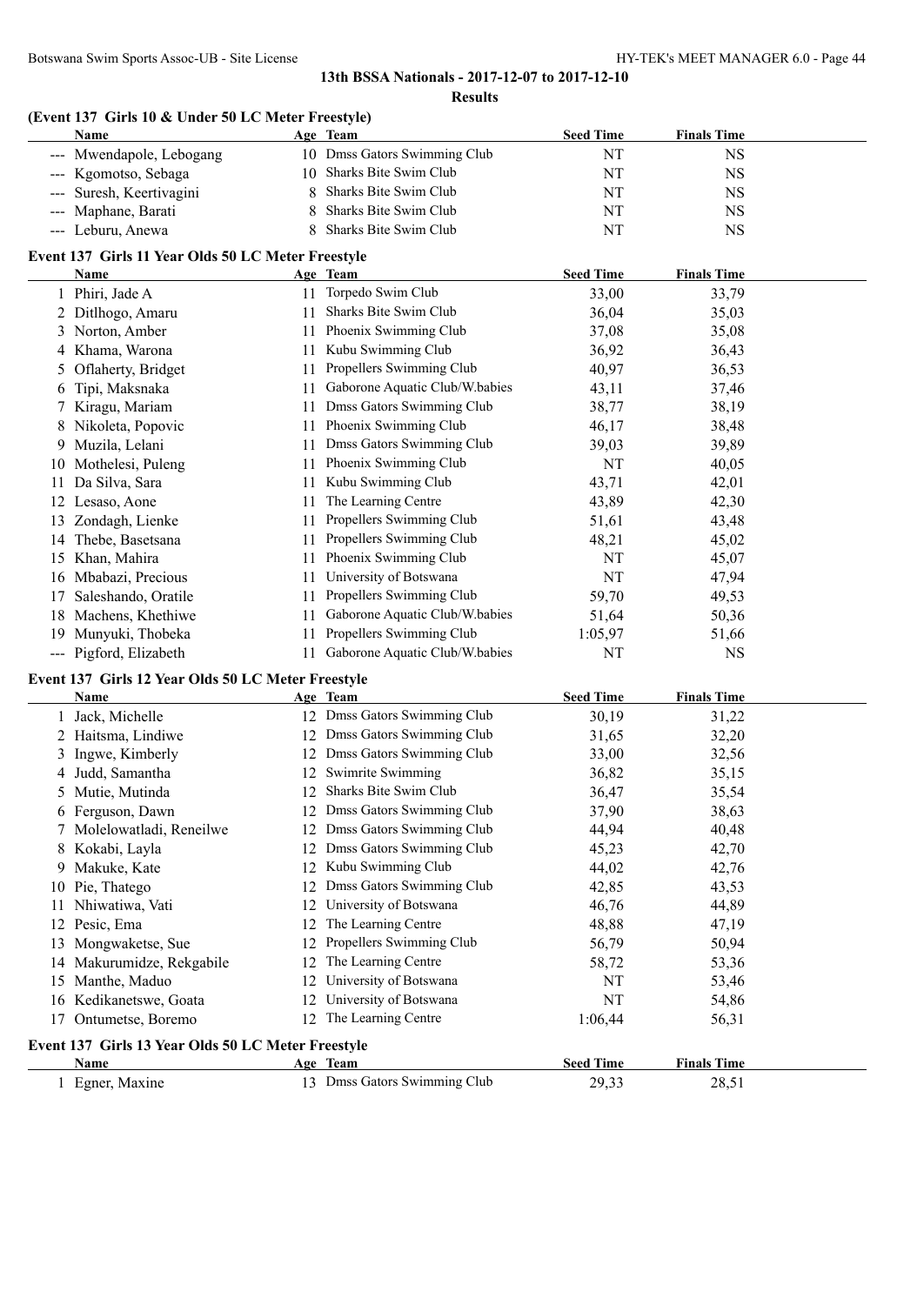#### **Results**

# **(Event 137 Girls 13 Year Olds 50 LC Meter Freestyle)**

|    | <b>Name</b>                                                |    | Age Team                                 | <b>Seed Time</b> | <b>Finals Time</b> |  |
|----|------------------------------------------------------------|----|------------------------------------------|------------------|--------------------|--|
|    | 2 Matthews, Tselane                                        |    | 13 Dmss Gators Swimming Club             | 30,42            | 30,06              |  |
| 3  | Gomez, Antonela                                            |    | 13 Kubu Swimming Club                    | 31,98            | 32,11              |  |
| 4  | Deurwaader, Tjibuya                                        | 13 | Kubu Swimming Club                       | 33,33            | 32,41              |  |
| 5  | Nkgau, Loago                                               | 13 | Dmss Gators Swimming Club                | 34,36            | 32,67              |  |
| 6  | Mokgatle, Yaone                                            | 13 | Dmss Gators Swimming Club                | 31,65            | 32,69              |  |
|    | Hill, Savanna                                              | 13 | Kubu Swimming Club                       | 35,84            | 34,63              |  |
| 8  | Egner, Adina                                               | 13 | Dmss Gators Swimming Club                | 35,44            | 35,00              |  |
|    | 9 Norton, Amy                                              | 13 | Phoenix Swimming Club                    | 34,38            | 35,77              |  |
|    | 10 Shuhud, Shaika                                          | 13 | Gaborone Aquatic Club/W.babies           | 36,86            | 36,87              |  |
|    | 11 Ramorobjwa, Naledi                                      | 13 | Dmss Gators Swimming Club                | 38,46            | 36,90              |  |
|    | 12 Keakile, Natasha                                        | 13 | <b>Bdf Dolphins</b>                      | NT               | 41,67              |  |
|    | 13 Bathoeng, Taboka                                        |    | 13 Bdf Dolphins                          | NT               | 50,98              |  |
|    |                                                            |    |                                          |                  |                    |  |
|    | Event 137 Girls 14 Year Olds 50 LC Meter Freestyle         |    |                                          |                  |                    |  |
|    | Name                                                       |    | Age Team                                 | <b>Seed Time</b> | <b>Finals Time</b> |  |
|    | 1 Phiri, Mia A                                             |    | 14 Torpedo Swim Club                     | 27,98            | 28,11              |  |
|    | 2 Ruele, Bupe                                              |    | 14 Dmss Gators Swimming Club             | 31,19            | 31,19              |  |
| 3  | Jobe, Hannah                                               |    | 14 Dmss Gators Swimming Club             | 32,22            | 31,74              |  |
|    | 4 Keitshokile, Rafiwa                                      |    | 14 Kubu Swimming Club                    | 32,42            | 32,99              |  |
|    | 5 Thompson, Summer                                         |    | 14 Dmss Gators Swimming Club             | 34,03            | 34,51              |  |
|    | 6 Motlhagodi, Entie                                        |    | 14 Sharks Bite Swim Club                 | 1:00,00          | 52,27              |  |
|    | Event 137 Women 15 Year Olds 50 LC Meter Freestyle         |    |                                          |                  |                    |  |
|    | Name                                                       |    | Age Team                                 | <b>Seed Time</b> | <b>Finals Time</b> |  |
|    | 1 Gondo, Ruvarashe                                         |    | 15 Kubu Swimming Club                    | 31,14            | 31,55              |  |
|    | 2 Jones, Amy                                               |    | 15 Dmss Gators Swimming Club             | 33,73            | 32,83              |  |
| 3  | Vos, Tayla                                                 | 15 | Kubu Swimming Club                       | 33,37            | 33,18              |  |
|    | 4 van Rooyen, Leone                                        | 15 | Dmss Gators Swimming Club                | 33,55            | 33,49              |  |
| 5  | Yordanova, Natalia                                         | 15 | Gaborone Aquatic Club/W.babies           | 38,08            | 38,69              |  |
|    | 6 Bame, Radikgopo                                          | 15 | Sharks Bite Swim Club                    | NT               | 46,15              |  |
|    | 7 Barobi, Hazel                                            |    | 15 Bdf Dolphins                          | 47,97            | 48,50              |  |
|    |                                                            |    |                                          |                  |                    |  |
|    | Event 137 Women 16 Year Olds 50 LC Meter Freestyle<br>Name |    |                                          | <b>Seed Time</b> | <b>Finals Time</b> |  |
|    |                                                            |    | Age Team<br>16 Dmss Gators Swimming Club | 32,36            |                    |  |
|    | 1 Nkete, Alora<br>2 De Jesus, Cassandra                    |    | 16 Dmss Gators Swimming Club             |                  | 30,43              |  |
|    |                                                            |    | Torpedo Swim Club                        | 31,71            | 31,49              |  |
|    | 3 Naidu, Harleena                                          | 16 | 16 Bdf Dolphins                          | 33,13<br>NT      | 32,19              |  |
|    | --- Khumalo, Andile                                        |    |                                          |                  | <b>NS</b>          |  |
|    | Event 137 Women 17 & Over 50 LC Meter Freestyle            |    |                                          |                  |                    |  |
|    | Name                                                       |    | Age Team                                 | <b>Seed Time</b> | <b>Finals Time</b> |  |
|    | 1 Kgadikego, Gorata                                        |    | 21 Bdf Dolphins                          | 45,06            | 39,02              |  |
|    | 2 Tsayang, Chese                                           | 21 | University of Botswana                   | NT               | 40,71              |  |
| 3  | Gerber, Brenda                                             | 49 | Dmss Gators Swimming Club                | 41,67            | 40,92              |  |
| 4  | Solomon, Katlego                                           | 19 | University of Botswana                   | 42,71            | 41,18              |  |
| 5  | Magang, Ruth                                               | 40 | Dmss Gators Swimming Club                | NT               | 41,76              |  |
| 6  | Rouse, Kayla                                               | 17 | Gaborone Aquatic Club/W.babies           | 40,98            | 44,65              |  |
| 7  | Ketshwanetse, Bokane                                       | 17 | <b>Bdf Dolphins</b>                      | 42,32            | 44,69              |  |
| 8  | Williams, Malaika                                          | 19 | University of Botswana                   | 42,32            | 44,80              |  |
| 9  | Kelebemang, Lebogang                                       | 20 | Gaborone Aquatic Club/W.babies           | 49,02            | 45,89              |  |
| 10 | Rapoo, Boineelo                                            | 17 | <b>Bdf Dolphins</b>                      | 46,14            | 48,24              |  |
| 11 | Naane, Yarona                                              | 20 | University of Botswana                   | 54,17            | 48,51              |  |
|    | 12 Seselamarumo, Sekgabo                                   |    | 22 University of Botswana                | 48,44            | 48,60              |  |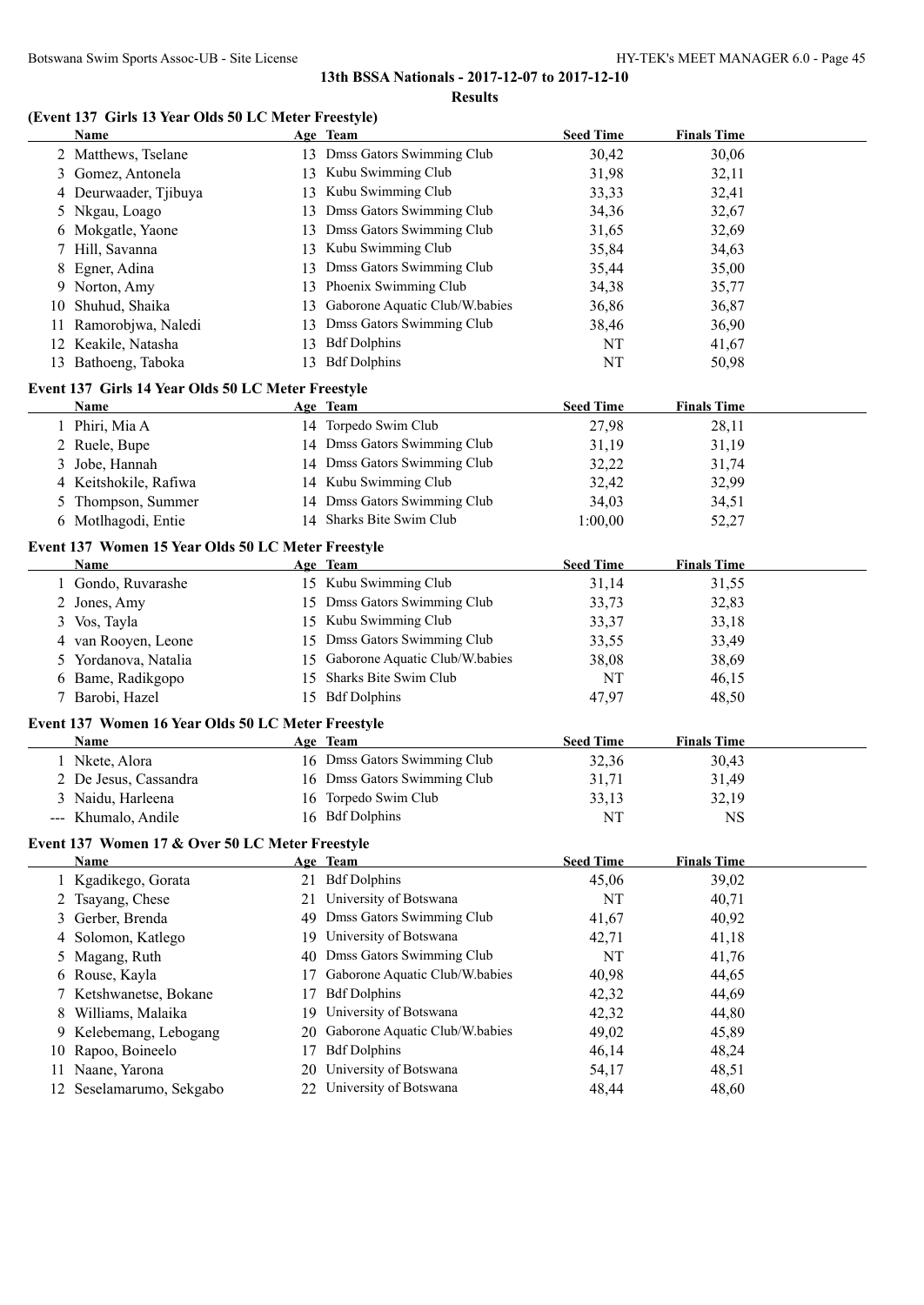**Results**

#### **(Event 137 Women 17 & Over 50 LC Meter Freestyle)**

|     | Name                                            |    | Age Team                          | <b>Seed Time</b> | <b>Finals Time</b> |  |
|-----|-------------------------------------------------|----|-----------------------------------|------------------|--------------------|--|
|     | 13 Mpha, Mpho                                   |    | 19 University of Botswana         | NT               | 51,62              |  |
|     | 14 Selema, Loungo                               |    | 18 University of Botswana         | 52,18            | 52,37              |  |
|     | 15 Wijesena, Sashi                              |    | 45 Unattached                     | NT               | 1:01,08            |  |
|     | --- Kgosimore, Atang                            |    | 18 University of Botswana         | NT               | NS                 |  |
|     | --- Lekoko, Bokang                              |    | 19 University of Botswana         | NT               | <b>NS</b>          |  |
|     | Event 138 Boys 10 & Under 50 LC Meter Freestyle |    |                                   |                  |                    |  |
|     | Name                                            |    | Age Team                          | <b>Seed Time</b> | <b>Finals Time</b> |  |
|     | 1 Haskins, Ethan                                |    | 10 Gaborone Aquatic Club/W.babies | 38,30            | 35,97              |  |
|     | 2 Hill, Angus                                   |    | 10 Kubu Swimming Club             | 39,06            | 37,21              |  |
|     | 3 Keitsile, Junior                              |    | 10 Propellers Swimming Club       | 36,69            | 37,83              |  |
|     | 4 Seetso, Nathan                                |    | 10 Dmss Gators Swimming Club      | 39,78            | 38,17              |  |
|     | 5 Garmroudi, Yusurf                             |    | 10 Gaborone Aquatic Club/W.babies | NT               | 39,50              |  |
|     |                                                 |    | 9 Dmss Gators Swimming Club       | 44,98            |                    |  |
| 6   | Magang, Tetelo                                  |    | 10 Sharks Bite Swim Club          |                  | 40,45              |  |
|     | 7 Mutie, Kilonzi                                |    |                                   | 42,85            | 40,77              |  |
| 8   | Sethi, Khalil                                   |    | 10 Phoenix Swimming Club          | 43,67            | 41,59              |  |
| 9   | Qame, Maqhawe                                   |    | 10 Swimrite Swimming              | 46,08            | 41,92              |  |
|     | 10 Kelesitse, Thero                             |    | 10 Bdf Dolphins                   | 50,05            | 42,59              |  |
|     | 11 Khan, Zeeshan                                |    | 9 Phoenix Swimming Club           | NT               | 43,08              |  |
|     | 12 Parekh, Aryan                                | 8  | Swimrite Swimming                 | 46,70            | 43,42              |  |
|     | 13 Matthews, Lebone                             |    | 9 Dmss Gators Swimming Club       | 47,37            | 44,25              |  |
|     | 14 Manase, Wesley                               |    | 10 The Learning Centre            | 48,21            | 44,80              |  |
|     | 15 Mangani, Kevin                               |    | 10 Propellers Swimming Club       | 44,43            | 44,84              |  |
|     | 16 Rapson, Zacharey                             |    | 9 Dmss Gators Swimming Club       | NT               | 45,15              |  |
|     | 17 Lebotse, Kaotlhe L                           |    | 10 Dmss Gators Swimming Club      | NT               | 45,31              |  |
|     | 18 Harith, Advaith                              |    | 8 Dmss Gators Swimming Club       | NT               | 45,86              |  |
|     | 19 Kadzirange, Tatenda                          | 9  | Gaborone Aquatic Club/W.babies    | 44,51            | 45,87              |  |
| 20  | Parekh, Amaan                                   | 10 | Swimrite Swimming                 | 46,93            | 46,01              |  |
| 21  | Kgengwenyane, Lentle                            | 9  | The Learning Centre               | 52,75            | 47,29              |  |
|     | 22 Modirelabangwe, Legakwa                      | 9  | Sharks Bite Swim Club             | 1:01,48          | 47,81              |  |
|     | 23 Makurira, Peace                              | 10 | The Learning Centre               | 55,31            | 48,00              |  |
|     | 24 David, Cody                                  | 10 | Swimrite Swimming                 | NT               | 48,01              |  |
|     | 25 Freeman, Liam                                | 8  | Dmss Gators Swimming Club         | NT               | 50,79              |  |
|     | 26 Scharnick, Christiaan                        | 8  | Propellers Swimming Club          | NT               | 51,17              |  |
|     | 27 Mwangi, Dean                                 |    | 9 Dmss Gators Swimming Club       | 51,73            | 52,85              |  |
|     | 28 Modirelabangwe, Tema                         |    | Sharks Bite Swim Club             | NT               | 52,88              |  |
|     | 29 Ketshogileng, Tawuya                         |    | 8 The Learning Centre             | 56,76            | 53,24              |  |
|     | 30 Samuel, Loago                                |    | 9 Bdf Dolphins                    | NT               | 54,07              |  |
|     | 31 Mtetwa, Emmanuel                             | 9  | Sharks Bite Swim Club             | 1:01,76          | 56,38              |  |
|     | 32 Mulale, Eleriwe                              |    | 10 Bdf Dolphins                   | NT               | 57,14              |  |
|     | 33 Mtetwa, Tumisang                             | 8  | Sharks Bite Swim Club             | NT               | 1:00,22            |  |
|     | 34 Mbabazi, Samuel                              | 8  | University of Botswana            | NT               | 1:03,95            |  |
|     | 35 Morebodi, Theo                               | 9  | Propellers Swimming Club          | NT               | 1:05,09            |  |
|     | 36 Seetso, Kago                                 | 6  | <b>Bdf Dolphins</b>               | 1:40,51          | 1:05,53            |  |
| 37  | Mokgadi, Thuto                                  | 8  | <b>Bdf Dolphins</b>               | NT               | 1:10,30            |  |
|     | 38 Molefe, Leago                                | 6  | Gaborone Aquatic Club/W.babies    | NT               | 1:12,86            |  |
| 39  | Bakwena, Leruo                                  | 6  | Propellers Swimming Club          | NT               | 1:16,32            |  |
| 40  | Seipone, Kevin                                  |    | Propellers Swimming Club          | NT               | 1:24,63            |  |
| --- | Kebonang, Jason                                 |    | Propellers Swimming Club          | 45,42            | NS                 |  |
| --- | Chola, James                                    |    | 9 Sharks Bite Swim Club           | 1:08,91          | <b>NS</b>          |  |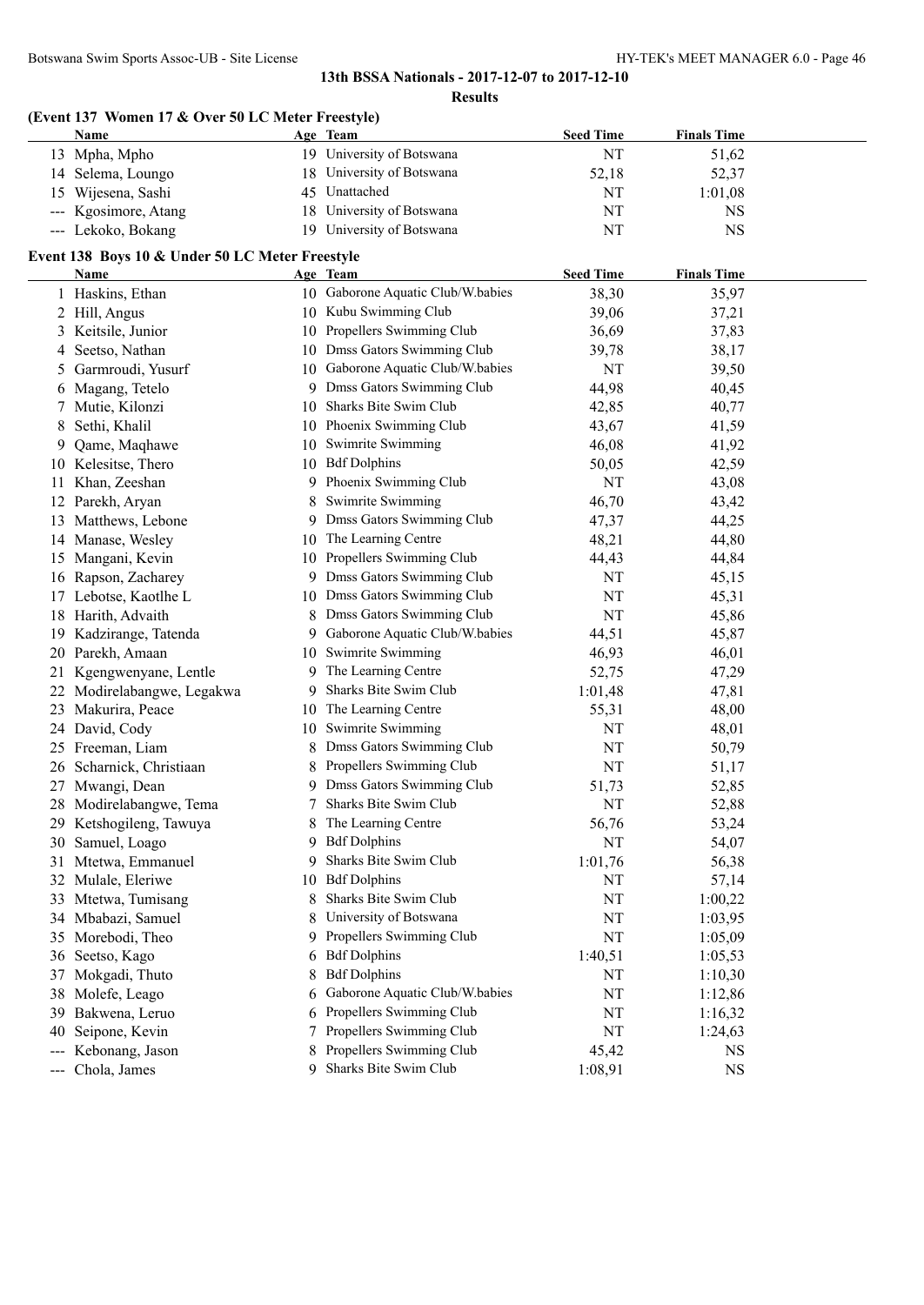#### **Event 138 Boys 11 Year Olds 50 LC Meter Freestyle**

|               | Name                   |     | Age Team                       | <b>Seed Time</b> | <b>Finals Time</b> |  |
|---------------|------------------------|-----|--------------------------------|------------------|--------------------|--|
|               | 1 Matija, Tumo         | 11  | Gaborone Aquatic Club/W.babies | 31,72            | 31,31              |  |
|               | 2 De Jesus, Jon Martin |     | Dmss Gators Swimming Club      | 34,16            | 34,47              |  |
|               | 3 Hill, Andrea         | 11  | Kubu Swimming Club             | 36,09            | 34,92              |  |
|               | 4 Lastroni, Giuliano   | 11  | Torpedo Swim Club              | 37,17            | 35,64              |  |
|               | 5 Bakwena, Leatile     | 11  | Propellers Swimming Club       | 38,85            | 35,76              |  |
|               | 6 Ndwapi, Mpapho       | 11  | Dmss Gators Swimming Club      | 37,96            | 36,47              |  |
|               | 7 Nyamugama, Anodaishe |     | Dmss Gators Swimming Club      | NT               | 36,54              |  |
|               | 8 Mokobi, Kgotla       | 11. | Dmss Gators Swimming Club      | 42,26            | 36,92              |  |
| 9             | Ramorobjwa, Lengwe     |     | Dmss Gators Swimming Club      | 45,99            | 41,66              |  |
| 10            | Yan, Tommy             | 11. | Propellers Swimming Club       | NT               | 43,50              |  |
| 11            | Scharnick, Adriaan     |     | Propellers Swimming Club       | NT               | 47,89              |  |
| 12            | Setshogo, Lebone       |     | Propellers Swimming Club       | 1:13,80          | 56,61              |  |
| 13            | Modikana, Isang        | 11  | The Learning Centre            | NT               | 1:04,60            |  |
|               | Haozhehuang, Nemo      |     | Propellers Swimming Club       | NT               | <b>NS</b>          |  |
|               | Oageng, Nako           | 11  | Sharks Bite Swim Club          | 1:09,79          | <b>NS</b>          |  |
|               | --- Moeng, Ryan        | 11  | <b>Bdf Dolphins</b>            | NT               | <b>NS</b>          |  |
| $\frac{1}{2}$ | Lefika, Kalane         |     | Propellers Swimming Club       | 57,06            | NS                 |  |

#### **Event 138 Boys 12 Year Olds 50 LC Meter Freestyle**

 $\overline{a}$ 

|               | Name                  |     | Age Team                       | <b>Seed Time</b> | <b>Finals Time</b> |  |
|---------------|-----------------------|-----|--------------------------------|------------------|--------------------|--|
|               | 1 Kandima, Jason      | 12  | Swimrite Swimming              | 32,29            | 30,34              |  |
|               | 2 Swanepoel, Neels    | 12  | Dmss Gators Swimming Club      | 36,89            | 31,58              |  |
|               | 3 Omphile, Kao        | 12  | Dmss Gators Swimming Club      | 33,08            | 31,99              |  |
|               | 4 Liu, Shawn          | 12  | Kubu Swimming Club             | 38,10            | 34,10              |  |
|               | 5 Liu, Andy           | 12  | Kubu Swimming Club             | 34,39            | 34,37              |  |
|               | 6 Tele, Refilwe       | 12  | Sharks Bite Swim Club          | 37,03            | 35,53              |  |
|               | 7 Neaagae, Lelentle   | 12  | Propellers Swimming Club       | 40,44            | 37,26              |  |
|               | 8 Molefe, Lerako      | 12  | Gaborone Aquatic Club/W.babies | 42,98            | 38,20              |  |
|               | 9 Klaas, Leo          | 12  | The Learning Centre            | 41,19            | 38,50              |  |
|               | 10 Seetso, Thabang    | 12  | <b>Bdf Dolphins</b>            | 45,41            | 40,64              |  |
|               | 11 Tumelo, Thatayaone | 12  | Sharks Bite Swim Club          | 54,48            | 45,63              |  |
|               | 12 Kgopolelo, Kago    | 12  | Gaborone Aquatic Club/W.babies | 51,77            | 46,43              |  |
| 13            | Maedza, Anele         | 12  | <b>Bdf</b> Dolphins            | NT               | 46,80              |  |
|               | 14 Raditladi, Lungile | 12  | The Learning Centre            | NT               | 51,95              |  |
| 15            | Busang, Motse         | 12  | Propellers Swimming Club       | 1:03,51          | 53,03              |  |
|               | 16 Kgosisejo, Mokwadi | 12  | <b>Bdf Dolphins</b>            | NT               | 53,23              |  |
|               | Motlhabane, Aobakwe   | 12  | Propellers Swimming Club       | 1:03,02          | 54,68              |  |
| $\frac{1}{2}$ | Maje, Lefika          | 12. | <b>Bdf</b> Dolphins            | NT               | <b>NS</b>          |  |

#### **Event 138 Boys 13 Year Olds 50 LC Meter Freestyle**

|                                                   | Name                      |     | Age Team                     | <b>Seed Time</b> | <b>Finals Time</b> |  |
|---------------------------------------------------|---------------------------|-----|------------------------------|------------------|--------------------|--|
|                                                   | 1 Lillie, Michael         |     | 13 Torpedo Swim Club         | 30,79            | 30,28              |  |
|                                                   | 2 Gondo, Takundanashe     |     | 13 Kubu Swimming Club        | 31,34            | 30,62              |  |
|                                                   | 3 van Rooyen, Benco       | 13. | Dmss Gators Swimming Club    | 30,46            | 31,07              |  |
|                                                   | 4 Crawford-Bestelink, Rio | 13. | Kubu Swimming Club           | 33,59            | 32,08              |  |
|                                                   | 5 Marumo, Lefika          | 13. | Sharks Bite Swim Club        | 35,70            | 33,34              |  |
|                                                   | 6 Sethi, Reyhaan          | 13. | Phoenix Swimming Club        | NT               | 35,20              |  |
|                                                   | 7 Seleke, Thabiso         | 13. | <b>Bdf Dolphins</b>          | NT               | 54,97              |  |
| Event 138 Boys 14 Year Olds 50 LC Meter Freestyle |                           |     |                              |                  |                    |  |
|                                                   | <b>Name</b>               |     | Age Team                     | <b>Seed Time</b> | <b>Finals Time</b> |  |
|                                                   | Bekker, Andile            |     | 14 Dmss Gators Swimming Club | 26.25            | 26.23              |  |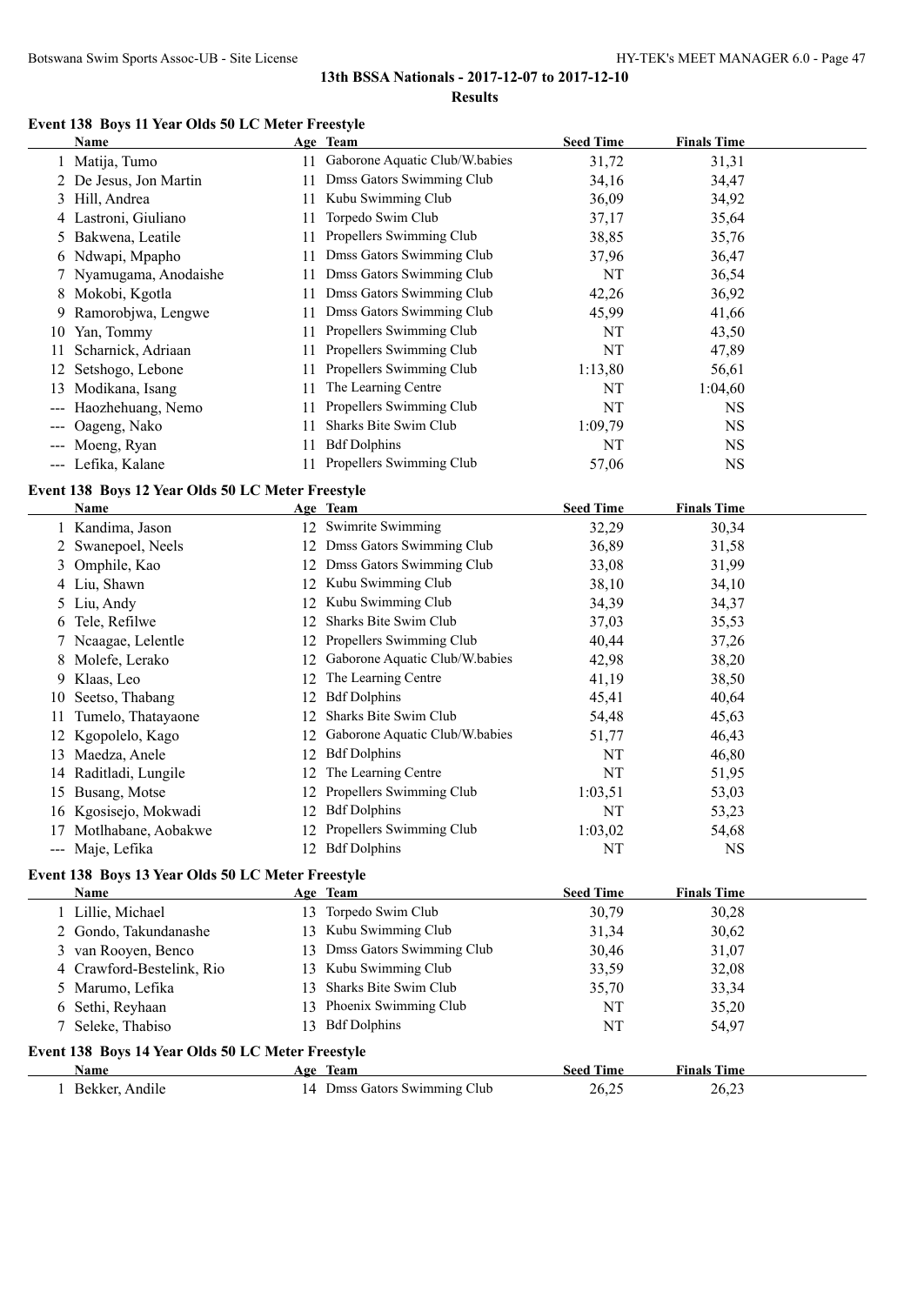|                     | (Event 138 Boys 14 Year Olds 50 LC Meter Freestyle) |    |                                   |                  |                    |  |
|---------------------|-----------------------------------------------------|----|-----------------------------------|------------------|--------------------|--|
|                     | <b>Name</b>                                         |    | Age Team                          | <b>Seed Time</b> | <b>Finals Time</b> |  |
|                     | 2 Rouse, Brandon                                    |    | 14 Gaborone Aquatic Club/W.babies | 27,98            | 27,47              |  |
| 3                   | Jamu, Alexander                                     |    | 14 Dmss Gators Swimming Club      | 27,54            | 27,62              |  |
| 4                   | Walsh, Patrick                                      |    | 14 Dmss Gators Swimming Club      | 28,06            | 28,12              |  |
| 5.                  | Mwamba, Wina M                                      | 14 | Torpedo Swim Club                 | 29,06            | 28,54              |  |
|                     | Omphile, Deon                                       |    | 14 Dmss Gators Swimming Club      | 28,72            | 28,75              |  |
|                     | 7 Harry, Ethan                                      |    | 14 Gaborone Aquatic Club/W.babies | 28,52            | 29,31              |  |
|                     | Event 138 Men 15 Year Olds 50 LC Meter Freestyle    |    |                                   |                  |                    |  |
|                     | Name                                                |    | Age Team                          | <b>Seed Time</b> | <b>Finals Time</b> |  |
|                     | 1 Fischer, Ethan                                    |    | 15 Dmss Gators Swimming Club      | 28,29            | 28,00              |  |
|                     | 2 Muinudeen, Abdul                                  |    | 15 Dmss Gators Swimming Club      | 27,82            | 28,01              |  |
| 3                   | Setswammung, Tumo                                   |    | 15 Dmss Gators Swimming Club      | 29,46            | 29,36              |  |
| 4                   | Kgang, Lefa                                         |    | 15 Kubu Swimming Club             | NT               | 29,59              |  |
|                     | 5 Nsala, Katlo                                      |    | 15 Bdf Dolphins                   | 51,40            | 46,56              |  |
|                     | Event 138 Men 16 Year Olds 50 LC Meter Freestyle    |    |                                   |                  |                    |  |
|                     | Name                                                |    | Age Team                          | <b>Seed Time</b> | <b>Finals Time</b> |  |
|                     | 1 Freeman, James S                                  |    | 16 Dmss Gators Swimming Club      | 24,82            | 24,27              |  |
|                     | 2 Chand, Ayaan                                      |    | 16 Dmss Gators Swimming Club      | 26,74            | 26,99              |  |
| 3                   | Van Vlaanderen, Andrea                              | 16 | Torpedo Swim Club                 | 29,07            | 27,87              |  |
|                     | Bekker, Zinhle                                      |    | 16 Dmss Gators Swimming Club      | 27,29            | 28,28              |  |
| 5.                  | Makepe, Tokelo                                      |    | 16 Dmss Gators Swimming Club      | 29,36            | 30,02              |  |
| 6                   | Olefile, Thato                                      | 16 | Swimrite Swimming                 | NT               | 33,90              |  |
|                     | Dyumthi, Siyabonga                                  | 16 | <b>Bdf Dolphins</b>               | 35,57            | 38,33              |  |
|                     | Moilwa, Ami                                         | 16 | <b>Bdf Dolphins</b>               | 37,77            | 39,25              |  |
| $\qquad \qquad - -$ | Seswai, Ame                                         |    | 16 Propellers Swimming Club       | NT               | <b>NS</b>          |  |
|                     | Event 138 Men 17 & Over 50 LC Meter Freestyle       |    |                                   |                  |                    |  |
|                     | Name                                                |    | Age Team                          | <b>Seed Time</b> | <b>Finals Time</b> |  |
|                     | 1 Robinson, Adrian                                  |    | 17 Gaborone Aquatic Club/W.babies | 24,85            | 25,58              |  |
| 2                   | Kangololo, Mulenga                                  | 28 | Torpedo Swim Club                 | 26,31            | 26,50              |  |
| 3                   | Ngorosha, Tatenda                                   |    | 24 Propellers Swimming Club       | 27,41            | 27,47              |  |
| 4                   | Sebikiri, Maemo                                     | 18 | Propellers Swimming Club          | 28,20            | 27,65              |  |
|                     | Dzingai, Solomon                                    | 17 | Gaborone Aquatic Club/W.babies    | 28,29            | 27,97              |  |
| 6                   | Sattarov, Asad                                      |    | 17 Dmss Gators Swimming Club      | 29,66            | 29,37              |  |
|                     | Ranko, Pako                                         | 21 | Propellers Swimming Club          | NT               | 29,84              |  |
| 8                   | Kurian, Christopher                                 |    | 17 Dmss Gators Swimming Club      | 29,60            | 30,78              |  |
|                     | 9 Montsho, Harrison                                 |    | 17 Dmss Gators Swimming Club      | NT               | 31,17              |  |
|                     | *10 Rantshabeng, Otsile D                           | 17 | Dmss Gators Swimming Club         | 31,76            | 31,52              |  |
|                     | *10 Motshwari, Karabo                               | 17 | <b>Bdf Dolphins</b>               | 31,96            | 31,52              |  |
|                     | 12 Moswetsi, Thato                                  | 20 | <b>Bdf</b> Dolphins               | NT               | 31,70              |  |
|                     | 13 Makurumidze, Panashe                             | 17 | Propellers Swimming Club          | 32,13            | 31,80              |  |
|                     | 14 Matshube, Keith                                  | 20 | <b>Bdf</b> Dolphins               | 32,89            | 31,85              |  |
| 15                  | Seleka, Yaone                                       | 20 | University of Botswana            | 34,51            | 32,20              |  |
| 16                  | Matsake, Kutlwano                                   | 17 | <b>Bdf Dolphins</b>               | 31,48            | 32,72              |  |
| 17                  | Dipogiso, Batchelor                                 | 31 | <b>Bdf Dolphins</b>               | 31,39            | 32,84              |  |
| 18                  | Setlhare, Boitshepo                                 | 25 | Gaborone Aquatic Club/W.babies    | 31,87            | 33,24              |  |
| 19                  | Makwaka, Molemogi                                   | 20 | University of Botswana            | 35,12            | 33,34              |  |
| 20                  | Mpho, Moffat                                        | 30 | <b>Bdf Dolphins</b>               | 31,78            | 33,47              |  |
| 21                  | Magetse, Tsaone                                     | 20 | University of Botswana            | 32,45            | 33,61              |  |
| 22                  | Sekoto, Tumelo                                      | 31 | <b>Bdf Dolphins</b>               | 35,62            | 34,22              |  |
| 23                  | Mabote, Leruo                                       | 21 | <b>Bdf Dolphins</b>               | 35,71            | 34,34              |  |
|                     |                                                     |    |                                   |                  |                    |  |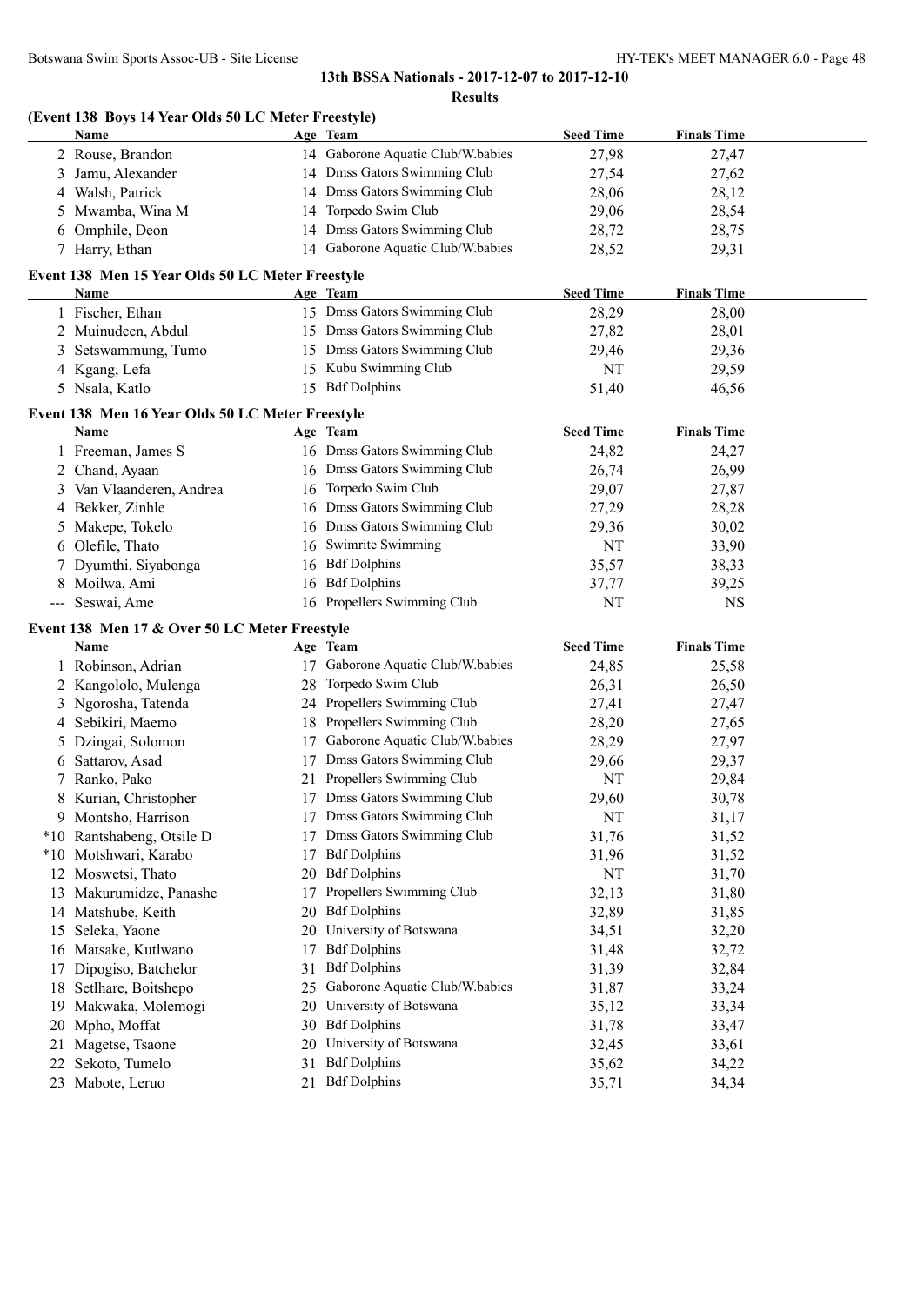**Results**

# **(Event 138 Men 17 & Over 50 LC Meter Freestyle)**

| Name                  |     | Age Team                          | <b>Seed Time</b> | <b>Finals Time</b> |
|-----------------------|-----|-----------------------------------|------------------|--------------------|
| 24 Kgwarana, Kgomotso |     | 17 Bdf Dolphins                   | 33,91            | 35,40              |
| 25 Medupi, Tshepho O  |     | 31 Bdf Dolphins                   | 35,45            | 37,27              |
| 26 Manyeula, Godfrey  |     | 18 Bdf Dolphins                   | 43,14            | 38,29              |
| 27 Mathibe, Prince    |     | 19 University of Botswana         | 43,45            | 39,01              |
| 28 Morwaanare, Baone  |     | 28 Bdf Dolphins                   | 39,72            | 40,40              |
| 29 Guni, Tinashe      |     | 25 University of Botswana         | 40,60            | 45,15              |
| 30 Thomas, Emmanuel   |     | 31 Bdf Dolphins                   | 43,38            | 45,27              |
| 31 Ezra, Yeneneh      |     | 68 Gaborone Aquatic Club/W.babies | NT               | 1:38,71            |
| --- Lecage, Tumelo B  |     | 33 Dmss Gators Swimming Club      | NT               | <b>NS</b>          |
| --- Mukhange, Kevin   |     | 30 University of Botswana         | NT               | <b>NS</b>          |
| --- Tlhabiwe, Sebele  | 29. | Unattached                        | NT               | <b>NS</b>          |

# **Event 139 Girls 14 & Under 100 LC Meter Freestyle Relay**

| Team                                           | Relay                     | <b>Seed Time</b>        | <b>Finals Time</b>        |
|------------------------------------------------|---------------------------|-------------------------|---------------------------|
| Dmss Gators Swimming Club                      | A                         | 4:30,97                 | 4:34,93                   |
| 1) Ruele, Bupe 14                              | 2) Jack, Michelle 12      | 3) Matthews, Tselane 13 | 4) Egner, Maxine 13       |
| 2 Kubu Swimming Club                           | A                         | NT                      | 5:45,11                   |
| 1) Hill, Savanna 13                            | 2) Khama, Warona 11       | 3) Makuke, Kate 12      | 4) Keitshokile, Rafiwa 14 |
| University of Botswana<br>3                    | A                         | NT                      | 8:15,05                   |
| Dmss Gators Swimming Club                      | B                         | NT                      | X4:53,04                  |
| 1) Haitsma, Lindiwe 12                         | 2) Jobe, Hannah 14        | 3) Ingwe, Kimberly 12   | 4) Mokgatle, Yaone 13     |
| Dmss Gators Swimming Club<br>$\qquad \qquad -$ |                           | NT                      | X5:19,66                  |
| 1) Nkgau, Loago 13                             | 2) Ramorobjwa, Naledi 13  | 3) Egner, Adina 13      | 4) Thompson, Summer 14    |
| Dmss Gators Swimming Club                      | D                         | NT                      | X6:23,79                  |
| 1) Jamu, Abigail 10                            | 2) Ferguson, Dawn 12      | 3) Pie, Thatego 12      | 4) Kiragu, Mariam 11      |
| --- Kubu Swimming Club                         | В                         | NT                      | X7:31,40                  |
| 1) Chang, Ji-eun 10                            | 2) Chang, Yun-suh 9       | 3) Makuke, Karren 8     | 4) Da Silva, Sara 11      |
| --- Propellers Swimming Club                   | B                         | NT                      | X7:32,39                  |
| 1) Oflaherty, Bridget 11                       | 2) Ramakoloi, Thata 10    | 3) Munyuki, Khudzi 10   | 4) Munyuki, Thobeka 11    |
| --- Propellers Swimming Club                   | C                         | NT                      | X8:51,84                  |
| 1) Semele, Nthabeleng 9                        | 2) Saleshando, Oratile 11 | 3) Mongwaketse, Sue 12  | 4) Magole, Larona 10      |
| Gaborone Aquatic Club/W.babies                 | A                         | NT                      | DQ                        |
| 1) Harry, Kyra 10                              | 2) Haskins, Camille 8     | 3) Seitshiro, Masa 9    | 4) Tipi, Maksnaka 11      |
| Sharks Bite Swim Club                          | A                         | NT                      | <b>NS</b>                 |
| --- Propellers Swimming Club                   | A                         | NT                      | <b>NS</b>                 |
| 1) Chalashika, Resego 8                        | 2) Moatshe, Sebaga 10     | 3) Abale, Lapologang 8  | 4) Seipone, Jessica 9     |

#### **Event 140 Boys 14 & Under 100 LC Meter Freestyle Relay**

| Team                             | Relay                    | <b>Seed Time</b>        | <b>Finals Time</b>        |
|----------------------------------|--------------------------|-------------------------|---------------------------|
| 1 Dmss Gators Swimming Club      | Α                        | 4:11,33                 | 4:11.85                   |
| 1) Jamu, Alexander 14            | 2) van Rooyen, Benco 13  | 3) Walsh, Patrick 14    | 4) Bekker, Andile 14      |
| 2 Gaborone Aquatic Club/W.babies | А                        | NT                      | 4:56.65                   |
| 1) Harry, Ethan 14               | 2) Haskins, Ethan 10     | 3) Matija, Tumo 11      | 4) Rouse, Brandon 14      |
| 3 Kubu Swimming Club             | A                        | NT                      | 5:25.64                   |
| 1) Crawford-Bestelink, Rio 13    | 2) Hill, Andrea 11       | 3) Liu, Andy 12         | 4) Gondo, Takundanashe 13 |
| 4 Propellers Swimming Club       | A                        | NT                      | 6:15.25                   |
| 1) Bakwena, Leatile 11           | 2) Keitsile, Junior 10   | 3) Neaagae, Lelentle 12 | 4) Mangani, Kevin 10      |
| --- Dmss Gators Swimming Club    | В                        | NT                      | X5:39.52                  |
| 1) De Jesus, Jon Martin 11       | 2) Matthews, Mmusi 11    | 3) Ndwapi, Mpapho 11    | 4) Swanepoel, Neels 12    |
| --- Dmss Gators Swimming Club    |                          | NT                      | X6:25.04                  |
| 1) Seetso, Nathan 10             | 2) Ramorobjwa, Lengwe 11 | 3) Mokobi, Kgotla 11    | 4) Ndwapi, Uyapo 9        |
|                                  |                          |                         |                           |